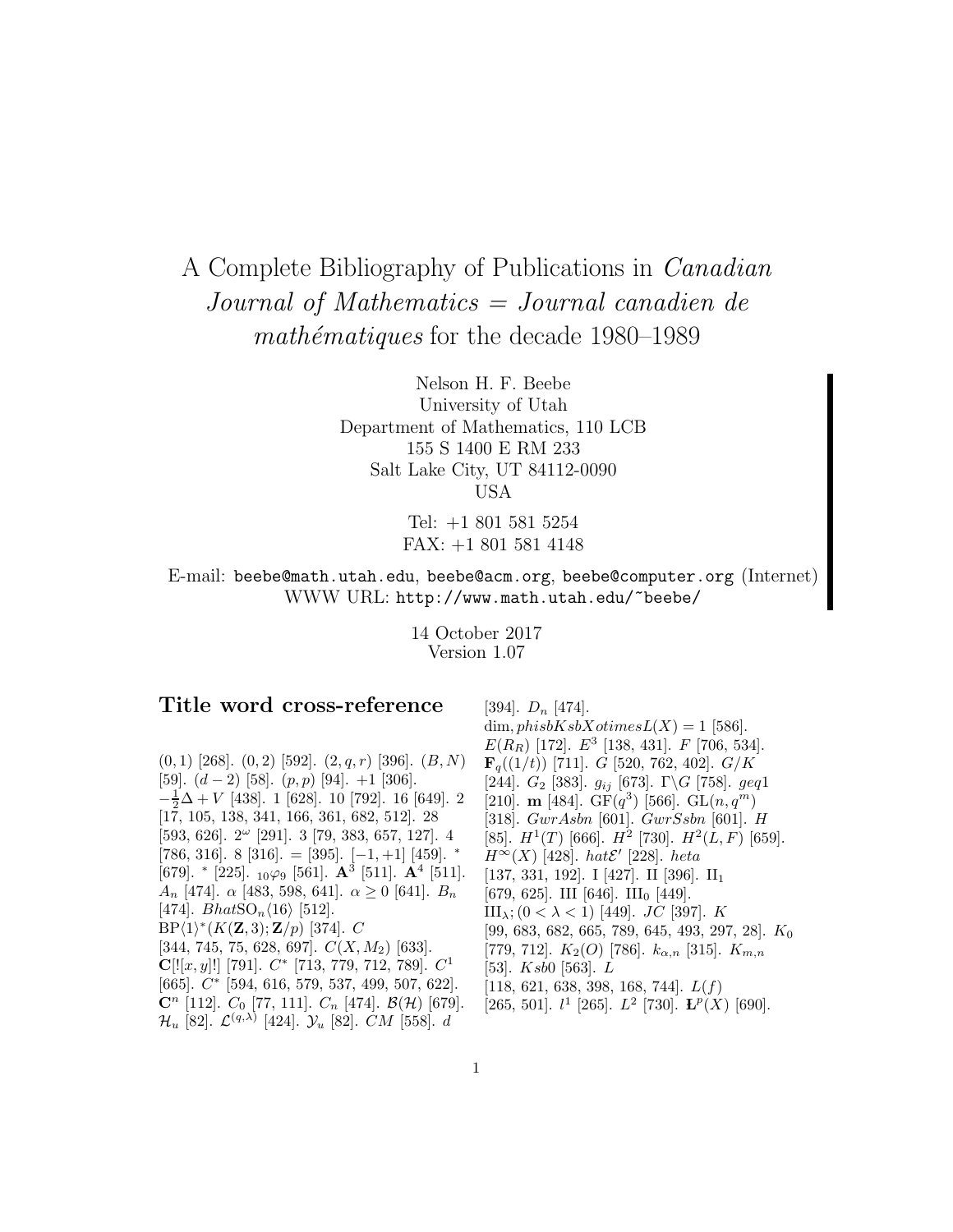$L^p[0,1], 1 < p < +\infty$  [577].  $l'$  [351].  $L_1$  [784].  $L_p$  [224, 322, 111]. Lambda [523, 389].  $Lsb2(I)oplusC^r$  [607].  $lspp$  [500]. M [515]. M<sup>∗</sup> [585]. mod [628]. N [677, 181, 478, 170, 154].  $n^2 heta$ ; (mod, 1) [620].  $n^2 \times 4$  [89]. Ω [414].  $\Omega^3 S^3 X$  [682].  $\overline{\partial}$ [696]. p [740, 581, 612, 91, 117, 189, 771, 376, 255, 485]. **P**<sup>3</sup> [593]. **P**<sup>3</sup>, [626]. *P*<sup>n</sup> [273]. *pi* [560, 650]. PSL(2, 31) [15]. PSL(2, **R**) [680]. Q [664, 503, 56, 288, 491, 777, 200, 494, 726, 541, 703, 316, 24]. R[x] [134]. **R**<sup>3</sup> [742]. **R**<sup>k</sup> [572]. **R**<sup>n</sup> [66]. **R**<sup>n+1</sup> [547]. **R**<sup>n+k</sup> [572]. *R*<sub>ij</sub> [673]. S [608, 22].  $S(t, t+1, v)$  [233].  $S(X)$ [557].  $S(Y)$  [557].  $S^3$  [653].  $s_p(\alpha)$  [131]. scrCscrL [509].  $\sigma$  [116, 239, 789].  $\sigma_4$  [146].  $SL(2, 5)$  [24].  $SL(3)$  [765].  $SL(r)$  [398].  $sl_3$ [502]. SO<sup>\*</sup>(2n) [419]. Sp(4) [771]. Sp<sub>4</sub>(k) [605]. SPIN<sup>c</sup> [691].  $Ssb0(G)$  [611]. SU(2) [580].  $\tau$  [239]. U<sub>n</sub>(V) [216]. varphi [524]. VN(G) [237].  $w^*$  [473].  $x^n$  [26].  $x^n + a$  [576]. **Z** [550].  $\mathbf{Z}_{(p)}$  [98].

**-** [628, 789]. **-actions** [146]. **-adic** [612, 189, 771, 376]. **-algebra** [706]. **-algebras** [594, 616, 713, 779, 397, 537, 499, 712, 789, 507, 622]. **-analogue** [777]. **-analogues** [288]. **-analytic** [28]. **-ary** [484]. **-Azumaya** [520]. **-ball** [166]. **-Bessel** [726]. **-closed** [85]. **-closure** [137]. **-coherence** [99]. **-collapsible** [341]. **-colorings** [170]. **-compactification** [509]. **-connected** [628, 79, 105, 361, 127]. **-connectedness** [116]. **-construction** [664]. **-continuous** [331, 192]. **-convex** [641]. **-diagonals** [579]. **-dimensional** [181, 649]. **-discreteness** [28]. **-disfocality** [483]. **-embedding** [75]. **-endomorphisms** [679]. **-extension** [494]. **-extreme** [58]. **-forms** [383]. **-functions** [697]. **-group** [91, 117]. **-groups** [740, 581, 255, 585, 712, 515, 168]. **-Hermite** [56]. **-homology** [682]. **-hypercyclic** [491]. **-ideals** [394]. **-indistinguishability** [398]. **-inner** [297]. **-integral** [273].

**-interpolation** [592]. **-invariance** [665]. **-isolated** [351]. **-Jacobi** [200]. **-Krull** [414]. **-lattices** [558]. **-manifolds** [657]. **-mappings** [389]. **-matrices** [268]. **-Neumann** [696]. **-nodal** [344]. **-orderings** [745]. **-pairs** [59]. **-properties** [569]. **-rank** [786]. **-rational** [703]. **-regular** [79]. **-rings** [534]. **-separable** [650]. **-sequences** [503]. **-series** [541, 638]. **-smoothness** [239]. **-spaces** [500, 784]. **-special** [560, 650]. **-sphere** [138]. **-spiral** [598]. **-splines** [523, 118]. **-stable** [402]. **-stables** [402]. **-subgroups** [22]. **-théorie** [493]. **-theory** [683, 665, 789, 621, 645, 493]. **-torsionfree** [172]. **-valuations** [745]. **-versal** [402]. **-verselles** [402]. **-vertex** [478].

#### **81m** [338].

**A.** [204, 336]. **Abel** [57, 554]. **abelian** [122, 581, 733, 241]. **abéliens** [662]. **Absolute** [75, 629, 148]. **absolutely** [258]. **abstract** [297]. **action** [729, 1, 124]. **Actions** [572, 653, 476, 746, 381, 146, 559, 743]. **acyclic** [136]. **addition** [726, 432]. **additive** [181, 699]. **Additivity** [273]. **adic** [612, 189, 771, 376]. **admissible** [446]. **admit** [495, 444]. **admitting** [238]. **AF** [779]. **Akcoglu** [69]. **Albert** [454]. **Algebra** [434, 86, 247, 471, 6, 458, 237, 150, 502, 536, 184, 706, 669, 283, 488, 721, 422, 611]. **Algebraic** [149, 378, 423, 699, 7, 166, 498, 586, 570, 493, 399]. **Algebras** [136, 536, 488, 594, 790, 740, 467, 516, 520, 616, 385, 600, 278, 543, 713, 774, 41, 618, 178, 659, 779, 397, 16, 530, 634, 350, 601, 526, 269, 140, 720, 114, 537, 750, 499, 382, 768, 220, 378, 206, 230, 389, 609, 195, 1, 124, 407, 712, 263, 789, 507, 222, 661, 313, 323, 225, 622, 477, 359, 132, 743, 454, 427, 776, 325]. **Alg`ebres** [16, 790, 407]. **alg´ebrique** [493]. **algorithm** [48, 275]. **Almost** [510, 3, 61, 93, 44]. **Almost-sure** [44]. **along**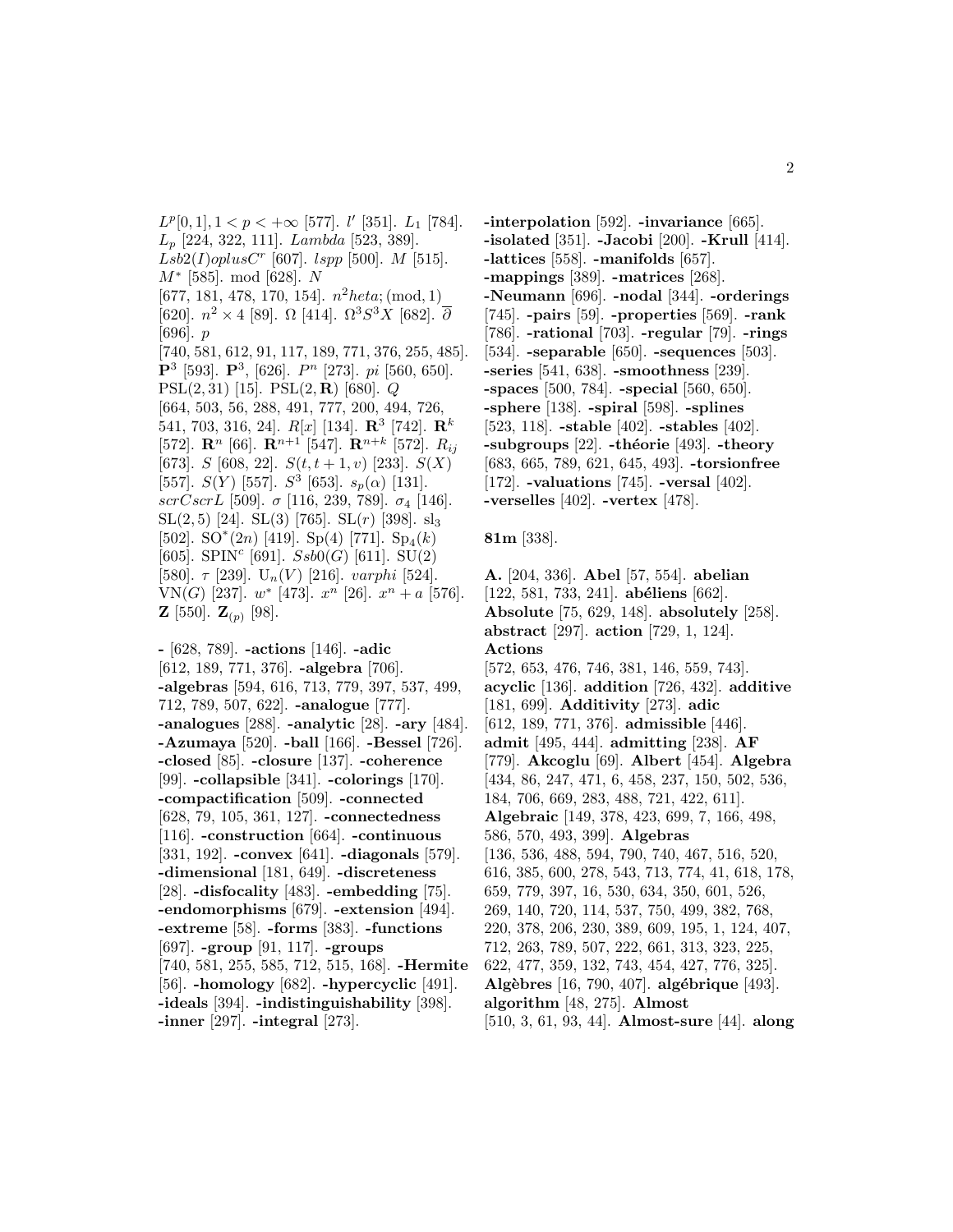[728, 764, 415]. **Alternating** [383, 701]. **amalgams** [611]. **amarts** [12]. **Amenability** [342]. **amicable** [203]. **ample** [764]. **Amsterdam** [338]. **analogue** [777]. **analogues** [288, 71]. **Analysis** [668, 553, 623, 742]. **Analytic** [609, 38, 152, 28, 784, 536, 442, 292, 469, 697, 225, 488]. **analytical** [665]. **analytiques** [225]. **Angular** [574, 298]. **anguleux** [298]. **Antichains** [562]. **Any** [138, 341]. **aposyndetic** [163]. **Application** [504, 384, 71, 274, 676, 748, 275]. **Applications** [623, 239, 784, 777, 364, 459, 494, 654]. **approach** [570]. **approximate** [589, 148, 766, 793, 359, 132]. **Approximately** [507]. **Approximation** [401, 253, 523, 628, 31, 369, 736, 584, 26, 112]. **approximations** [412]. **AR-spaces** [148]. **arbitrary** [152]. **arcs** [655]. **arise** [473]. **arising** [186]. **Arithmetic** [103, 711]. **Arithmetical** [109]. **arithm´etique** [711]. **arrays** [89]. **ary** [484]. **Askey** [716]. **Associated** [421, 288, 280, 456, 488, 654]. **associée** [456]. **associées** [280]. **asymmetric** [510]. **Asymptotic** [362, 694, 441, 254, 517, 368, 36, 52, 453]. **asymptotically** [683]. **automorphism** [91, 257, 160]. **Automorphisms** [520, 656, 749, 117, 437, 604, 722]. **autotopism** [444]. **axiom** [503]. **axioms** [175]. **axis** [772]. **Azumaya** [520]. **Baire** [408, 116, 564]. **ball** [783, 166]. **balls** [138]. **Banach** [86, 513, 790, 553, 623, 775, 111, 153, 530, 634, 535, 692, 120, 359, 132, 460, 64].

**Banach-valued** [460]. **band** [748]. **band-width** [748]. **base** [711]. **bases** [234]. **Basic** [464, 474, 777, 541]. **basis** [790, 604]. **basis-conjugating** [604]. **be** [286]. **Behavior** [598, 254, 441, 522, 52, 519]. **behaviour** [624, 362]. **Behrend** [379]. **Bergman** [270, 78, 211, 302, 574].

**Bernstein** [141, 305]. **Bessel** [726]. **Betti** [279]. **between** [750, 389, 638]. **Beyond** [502]. **Bezout** [545]. **bi** [561]. **bi-orthogonal** [561]. **Bianchi** [671]. **bidisc** [730]. **Bifiltered** [235]. **bifiltrés** [235]. **biinfinis** [556]. **bilinear** [494]. **bimodules** [769]. **binary** [532]. **binding** [417]. **bipartite** [275]. **Biplanar** [67]. **biquadratic** [309, 485]. **Birkhoff** [292, 154]. **block** [233]. **block-schematic** [233]. **Blocking** [51]. **blocks** [286]. **blow** [788]. **blow-ups** [788]. **BMO** [442]. **BMOA** [218]. **Bochner** [508]. **bold** [600]. **Boolean** [385, 272, 661]. **bordism** [691, 735]. **Borel** [685, 57]. **Borel-type** [685]. **bornage** [599]. **born´ees** [577]. **Borsuk** [106]. **bound** [657]. **boundaries** [553, 623]. **Boundary** [778, 555, 489, 700, 736, 720, 48, 415]. **bounded** [577, 783, 333, 171, 772, 536, 211, 68, 359, 132]. **boundedly** [384]. **Bounds** [279, 517, 169]. **Boxes** [66]. **Braid** [337]. **braids** [338]. **branched** [764]. **branches** [637]. **branching** [350]. **Brauer** [124, 311, 1, 29]. **Brieskorn** [396]. **Brooks** [314]. **Brownian** [460]. **Buchsbaum** [95]. **Buildings** [570]. **bundle** [19]. **bundles** [470].

**c.n.e** [299]. **cables** [756]. **calculus** [42, 591]. **can** [286]. **cancellation** [622]. **Canonical** [762, 422]. **capacity** [330]. **Capitulation** [94]. **caps** [527, 102]. **cardinal** [118]. **Carleman** [514]. **Cartan** [246, 447]. **Cartesian** [733]. **case** [248, 319]. **categoricity** [231]. **categories** [360, 39, 410, 192]. **category** [737]. **Cauchy** [781, 55, 580, 472]. **Cech** [80]. **cellular** [385]. **center** [237, 333, 132]. **centers** [36]. **Central** [359, 91, 619, 414]. **centralizers** [359]. **Centres** [525]. **Certain** [730, 143, 162, 785, 312, 219, 565, 473, 669, 445, 198, 498, 622, 404]. **certains** [198, 316]. **Ces`aro** [685, 554, 486]. **chainable** [559]. **chains** [562, 296]. **Chandra** [762].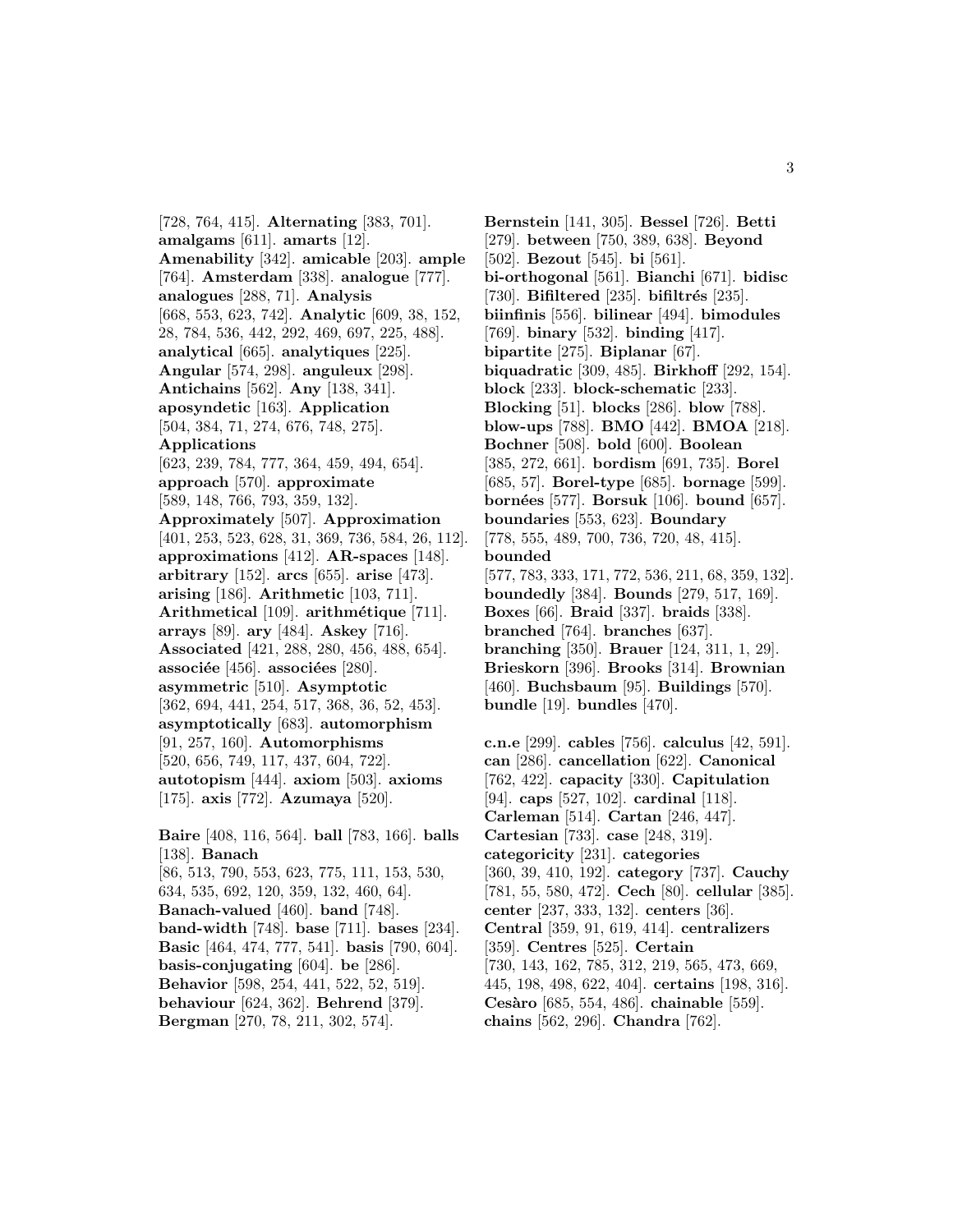**Character** [650, 75, 490, 292, 404]. **characteristic** [88]. **characterization** [90, 14, 15]. **Characterizations** [521]. **characterized** [197]. **characterizing** [2, 123]. **Characters** [612, 699, 560, 746, 650]. **Chebyshev** [280]. **Chevalley** [306, 550, 213]. **Choquet** [720]. **Chromatic** [290, 307, 126]. **circle** [435, 523, 118]. **Class** [309, 268, 740, 35, 94, 236, 77, 723, 282, 414, 558, 429, 443, 311, 617, 632, 225, 130]. **classe** [225]. **classes** [104, 76, 693, 735, 443, 12, 447, 63, 739]. **classical** [454]. **classical-Albert** [454]. **Classification** [586, 648, 743, 208, 597, 323]. **Classifying** [789]. **Clifford** [296]. **close** [770, 617]. **close-to-convex** [770, 617]. **Closed** [220, 87, 553, 623, 232, 37, 448, 85, 462, 506, 661, 404]. **closure** [476, 373, 137]. **Coabsolutes** [190]. **codes** [162, 8, 627]. **codimension** [17, 139]. **Coefficient** [4, 375, 104]. **Coefficients** [312, 366, 115, 688, 598, 196, 641]. **Cohen** [526, 97]. **coherence** [99]. **coherent** [324]. **Cohn** [204, 336]. **cohomology** [676, 717, 512]. **collapsible** [341]. **collineation** [495, 649]. **Collineations** [482]. **colorings** [170, 221, 65]. **Colour** [606]. **coloured** [165]. **column** [646]. **column-finite** [646]. **combinatorial** [60, 63]. **comma** [627]. **comma-free** [627]. **Commutative** [324, 533, 164, 656]. **Commutativity** [686, 242]. **Commutator** [667]. **commutators** [464]. **commuting** [683]. **Compact** [178, 649, 370, 463, 476, 384, 473, 457, 673, 261, 201, 574, 559, 743, 317, 427]. **compact-range** [457]. **compacta** [431]. **compactification** [80, 155, 509, 331]. **compactifications** [260, 339]. **Compactness** [782, 457, 514, 385]. **complementary** [356]. **Complete** [6, 434, 445, 217]. **Completely** [163, 313, 481, 763]. **completion** [151, 405].

**completions** [55, 525]. **Complex** [332, 788, 219, 751, 441, 530, 634]. **complexes** [103, 539]. **complexity** [747]. composés [198]. Composition [783, 437, 574]. **compounds** [198]. **concave** [450]. **concave-convex** [450]. **Concerning** [116, 395, 685, 546]. **condition** [284, 42, 591, 549]. **conditions** [143, 476, 277, 265, 75, 676, 534, 242, 228]. **cone** [13, 185, 395, 742]. **cones** [110, 411, 712, 704]. **configurations** [167, 296]. **Conformal** [62]. **Congruence** [119, 543, 90]. **Congruences** [763, 672, 377, 587, 368, 161]. **conjecture** [435, 106, 170, 593, 626, 29]. **Conjugacy** [337]. **conjugate** [89]. **conjugated** [301]. **Conjugates** [707]. **conjugating** [604]. **conjugu´ee** [301]. **connected** [628, 79, 105, 261, 361, 127]. **connectedness** [116]. **connectivity** [165]. **conormal** [19]. **constant** [104, 596]. **constrained** [575]. **construct** [93]. **constructible** [317]. **constructing** [275]. **construction** [259, 664]. **contain** [111, 329]. **contained** [329]. **containing** [536, 689]. **context** [670]. **context-free** [670]. **continua** [684, 462, 506, 163, 559]. **continuation** [697]. **Continuity** [548]. **Continuous** [87, 33, 232, 778, 55, 736, 509, 596, 331, 68, 750, 197, 258, 200, 561, 747, 192]. **contractibility** [504]. **contractions** [500]. **Contractive** [633]. **control** [42, 700]. **Convergence** [708, 12, 701, 662, 153, 480, 400, 154]. **convex** [675, 435, 510, 433, 478, 40, 473, 450, 535, 304, 770, 617, 411, 120, 661, 468, 641]. **Convexity** [534, 5, 64, 532]. **convexoid** [145]. **convolution** [618]. **convolutions** [453]. **Coprime** [746]. **Corner** [519]. **corona** [776]. **corps** [352, 198, 316]. **Correction** [124, 626, 506]. **correspondence** [676]. **correspondences** [243, 650]. **Corrigenda** [61]. **Corrigendum** [471, 123]. **countable** [75].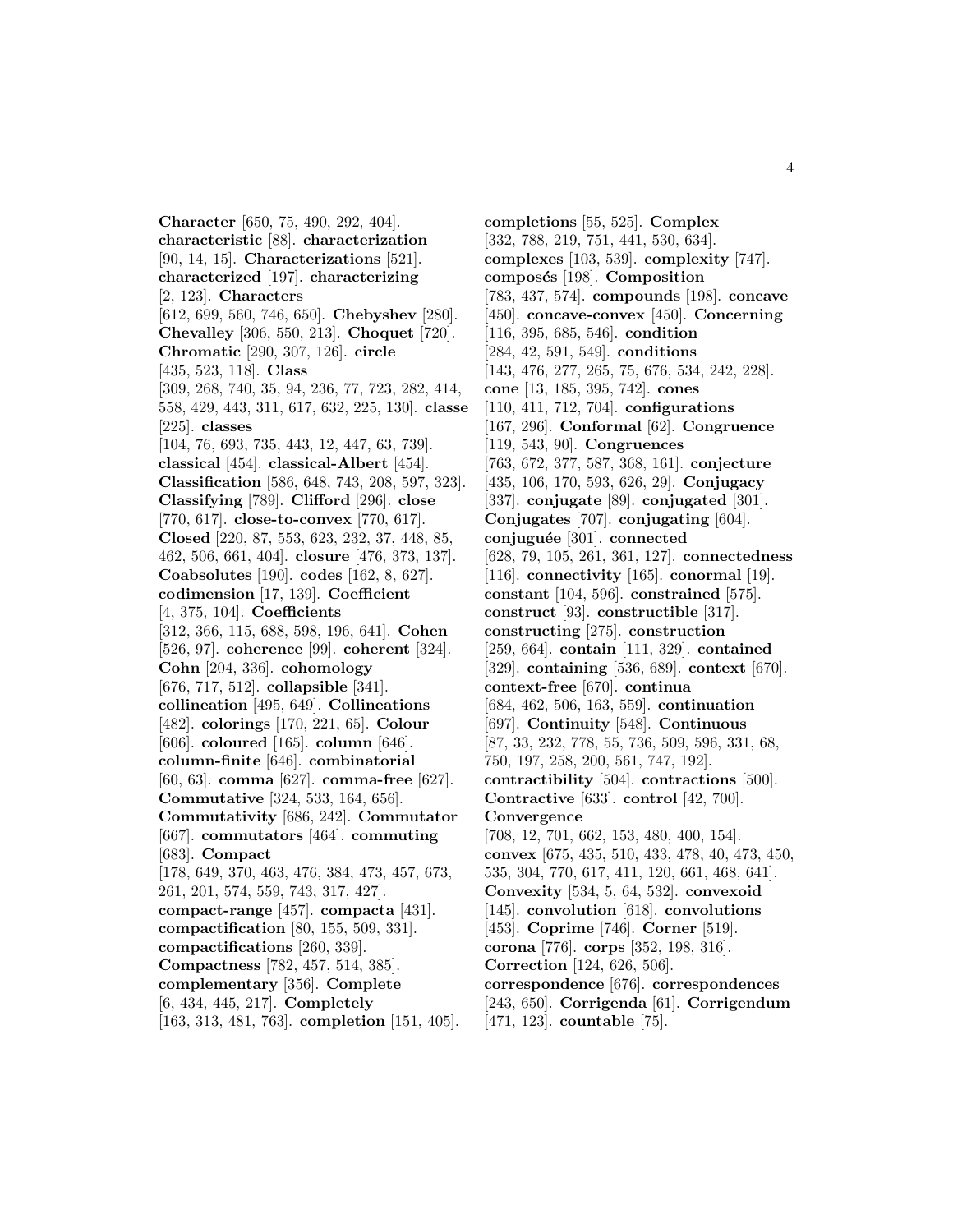**counterexample** [122]. **Counting** [165]. **covariant** [721]. **Cover** [92]. **covered** [286]. **covering** [268, 156]. **coverings** [764, 391]. **covers** [327]. **Coxeter** [306]. **Criteria** [239, 187, 485, 108, 688, 759]. **criterion** [518]. **critical** [785]. **cube** [341, 53]. **curvature** [528, 721]. **curve** [166]. **curved** [308]. **curves** [728, 87, 433, 478, 578, 703, 684, 511, 753, 20, 372]. **cusp** [248]. **cycles** [79, 105, 474]. **Cyclic** [717, 284, 764]. **cyclicly** [99]. **cyclides** [62]. **Cyclotomic** [206, 130].

**d'alg`ebres** [225]. **damped** [52]. **dans** [599, 577, 790, 538, 298, 407]. **decaying** [723, 663]. **decomposability** [6]. **Decomposable** [651]. **Decomposition** [328, 728, 5, 60, 459, 793, 422]. **Decompositions** [436, 455, 188]. **decrease** [150]. **decreasing** [249]. **deficient** [176]. **definability** [54]. **defining** [77]. **definite** [191]. **definition** [640, 499, 640]. **deformations** [139, 402, 402]. **degenerate** [785]. **degré** [316]. **Degree** [293, 105, 41, 490, 27, 316]. **demi** [301]. **demi-groupe** [301]. **Dempwolff** [205]. **dendrites** [571]. **Dense** [392, 325, 379, 608, 190]. **Densities** [782]. **d'´equations** [280, 631]. **Derivations** [354, 476, 537, 681, 659, 215, 189, 262, 378, 454, 427]. **derivatives** [589, 752, 574, 23, 721, 522]. **derived** [229]. **descent** [645]. **Designs** [760, 257, 203]. **details** [193]. **determined** [177]. **d'Euler** [44]. **deux** [198]. **Developability** [175]. **developable** [232]. **deviations** [695]. **d'holomorphie** [580]. **Diagonal** [416, 161]. **diagonals** [326, 579]. **diagrams** [396]. **Diameters** [174]. **Diamond** [147]. **difference** [388, 655, 443]. **differentiable** [747]. **differential** [705, 143, 644, 83, 483, 115, 424, 759, 399]. **Differentiation** [181, 487, 144].

**diff´erentielles** [631]. **Dilations** [188].

**dimension** [76, 602, 563, 390, 88]. **dimensional** [181, 41, 193, 500, 497, 673, 167, 687, 649, 431, 532]. **diminishing** [584]. **Dirac** [610]. **Direct** [229, 616]. **Directed** [529, 12]. **directional** [23, 522]. **Directionally** [408]. **Dirichlet** [295, 209, 505, 565, 44, 225, 519]. **discontinuous** [115, 443]. **Discrete** [435, 462, 506, 680, 610]. **discreteness** [143, 28]. **disfocality** [483]. **disjoint** [141, 102]. **disk** [536]. **dissipation** [631]. **Distance** [423, 590]. **Distance-genericity** [423]. **Distinguished** [207, 250, 681]. **distribution** [602, 620, 161]. **distributions** [540, 757, 376]. **distributive** [33, 545, 587]. **divergence** [303]. **Divisibility** [252, 428]. **Divisible** [80, 655, 257]. **division** [278, 366, 206]. **divisor** [236, 764]. **divisors** [49, 710]. **domain** [215, 158]. **domaines** [538, 298]. **domains** [675, 252, 30, 545, 489, 95, 250, 211]. **dominated** [630]. **double** [777, 541, 359]. **Dual** [659, 166]. **duality** [33, 463, 247, 471, 40]. **Duffing** [631]. **d'un** [449, 301]. **d'une** [266]. **d'unités** [198, 316]. **Dupin** [62]. **dyadic** [144]. **Dyer** [774]. **dynamics** [264].

**edge** [274]. **effective** [314]. **eigen** [376]. **eigen-functions** [376]. **eigenfunctions** [438]. **eigenvalue** [142]. **Eigenvalues** [748]. **Eilenberg** [183]. **Eisenstein** [248, 319, 391]. **Elementary** [733, 603, 616]. **Elements** [306, 215, 192, 227]. **elliptic** [406, 703, 723, 731, 72, 386, 663, 424]. **elliptically** [652]. **embedded** [652]. **embedding** [75]. **Embeddings** [168, 671, 53]. **empty** [643, 718]. **End** [624, 751]. **Endomorphism** [413, 172]. **endomorphisms** [679]. **ends** [624]. **enough** [347]. **enriched** [360]. **Ensembles** [556]. **entire** [715, 723, 592, 731, 399]. **enumeration** [274, 361]. **envelope** [301]. **envelopes** [535]. **enveloping** [502].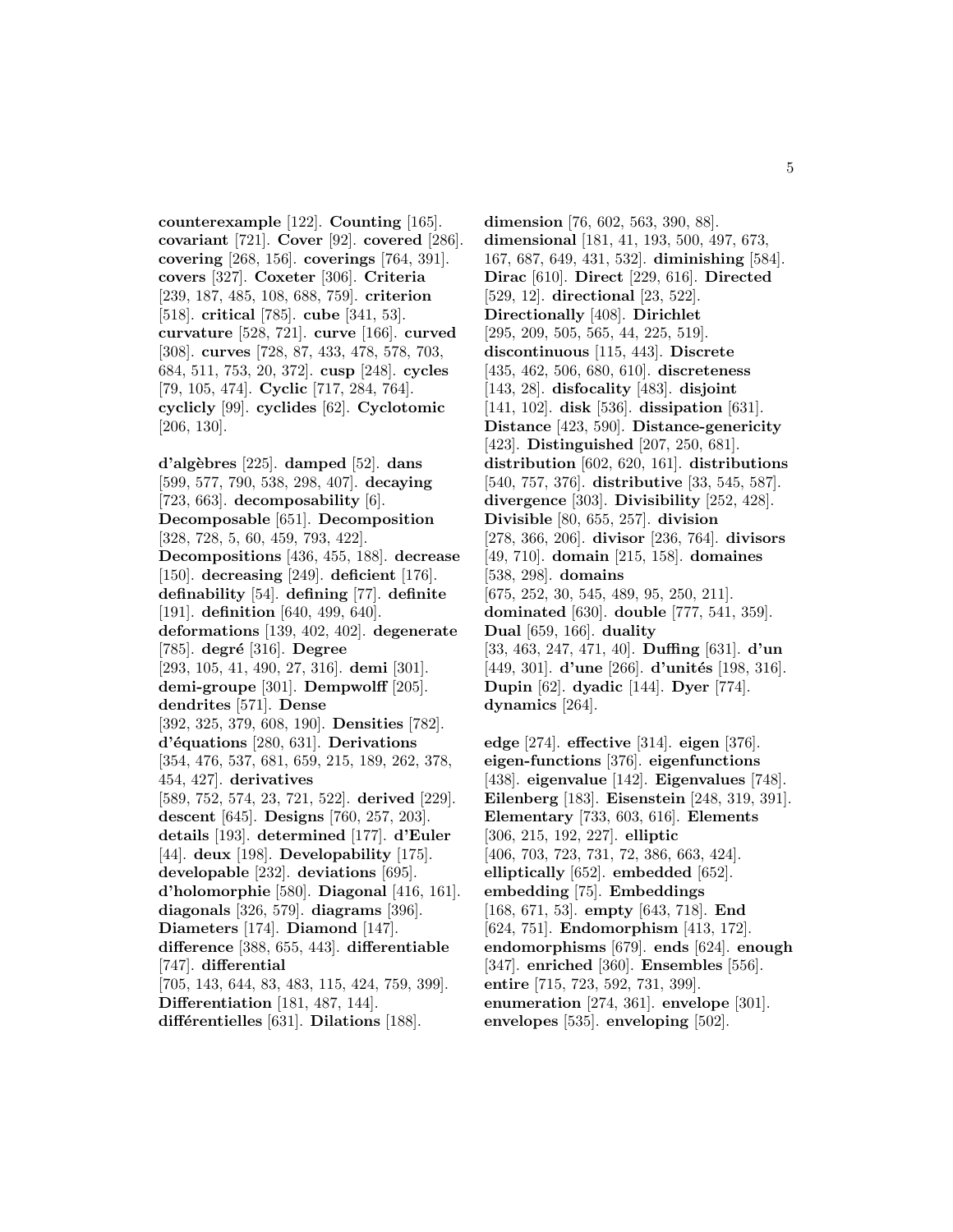**enveloppes** [580]. **Epimorphisms** [557]. **equal** [586]. **equality** [265]. **equation** [696, 757, 548, 387, 52]. **equations** [705, 430, 406, 644, 280, 362, 209, 483, 723, 731, 732, 528, 386, 424, 759, 416, 399, 580]. **Equicontinuity** [450]. **Equivalence** [7, 756, 244, 712]. **equivalences** [684]. **equivalent** [549]. **equivariant** [691]. **Eratosthenes** [660]. **Erdmann** [42]. **Erdos** [170]. **Ergodic** [371, 743, 577, 348, 496, 690, 329, 692, 400, 69]. **ergodicity** [624]. **ergodique** [577, 690]. **Errata** [337]. **Erratum** [338]. **error** [517]. **Espace** [449]. **espaces** [599, 538, 298]. **essential** [158, 741]. **Essentially** [145]. **Estimates** [104, 528, 368, 424]. **Estimating** [670]. **eta** [691]. **´etats** [449]. **Euclidean** [602]. **Euler** [377, 518, 173, 368, 63, 44]. **even** [731, 627]. **every** [3, 61, 596]. **Exact** [477]. **example** [193]. **exceptional** [383]. **Excising** [594]. **Existence** [727, 775, 631, 52, 723]. **Expanding** [782]. **expansion** [517]. **Expansions** [152, 312, 332, 186, 453]. **experiments** [342]. **Explicit** [641, 654, 169, 459]. **exponent** [333]. **Exponential** [264, 715, 567]. **exponentials** [152]. **exponents** [369]. **expressions** [115]. **Extending** [543, 101]. **extensible** [99]. **extension** [736, 327, 217, 494, 39]. **extensions** [581, 762, 94, 373, 284, 74, 621]. **exterior** [6, 422]. **Extremal** [575, 459]. **Extreme** [500, 13, 385, 58]. **Faber** [170]. **facteur** [449]. **Factor** [243, 449, 3, 61, 120]. **Factor-correspondences** [243]. **Factorization** [784, 644, 83, 388]. **factors** [182, 554, 686, 679, 625, 21]. **faibles** [225]. **faisceaux** [470]. **Families**

[782, 264, 450, 304]. **family** [540, 585, 689]. **FC** [761, 98]. **FC-by-finite** [761]. **Fejes** [435]. **Feldheim** [494]. **fibrations** [244]. **fibre** [244]. **field** [94, 171, 699, 130]. **fields**

[30, 37, 207, 189, 198, 498, 248, 319, 542, 416, 227]. **finies** [70]. **finitary** [463, 484]. **Finite** [495, 780, 761, 379, 41, 602, 91, 117, 562, 343, 490, 546, 500, 572, 497, 27, 792, 748, 382, 461, 632, 689, 646, 128, 416, 59, 532]. **finite-dimensional** [41, 500, 497, 532]. **finitely** [624, 3, 61, 286, 159, 128]. **finiteness** [277]. **five** [193]. **five-dimensional** [193]. **Fixed** [430, 110, 245, 572, 36, 692, 569]. **fixing** [746]. **FK** [635]. **FK-spaces** [635]. **flat** [73, 138]. **flexible** [278]. **flow** [488]. **Fonction** [438]. **fonctions** [538, 698, 225, 438, 744]. **fondamentaux** [198, 316]. **Ford** [295]. **form** [691, 248, 460]. **forms** [383, 765, 8, 345]. **formula** [266, 121]. **formulas** [715, 726, 641, 654]. **formule** [266]. **foundation** [508, 467]. **founded** [365]. **Four** [595]. **Fourier** [439, 547, 573]. **Fractional** [752, 66]. **Frame** [542]. **Fredholm** [215, 84]. **Free** [481, 107, 651, 516, 653, 6, 3, 61, 619, 484, 133, 670, 241, 749, 604, 722, 461, 93, 768, 627]. **French** [577, 790, 266, 449, 46, 298, 280, 235, 352, 253, 402, 690, 16, 711, 640, 456, 198, 316, 470, 407, 301, 420, 44, 225, 493, 438]. **Frobenius** [614, 24]. **Fuchs** [546]. **Fuchsian** [295, 671, 749]. **Fuglede** [367]. **full** [743]. **function** [783, 320, 140, 720, 248, 319, 249, 438]. **functional** [38, 101, 460]. **functionals** [182, 507]. **functions** [191, 435, 678, 104, 778, 55, 152, 555, 590, 312, 772, 715, 219, 694, 592, 784, 636, 81, 536, 773, 706, 442, 376, 443, 770, 68, 598, 750, 617, 118, 469, 658, 364, 258, 561, 726, 747, 697, 23, 225, 240, 468, 541, 641, 157, 186]. **functors** [7, 410]. **fundamental** [387, 702, 198, 316]. **Fundamentals** [711]. **further** [336]. **fuzzy** [600].

**Gabriel** [413]. **Galois** [284, 656, 24]. **galoisiennes** [744]. **game** [264]. **gauche** [16]. **Gaussian** [615, 695]. **General**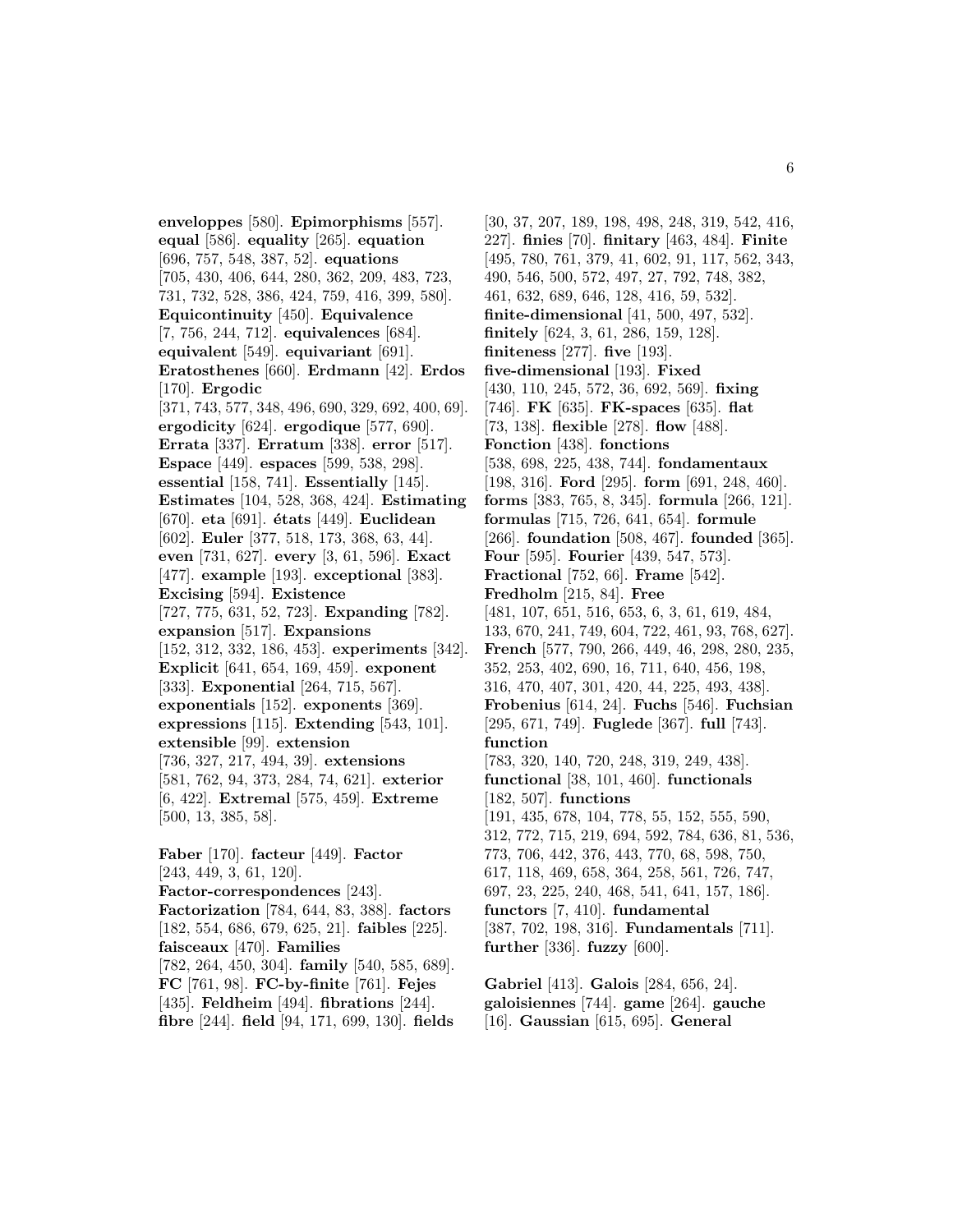[739, 319, 460]. **generalisation** [126, 266]. **Generalization** [199, 266, 46, 41, 336, 432, 46]. **generalizations** [96]. **Generalized** [678, 209, 34, 530, 501, 791, 368, 23, 767, 522, 453, 281, 757, 215, 377, 334, 387, 173, 411, 462, 506, 658, 364, 573]. **generate** [484]. **generated** [3, 61, 151, 128, 661]. **generating** [186]. **generation** [593, 626]. **Generators** [550, 135, 216, 172, 269]. **genericity** [423]. **genus** [210, 586]. **geodesic** [166]. **Geometric** [473]. **geometrically** [630, 617]. **geometries** [527, 102, 167]. **geometry** [62, 15, 566]. **germs** [771, 177]. **Ginsburg** [46]. **given** [268, 596]. **Gleason** [140]. **Global** [386, 727, 171, 108, 248, 319]. **Godbillon** [665]. **Gorenstein** [725, 511]. **Graded** [539, 252, 95, 477]. **gradients** [522]. **grading** [1, 124]. **graph** [112]. **graphs** [259, 165, 79, 105, 529, 629, 597, 221, 174, 65]. **Green** [420, 438]. **Grothendieck** [613]. **Group** [337, 333, 98, 39, 375, 729, 740, 281, 476, 237, 49, 91, 419, 555, 117, 119, 703, 505, 565, 439, 490, 107, 437, 495, 746, 241, 271, 230, 632, 689, 195, 1, 124, 633, 255, 622, 291]. **group-automorphisms** [437]. **groupe** [301]. **groupes** [70, 16]. **Groupoid** [360]. **Groups** [3, 61, 497, 465, 740, 122, 295, 761, 35, 581,

306, 550, 236, 612, 479, 25, 619, 671, 691, 343, 563, 572, 16, 107, 733, 383, 27, 135, 414, 238, 444, 257, 642, 735, 176, 429, 241, 210, 311, 544, 749, 585, 604, 722, 461, 93, 98, 213, 248, 319, 614, 22, 712, 515, 358, 160, 570, 223, 652, 255, 39, 649, 168, 622, 477, 24, 59, 743, 650, 432]. **growth** [678, 676, 399].

**Hahn** [188, 793, 64]. **Half** [296, 618, 565]. **half-line** [618]. **half-space** [565]. **Half-turns** [296]. **Hamiltonian** [42, 438]. **hamiltonien** [438]. **Hamming** [185]. **handlebody** [48]. **Hankel** [757, 714, 472]. **Hardy** [719, 574]. **Harish** [762].

**Harish-Chandra** [762]. **Harmonic** [675, 565, 555, 736, 253]. **harmonics** [439]. **harmonique** [401, 253]. **Hausdorff** [508, 463, 199, 602, 261]. **having** [5, 193, 444, 1, 124]. **heat** [696]. **Heisenberg** [237, 555, 505, 565, 439, 712]. **Helly** [58]. **Helly-type** [58]. **Hensel** [791]. **hereditary** [77, 537]. **heredity** [739]. **Hermite** [56]. **Hermitian** [167, 672, 645]. **Heyting** [434]. **High** [71, 615, 165]. **High-power** [71]. **Higher** [681, 614, 687]. **higher-dimensional** [687]. **highly** [221]. **Hilbert** [748, 364, 249, 667, 325]. **Hille** [514]. **Hjelmslev** [429, 201]. **Hodge** [673]. **H¨older** [425]. **holes** [597]. **Holland** [338]. **holomorphe** [253, 310]. **holomorphes** [538, 698]. **Holomorphic** [240, 783, 778, 253, 706]. **homeomorphic** [53, 190]. **homeomorphism** [606]. **homeomorphisms** [624, 674]. **Homogeneous** [751, 492, 208, 163]. **Homologies** [640]. **Homology** [287, 735, 682]. **homomorphic** [285]. **Homomorphism** [370]. **Homomorphism-compact** [370]. **Homomorphisms** [587, 750, 429]. **homotopie** [235]. **homotopy** [360, 235, 245, 709, 149, 639, 47, 114, 146]. **Hopf** [350, 601]. **hub** [235]. **hull** [281, 509]. **hulls** [729]. **hyperbolic** [657, 22]. **hypercenter** [426]. **hypercyclic** [491]. **hyperelliptic** [409]. **hypergeometric** [777, 658, 541]. **Hypermetric** [185]. **hyperplane** [788]. **hyperspace** [504, 395]. **Hyperspaces** [85]. **hypersurfaces** [423, 547].

**IA** [722]. **ideal** [30, 593, 626]. **idealizers** [113]. **Ideals** [19, 32, 738, 545, 618, 394, 421, 220, 347, 113, 147, 10, 776]. **id´eaux** [599]. **Idempotent** [666, 301]. **Idempotents** [634, 49]. **Identities** [760, 90, 541]. **identity** [529, 334, 251, 359, 132]. **II** [738, 182, 696, 67, 623, 551, 273, 101, 656,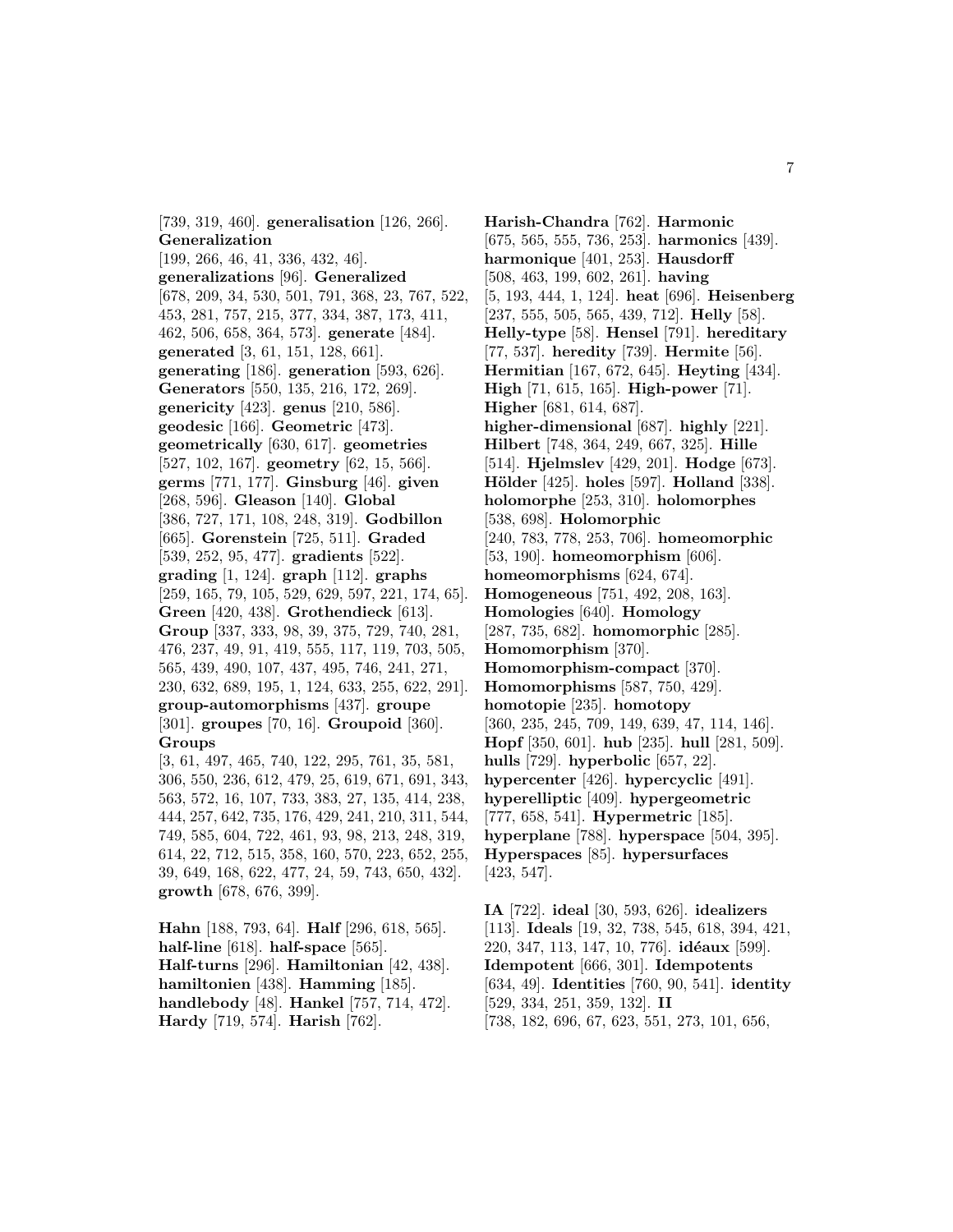737, 215, 505, 169, 371, 322, 765, 586, 499, 338, 319, 26, 179, 718, 307, 743]. **III** [565, 300, 570]. **images** [285, 754]. **immersions** [552]. **implicative** [267]. **implying** [90]. **Inclusion** [635, 57, 299]. **Inclusions** [693, 42]. **Incompressible** [48]. **indecomposable** [294]. **independent** [498]. **index** [245, 679]. **indexed** [12]. **indistinguishability** [398]. **Induced** [230, 451, 254, 656, 189]. **inducing** [160]. **Induction** [560, 614]. **inductive** [390, 29]. **Inequalities** [289, 31, 680, 356, 141, 72]. **inequality** [425, 71, 305]. **infinite** [674, 707, 600, 296]. **Infinitely** [466, 177]. **Inflectional** [433]. **information** [387]. **infrasequential** [407]. **infraséquentielles** [407]. **Injective** [122, 2, 123, 294, 509, 646, 100]. **Injectives** [382]. **Injectivity** [434]. **inner** [378, 297]. **integers** [171, 595, 710]. **integrability** [475]. **integrable** [715]. **Integral** [81, 255, 380, 273, 107, 158, 766, 561]. **integrals** [554, 765]. **integration** [34, 358]. **Interior** [424, 138]. **intermediate** [207]. **interpolation** [778, 708, 592, 292, 154, 228]. **Intersection** [304, 632, 689]. **Intersections** [70, 37, 546]. **intervals** [141, 334, 636]. **intrinsic** [34]. **Introduction** [758]. **Invariance** [106, 665]. **Invariant** [782, 21, 729, 353, 691, 473, 89, 730]. **invariants** [103, 27]. **inverse** [31, 777, 301]. **inverses** [752, 598]. **inversive** [229]. **invertible** [354, 347]. **inverting** [573]. **involution** [262, 242]. **involutorial** [481]. **involving** [485]. **Irreducibility** [688, 204, 336]. **Irreducible** [195, 490, 495, 497, 746, 754]. **Irregularity** [150]. **isolated** [351]. **Isometric** [9]. **Isometries** [131, 211, 302, 690, 469, 258, 690]. **Isomorphic** [241, 282]. **isomorphisms** [448]. **isotopes** [282]. **Isotropic** [552]. **iteration** [705]. **IV** [50, 649, 710].

**Jacobi** [200, 591, 517, 529, 196, 494, 654]. **Jame** [86]. **James** [9]. **Jensen** [356]. **jets** [349]. **join** [465]. **Jordan** [790, 41, 263, 793].

**Kac** [323]. **Kasparov** [477]. **kernel** [121]. **kernels** [708]. **KK** [569]. **knot** [653]. **Knots** [133, 17, 466, 756, 355]. **Koebe** [104, 608]. **Korteweg** [548]. **K¨othe** [773]. **Kowalsky** [405]. **Krull** [414, 236, 311]. **Kubert** [376]. **Kubilius** [71].

**L.** [546]. **labeled** [202]. **labelled** [274]. **lacunary** [693]. **Lagrangian** [274, 126]. **Lambert** [57]. **Lamperti** [371]. **Landau** [169]. **languages** [670]. **Laplacian** [320, 505]. **Large** [695, 444, 390, 275, 649, 416]. **largest** [77, 490]. **Lashof** [774]. **Latin** [326]. **lattice** [533, 239, 281, 346, 545, 458, 223]. **lattices** [92, 73, 33, 286, 277, 55, 448, 14, 159, 484, 587, 558, 417, 692, 128, 120, 787, 231]. **Laurent** [213]. **LCA** [176]. **left** [16, 113, 325]. **lemma** [38, 791]. **length** [627]. **L'enveloppe** [301]. **less** [586]. **leurs** [580]. **level** [615]. **Lexicographic** [616]. **Lie** [659, 709, 383, 735, 220, 389, 323, 622, 454]. **lifting** [331]. **lifts** [749]. **light** [742]. **like** [513]. **LIL** [460]. **Limits** [203]. **Lindelöf** [568]. **line** [618]. **lin´eaires** [631]. **Linear** [469, 258, 721, 182, 479, 101, 110, 188, 27, 238, 217, 570]. **Linearization** [700, 200, 196]. **linked** [256]. **links** [156, 261]. **Lipschitz** [522]. **Lipschitzian** [408]. **Local** [108, 363, 30, 571]. **Local-global** [108]. **locale** [662]. **locales** [781]. **Localisation** [456]. **Localization** [151, 158, 134, 456]. **Localizations** [256, 95, 351]. **Locally** [73, 171, 201, 317, 568, 384, 40, 261, 661]. **logic** [600, 648]. **logics** [583]. **Longest** [79, 105]. **loop** [651, 282]. **loops** [282]. **Lov´asz** [170]. **lower** [489, 619, 657]. **Lucas** [297]. **Lucas-sets** [297]. **Lusternik** [737]. **Lying** [164]. **Lying-over** [164]. **Lyndon** [768].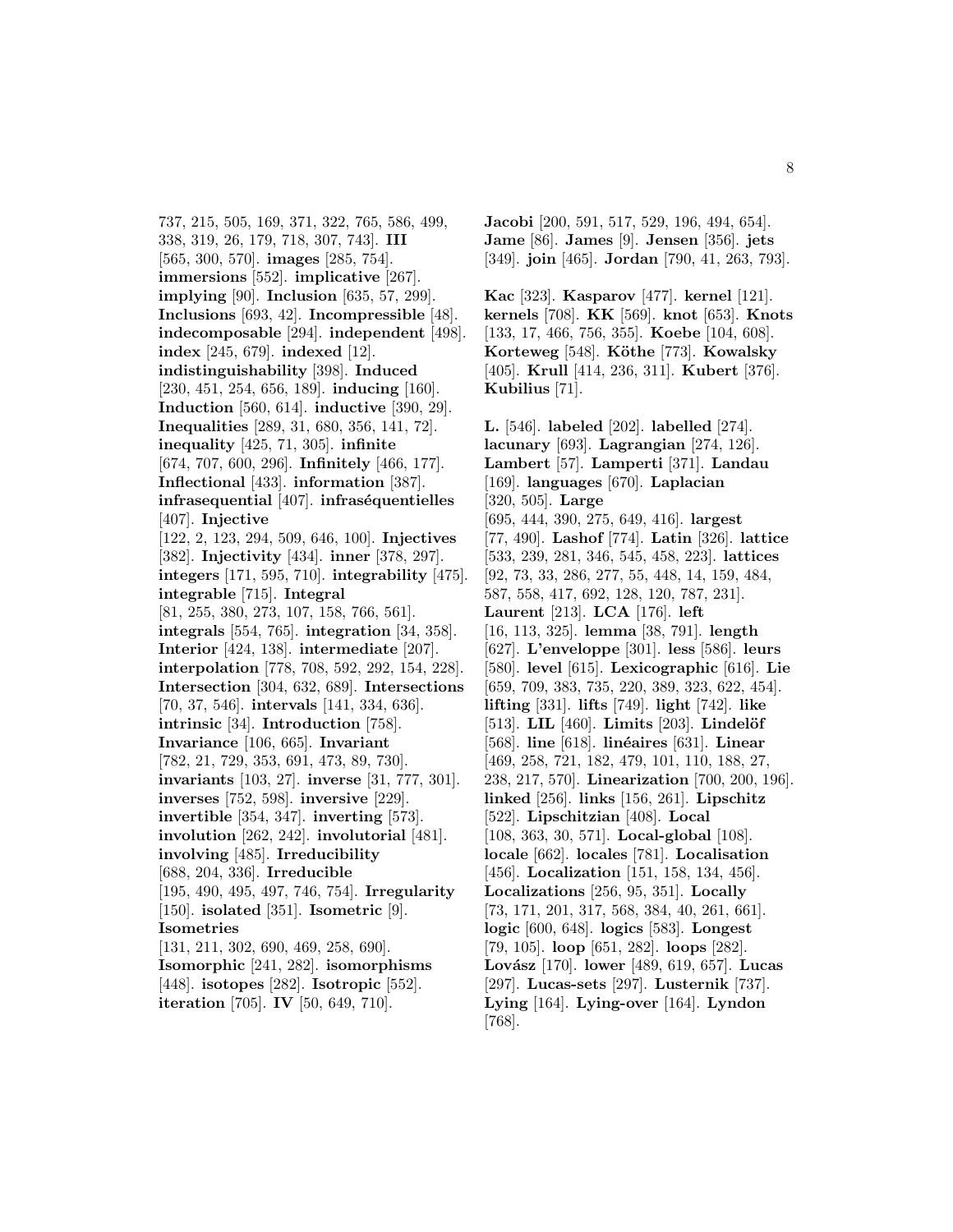**Macaulay** [526, 97]. **MacLane** [183]. **Mahler** [638]. **major** [637]. **majorants** [308]. **manifold** [674]. **manifolds** [624, 606, 751, 492, 657, 542, 63]. **many** [624, 418, 286]. **map** [596, 665, 112, 177]. **mapping** [608, 737]. **mappings** [675, 408, 232, 441, 36, 462, 506, 389, 163, 256, 569]. **maps** [87, 202, 188, 183, 351, 361, 197, 686, 293, 192, 125]. **Markov** [141]. **Martin** [503]. **Massey** [464, 619, 47]. **matrices** [268, 139, 418, 683, 246, 646, 447, 672, 767]. **Matrix** [630, 268, 113]. **matroids** [127]. **Maximal** [709, 394, 172, 113, 740, 562, 311, 632, 689, 323, 130]. **maximum** [105, 214, 694]. **means** [473, 81, 573]. **measure** [380, 674, 707, 531, 565, 329, 283, 638]. **measure-preserving** [329]. **measures** [315, 239, 602, 457, 547]. **meet** [562]. **Meixner** [266]. **Mellin** [453]. **Mendelsohn** [760]. **meromorphic** [770]. **Merotopic** [373]. **metabelian** [39]. **metacenter** [301]. **m´etacentre** [301]. **metacompact** [384]. **metaplectic** [391]. **method** [489, 785]. **methods** [142, 685, 274, 126]. **metric** [13, 781, 18, 525, 367]. **Metrizability** [532]. **metrizable** [11]. **Minimal** [115, 464, 417]. **minimally** [516]. **minor** [637]. **mixed** [727, 757, 422]. **Mixing** [357, 674, 45]. **mod** [682, 512]. **model** [543]. **Modèles** [235]. **models** [235]. **modified** [272]. **Modular** [446, 8, 59, 740, 659, 787]. **Modularity** [458, 90]. **module** [6]. **modules** [451, 762, 294, 669, 195, 687, 100, 622]. **modulo** [485]. **moment** [508, 199]. **monodromy** [210]. **monomial** [511]. **Monomorphisms** [571]. **Monotonic** [782]. **Moody** [323]. **Moore** [147]. **Morita** [712]. **most** [139]. **motion** [460]. **mots** [556]. **Moyennes** [744]. **MR** [338]. **multiadjoint** [410]. **multidimensional** [496]. **multiparameter** [487, 692]. **multiple** [664, 486]. **Multiplication** [755]. **Multiplicative** [636, 642]. **multiplicité** 

[631]. **multiplicity** [526, 743]. **multiplier** [497]. **Multipliers** [611, 713, 184, 666]. **multivalent** [617]. **mutants** [756].

**Naturally** [492]. **nearest** [775]. **Necessary** [143, 265, 228]. **negative** [191]. **Nemyckii** [599]. **nest** [669]. **net** [193]. **nets** [70]. **Neumann** [696, 458, 609, 507, 488, 427]. **neutral** [732]. **Newman** [506, 462]. **Newton** [791]. **Nilpotent** [581, 515, 160, 323, 622, 318]. **no** [111]. **nodal** [344, 438]. **nodales** [438]. **nodes** [753]. **Noetherian** [151, 421, 276, 180, 100, 403]. **non** [421, 631]. **non-lin´eaires** [631]. **non-Noetherian** [421]. **Nonamphicheiral** [17]. **Noncommutative** [322, 41, 784, 224, 717, 687]. **nonconnected** [612]. **nonconvex** [23]. **nondegenerate** [261]. **nonessential** [158]. **nonexistence** [792]. **nonexpansive** [36, 569]. **Nonextendability** [68]. **nonhomogeneous** [783]. **nonisomorphic** [361]. **nonlinear** [406, 142, 489, 746, 52]. **nonlocally** [535]. **nonmeasurable** [54]. **Nonnegative** [406, 688, 121, 196]. **nonoscillatory** [362]. **nonreflexive** [111]. **nonresidues** [518]. **nonsmooth** [700]. **Nonstandard** [618, 40]. **Nonzero** [76]. **norm** [78]. **Normal** [384, 411, 745, 409, 441, 147, 317, 734, 569, 449]. **normality** [367]. **normalizing** [151]. **normaux** [449]. **normed** [110, 469]. **norms** [353, 442, 672]. **North** [338]. **North-Holland** [338]. **note** [330, 95, 428, 526, 544, 512, 225, 564, 129]. **Notions** [711]. **nouveaux** [470]. **nowhere** [747]. **number** [306, 699, 71, 117, 368, 498, 161, 130, 125]. **numbers** [377, 332, 334, 173, 279, 309]. **Nussbaum** [245]. **objects** [352, 316]. **obstacles** [247, 471].

**obtained** [540]. **Obtaining** [400]. **occupation** [615]. **odd** [167, 88]. **odd-dimensional** [167]. **one**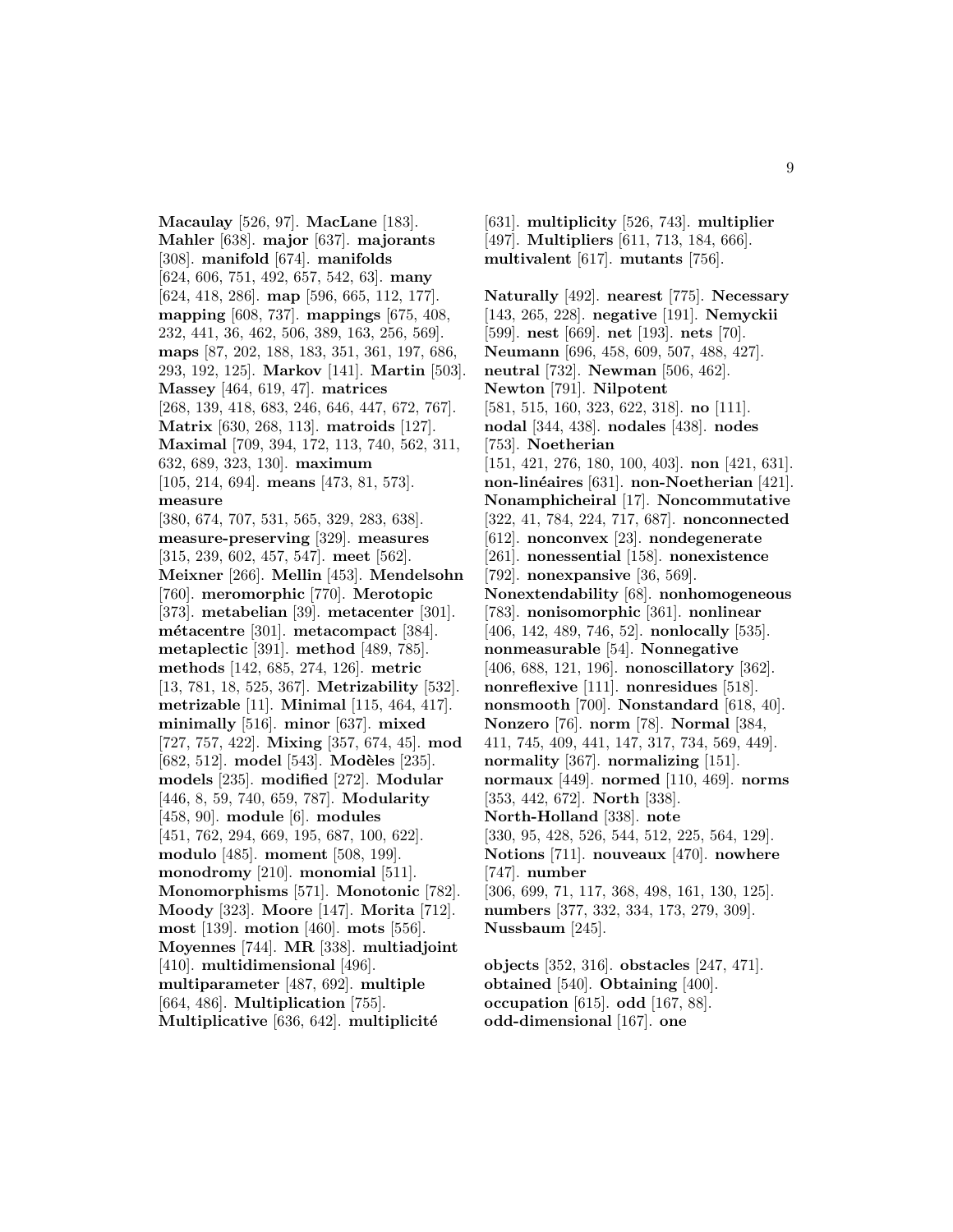[142, 35, 751, 293, 21, 431]. **one-dimensional** [431]. **one-relator** [35]. **ones** [484]. **onto** [675, 557]. **Open** [197, 462, 506]. **Opérateur** [298, 599]. **op´erateurs** [577]. **operational** [583]. **Op´erations** [493, 287, 493]. **operator** [298, 353, 220, 378, 313, 129, 743, 427]. **operator-valued** [427]. **Operators** [607, 120, 143, 603, 577, 270, 83, 388, 237, 115, 145, 741, 452, 450, 371, 574, 748, 588, 84, 755, 514, 488, 734]. **optimal** [42]. **Optimization** [483]. **orbit** [479, 444]. **orbit-stabilizer** [479]. **Orbital** [765]. **orbits** [540, 329, 544]. **Order** [55, 533, 67, 344, 306, 440, 731, 732, 792, 45, 759, 431]. **Order-Cauchy** [55]. **ordered** [281, 358, 217, 223]. **orderings** [745, 50, 363]. **orders** [365, 311]. **Ordinary** [249, 83, 483]. **Orlicz** [590, 615, 695, 569]. **ortho** [234]. **ortho-bases** [234]. **orthocomplemented** [787]. **orthocompletion** [281]. **Orthogonal** [440, 551, 135, 89, 271, 748, 486, 561, 203]. **Orthogonality** [219]. **orthogroups** [194]. **Orthomodular** [286, 277]. **Oscillation** [72, 759, 84]. **Oscillations** [732]. **Outer** [454, 108]. **Ovoids** [321]. **Oxford** [338].

**packings** [346]. **pair** [777]. **Pairs** [32, 738, 164, 663, 59]. **pairwise** [203]. **paracompact** [384]. **Paracompactness** [568]. **parameter** [142]. **param`etres** [662]. **Parseval** [757]. **part** [81, 240]. **partial** [644, 424]. **partially** [358]. **parties** [420]. **partition** [274, 160]. **partition-inducing** [160]. **Partitioning** [527]. **partitions** [251]. **parts** [251, 140, 420]. **paths** [615, 695]. **patterns** [304]. **Perfect** [291, 754, 192]. **period** [133]. **periodic** [466, 507, 488]. **periodicity** [582]. **périodiques** [631]. **permutation** [343, 544]. **perturbations** [178, 21]. **Pettis** [475]. **phase** [785]. **Picard** [119]. **Piecewise** [782]. **Pixley** [384]. **Planar** [202, 361, 125]. **Plane** [753, 788, 578]. **planes**

[495, 444, 205, 321, 792, 201, 88, 229, 649]. **plans** [538]. **plaque** [235]. **Plessner** [728]. **plurisubharmonic** [694]. **plusieurs** [662]. **poids** [298]. **Poincar´e** [166, 97]. **point** [110, 245]. **points** [430, 781, 775, 58, 785, 335, 703, 18, 36, 692, 593, 626, 569]. **Pointwise** [701, 329, 443]. **Poisson** [380, 121]. **Polar** [455, 193, 482]. **polycyclic** [195]. **polyhedra** [510, 193]. **polyhedrons** [340]. **Polynomial** [729, 27, 213, 275]. **Polynomials** [366, 56, 289, 369, 288, 551, 440, 688, 517, 716, 292, 748, 308, 179, 300, 459, 575, 121, 200, 196, 494, 654, 297]. **ponctuel** [577]. **Porosity** [589]. **poset** [509, 754]. **positive** [727, 315, 708, 723, 500, 81, 271, 386, 663, 712, 459, 240]. **Postnikov** [628]. **potentials** [320]. **pour** [599, 662, 711]. **Power** [176, 577, 71, 539]. **power-bounded** [577]. **power-deficient** [176]. **Power-rich** [176]. **powers** [272, 150, 226]. **pramarts** [153, 480]. **pre** [429]. **pre-Hjelmslev** [429]. **preduals** [9]. **preference** [365]. **prescribed** [289, 105, 326, 400]. **presented** [159]. **preserve** [303]. **preserving** [674, 707, 87, 329, 686]. **presheaves** [639]. **presque** [44]. **Prime** [334, 32, 738, 262, 421, 576, 521, 355, 485]. **primes** [151, 226]. **Primitive** [269, 74]. **principal** [30, 115]. **principles** [110, 694, 147]. **Pro** [410]. **Pro-categories** [410]. **Problem** [337, 696, 199, 479, 505, 565, 194, 546, 180, 472, 179, 300, 275, 787, 147, 20]. **problems** [727, 647, 142, 489, 555, 338, 663, 459, 519]. **processes** [181, 487, 496, 615, 695]. **processus** [662]. **product** [774, 339, 77, 108, 352, 583, 229, 121, 200, 196, 726, 392, 10, 297]. **Products** [419, 271, 734, 761, 464, 619, 563, 397, 702, 47, 44]. **Produit** [352]. **produits** [44]. **projectable** [281]. **projection** [78]. **Projections** [513, 538, 458, 661, 776]. **Projective** [102, 687, 412, 192, 330, 788, 51, 527, 495, 601, 238, 167, 792, 327, 649]. **projectives**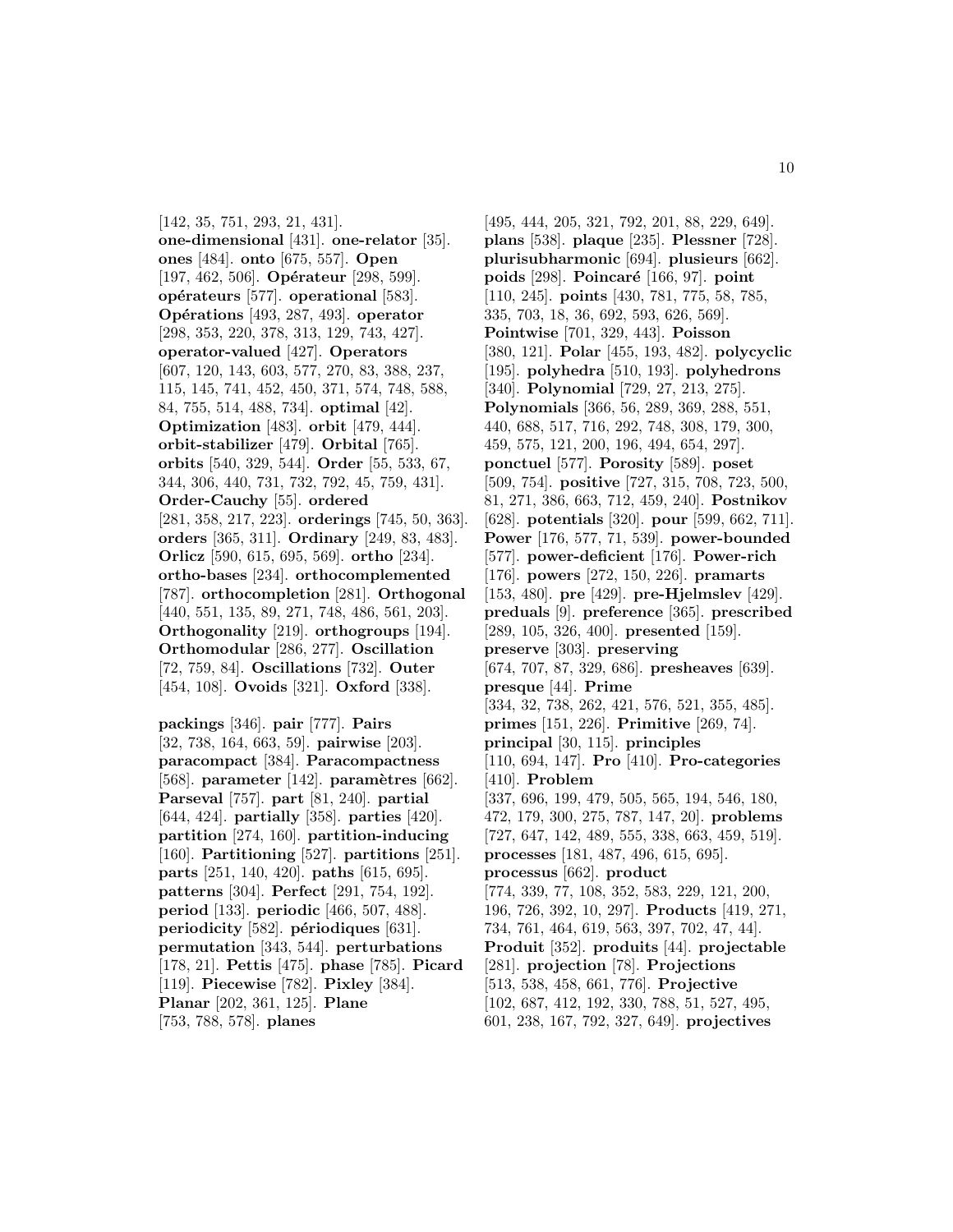[382]. **projectivity** [187]. **proof** [38, 435]. **proper** [197]. **Properties** [268, 455, 56, 533, 252, 603, 385, 137, 18, 80, 473, 276, 558, 371, 640, 764, 173, 327, 575, 44, 514, 569]. **Property**

[315, 5, 245, 331, 443, 462, 506, 367, 395, 465]. **propres** [438]. **Propriétés** [44, 640]. **Proximal** [553, 623]. **proximities** [260]. **proximity** [390]. **pseudocharacter** [75]. **Pseudocomplemented** [267]. **Puiseux** [791]. **puissances** [577]. **Pure** [30, 546, 526].

**quadratic** [198, 345, 621]. **quadratiques** [198]. **quadrics** [193]. **quantificational** [704]. **quasi** [470, 44]. **quasi-sûres** [44]. **quasi-sure** [44]. **quasi-unipotent** [470]. **quasi-unipotents** [470]. **quasicentral** [359, 132]. **quasifields** [642]. **Quasigroup** [760]. **quasireflexive** [86]. **quasisemilocal** [216]. **quasisimilar** [741]. **quasisimilarity** [647]. **quasizeroes** [43]. **quaternary** [485]. **quaternion** [230]. **quaternionic** [256]. **quintic** [518]. **quotient** [91, 172, 166, 180]. **quotients** [595].

**Racah** [121]. **Radial** [731]. **radical** [618, 739]. **radii** [340]. **Radius** [407]. **radix** [332]. **Radon** [742]. **raising** [129]. **Ramanujan** [96]. **Random** [551, 174]. **Range** [442, 457]. **rank** [786, 709, 779, 525, 461, 323, 21]. **rank-metric** [525]. **ranking** [157]. **Rankings** [157]. **rate** [150]. **rates** [303, 400]. **Rational** [244, 26, 31, 312, 235, 703, 561]. **rationnelle** [235]. **Rayon** [407]. **rays** [13]. **Real** [278, 779, 423, 37, 772, 81, 140, 720, 22, 240, 415, 130]. **realization** [293, 355]. **really** [224]. **Rearrangements** [303]. **reciprocity** [309]. **reconnaissables** [556]. **Recursive** [221, 65]. **reducibility** [541]. **reducible** [99, 338, 313]. **reductive** [612, 492, 248, 319]. **reflection** [25]. **reflections** [419, 271]. **Reflexive** [769, 178, 629, 597]. **reflexivity** [222]. **regions** [295, 298, 4]. **Regular**

[771, 239, 243, 79, 563, 226, 763, 163]. **regularit´e** [407, 698]. **regularity** [175, 445, 405, 407]. **related** [705, 714, 443]. **relating** [251]. **relation** [57]. **Relations** [638, 420]. **relative** [655, 456, 456]. **Relativized** [45]. **relator** [35]. **remarks** [722, 391]. **remarque** [225]. **remote** [335, 18]. **repetitions** [251]. **Representation** [715, 155, 389, 633, 196, 561]. **Representations** [467, 365, 605, 254, 613, 762, 601, 497, 702, 59, 485]. **residuacity** [485]. **residue** [656]. **resolution** [396, 280]. **resolutions** [526]. **résolvantes** [662]. **Resolvent** [573, 209]. **respect** [219, 274]. **respecting** [653]. **restricted** [31, 486]. **restriction** [560]. **restrictions** [587]. **result** [126, 627]. **R´esultats** [470]. **results** [272, 237, 470, 398]. **retracts** [629, 148]. **revisited** [287, 118]. **Rewritable** [761]. **Riccati** [72]. **Rich** [260, 176]. **Riemann** [724, 401, 580, 34, 210, 218]. **Riemannian** [492]. **Riesz** [394]. **right** [545, 151, 403]. **rigid** [227]. **ring** [375, 366, 171, 699, 426, 216]. **Rings** [294, 347, 32, 738, 243, 545, 328, 49, 333, 95, 55, 164, 108, 656, 725, 563, 109, 107, 151, 262, 421, 135, 172, 491, 414, 276, 413, 241, 534, 285, 201, 324, 98, 242, 389, 213, 180, 74, 646, 255, 539, 39, 97, 403, 113, 227]. **Rogers** [716]. **Root** [246, 668]. **rooted** [637]. **roots** [418, 154]. **Rose** [46]. **Rotundity** [773]. **Roy** [384]. **Ruled** [586]. **rules** [350]. **Runge** [211].

**S.** [305]. **sˆures** [44]. **same** [32, 738]. **sample** [615, 695]. **satisfiability** [275]. **saturation** [363, 10]. **Scalar** [381]. **scattering** [548]. **schematic** [233]. **scheme** [311]. **schemes** [543]. **Schnirel'mann** [737]. **Schrödinger** [115]. **Schrödinger-type** [115]. **Schur** [230]. **Schwartz** [758]. **Secant** [372]. **second** [104, 732, 759, 29]. **sectional** [586]. **sections** [788, 409]. **segment** [5]. **selection** [38, 504].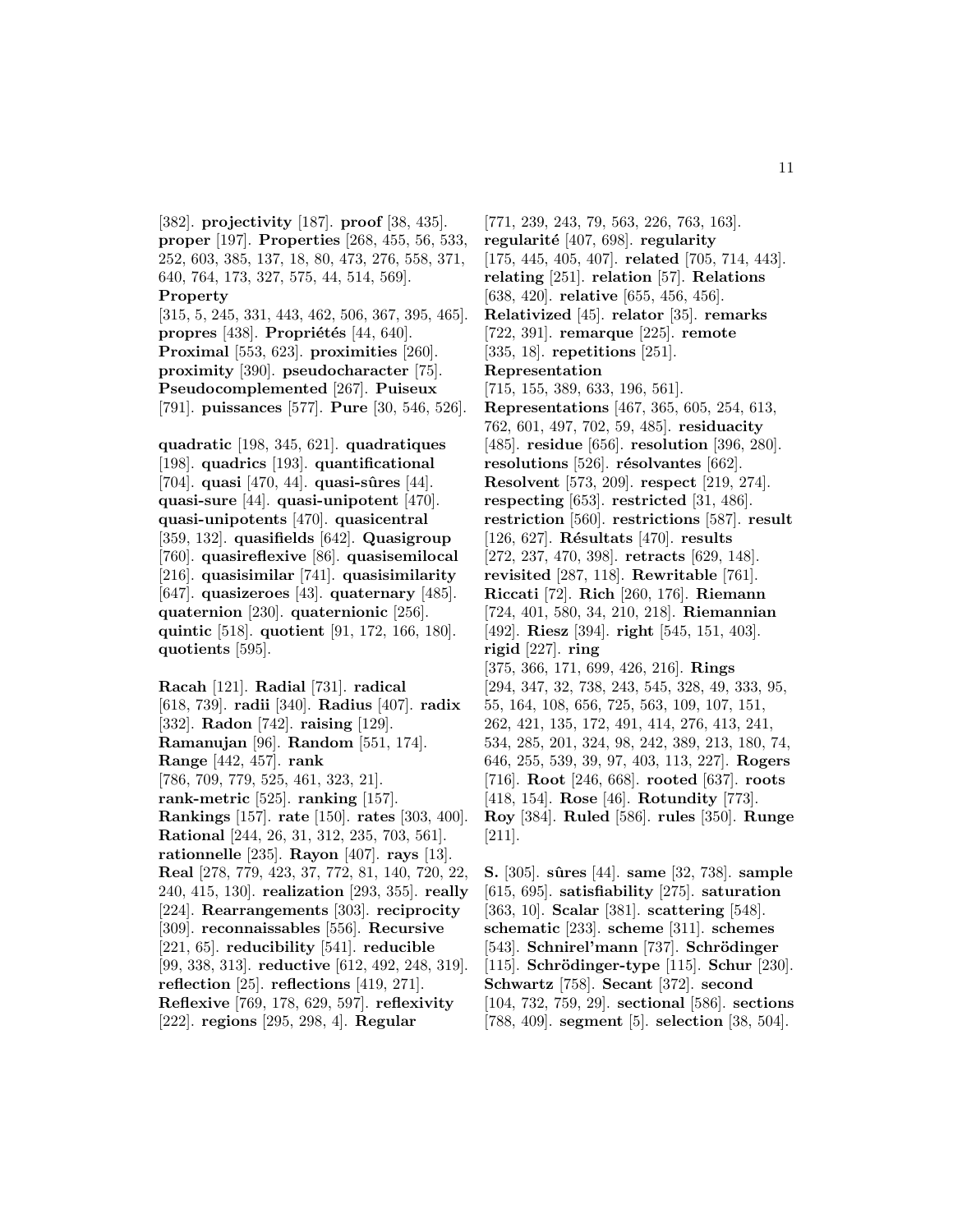**self** [193, 646]. **self-injective** [646]. **self-polar** [193]. **Selmer** [703]. **semi** [774, 215]. **semi-Fredholm** [215]. **semi-tensor** [774]. **Semicontinuity** [713]. **Semidirect** [339]. **semigroup** [77, 109, 301, 570, 420]. **Semigroupe** [420]. **Semigroups** [43, 533, 508, 467, 236, 481, 571, 763, 679]. **semihereditary** [216]. **semilattices** [267, 446, 521]. **Semilinear** [663, 731, 72, 386, 519]. **semimartingales** [212]. **semimodules** [411]. **semiplanes** [655]. **Semiprime** [285]. **Semisimple** [600]. **semitopological** [7]. **separable** [335, 650]. **Separating** [232]. **sequence** [620, 524, 569]. **sequences** [701, 150, 357, 151, 368, 69, 477, 503, 186]. **Serial** [403, 285]. **series** [152, 619, 630, 777, 486, 248, 319, 391, 44, 638, 539, 97, 541, 44]. **set** [92, 600, 18, 343, 572, 197]. **set-stabilizers** [343]. **set-valued** [197]. **Sets** [434, 729, 553, 623, 232, 5, 58, 51, 693, 28, 54, 562, 473, 655, 304, 442, 12, 217, 404, 186, 291, 297]. **several** [142, 441]. **Shape** [684]. **sharply** [14]. **sheaves** [122, 2, 123]. **Shifts** [625]. **Shih** [640]. **short** [334, 636]. **shuffles** [768]. **sided** [83]. **sieve** [660]. **sieved** [551]. **Signatures** [156, 780]. **Simple** [261, 646, 87, 41, 481, 383, 16]. **simples** [16]. **Simplicial** [345, 103, 639, 114]. **simultaneous** [549, 161]. **singular** [380, 143, 186]. **singularities** [578, 249, 396]. **Singularity** [511]. **six** [435, 586]. **size** [214, 670]. **skew** [51]. **slope** [87, 444]. **slope-preserving** [87]. **slow** [678, 84]. **Small** [559, 91, 779, 564]. **smallest** [76, 576]. **Smooth** [415, 547, 112]. **smoothness** [239]. **Sobolev** [298, 590]. **socle** [790]. **soluble** [652]. **Solution** [546]. **solutions** [430, 406, 727, 489, 723, 731, 528, 631, 386, 663, 212, 161, 399, 290, 307, 519]. **Solvable** [318, 444, 432]. **Solving** [280]. **Some** [705, 56, 533, 605, 247, 471, 277, 455, 237, 335, 137, 18, 377, 173, 722, 391, 447, 96, 398,

104, 489, 175, 714, 443, 316, 213, 469, 494, 726, 255, 100, 654]. **sous** [70]. **sous-groupes** [70]. **space** [86, 628, 449, 433, 478, 553, 623, 51, 758, 602, 77, 659, 110, 18, 565, 691, 394, 596, 748, 754, 667, 147]. **Spaces** [183, 596, 50, 393, 651, 513, 315, 185, 270, 370, 568, 463, 635, 408, 775, 232, 9, 379, 78, 111, 373, 384, 298, 75, 335, 409, 590, 153, 209, 85, 116, 40, 457, 500, 784, 501, 482, 261, 535, 773, 390, 224, 322, 719, 211, 302, 615, 695, 574, 148, 469, 424, 258, 472, 780, 661, 524, 363, 564, 392, 317, 297, 569, 532, 372]. **spacetimes** [673]. **Special** [320, 729, 437, 560, 447, 650]. **specialised** [193]. **specified** [673]. **spectra** [741, 610, 89, 588]. **Spectral** [455, 299, 742, 476, 215, 530, 313]. **spectrum** [143, 283]. **sphere** [138, 643, 718]. **spheres** [346, 47, 146]. **Spherical** [439, 735, 162, 691]. **spine** [341]. **spiral** [598]. **Spline** [118, 584]. **splines** [523, 118]. **split** [59]. **spreads** [238, 20]. **squares** [326]. **Stability** [231, 363]. **stabilizer** [479]. **stabilizers** [343]. **Stable** [639, 402, 47]. **stables** [402]. **Starlike** [772, 658, 468]. **starshaped** [58]. **state** [449]. **states** [594]. **stationary** [785, 648]. **Steenrod** [774]. **Steiner** [214, 229, 233]. **step** [29]. **Stickelberger** [284]. **stochastic** [615, 695]. **Stokes** [298]. **Stone** [80]. **strength** [739]. **stretched** [97]. **strictly** [315]. **Strong** [153, 712, 503, 182, 424, 524]. **strongly** [281, 495, 52]. **Structural** [603, 558, 18]. **Structure** [100, 159, 397, 669, 776, 569]. **study** [473]. **subalgebras** [537, 609, 325]. **subbase** [64]. **Subclasses** [468]. **subelliptic** [505]. **subfield** [130]. **subfields** [207, 681]. **subgradients** [23]. **subgraph** [275]. **subgroup** [3, 61]. **subgroups** [119, 709, 680, 546, 107, 544, 89, 632, 689, 22, 652, 318]. **subharmonic** [694]. **subharmonicity** [283]. **sublinear** [727, 723]. **sublinear-superlinear** [727]. **submanifolds** [415]. **submeasures** [436].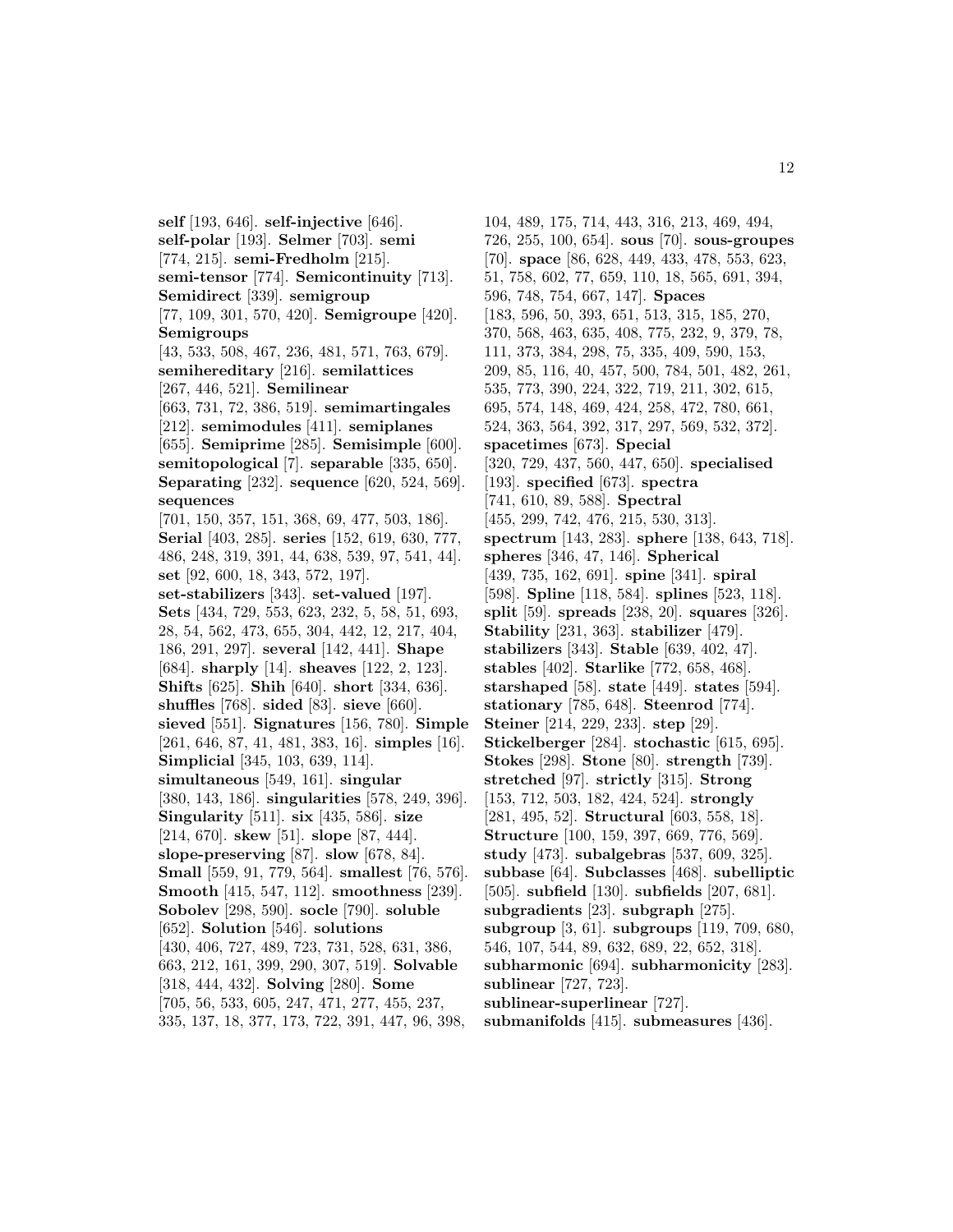**subpramarts** [480]. **subsemilattice** [223]. **subsequential** [348]. **subset** [608]. **subsets** [379]. **subspaces** [51, 448, 719, 730, 677, 392, 190, 11]. **Sufficiency** [591, 349]. **sufficient** [143, 265]. **sum** [595, 494, 96]. **summability** [182, 554, 685, 630, 57, 486]. **sums** [616, 710]. **superadditive** [487, 496]. **supercuspidal** [605]. **superlinear** [727, 759]. **supersolvable** [515]. **Supplements** [425]. **sure** [44, 44]. **surface** [409]. **surfaces** [724, 67, 344, 401, 208, 210, 586, 48, 218, 438]. **surgery** [582]. **switching** [606]. **Sylow** [689]. **Sylvester** [20]. **Symbole** [310]. **Symbolic** [226]. **symmetric** [426, 766, 524]. **symmetry** [76, 440]. **synthesis** [313]. **system** [214, 280, 498]. **système** [280]. **Syst`emes** [198, 316]. **systems** [668, 77, 700, 610, 198, 316, 246, 229, 233].

**subnormal** [588, 465]. **subordinate** [468].

**Tamarkin** [514]. **Tangent** [409, 138, 704]. **tangential** [476]. **tangles** [355]. **Tauberian** [685, 567]. **Tchebycheff** [280]. **Tchebychev** [575]. **technique** [484]. **Tensor** [563, 702, 774, 352, 397, 583]. **tensoriel** [352]. **tensors** [721]. **Term** [144, 382]. **test** [647]. **th** [154]. **their** [467, 388, 288, 437, 414, 749, 748, 712, 721, 453]. **theorem** [577, 508, 478, 685, 58, 204, 379, 46, 496, 504, 737, 336, 567, 690, 262, 169, 66, 329, 584, 400, 69, 726, 314, 293, 622, 645, 432, 64]. **th´eor`eme** [577, 46, 690]. **Th´eor`emes** [599, 662]. **theorems** [348, 635, 31, 692, 399]. **th´eorie** [456, 493]. **theories** [451]. **Theory** [553, 705, 600, 31, 60, 71, 656, 360, 215, 40, 530, 673, 149, 639, 791, 456, 683, 411, 648, 665, 633, 789, 679, 621, 667, 645, 493, 64]. **theta** [676]. **Thrall** [29]. **Three** [647, 276, 399, 67, 344, 440, 332]. **tightness** [239]. **tiling** [670]. **tilting** [451]. **timely** [577]. **times** [615]. **Toeplitz** [270, 84]. **Topological** [25, 764, 327, 508, 247, 471, 473, 276, 582, 352]. **Topologically** [139, 7]. **topologically-algebraic** [7]. **topologie** [253]. **topologies** [171, 413]. **topologique** [352]. **topology** [253, 34, 524]. **Topos** [434]. **toposes** [613]. **tori** [717, 687]. **Torsion** [451, 106, 703, 456, 461]. **torsion-free** [461]. **torsionfree** [172]. **total** [187]. **totally** [708, 415]. **Tóth** [435]. **tournante** [235]. **trace** [101, 549]. **Traces** [263]. **trajectories** [700]. **transcendental** [399]. **transferable** [14]. **transform** [439, 364, 742]. **transformable** [472]. **transformation** [757, 548, 329]. **Transformations** [782, 707, 714, 329, 72, 82]. **transforms** [708, 547, 573]. **transitive** [259]. **Transitivity** [234]. **Translation** [88, 444, 205, 321, 342]. **transversal** [214]. **transverse** [728]. **tree** [513]. **tree-like** [513]. **trees** [202, 274, 126, 637]. **triangularizability** [549]. **Tricomi** [266]. **trinomials** [4]. **triple** [214]. **Trivial** [343, 19]. **Trudi** [529]. **Tubes** [676]. **Turán** [71, 179, 300]. **Turán-Kubilius** [71]. **turns** [296]. **Tutte** [126]. **twelve** [595]. **twisted** [213, 621]. **twists** [703]. **Two** [385, 272, 139, 83, 41, 27, 673, 777, 198, 88]. **two-dimensional** [673]. **two-sided** [83]. **type** [449, 685, 58, 94, 115, 715, 567, 136, 383, 646, 424, 679, 625, 427, 396].

**ultraspherical** [288]. **Unbounded** [191, 489, 452, 588]. **uncountable** [45]. **undecidability** [272]. **unicité** [631]. **unified** [445]. **Uniform** [369, 736, 112, 138, 517, 283, 69]. **uniformity** [393]. **Uniformly** [661]. **unions** [102, 11]. **unipotent** [531, 470]. **unipotents** [470]. **unique** [393]. **Uniqueness** [162, 653, 47, 375, 673, 186, 291]. **uniserial** [294]. **unit** [563, 107, 98]. **unit-regular** [563]. **unital** [30]. **Unitarily** [353]. **unitary** [729, 633]. **units** [333, 198, 316, 498]. **unity** [154]. **Univalent** [658, 104, 772, 4]. **Universal** [475, 228]. **universe** [317].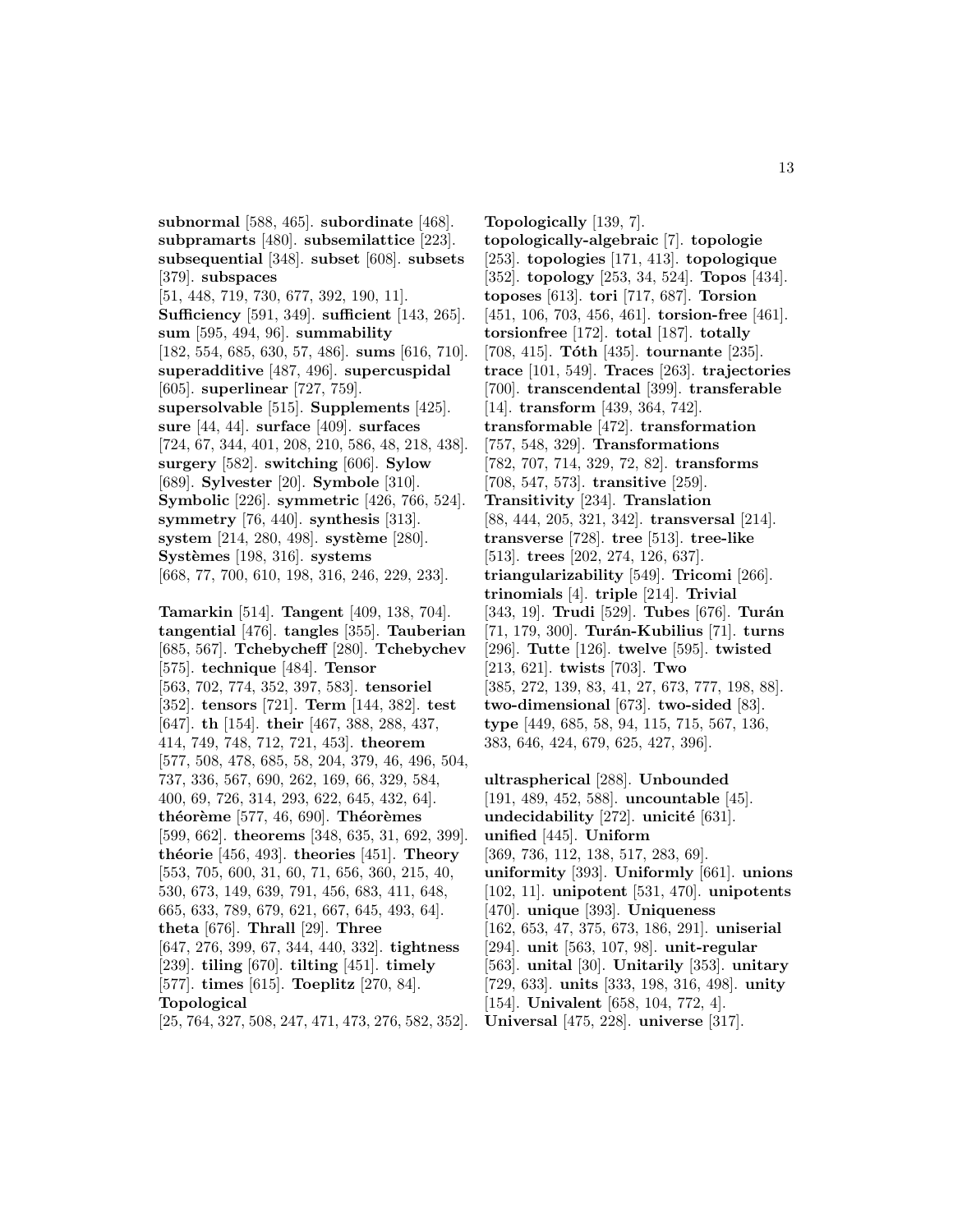**unsaturated** [59]. **unsymmetric** [209]. **upper** [489, 742]. **ups** [788]. **use** [597]. **using** [272, 229].

**valeurs** [744]. **Valuation** [227, 135]. **valuations** [745]. **value** [489, 555, 576]. **valued** [600, 480, 352, 219, 434, 773, 197, 460, 427, 297]. **values**

[354, 784, 638, 415, 352]. **vanishing** [528]. **variable** [369, 777]. **variables** [441]. **variants** [445]. **variation** [678, 608, 584]. **variation-diminishing** [584]. **Variational** [142]. **variations** [42, 591, 503]. **varieties** [533, 629, 417, 382, 223]. **variety** [531]. **Vaughan** [334]. **vector**

[73, 379, 55, 480, 457, 690, 773, 297]. **vector-valued** [773, 297]. **vectoriel** [690]. **versal** [139, 402]. **verselles** [402]. **version** [314]. **vertex** [259, 478]. **vertex-transitive** [259]. **vertical** [431]. **Vey** [665]. **view** [445]. **VMOA** [724]. **Volterra** [150, 452]. **volume** [657]. **Voronovskaya** [584]. **Vries** [548].

**walk** [551]. **Wallman** [155]. **wave** [528, 52]. **Weak** [674, 212, 476, 457, 45, 225]. **Weakly** [770, 427, 406, 74]. **wedges** [698]. **Weierstrass** [349]. **Weighted** [348, 719, 78, 302]. **weights** [298, 219]. **well** [365, 202]. **well-founded** [365]. **Weyl** [439]. **Which** [217, 3, 61, 286, 111, 282, 473, 596, 444, 120]. **Whitehead** [614]. **Whitney** [684]. **whose** [294, 329, 595, 285]. **width** [748, 128]. **Wilson** [716, 121]. **Witt** [328, 699, 725].

**Word** [338, 194, 787, 627]. **word-length** [627]. **words** [768].

**Young** [129].

**Zassenhaus** [454]. **Zero** [49, 289, 595].

# **References**

# **Orzech:1976:BGA**

[1] Morris Orzech. On the Brauer group of algebras having a grading and an action. Canadian Journal of Mathematics  $=$  Journal canadien de mathématiques, 28(??):533–552, ???? 1976. CODEN CJ-MAAB. ISSN 0008-414X (print), 1496- 4279 (electronic). See corrigendum [124].

# **Dobbs:1977:CIS**

[2] David E. Dobbs. On characterizing injective sheaves. Canadian Journal of Mathematics = Journal canadien de mathématiques, 29(??):1031-1039, ???? 1977. CODEN CJMAAB. ISSN 0008- 414X (print), 1496-4279 (electronic). See corrigendum [123].

# **Brunner:1979:GWE**

[3] A. M. Brunner and R. G. Burns. Groups in which every finitely generated subgroup is almost a free factor. Canadian Journal of Mathematics = Journal canadien de mathématiques,  $31(??)$ : 1329–1338, ???? 1979. CODEN CJ-MAAB. ISSN 0008-414X (print), 1496- 4279 (electronic). See corrigenda [61].

#### **Rahman:1980:CRU**

[4] Q. I. Rahman and J. Waniurski. Coefficient regions for univalent trinomials. Canadian Journal of Mathematics  $=$  Journal canadien de mathématiques, 32(??):1–20, ???? 1980. CODEN CJ-MAAB. ISSN 0008-414X (print), 1496- 4279 (electronic).

# **Breen:1980:DSH**

[5] Marilyn Breen. A decomposition for sets having a segment convexity property. Canadian Journal of Mathematics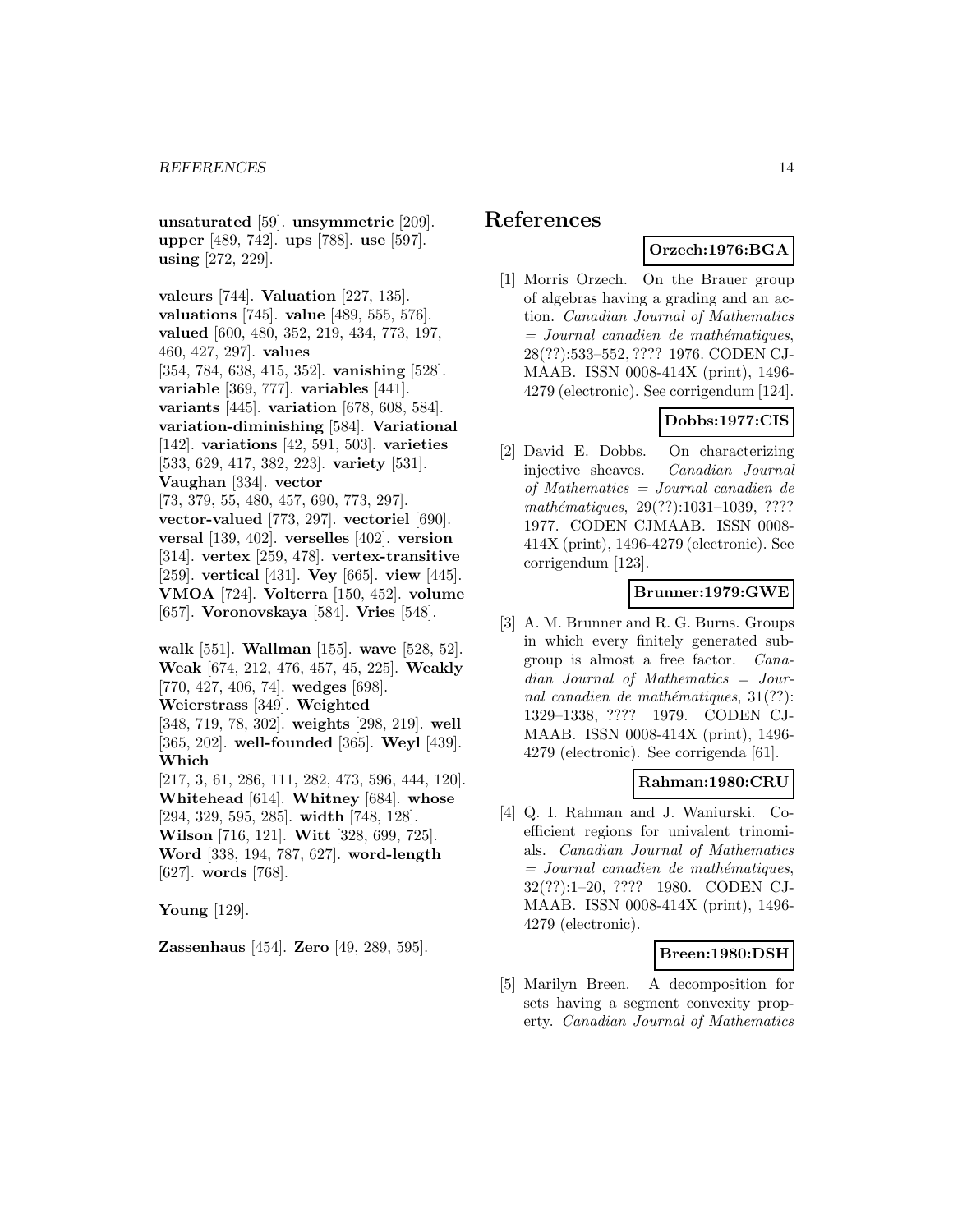$=$  Journal canadien de mathématiques, 32(??):21–26, ???? 1980. CODEN CJ-MAAB. ISSN 0008-414X (print), 1496- 4279 (electronic).

# **Boratynski:1980:CDE**

[6] M. Boratyński, E. D. Davis, and A. V. Geramita. Complete decomposability in the exterior algebra of a free module. Canadian Journal of Mathematics  $=$  Journal canadien de mathématiques, 32(??):27–33, ???? 1980. CODEN CJ-MAAB. ISSN 0008-414X (print), 1496- 4279 (electronic).

# **Herrlich:1980:ETA**

[7] H. Herrlich, R. Nakagawa, G. E. Strecker, and T. Titcomb. Equivalence of topologically-algebraic and semitopological functors. Canadian Journal of Mathematics = Journal canadien de mathématiques, 32(??):34-39, ???? 1980. CODEN CJMAAB. ISSN 0008- 414X (print), 1496-4279 (electronic).

#### **Maher:1980:MFC**

[8] David P. Maher. Modular forms from codes. Canadian Journal of Mathematics = Journal canadien de mathématiques,  $32(??):40-58$ , ???? 1980. CODEN CJMAAB. ISSN 0008- 414X (print), 1496-4279 (electronic).

#### **Brown:1980:IPJ**

[9] Leon Brown and Takashi Itô. Isometric preduals of James spaces. Canadian Journal of Mathematics = Journal canadien de mathématiques,  $32(??)$ : 59–69, ???? 1980. CODEN CJ-MAAB. ISSN 0008-414X (print), 1496- 4279 (electronic).

# **Wagon:1980:SPI**

[10] Stanley Wagon. The saturation of a product of ideals. Canadian Journal of Mathematics = Journal canadien de mathématiques, 32(??):70-75, ???? 1980. CODEN CJMAAB. ISSN 0008- 414X (print), 1496-4279 (electronic).

# **vanDouwen:1980:UMS**

[11] E. K. van Douwen, D. J. Lutzer, J. Pelant, and G. M. Reed. On unions of metrizable subspaces. Canadian Journal of Mathematics = Journal canadien de mathématiques, 32(??):76–85, ???? 1980. CODEN CJMAAB. ISSN 0008- 414X (print), 1496-4279 (electronic).

# **Millet:1980:CCA**

[12] Annie Millet and Louis Sucheston. Convergence of classes of amarts indexed by directed sets. Canadian Journal of Mathematics = Journal canadien de mathématiques, 32(??):86-125, ???? 1980. CODEN CJMAAB. ISSN 0008- 414X (print), 1496-4279 (electronic).

# **Avis:1980:ERM**

[13] David Avis. On the extreme rays of the metric cone. Canadian Journal of Mathematics = Journal canadien de  $mathématiques, 32(1):126–144, Febru$ ary 1980. CODEN CJMAAB. ISSN 0008-414X (print), 1496-4279 (electronic).

# **Gratzer:1980:CST**

[14] G. Grätzer and C. R. Platt. A characterization of sharply transferable lattices. Canadian Journal of Mathematics  $=$  Journal canadien de mathématiques, 32(??):145–154, ???? 1980. CODEN CJ-MAAB. ISSN 0008-414X (print), 1496- 4279 (electronic).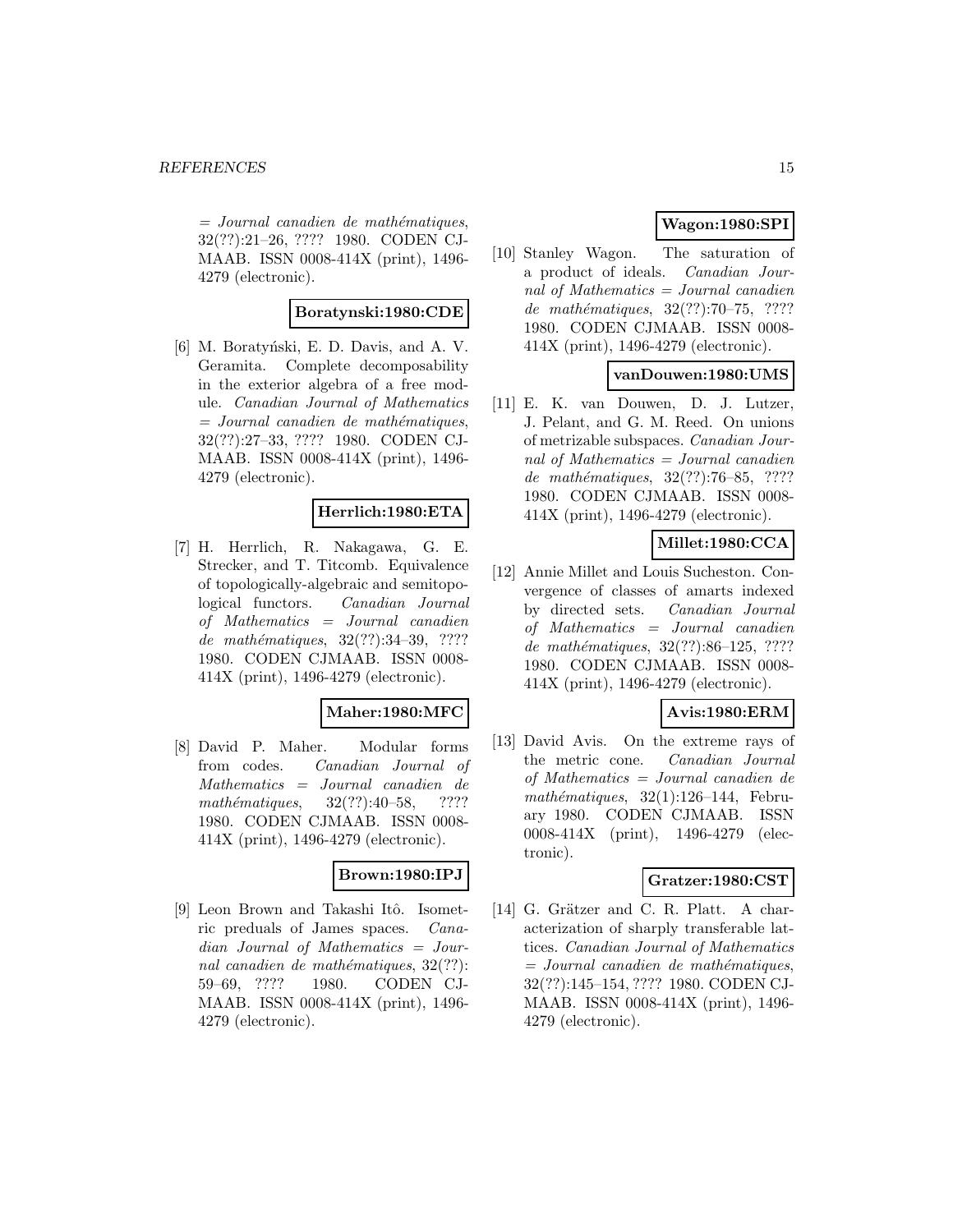#### **Perkel:1980:CG**

[15] Manley Perkel. A characterization of  $PSL(2, 31)$  and its geometry. *Cana*dian Journal of Mathematics = Journal canadien de mathématiques,  $32(??)$ : 155–164, ???? 1980. CODEN CJ-MAAB. ISSN 0008-414X (print), 1496- 4279 (electronic).

#### **Handelman:1980:ASG**

[16] David Handelman. Algèbres simples de groupes `a gauche. (French) [Simple algebras of left groups]. Canadian Journal of Mathematics = Journal canadien de mathématiques,  $32(??):165-184, ????$ 1980. CODEN CJMAAB. ISSN 0008- 414X (print), 1496-4279 (electronic).

### **Acuna:1980:NCK**

[17] F. González Acuña and José M. Montesinos. Nonamphicheiral codimension 2 knots. Canadian Journal of Mathematics = Journal canadien de mathématiques,  $32(??):185-194$ , ???? 1980. CODEN CJMAAB. ISSN 0008- 414X (print), 1496-4279 (electronic).

#### **Gates:1980:SSP**

[18] Catherine L. Gates. Some structural properties of the set of remote points of a metric space. Canadian Journal of Mathematics = Journal canadien de mathématiques, 32(??):195-209, ???? 1980. CODEN CJMAAB. ISSN 0008- 414X (print), 1496-4279 (electronic).

#### **Geramita:1980:ITC**

[19] A. V. Geramita and C. A. Weibel. Ideals with trivial conormal bundle. Canadian Journal of Mathematics = Journal canadien de mathématiques,  $32(??)$ :

210–218, ???? 1980. CODEN CJ-MAAB. ISSN 0008-414X (print), 1496- 4279 (electronic).

### **Watson:1980:SPS**

[20] Kym S. Watson. Sylvester's problem for spreads of curves. Canadian Journal of Mathematics = Journal canadien de mathématiques, 32(??):219–239, ???? 1980. CODEN CJMAAB. ISSN 0008- 414X (print), 1496-4279 (electronic).

# **Thompson:1980:IFU**

[21] Robert C. Thompson. Invariant factors under rank one perturbations. Canadian Journal of Mathematics = Journal canadien de mathématiques,  $32(??)$ : 240–245, ???? 1980. CODEN CJ-MAAB. ISSN 0008-414X (print), 1496- 4279 (electronic).

# **OMalley:1980:SRH**

[22] Thomas J. O'Malley. S-subgroups of the real hyperbolic groups. Canadian Journal of Mathematics = Journal canadien de mathématiques,  $32(??)$ :246–256, ???? 1980. CODEN CJMAAB. ISSN 0008- 414X (print), 1496-4279 (electronic).

#### **Rockafellar:1980:GDD**

[23] R. T. Rockafellar. Generalized directional derivatives and subgradients of nonconvex functions. Canadian Journal of Mathematics = Journal canadien de mathématiques,  $32(??):257-280, ????$ 1980. CODEN CJMAAB. ISSN 0008- 414X (print), 1496-4279 (electronic).

#### **Sonn:1980:FGG**

[24] Jack Sonn. SL(2, 5) and Frobenius Galois groups over **Q**. Canadian Journal of Mathematics = Journal canadien de mathématiques, 32(??):281–293, ????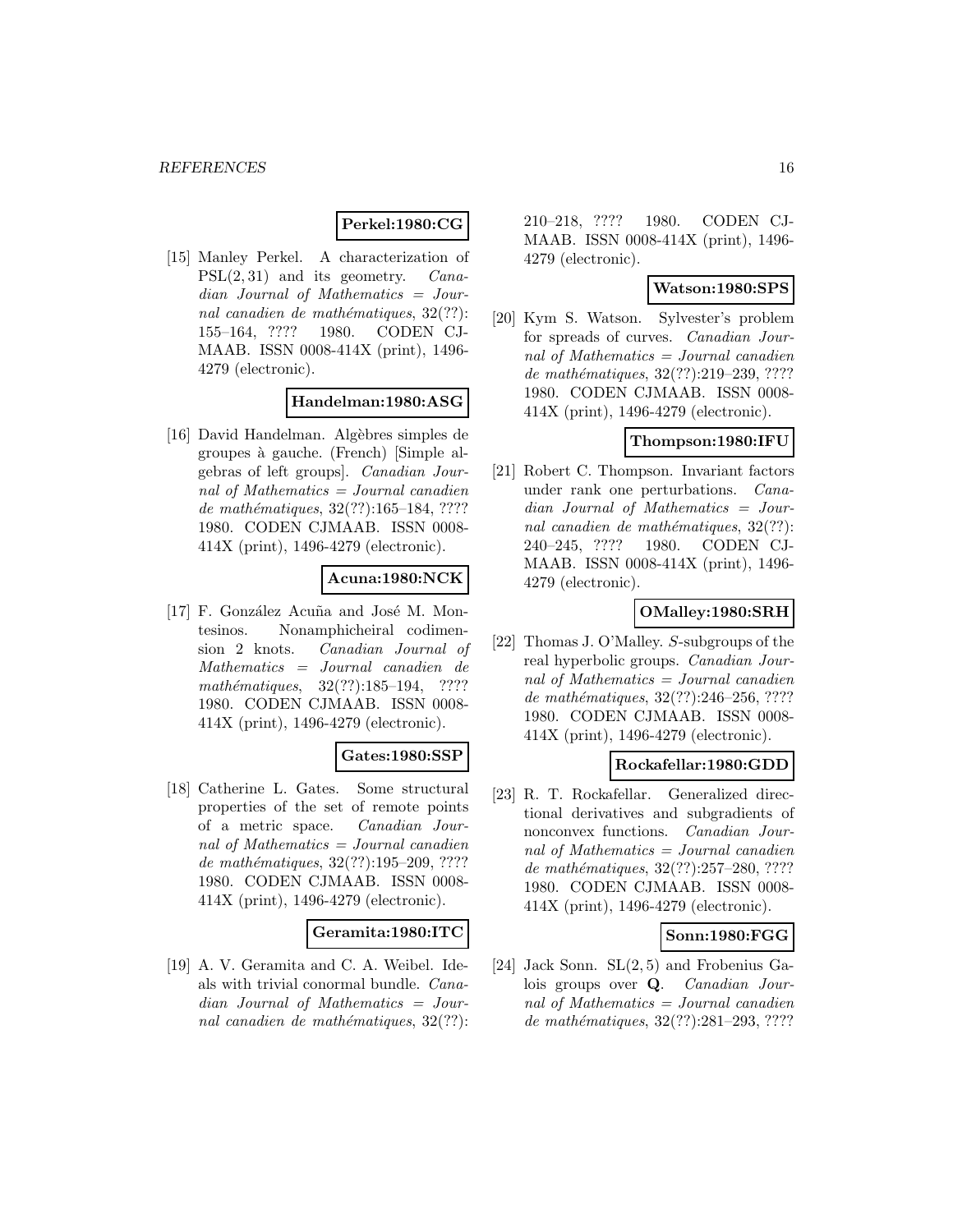1980. CODEN CJMAAB. ISSN 0008- 414X (print), 1496-4279 (electronic).

### **Djokovic:1980:TRG**

[25] Dragomir Ž. Đoković. Topological reflection groups. Canadian Journal of Mathematics = Journal canadien de mathématiques,  $32(??):294-309, ????$ 1980. CODEN CJMAAB. ISSN 0008- 414X (print), 1496-4279 (electronic).

# **Newman:1980:RAI**

[26] D. J. Newman and A. R. Reddy. Rational approximation to  $x^n$ . II. *Cana*dian Journal of Mathematics = Journal canadien de mathématiques,  $32(??)$ : 310–316, ???? 1980. CODEN CJ-MAAB. ISSN 0008-414X (print), 1496- 4279 (electronic).

### **Huffman:1980:PIF**

[27] W. Cary Huffman. Polynomial invariants of finite linear groups of degree two. Canadian Journal of Mathematics  $=$  Journal canadien de mathématiques, 32(??):317–330, ???? 1980. CODEN CJ-MAAB. ISSN 0008-414X (print), 1496- 4279 (electronic).

### **Freiwald:1980:DAS**

[28] Ronald C. Freiwald. k-discreteness and k-analytic sets. Canadian Journal of Mathematics  $=$  Journal canadien de mathématiques, 32(??):331-341, ???? 1980. CODEN CJMAAB. ISSN 0008- 414X (print), 1496-4279 (electronic).

#### **Smalo:1980:ISS**

[29] Sverre O. Smalø. The inductive step of the second Brauer–Thrall conjecture.  $Canadian$  Journal of Mathematics  $=$ Journal canadien de mathématiques, 32

(??):342–349, ???? 1980. CODEN CJ-MAAB. ISSN 0008-414X (print), 1496- 4279 (electronic).

# **Benabdallah:1980:PUL**

[30] K. Benabdallah and K. W. Roggenkamp. Pure unital local principal ideal domains in local fields. Canadian Journal of Mathematics = Journal canadien de mathématiques, 32(??):350-353, ???? 1980. CODEN CJMAAB. ISSN 0008- 414X (print), 1496-4279 (electronic).

# **Borwein:1980:IIT**

[31] Peter Borwein. Inequalities and inverse theorems in restricted rational approximation theory. Canadian Journal of Mathematics = Journal canadien de mathématiques, 32(??):354-361, ???? 1980. CODEN CJMAAB. ISSN 0008- 414X (print), 1496-4279 (electronic).

#### **Anderson:1980:PRS**

[32] David F. Anderson and David E. Dobbs. Pairs of rings with the same prime ideals. *Canadian Journal of Mathematics*  $=$ Journal canadien de mathématiques, 32 (??):362–384, ???? 1980. CODEN CJ-MAAB. ISSN 0008-414X (print), 1496- 4279 (electronic).

#### **Banaschewski:1980:DDC**

[33] B. Banaschewski. The duality of distributive continuous lattices. Canadian Journal of Mathematics = Journal canadien de mathématiques,  $32(??)$ : 385–394, ???? 1980. CODEN CJ-MAAB. ISSN 0008-414X (print), 1496- 4279 (electronic).

# **Henstock:1980:GRI**

[34] Ralph Henstock. Generalized Riemann integration and an intrinsic topology.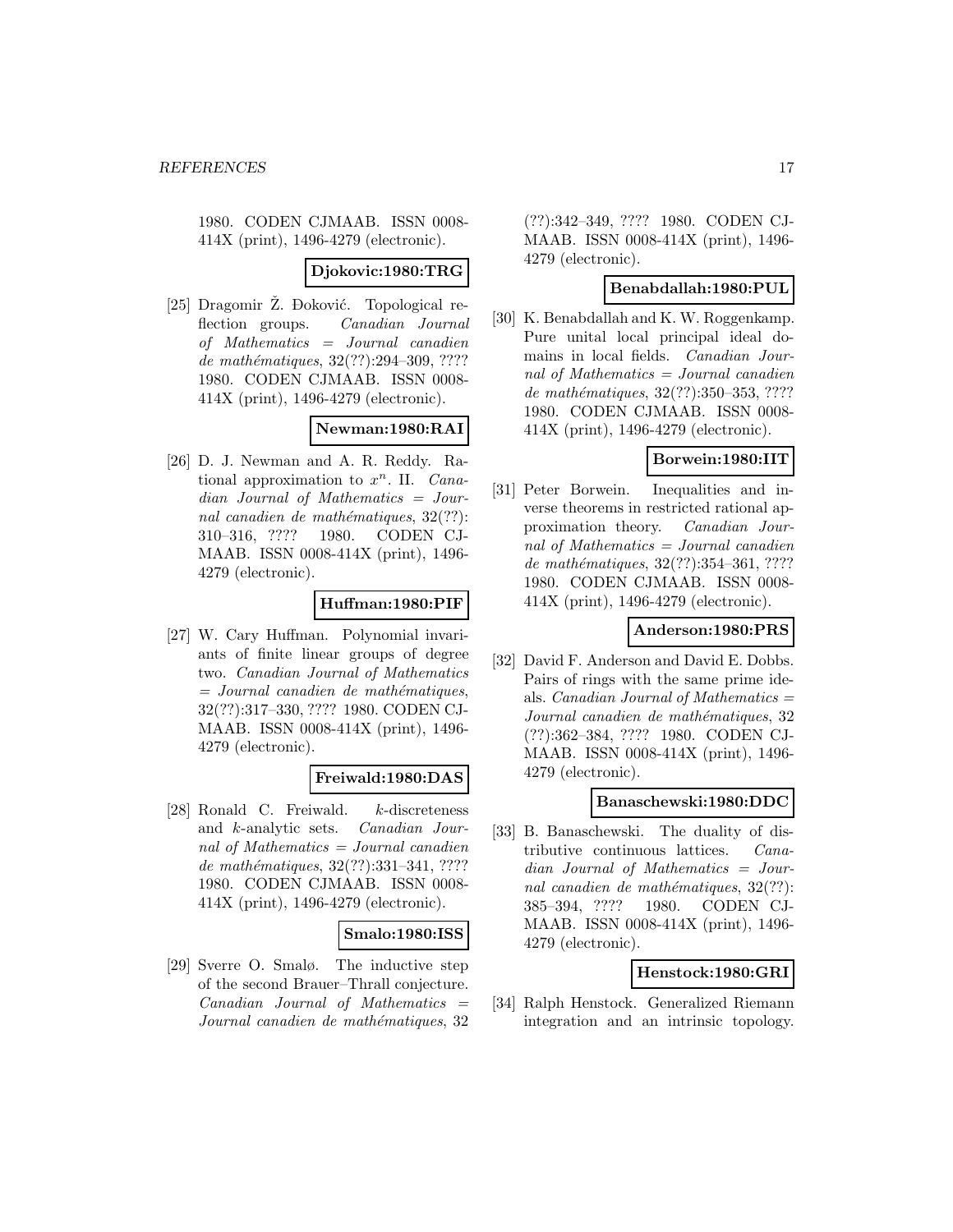$Canadian$  Journal of Mathematics  $=$ Journal canadien de mathématiques, 32 (??):395–413, ???? 1980. CODEN CJ-MAAB. ISSN 0008-414X (print), 1496- 4279 (electronic).

# **Brunner:1980:COR**

[35] A. M. Brunner. On a class of onerelator groups. Canadian Journal of Mathematics = Journal canadien de mathématiques,  $32(??):414-420$ , ???? 1980. CODEN CJMAAB. ISSN 0008- 414X (print), 1496-4279 (electronic).

### **Lim:1980:ACF**

[36] Teck Cheong Lim. On asymptotic centers and fixed points of nonexpansive mappings. Canadian Journal of Mathematics = Journal canadien de mathématiques,  $32(??):421-430, ????$ 1980. CODEN CJMAAB. ISSN 0008- 414X (print), 1496-4279 (electronic).

### **Craven:1980:IRC**

[37] Thomas C. Craven. Intersections of real closed fields. Canadian Journal of Mathematics = Journal canadien de mathématiques,  $32(??):431-440, ????$ 1980. CODEN CJMAAB. ISSN 0008- 414X (print), 1496-4279 (electronic).

#### **Baggett:1980:FAP**

[38] L. W. Baggett and Arlan Ramsay. A functional analytic proof of a selection lemma. Canadian Journal of Mathematics = Journal canadien de mathématiques,  $32(??):441-448$ , ???? 1980. CODEN CJMAAB. ISSN 0008- 414X (print), 1496-4279 (electronic).

### **Roggenkamp:1980:GRM**

[39] K. W. Roggenkamp. Group rings of metabelian groups and extension

categories. Canadian Journal of Mathematics = Journal canadien de mathématiques,  $32(??):449-459$ , ???? 1980. CODEN CJMAAB. ISSN 0008- 414X (print), 1496-4279 (electronic).

# **Grainger:1980:NDT**

[40] Arthur D. Grainger. On the nonstandard duality theory of locally convex spaces. Canadian Journal of Mathematics = Journal canadien de mathématiques,  $32(??):460-479$ , ???? 1980. CODEN CJMAAB. ISSN 0008- 414X (print), 1496-4279 (electronic).

# **Conlon:1980:GDT**

[41] Mary Ellen Conlon. A generalization of degree two simple finitedimensional noncommutative Jordan algebras. Canadian Journal of Mathematics = Journal canadien de mathématiques,  $32(??):480-493$ , ???? 1980. CODEN CJMAAB. ISSN 0008- 414X (print), 1496-4279 (electronic).

# **Clarke:1980:ECH**

[42] Frank H. Clarke. The Erdmann condition and Hamiltonian inclusions in optimal control and the calculus of variations. Canadian Journal of Mathematics  $=$  Journal canadien de mathématiques, 32(??):494–510, ???? 1980. CODEN CJ-MAAB. ISSN 0008-414X (print), 1496- 4279 (electronic).

#### **Rankin:1980:SQ**

[43] S. A. Rankin and C. M. Reis. Semigroups with quasizeroes. Canadian Journal of Mathematics = Journal canadien de mathématiques,  $32(??):511-530$ , ???? 1980. CODEN CJMAAB. ISSN 0008-414X (print), 1496-4279 (electronic).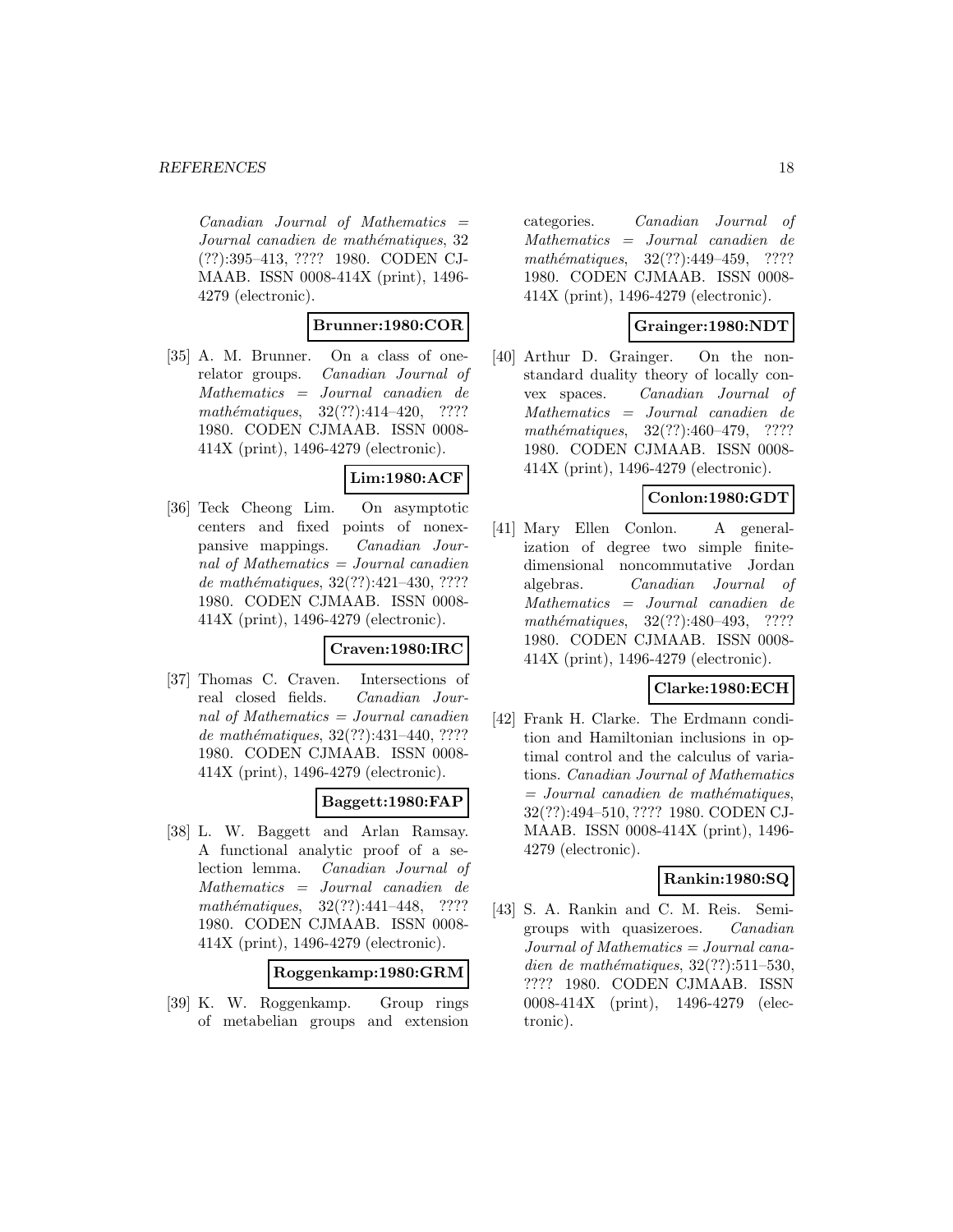#### **Queffelec:1980:PPS**

[44] Hervé Queffélec. Propriétés presque sûres et quasi-sûres des séries de Dirichlet et des produits d'Euler. (French) [Almost-sure and quasi-sure properties of Dirichlet series and Euler products].  $Canadian$  Journal of Mathematics  $=$ Journal canadien de mathématiques, 32 (??):531–558, ???? 1980. CODEN CJ-MAAB. ISSN 0008-414X (print), 1496- 4279 (electronic).

#### **McMahon:1980:RWM**

[45] Douglas McMahon. Relativized weak mixing of uncountable order. Canadian Journal of Mathematics = Journal canadien de mathématiques,  $32(??)$ : 559–566, ???? 1980. CODEN CJ-MAAB. ISSN 0008-414X (print), 1496- 4279 (electronic).

#### **Chaput:1980:GDT**

[46] Daniel Chaput and Gert Sabidussi. Une généralization du théorème de Ginsburg–Rose. (French) [A generalization of the Ginsburg–Rose theorem].  $Canadian$  Journal of Mathematics  $=$ Journal canadien de mathématiques, 32 (??):567–575, ???? 1980. CODEN CJ-MAAB. ISSN 0008-414X (print), 1496- 4279 (electronic).

### **Kochman:1980:UMP**

[47] Stanley O. Kochman. Uniqueness of Massey products on the stable homotopy of spheres. Canadian Journal of Mathematics  $=$  Journal canadien de mathématiques, 32(??):576–589, ???? 1980. CODEN CJMAAB. ISSN 0008- 414X (print), 1496-4279 (electronic).

# **Lyon:1980:ISB**

[48] Herbert C. Lyon. Incompressible surfaces in the boundary of a handlebody an algorithm. Canadian Journal of Mathematics = Journal canadien de  $mathématiques, 32(??): 590–595, ????$ 1980. CODEN CJMAAB. ISSN 0008- 414X (print), 1496-4279 (electronic).

# **Cliff:1980:ZDI**

[49] Gerald H. Cliff. Zero divisors and idempotents in group rings. Canadian Journal of Mathematics  $=$  Journal canadien de mathématiques, 32(??):596–602, ???? 1980. CODEN CJMAAB. ISSN 0008- 414X (print), 1496-4279 (electronic).

# **Marshall:1980:SOI**

[50] Murray Marshall. Spaces of orderings. IV. Canadian Journal of Mathematics  $=$ Journal canadien de mathématiques, 32 (??):603–627, ???? 1980. CODEN CJ-MAAB. ISSN 0008-414X (print), 1496- 4279 (electronic).

#### **Bruen:1980:BSS**

[51] Aiden A. Bruen. Blocking sets and skew subspaces of projective space. *Cana*dian Journal of Mathematics = Journal canadien de mathématiques,  $32(??)$ : 628–630, ???? 1980. CODEN CJ-MAAB. ISSN 0008-414X (print), 1496- 4279 (electronic).

#### **Webb:1980:EAB**

[52] G. F. Webb. Existence and asymptotic behavior for a strongly damped nonlinear wave equation. Canadian Journal of Mathematics = Journal canadien de mathématiques, 32(??):631-643, ???? 1980. CODEN CJMAAB. ISSN 0008- 414X (print), 1496-4279 (electronic).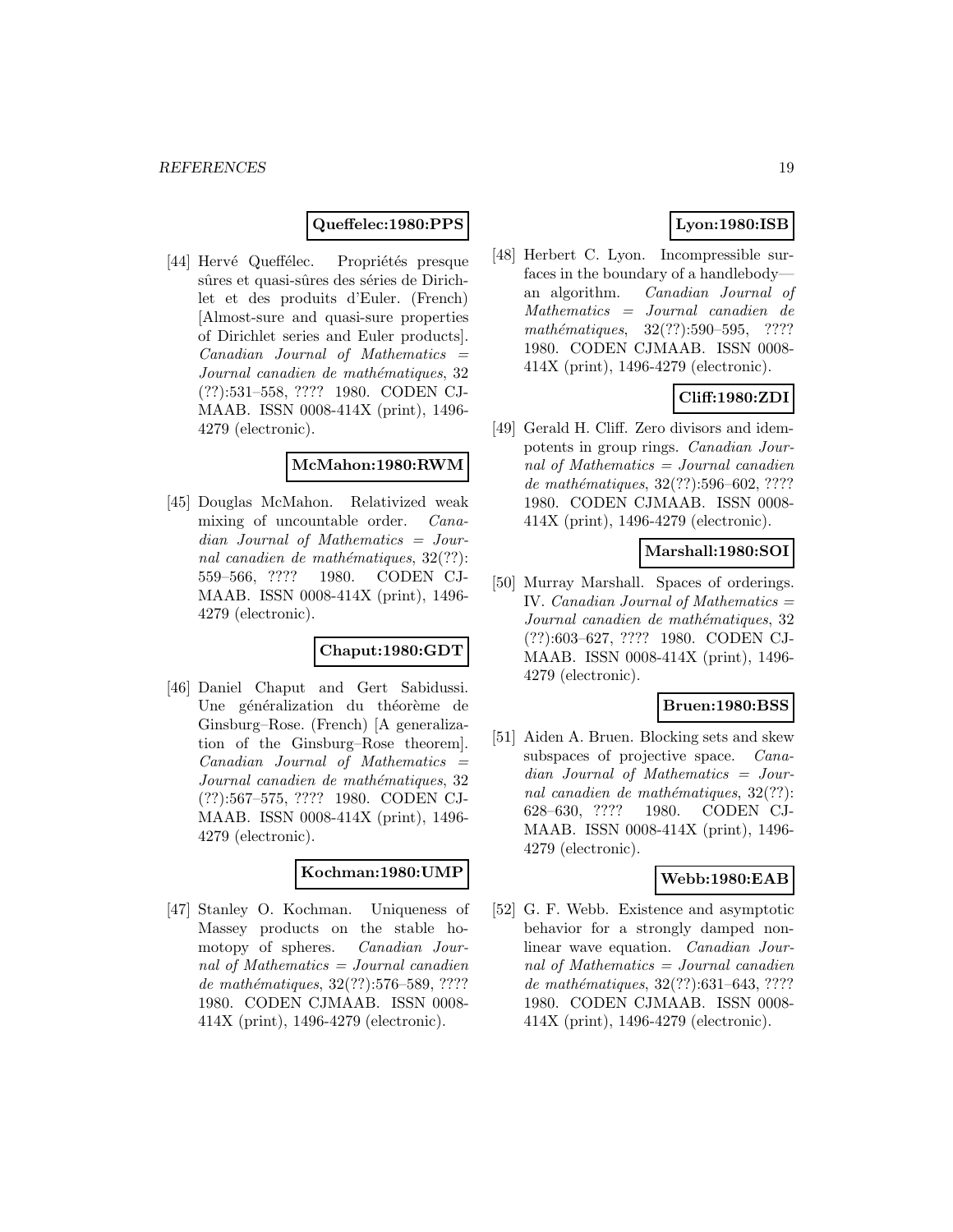#### **Hartman:1980:HEC**

[53] Jehuda Hartman. On homeomorphic embeddings of  $K_{m,n}$  in the cube. *Cana*dian Journal of Mathematics = Journal canadien de mathématiques,  $32(??)$ : 644–652, ???? 1980. CODEN CJ-MAAB. ISSN 0008-414X (print), 1496- 4279 (electronic).

### **Friedman:1980:DNS**

[54] Harvey Friedman. On definability of nonmeasurable sets. Canadian Journal of Mathematics = Journal canadien de mathématiques,  $32(??)$ :653–656, ???? 1980. CODEN CJMAAB. ISSN 0008- 414X (print), 1496-4279 (electronic).

### **Dashiell:1980:OCC**

[55] F. Dashiell, A. Hager, and M. Henriksen. Order-Cauchy completions of rings and vector lattices of continuous functions. Canadian Journal of Mathematics  $=$  Journal canadien de mathématiques, 32(??):657–685, ???? 1980. CODEN CJ-MAAB. ISSN 0008-414X (print), 1496- 4279 (electronic).

#### **Allaway:1980:SPH**

[56] Wm. R. Allaway. Some properties of the q-hermite polynomials. Canadian Journal of Mathematics  $=$  Journal canadien de mathématiques,  $32(??)$ :686–694, ???? 1980. CODEN CJMAAB. ISSN 0008- 414X (print), 1496-4279 (electronic).

#### **Gawronski:1980:IRA**

[57] W. Gawronski, H. Siebert, and R. Trautner. An inclusion relation for abel, borel, and Lambert summability. Canadian Journal of Mathematics = Journal canadien de mathématiques,  $32(??)$ :

695–702, ???? 1980. CODEN CJ-MAAB. ISSN 0008-414X (print), 1496- 4279 (electronic).

### **Breen:1980:EPH**

[58] Marilyn Breen.  $(d-2)$ -extreme points and a helly-type theorem for starshaped sets. Canadian Journal of Mathematics  $=$  Journal canadien de mathématiques, 32(??):703–713, ???? 1980. CODEN CJ-MAAB. ISSN 0008-414X (print), 1496- 4279 (electronic).

#### **Tinberg:1980:MRF**

[59] N. B. Tinberg. Modular representations of finite groups with unsaturated split  $(B, N)$ -pairs. *Canadian Jour*nal of Mathematics  $=$  Journal canadien de mathématiques,  $32(??):714-733, ????$ 1980. CODEN CJMAAB. ISSN 0008- 414X (print), 1496-4279 (electronic).

### **Cunningham:1980:CDT**

[60] William H. Cunningham and Jack Edmonds. A combinatorial decomposition theory. Canadian Journal of Mathematics = Journal canadien de mathématiques, 32(??):734–765, ???? 1980. CODEN CJMAAB. ISSN 0008- 414X (print), 1496-4279 (electronic).

### **Brunner:1980:CGW**

[61] A. M. Brunner and R. G. Burns. Corrigenda: "Groups in which every finitely generated subgroup is almost a free factor". Canadian Journal of Mathematics  $=$  Journal canadien de mathématiques, 32(??):766, ???? 1980. CODEN CJ-MAAB. ISSN 0008-414X (print), 1496- 4279 (electronic). See [3].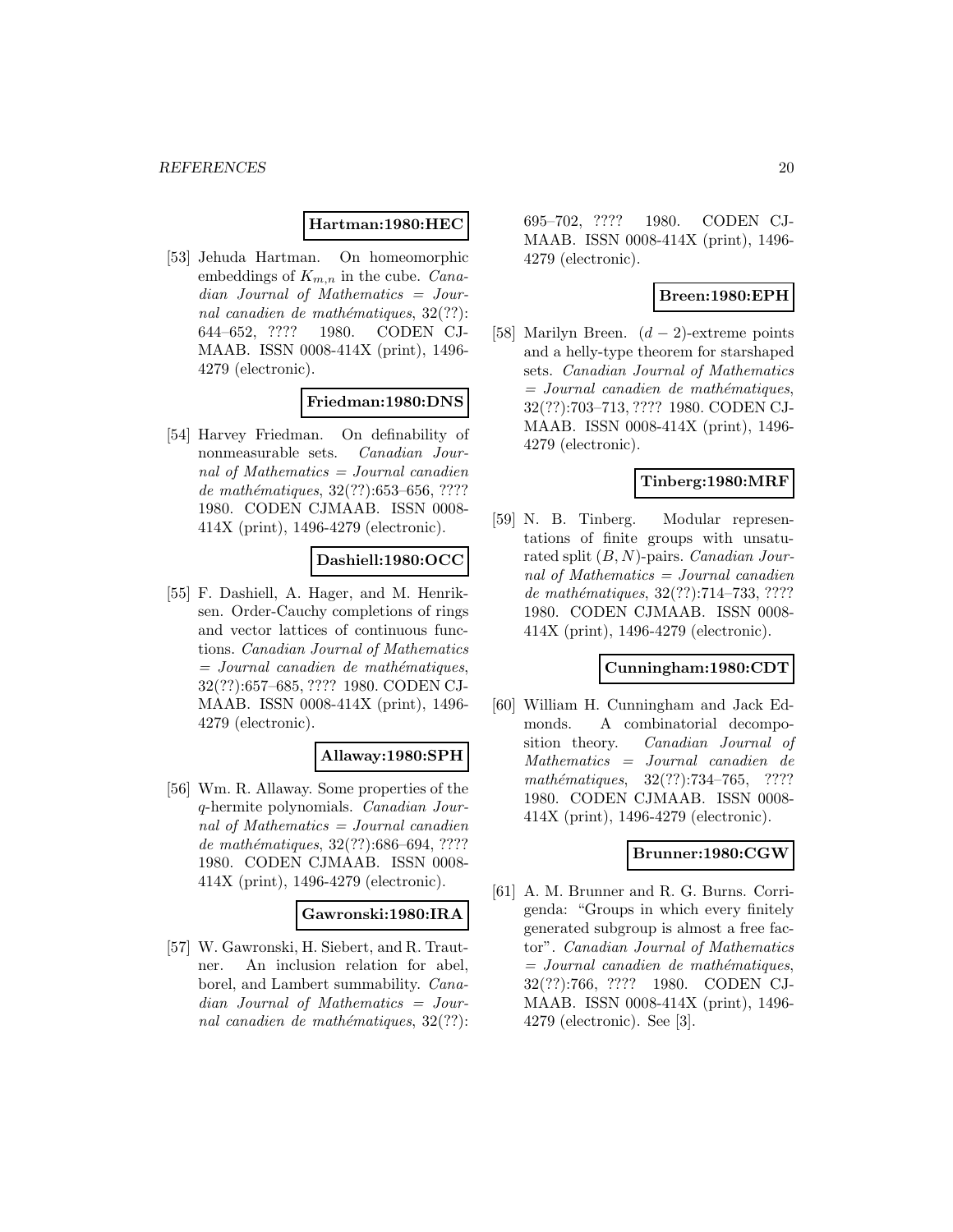# **Cecil:1980:CGC**

[62] Thomas E. Cecil and Patrick J. Ryan. Conformal geometry and the cyclides of Dupin. Canadian Journal of Mathematics = Journal canadien de mathématiques,  $32(??):767-782$ , ???? 1980. CODEN CJMAAB. ISSN 0008- 414X (print), 1496-4279 (electronic).

# **Penna:1980:ECC**

[63] Michael A. Penna. Euler classes of combinatorial manifolds. Canadian Journal of Mathematics  $=$  Journal canadien de mathématiques, 32(??):783-803, ???? 1980. CODEN CJMAAB. ISSN 0008- 414X (print), 1496-4279 (electronic).

### **vandeVel:1980:HBT**

[64] M. van de Vel. A Hahn–Banach theorem in subbase convexity theory. Canadian Journal of Mathematics = Journal canadien de mathématiques,  $32(??)$ : 804–820, ???? 1980. CODEN CJ-MAAB. ISSN 0008-414X (print), 1496- 4279 (electronic).

#### **Schmerl:1980:RCG**

[65] James H. Schmerl. Recursive colorings of graphs. Canadian Journal of Mathematics = Journal canadien de mathématiques,  $32(??):821-830, ????$ 1980. CODEN CJMAAB. ISSN 0008- 414X (print), 1496-4279 (electronic).

#### **Katchalski:1980:BFT**

[66] Meir Katchalski. Boxes in **R**<sup>n</sup>—a "fractional" theorem. Canadian Journal of Mathematics  $=$  Journal canadien de mathématiques, 32(??):831-838, ???? 1980. CODEN CJMAAB. ISSN 0008- 414X (print), 1496-4279 (electronic).

# **Bisztriczky:1980:BSO**

[67] Tibor Bisztriczky. Biplanar surfaces of order three. II. Canadian Journal of Mathematics = Journal canadien de mathématiques, 32(??):839–866, ???? 1980. CODEN CJMAAB. ISSN 0008- 414X (print), 1496-4279 (electronic).

# **Levy:1980:NBC**

[68] Ronnie Levy. Nonextendability of bounded continuous functions. Canadian Journal of Mathematics = Journal canadien de mathématiques,  $32(??)$ : 867–879, ???? 1980. CODEN CJ-MAAB. ISSN 0008-414X (print), 1496- 4279 (electronic).

### **Olsen:1980:AET**

[69] James H. Olsen. Akcoglu's ergodic theorem for uniform sequences. Canadian Journal of Mathematics = Journal canadien de mathématiques,  $32(??)$ : 880–884, ???? 1980. CODEN CJ-MAAB. ISSN 0008-414X (print), 1496- 4279 (electronic).

#### **Benabdallah:1980:IFS**

[70] Khalid Benabdallah and Serge Robert. Intersections finies de sous-groupes nets.  $Canadian$  Journal of Mathematics  $=$ Journal canadien de mathématiques, 32 (??):885–892, ???? 1980. CODEN CJ-MAAB. ISSN 0008-414X (print), 1496- 4279 (electronic).

#### **Elliott:1980:HPA**

[71] P. D. T. A. Elliott. High-power analogues of the Turán-Kubilius inequality, and an application to number theory. Canadian Journal of Mathematics  $=$  Journal canadien de mathématiques,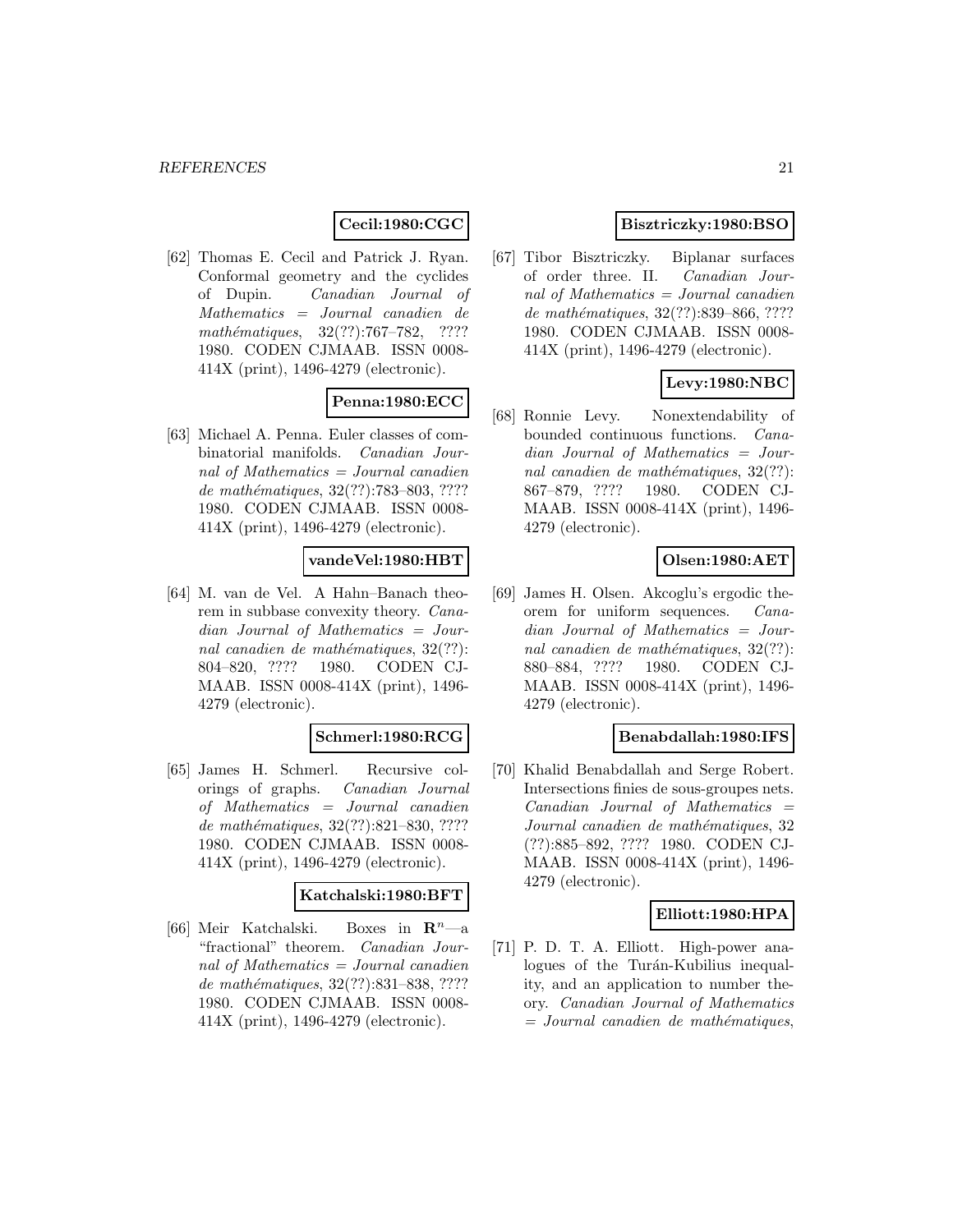32(??):893–907, ???? 1980. CODEN CJ-MAAB. ISSN 0008-414X (print), 1496- 4279 (electronic).

#### **Noussair:1980:OSE**

[72] E. S. Noussair and C. A. Swanson. Oscillation of semilinear elliptic inequalities by Riccati transformations. Canadian Journal of Mathematics = Journal canadien de mathématiques,  $32(??)$ : 908–923, ???? 1980. CODEN CJ-MAAB. ISSN 0008-414X (print), 1496- 4279 (electronic).

#### **Anderson:1980:LFV**

[73] Marlow Anderson. Locally flat vector lattices. Canadian Journal of Mathematics = Journal canadien de mathématiques,  $32(??):924-936$ , ???? 1980. CODEN CJMAAB. ISSN 0008- 414X (print), 1496-4279 (electronic).

### **Nicholson:1980:EWP**

[74] W. K. Nicholson, J. F. Watters, and J. M. Zelmanowitz. On extensions of weakly primitive rings. Canadian Journal of Mathematics = Journal canadien de mathématiques, 32(??):937-944, ???? 1980. CODEN CJMAAB. ISSN 0008- 414X (print), 1496-4279 (electronic).

### **Dow:1980:AES**

[75] Alan Dow. Absolute C-embedding of spaces with countable character and pseudocharacter conditions. Canadian Journal of Mathematics = Journal canadien de mathématiques,  $32(??)$ : 945–956, ???? 1980. CODEN CJ-MAAB. ISSN 0008-414X (print), 1496- 4279 (electronic).

# **Chan:1980:NSC**

[76] G. H. Chan and M. H. Lim. Nonzero symmetry classes of smallest dimension.  $Canadian$  Journal of Mathematics  $=$ Journal canadien de mathématiques, 32 (??):957–968, ???? 1980. CODEN CJ-MAAB. ISSN 0008-414X (print), 1496- 4279 (electronic).

# **Delfour:1980:LCH**

[77] M. C. Delfour. The largest class of hereditary systems defining a  $C_0$  semigroup on the product space. Canadian Journal of Mathematics = Journal canadien de mathématiques,  $32(??)$ : 969–978, ???? 1980. CODEN CJ-MAAB. ISSN 0008-414X (print), 1496- 4279 (electronic).

# **Burbea:1980:BPW**

[78] Jacob Burbea. The Bergman projection on weighted norm spaces. Canadian Journal of Mathematics = Journal canadien de mathématiques,  $32(??)$ : 979–986, ???? 1980. CODEN CJ-MAAB. ISSN 0008-414X (print), 1496- 4279 (electronic).

# **Bondy:1980:LCCa**

[79] J. A. Bondy and M. Simonovits. Longest cycles in 3-connected 3-regular graphs.  $Canadian$  Journal of Mathematics  $=$ Journal canadien de mathématiques, 32 (??):987–992, ???? 1980. CODEN CJ-MAAB. ISSN 0008-414X (print), 1496- 4279 (electronic).

#### **Glasner:1980:DPS**

[80] S. Glasner. Divisible properties and the Stone–Cech compactification. *Cana*dian Journal of Mathematics = Journal canadien de mathématiques,  $32(??)$ :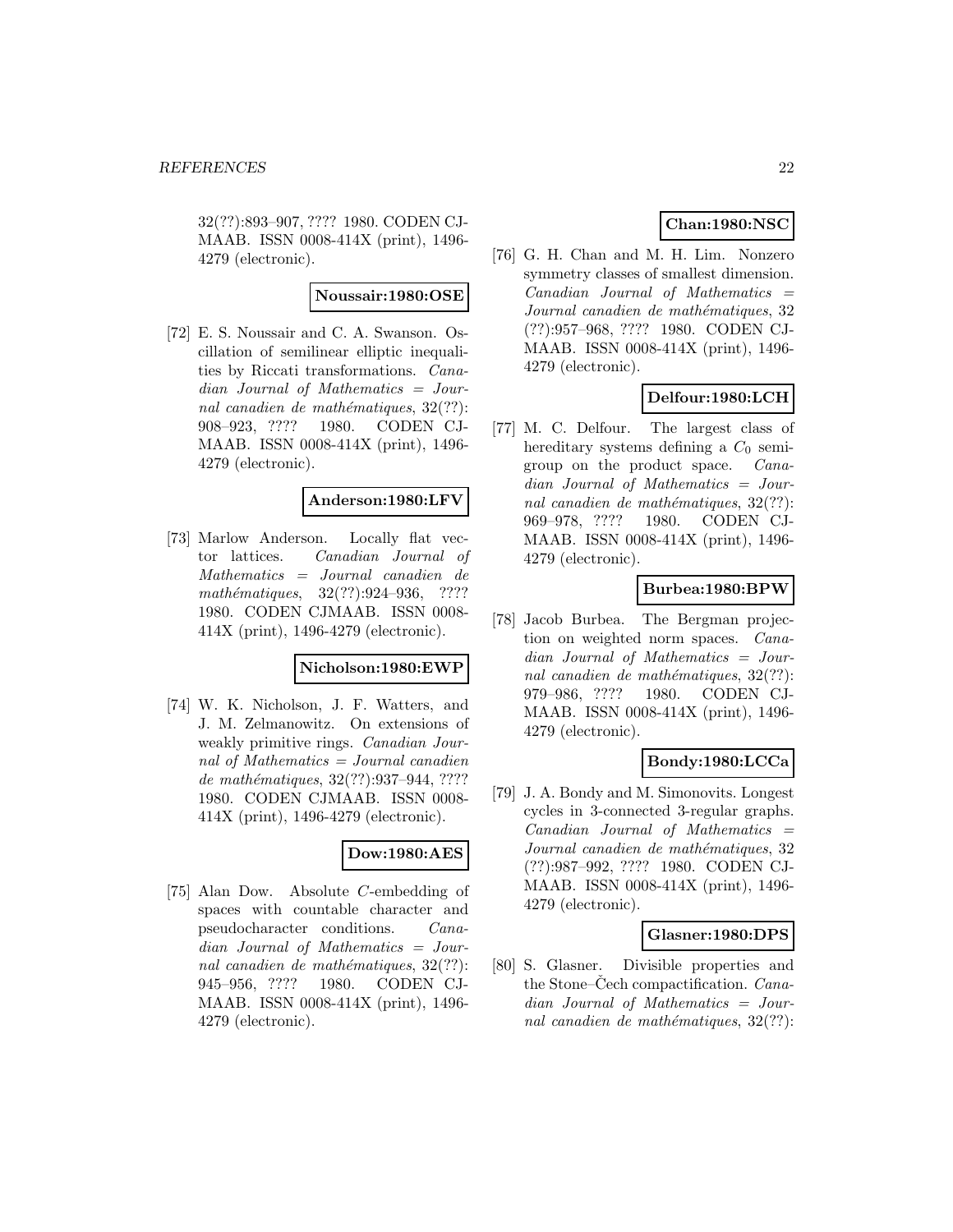993–1007, ???? 1980. CODEN CJ-MAAB. ISSN 0008-414X (print), 1496- 4279 (electronic).

### **Holland:1980:IMF**

[81] F. Holland and J. B. Twomey. Integral means of functions with positive real part. Canadian Journal of Mathematics  $=$  Journal canadien de mathématiques, 32(??):1008–1020, ???? 1980. CODEN CJMAAB. ISSN 0008-414X (print), 1496-4279 (electronic).

#### **Rooney:1980:T**

[82] P. G. Rooney. On the  $\mathcal{Y}_u$  and  $\mathcal{H}_u$ transformations. Canadian Journal of Mathematics = Journal canadien de mathématiques, 32(??):1021-1044, ???? 1980. CODEN CJMAAB. ISSN 0008- 414X (print), 1496-4279 (electronic).

# **Browne:1980:TSF**

[83] Patrick J. Browne and Rodney Nillsen. The two-sided factorization of ordinary differential operators. Canadian Journal of Mathematics = Journal canadien de mathématiques, 32(??):1045-1057, ???? 1980. CODEN CJMAAB. ISSN 0008- 414X (print), 1496-4279 (electronic).

# **Power:1980:FTO**

[84] S. C. Power. Fredholm Toeplitz operators and slow oscillation. Canadian Journal of Mathematics = Journal canadien de mathématiques,  $32(??)$ : 1058–1071, ???? 1980. CODEN CJ-MAAB. ISSN 0008-414X (print), 1496- 4279 (electronic).

#### **Friedler:1980:HCS**

[85] L. M. Friedler, R. F. Dickman, Jr., and R. L. Krystock. Hyperspaces of H-closed spaces. Canadian Journal of Mathematics = Journal canadien de mathématiques, 32(??):1072-1079, ???? 1980. CODEN CJMAAB. ISSN 0008- 414X (print), 1496-4279 (electronic).

# **Andrew:1980:JQB**

[86] Alfred D. Andrew and William L. Green. On james' quasireflexive Banach space as a Banach algebra. Canadian Journal of Mathematics = Journal canadien de mathématiques, 32(??):1080-1101, ???? 1980. CODEN CJMAAB. ISSN 0008- 414X (print), 1496-4279 (electronic).

### **Bisztriczky:1980:CSP**

[87] Tibor Bisztriczky and Ivan Rival. Continuous, slope-preserving maps of simple closed curves. Canadian Journal of Mathematics = Journal canadien de mathématiques,  $32(??):1102-1113$ , ???? 1980. CODEN CJMAAB. ISSN 0008- 414X (print), 1496-4279 (electronic).

### **Ostrom:1980:TPD**

[88] T. G. Ostrom. Translation planes of dimension two with odd characteristic.  $Canadian$  Journal of Mathematics  $=$ Journal canadien de mathématiques, 32 (??):1114–1125, ???? 1980. CODEN CJ-MAAB. ISSN 0008-414X (print), 1496- 4279 (electronic).

# **Lindner:1980:SCI**

[89] C. C. Lindner, R. C. Mullin, and D. G. Hoffman. The spectra for the conjugate invariant subgroups of  $n^2 \times 4$ orthogonal arrays. Canadian Journal of Mathematics = Journal canadien de mathématiques, 32(??):1126-1139, ???? 1980. CODEN CJMAAB. ISSN 0008- 414X (print), 1496-4279 (electronic).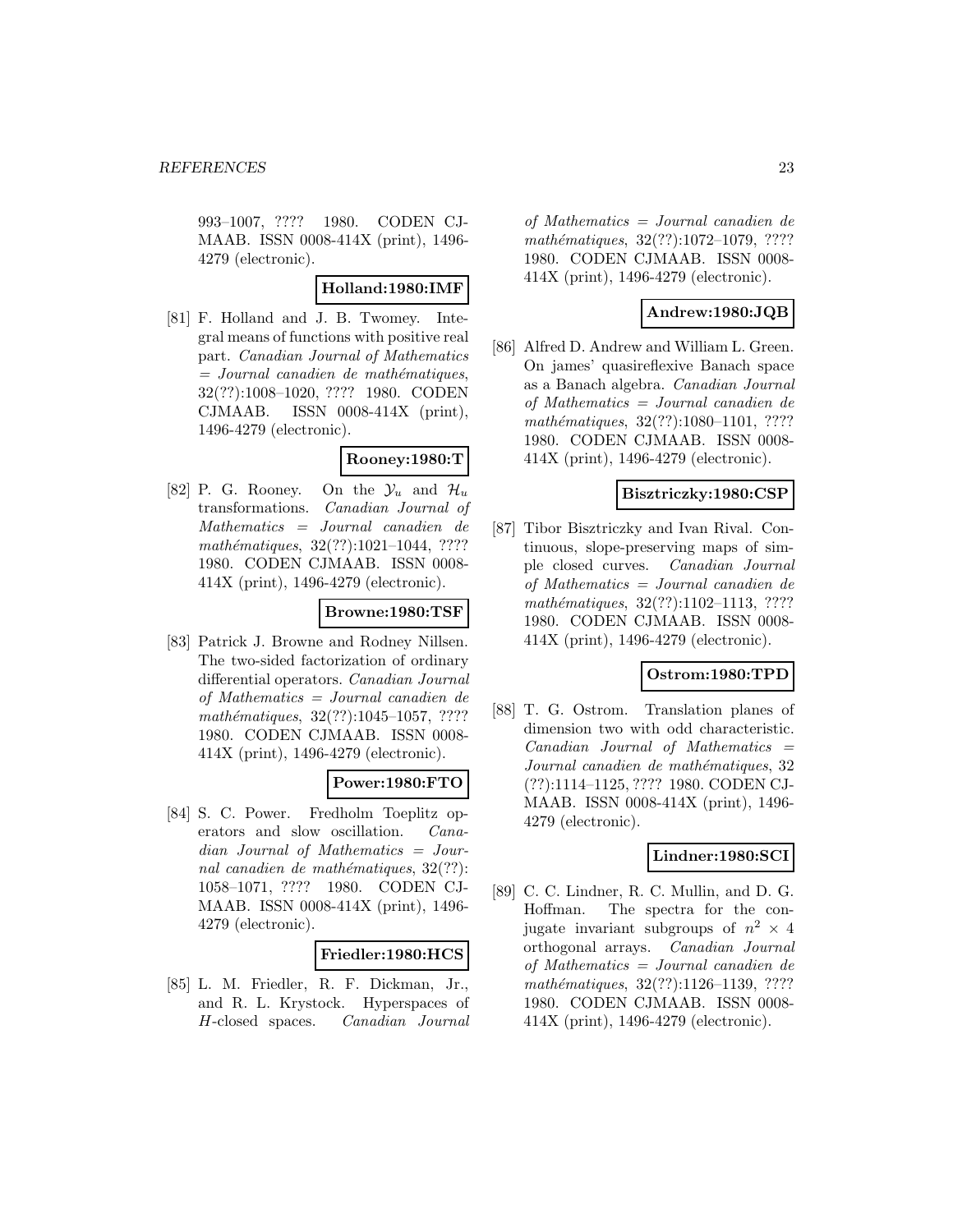# **Day:1980:CII**

[90] Alan Day and Ralph Freese. A characterization of identities implying congruence modularity. I. Canadian Journal of Mathematics = Journal canadien de mathématiques,  $32(??):1140-1167, ????$ 1980. CODEN CJMAAB. ISSN 0008- 414X (print), 1496-4279 (electronic).

# **Davitt:1980:AGF**

[91] Richard M. Davitt. On the automorphism group of a finite  $p$ -group with a small central quotient. *Cana*dian Journal of Mathematics = Journal canadien de mathématiques,  $32(??)$ : 1168–1176, ???? 1980. CODEN CJ-MAAB. ISSN 0008-414X (print), 1496- 4279 (electronic).

# **Adams:1980:CSL**

[92] M. E. Adams and J. Sichler. Cover set lattices. Canadian Journal of Mathematics = Journal canadien de mathématiques, 32(??):1177-1205, ???? 1980. CODEN CJMAAB. ISSN 0008- 414X (print), 1496-4279 (electronic).

#### **Mekler:1980:HCA**

[93] Alan H. Mekler. How to construct almost free groups. Canadian Journal of Mathematics = Journal canadien de mathématiques,  $32(??):1206-1228$ , ???? 1980. CODEN CJMAAB. ISSN 0008- 414X (print), 1496-4279 (electronic).

#### **Chang:1980:CCF**

[94] S. M. Chang and R. Foote. Capitulation in class field extensions of type (p, p). Canadian Journal of Mathematics  $=$  Journal canadien de mathématiques, 32(??):1229–1243, ???? 1980. CODEN CJMAAB. ISSN 0008-414X (print), 1496-4279 (electronic).

# **Daepp:1980:NBR**

[95] U. Daepp and A. Evans. A note on Buchsbaum rings and localizations of graded domains. Canadian Journal of Mathematics = Journal canadien de mathématiques, 32(??):1244-1249, ???? 1980. CODEN CJMAAB. ISSN 0008- 414X (print), 1496-4279 (electronic).

### **Ramanathan:1980:SGR**

[96] K. G. Ramanathan and M. V. Subbarao. Some generalizations of Ramanujan's sum. Canadian Journal of Mathematics  $=$  Journal canadien de mathématiques, 32(??):1250–1260, ???? 1980. CODEN CJMAAB. ISSN 0008-414X (print), 1496-4279 (electronic).

# **Sally:1980:PSS**

[97] Judith D. Sally. The Poincaré series of stretched Cohen–Macaulay rings. Canadian Journal of Mathematics = Journal canadien de mathématiques,  $32(??)$ : 1261–1265, ???? 1980. CODEN CJ-MAAB. ISSN 0008-414X (print), 1496- 4279 (electronic).

# **Merklen:1980:GRF**

[98] H. Merklen and César Polcino Milies. Group rings over  $\mathbf{Z}_{(p)}$  with FC unit groups. Canadian Journal of Mathematics = Journal canadien de mathématiques, 32(??):1266-1269, ???? 1980. CODEN CJMAAB. ISSN 0008- 414X (print), 1496-4279 (electronic).

# **Lehman:1980:CCE**

[99] B. Lehman. K-coherence is cyclicly extensible and reducible. Canadian Journal of Mathematics = Journal canadien de mathématiques,  $32(??):1270-$ 1276, ???? 1980. CODEN CJ-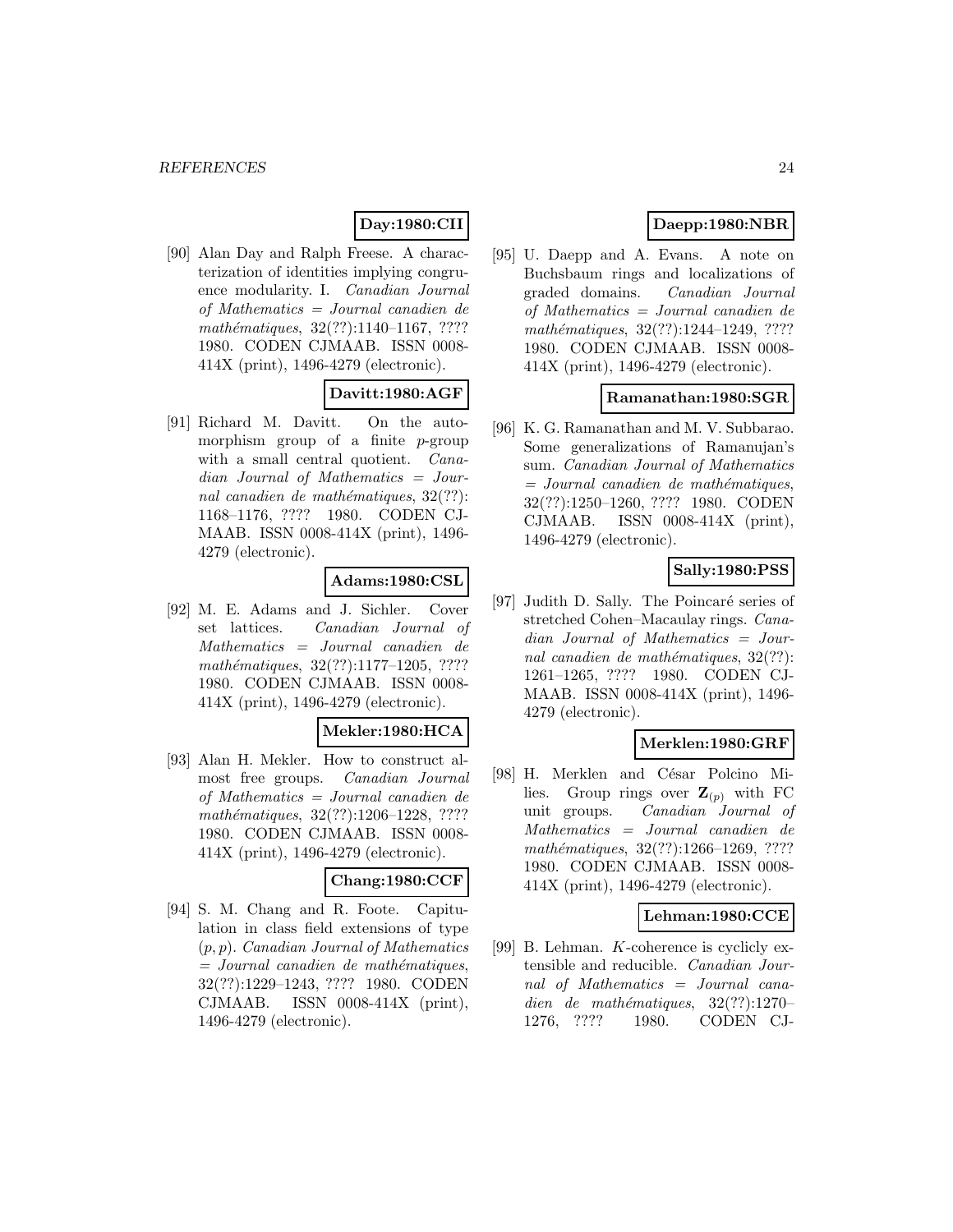MAAB. ISSN 0008-414X (print), 1496- 4279 (electronic).

#### **Sarath:1980:SSN**

[100] B. Sarath. Structure of some Noetherian injective modules. Canadian Journal of Mathematics = Journal canadien de mathématiques, 32(??):1277-1287, ???? 1980. CODEN CJMAAB. ISSN 0008- 414X (print), 1496-4279 (electronic).

# **Elliott:1980:ETL**

[101] George A. Elliott. On extending the trace as a linear functional. II. Canadian Journal of Mathematics = Journal canadien de mathématiques,  $32(??)$ : 1288–1298, ???? 1980. CODEN CJ-MAAB. ISSN 0008-414X (print), 1496- 4279 (electronic).

#### **Kestenband:1980:PGD**

[102] Barbu C. Kestenband. Projective geometries that are disjoint unions of caps.  $Canadian$  Journal of Mathematics  $=$ Journal canadien de mathématiques, 32 (??):1299–1305, ???? 1980. CODEN CJ-MAAB. ISSN 0008-414X (print), 1496- 4279 (electronic).

# **Brown:1980:AIS**

[103] M. Brown and A. G. Wasserman. Arithmetic invariants of simplicial complexes.  $Canadian$  Journal of Mathematics  $=$ Journal canadien de mathématiques, 32 (??):1306–1310, ???? 1980. CODEN CJ-MAAB. ISSN 0008-414X (print), 1496- 4279 (electronic).

#### **Bshouty:1980:EKC**

[104] D. Bshouty, W. Hengartner, and G. Schober. Estimates for the Koebe constant and the second coefficient for some classes of univalent functions.

 $Canadian$  Journal of Mathematics  $=$ Journal canadien de mathématiques, 32 (??):1311–1324, ???? 1980. CODEN CJ-MAAB. ISSN 0008-414X (print), 1496- 4279 (electronic).

# **Bondy:1980:LCCb**

[105] J. A. Bondy and R. C. Entringer. Longest cycles in 2-connected graphs with prescribed maximum degree. *Cana*dian Journal of Mathematics = Journal canadien de mathématiques,  $32(??)$ : 1325–1332, ???? 1980. CODEN CJ-MAAB. ISSN 0008-414X (print), 1496- 4279 (electronic).

### **Chapman:1980:ITB**

[106] T. A. Chapman. Invariance of torsion and the Borsuk conjecture. Canadian Journal of Mathematics = Journal canadien de mathématiques,  $32(??)$ : 1333–1341, ???? 1980. CODEN CJ-MAAB. ISSN 0008-414X (print), 1496- 4279 (electronic).

# **Hartley:1980:FSU**

[107] B. Hartley and P. F. Pickel. Free subgroups in the unit groups of integral group rings. Canadian Journal of Mathematics = Journal canadien de mathématiques, 32(??):1342-1352, ???? 1980. CODEN CJMAAB. ISSN 0008- 414X (print), 1496-4279 (electronic).

### **Estes:1980:LGC**

[108] Dennis R. Estes and Jacob R. Matijevic. Local-global criteria for outer product rings. Canadian Journal of Mathematics  $=$  Journal canadien de mathématiques, 32(??):1353–1360, ???? 1980. CODEN CJMAAB. ISSN 0008-414X (print), 1496-4279 (electronic).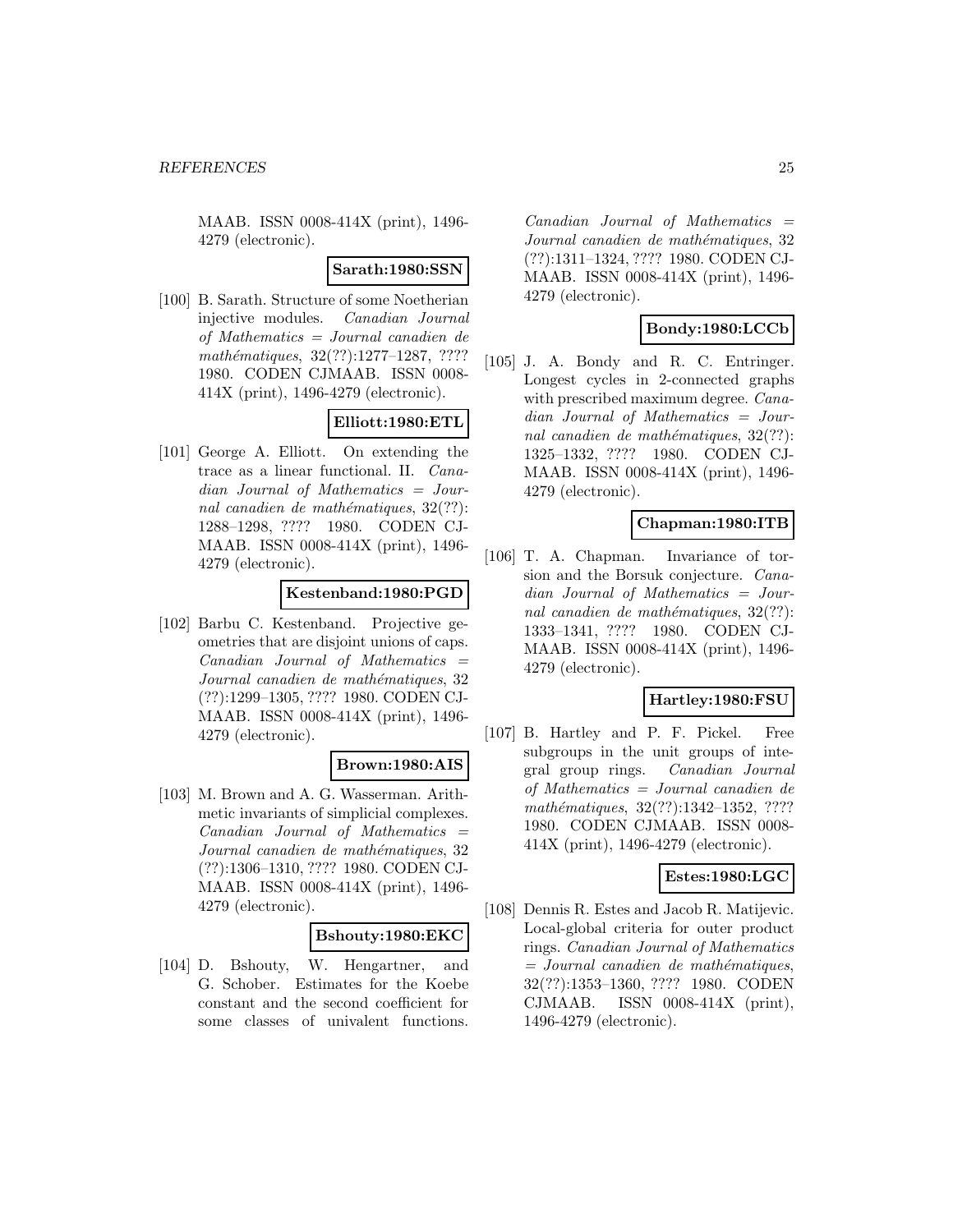# **Hardy:1980:ASR**

[109] Bonnie R. Hardy and Thomas S. Shores. Arithmetical semigroup rings. Canadian Journal of Mathematics = Journal canadien de mathématiques,  $32(??)$ : 1361–1371, ???? 1980. CODEN CJ-MAAB. ISSN 0008-414X (print), 1496- 4279 (electronic).

#### **Fournier:1980:FPP**

[110] Gilles Fournier. Fixed point principles for cones of a linear normed space. Canadian Journal of Mathematics = Journal canadien de mathématiques,  $32(??)$ : 1372–1381, ???? 1980. CODEN CJ-MAAB. ISSN 0008-414X (print), 1496- 4279 (electronic).

#### **Casazza:1980:NBS**

[111] P. G. Casazza, Bor Luh Lin, and R. H. Lohman. On nonreflexive Banach spaces which contain no  $c_0$  or  $l_p$ . Canadian Journal of Mathematics = Journal canadien de mathématiques,  $32(??)$ : 1382–1389, ???? 1980. CODEN CJ-MAAB. ISSN 0008-414X (print), 1496- 4279 (electronic).

#### **Weinstock:1980:UAG**

[112] Barnet M. Weinstock. Uniform approximation on the graph of a smooth map in **C**<sup>n</sup>. Canadian Journal of Mathematics  $=$  Journal canadien de mathématiques, 32(??):1390–1396, ???? 1980. CODEN CJMAAB. ISSN 0008-414X (print), 1496-4279 (electronic).

#### **Stone:1980:MLI**

[113] David R. Stone. Maximal left ideals and idealizers in matrix rings. Canadian Journal of Mathematics = Journal canadien de mathématiques,  $32(??)$ :

1397–1410, ???? 1980. CODEN CJ-MAAB. ISSN 0008-414X (print), 1496- 4279 (electronic).

### **Lakser:1980:HSA**

[114] Harry Lakser. The homotopy of simplicial algebras. Canadian Journal of Mathematics = Journal canadien de mathématiques, 32(??):1411-1422, ???? 1980. CODEN CJMAAB. ISSN 0008- 414X (print), 1496-4279 (electronic).

# **Faierman:1980:MOS**

[115] M. Faierman and I. Knowles. Minimal operators for Schrödinger-type differential expressions with discontinuous principal coefficients. Canadian Journal of Mathematics = Journal canadien de mathématiques, 32(??):1423-1437, ???? 1980. CODEN CJMAAB. ISSN 0008- 414X (print), 1496-4279 (electronic).

#### **Garcia-Maynez:1980:CCB**

[116] A. García-Máynez. Concerning  $\sigma$ connectedness of Baire spaces. Canadian Journal of Mathematics = Journal canadien de mathématiques,  $32(??)$ : 1438–1447, ???? 1980. CODEN CJ-MAAB. ISSN 0008-414X (print), 1496- 4279 (electronic).

#### **Exarchakos:1980:NAF**

[117] Theodoros Exarchakos. On the number of automorphisms of a finite p-group.  $Canadian$  Journal of Mathematics  $=$ Journal canadien de mathématiques, 32 (??):1448–1458, ???? 1980. CODEN CJ-MAAB. ISSN 0008-414X (print), 1496- 4279 (electronic).

# **Micchelli:1980:SFC**

[118] Charles A. Micchelli and A. Sharma. Spline functions on the circle: cardinal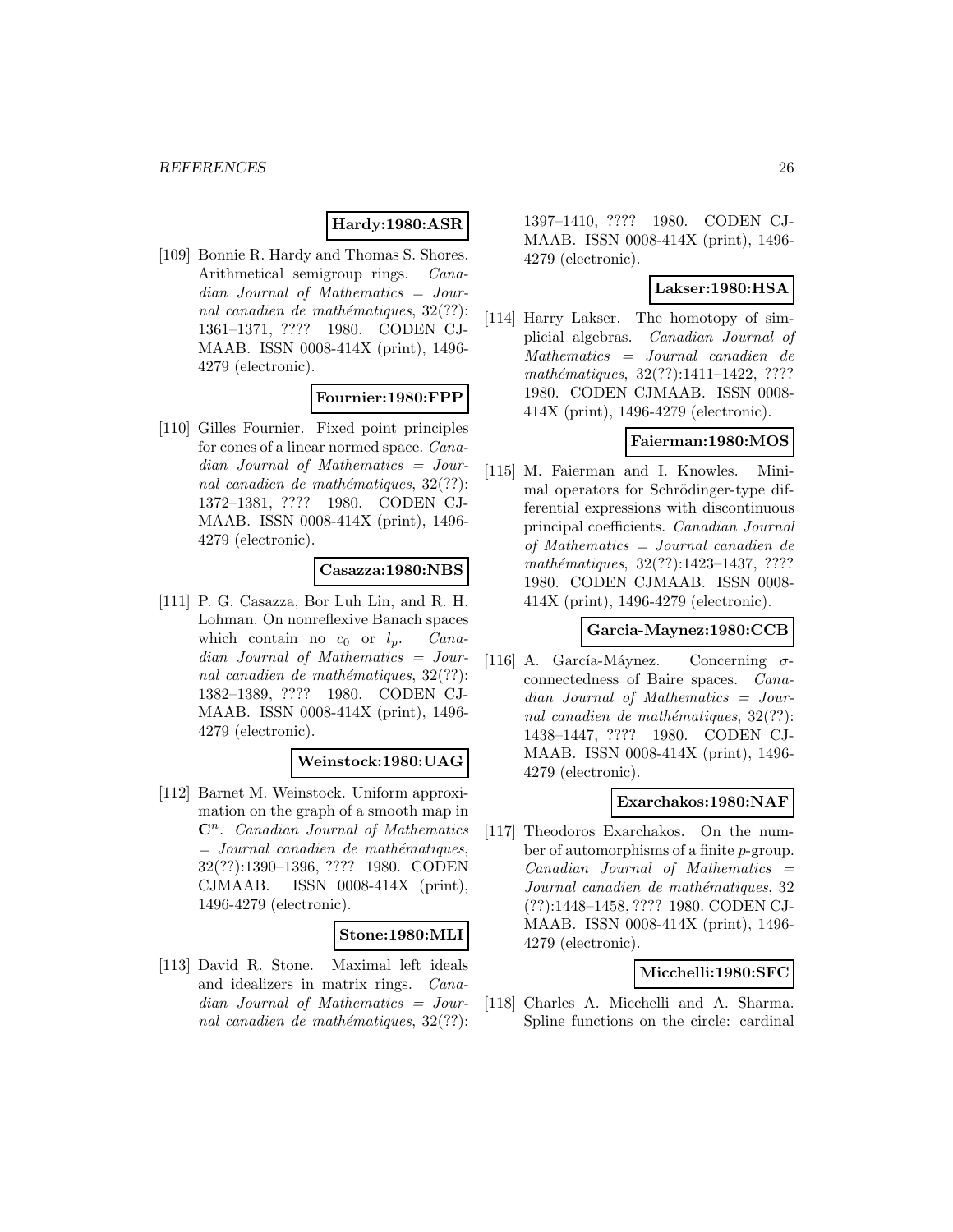L-splines revisited. Canadian Journal of Mathematics = Journal canadien de mathématiques, 32(??):1459–1473, ???? 1980. CODEN CJMAAB. ISSN 0008- 414X (print), 1496-4279 (electronic).

# **Fine:1980:CSP**

[119] Benjamin Fine. Congruence subgroups of the Picard group. Canadian Journal of Mathematics = Journal canadien de mathématiques,  $32(??):1474-1481, ????$ 1980. CODEN CJMAAB. ISSN 0008- 414X (print), 1496-4279 (electronic).

#### **Reisner:1980:OWF**

[120] Shlomo Reisner. Operators which factor through convex Banach lattices. Canadian Journal of Mathematics = Journal canadien de mathématiques,  $32(??)$ : 1482–1500, ???? 1980. CODEN CJ-MAAB. ISSN 0008-414X (print), 1496- 4279 (electronic).

#### **Rahman:1980:PFN**

[121] Mizan Rahman. A product formula and a nonnegative Poisson kernel for Racah– Wilson polynomials. Canadian Journal of Mathematics = Journal canadien de mathématiques,  $32(??):1501-1517, ????$ 1980. CODEN CJMAAB. ISSN 0008- 414X (print), 1496-4279 (electronic).

### **Banaschewski:1980:ISA**

[122] B. Banaschewski. Injective sheaves of abelian groups: a counterexample.  $Canadian$  Journal of Mathematics  $=$ Journal canadien de mathématiques, 32 (??):1518–1521, ???? 1980. CODEN CJ-MAAB. ISSN 0008-414X (print), 1496- 4279 (electronic).

# **Dobbs:1980:CCI**

[123] David E. Dobbs. Corrigendum: "On characterizing injective sheaves". Canadian Journal of Mathematics = Journal canadien de mathématiques,  $32(??)$ : 1522, ???? 1980. CODEN CJ-MAAB. ISSN 0008-414X (print), 1496- 4279 (electronic). See [2].

# **Orzech:1980:CBG**

[124] Morris Orzech. Correction to: "On the Brauer group of algebras having a grading and an action". Canadian Journal of Mathematics = Journal canadien de mathématiques, 32(??):1523-1524, ???? 1980. CODEN CJMAAB. ISSN 0008- 414X (print), 1496-4279 (electronic). See [1].

### **Wormald:1981:NPM**

[125] Nicholas C. Wormald. On the number of planar maps. Canadian Journal of Mathematics = Journal canadien de mathématiques, 33(??):1–11, ???? 1981. CODEN CJMAAB. ISSN 0008-414X (print), 1496-4279 (electronic).

#### **Jackson:1981:GTR**

[126] D. M. Jackson and I. P. Goulden. The generalisation of Tutte's result for chromatic trees, by Lagrangian methods.  $Canadian$  Journal of Mathematics  $=$ Journal canadien de mathématiques, 33 (??):12–19, ???? 1981. CODEN CJ-MAAB. ISSN 0008-414X (print), 1496- 4279 (electronic).

#### **Oxley:1981:CM**

[127] James G. Oxley. On 3-connected matroids. Canadian Journal of Mathematics = Journal canadien de mathématiques,  $33(??):20-27$ , ????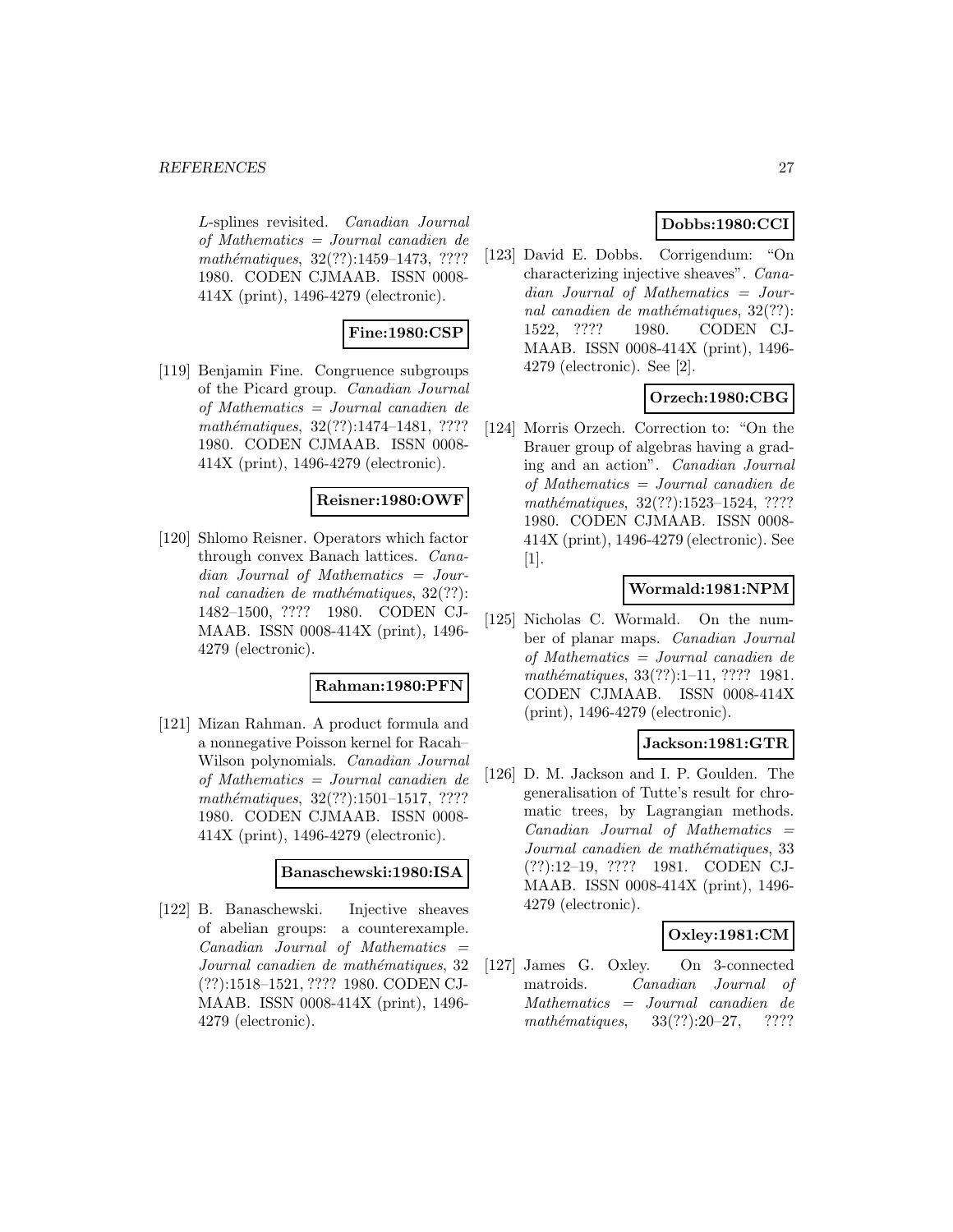1981. CODEN CJMAAB. ISSN 0008- 414X (print), 1496-4279 (electronic).

#### **Poguntke:1981:FGL**

[128] W. Poguntke and B. Sands. On finitely generated lattices of finite width. Canadian Journal of Mathematics = Journal canadien de mathématiques,  $33(??)$ : 28–48, ???? 1981. CODEN CJ-MAAB. ISSN 0008-414X (print), 1496- 4279 (electronic).

# **Thomas:1981:NYR**

[129] Glânffrwd P. Thomas. A note on Young's raising operator. Canadian Journal of Mathematics = Journal canadien de mathématiques,  $33(??):49-54$ , ???? 1981. CODEN CJMAAB. ISSN 0008-414X (print), 1496-4279 (electronic).

# **Takeuchi:1981:CNM**

[130] Hiroshi Takeuchi. On the class number of the maximal real subfield of a cyclotomic field. Canadian Journal of Mathematics = Journal canadien de mathématiques, 33(??):55–58, ???? 1981. CODEN CJMAAB. ISSN 0008- 414X (print), 1496-4279 (electronic).

# **Fleming:1981:I**

[131] R. J. Fleming and J. E. Jamison. Isometries of  $s_p(\alpha)$ . Canadian Journal of Mathematics  $=$  Journal canadien de mathématiques, 33(??):59–67, ????? 1981. CODEN CJMAAB. ISSN 0008- 414X (print), 1496-4279 (electronic).

# **Takahasi:1981:CQB**

[132] Sin ei Takahasi. On the center of quasicentral Banach algebras with bounded approximate identity. Canadian Journal of Mathematics = Journal canadien de mathématiques, 33(??):68-90, ???? 1981. CODEN CJMAAB. ISSN 0008- 414X (print), 1496-4279 (electronic).

# **Hartley:1981:KFP**

[133] Richard Hartley. Knots with free period. Canadian Journal of Mathematics  $=$  Journal canadien de mathématiques, 33(??):91–102, ???? 1981. CODEN CJ-MAAB. ISSN 0008-414X (print), 1496- 4279 (electronic).

# **Huckaba:1981:L**

[134] James A. Huckaba and Ira J. Papick. A localization of  $R[x]$ . *Canadian Jour*nal of Mathematics = Journal canadien de mathématiques, 33(??):103-115, ???? 1981. CODEN CJMAAB. ISSN 0008- 414X (print), 1496-4279 (electronic).

# **Ishibashi:1981:GOG**

[135] Hiroyuki Ishibashi. Generators of orthogonal groups over valuation rings.  $Canadian$  Journal of Mathematics  $=$ Journal canadien de mathématiques, 33 (??):116–128, ???? 1981. CODEN CJ-MAAB. ISSN 0008-414X (print), 1496- 4279 (electronic).

# **Hanlon:1981:AAT**

[136] Phil Hanlon. Algebras of acyclic type.  $Canadian$  Journal of Mathematics  $=$ Journal canadien de mathématiques, 33 (??):129–141, ???? 1981. CODEN CJ-MAAB. ISSN 0008-414X (print), 1496- 4279 (electronic).

# **Espelie:1981:SPC**

[137] M. Solveig Espelie and James E. Joseph. Some properties of heta-closure. Canadian Journal of Mathematics = Journal canadien de mathématiques,  $33(??)$ :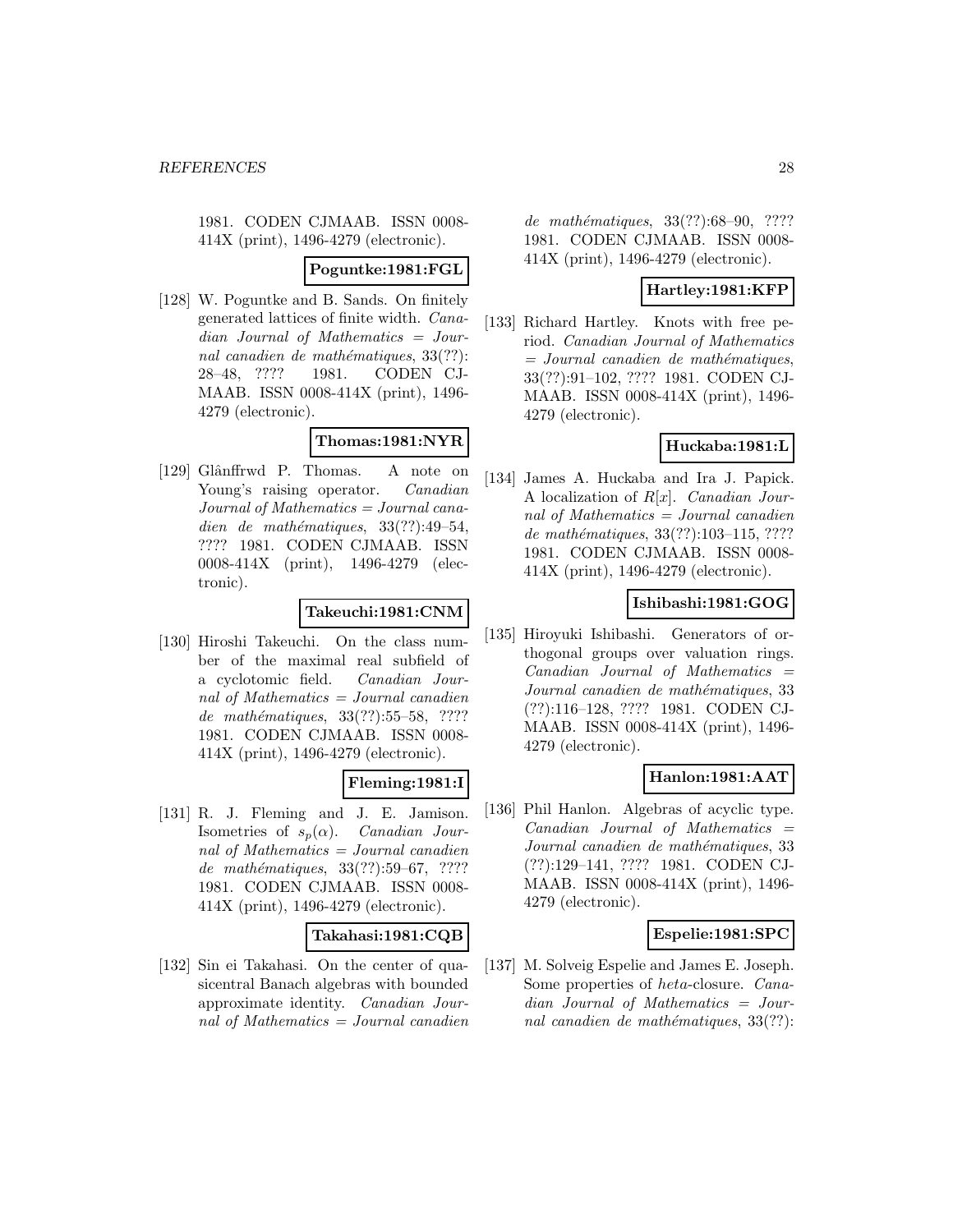142–149, ???? 1981. CODEN CJ-MAAB. ISSN 0008-414X (print), 1496- 4279 (electronic).

#### **Daverman:1981:SUI**

[138] R. J. Daverman and L. D. Loveland. Any 2-sphere in  $E^3$  with uniform interior tangent balls is flat. Canadian Journal of Mathematics  $=$  Journal canadien de mathématiques,  $33(??):150-167, ????$ 1981. CODEN CJMAAB. ISSN 0008- 414X (print), 1496-4279 (electronic).

### **Bass:1981:TVD**

[139] D. W. Bass. Topologically versal deformations of matrices; codimension at most two. Canadian Journal of Mathematics = Journal canadien de mathématiques,  $33(??):168-180$ , ???? 1981. CODEN CJMAAB. ISSN 0008- 414X (print), 1496-4279 (electronic).

#### **Kulkarni:1981:GPR**

[140] S. H. Kulkarni and B. V. Limaye. Gleason parts of real function algebras.  $Canadian$  Journal of Mathematics  $=$ Journal canadien de mathématiques, 33 (??):181–200, ???? 1981. CODEN CJ-MAAB. ISSN 0008-414X (print), 1496- 4279 (electronic).

### **Borwein:1981:MBI**

[141] Peter B. Borwein. Markov's and Bernstein's inequalities on disjoint intervals.  $Canadian$  Journal of Mathematics  $=$ Journal canadien de mathématiques, 33 (??):201–209, ???? 1981. CODEN CJ-MAAB. ISSN 0008-414X (print), 1496- 4279 (electronic).

# **Binding:1981:VMO**

[142] Paul Binding. Variational methods for one and several parameter nonlinear

eigenvalue problems. Canadian Journal of Mathematics = Journal canadien de mathématiques, 33(??):210–228, ???? 1981. CODEN CJMAAB. ISSN 0008- 414X (print), 1496-4279 (electronic).

# **Ahlbrandt:1981:NSC**

[143] Calvin D. Ahlbrandt, Don B. Hinton, and Roger T. Lewis. Necessary and sufficient conditions for the discreteness of the spectrum of certain singular differential operators. Canadian Journal of Mathematics = Journal canadien de mathématiques, 33(??):229-246, ???? 1981. CODEN CJMAAB. ISSN 0008- 414X (print), 1496-4279 (electronic).

### **Powell:1981:TTD**

[144] Charles H. Powell and William R. Wade. Term by term dyadic differentiation.  $Canadian$  Journal of Mathematics  $=$ Journal canadien de mathématiques, 33 (??):247–256, ???? 1981. CODEN CJ-MAAB. ISSN 0008-414X (print), 1496- 4279 (electronic).

# **Furuta:1981:ECO**

[145] Takayuki Furuta. Essentially convexoid operators. Canadian Journal of Mathematics = Journal canadien de mathématiques, 33(??):257-274, ???? 1981. CODEN CJMAAB. ISSN 0008- 414X (print), 1496-4279 (electronic).

#### **Liang:1981:AHS**

[146] Chao Chu Liang.  $\sigma_4$ -actions on homotopy spheres. Canadian Journal of Mathematics = Journal canadien de mathématiques, 33(??):275–281, ???? 1981. CODEN CJMAAB. ISSN 0008- 414X (print), 1496-4279 (electronic).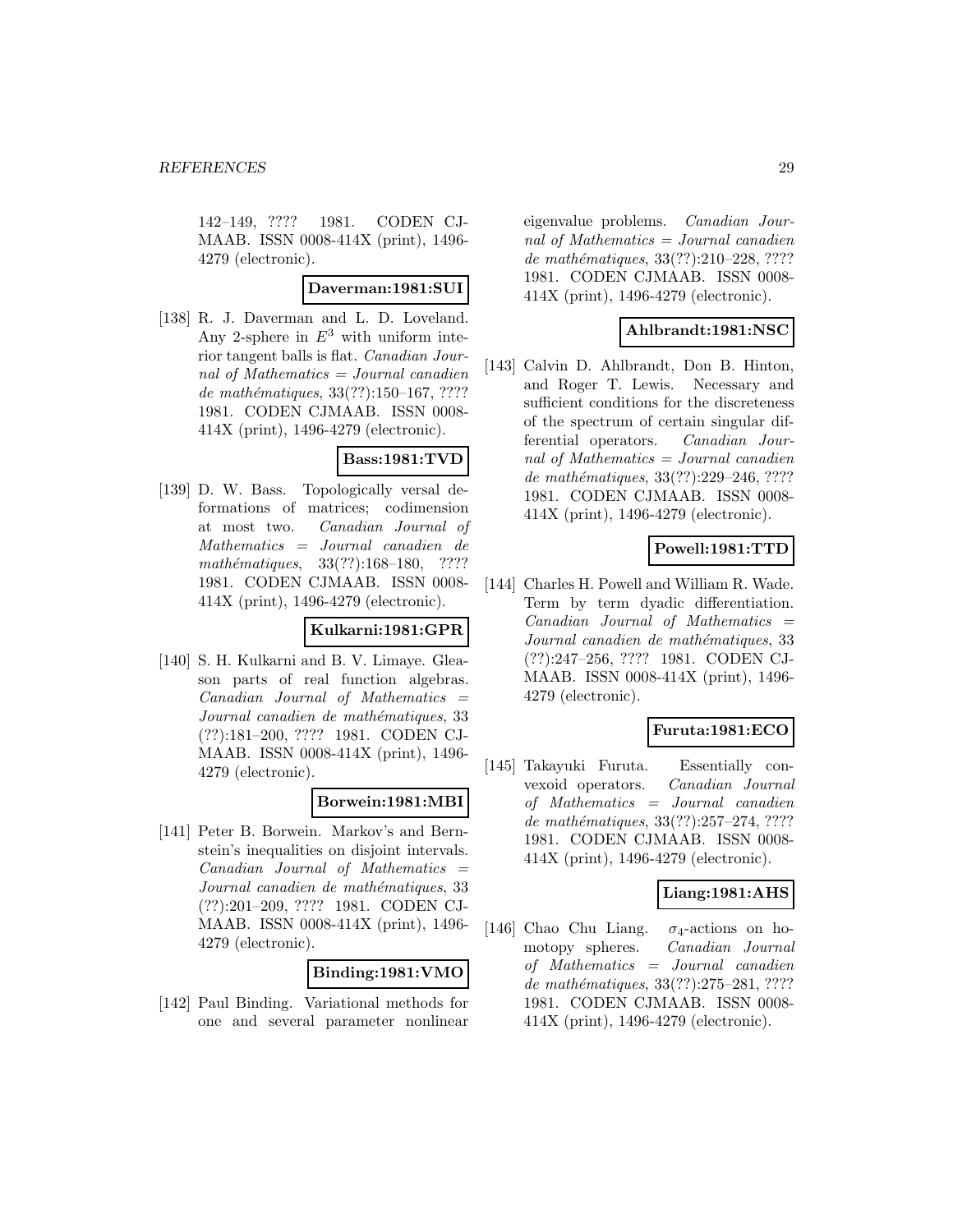# **Taylor:1981:DPI**

[147] Alan D. Taylor. Diamond principles, ideals and the normal Moore space problem. Canadian Journal of Mathematics  $=$  Journal canadien de mathématiques, 33(??):282–296, ???? 1981. CODEN CJ-MAAB. ISSN 0008-414X (print), 1496- 4279 (electronic).

# **Martin:1981:AAR**

[148] John R. Martin. Absolute approximate retracts and AR-spaces. Canadian Journal of Mathematics  $=$  Journal canadien de mathématiques, 33(??):297-301, ???? 1981. CODEN CJMAAB. ISSN 0008- 414X (print), 1496-4279 (electronic).

# **Jardine:1981:AHT**

[149] J. F. Jardine. Algebraic homotopy theory. Canadian Journal of Mathematics  $=$  Journal canadien de mathématiques, 33(??):302–319, ???? 1981. CODEN CJ-MAAB. ISSN 0008-414X (print), 1496- 4279 (electronic).

### **Esterle:1981:IRD**

[150] J. Esterle. Irregularity of the rate of decrease of sequences of powers in the Volterra algebra. Canadian Journal of Mathematics  $=$  Journal canadien de mathématiques, 33(??):320–324, ???? 1981. CODEN CJMAAB. ISSN 0008- 414X (print), 1496-4279 (electronic).

# **Heinicke:1981:LCP**

[151] A. G. Heinicke. Localization and completion at primes generated by normalizing sequences in right Noetherian rings.  $Canadian$  Journal of Mathematics  $=$ Journal canadien de mathématiques, 33 (??):325–346, ???? 1981. CODEN CJ-MAAB. ISSN 0008-414X (print), 1496- 4279 (electronic).

# **Dickson:1981:EAA**

[152] D. G. Dickson. Expansions of arbitrary analytic functions in series of exponentials. Canadian Journal of Mathematics  $=$  Journal canadien de mathématiques, 33(??):347–356, ???? 1981. CODEN CJ-MAAB. ISSN 0008-414X (print), 1496- 4279 (electronic).

# **Egghe:1981:SCP**

[153] Leo Egghe. Strong convergence of pramarts in Banach spaces. Canadian Journal of Mathematics = Journal canadien de mathématiques, 33(??):357-361, ???? 1981. CODEN CJMAAB. ISSN 0008- 414X (print), 1496-4279 (electronic).

#### **Riemenschneider:1981:BIR**

[154] S. D. Riemenschneider and A. Sharma. Birkhoff interpolation at the nth roots of unity: convergence. Canadian Journal of Mathematics = Journal canadien de mathématiques, 33(??):362-371, ???? 1981. CODEN CJMAAB. ISSN 0008- 414X (print), 1496-4279 (electronic).

# **Hegde:1981:WCR**

[155] Shankar Hegde. Wallman compactification and representation. Canadian Journal of Mathematics = Journal canadien de mathématiques, 33(??):372-380, ???? 1981. CODEN CJMAAB. ISSN 0008- 414X (print), 1496-4279 (electronic).

#### **Gordon:1981:SCL**

[156] C. McA. Gordon, R. A. Litherland, and K. Murasugi. Signatures of covering links. Canadian Journal of Mathematics  $=$  Journal canadien de mathématiques, 33(??):381–394, ???? 1981. CODEN CJ-MAAB. ISSN 0008-414X (print), 1496- 4279 (electronic).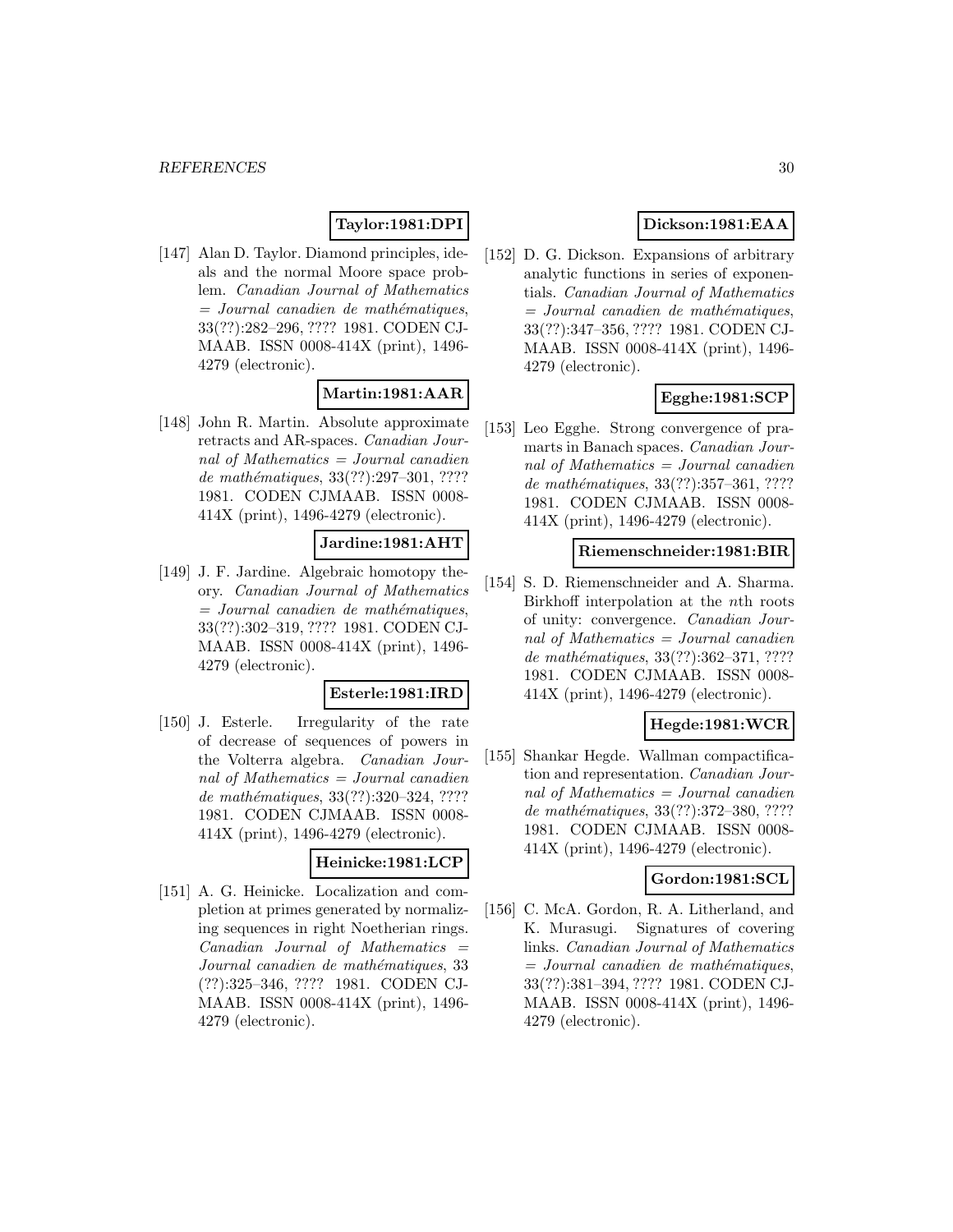# **Walker:1981:RRF**

[157] W. J. Walker. Rankings and ranking functions. Canadian Journal of Mathematics = Journal canadien de mathématiques, 33(??):395–399, ???? 1981. CODEN CJMAAB. ISSN 0008- 414X (print), 1496-4279 (electronic).

# **Heinzer:1981:EID**

[158] William Heinzer. An essential integral domain with a nonessential localization. Canadian Journal of Mathematics  $=$  Journal canadien de mathématiques, 33(??):400–403, ???? 1981. CODEN CJ-MAAB. ISSN 0008-414X (print), 1496- 4279 (electronic).

### **Gratzer:1981:SFP**

[159] G. Grätzer, A. P. Huhn, and H. Lakser. On the structure of finitely presented lattices. Canadian Journal of Mathematics = Journal canadien de mathématiques,  $33(??):404-411$ , ???? 1981. CODEN CJMAAB. ISSN 0008- 414X (print), 1496-4279 (electronic).

#### **Pettet:1981:NPI**

[160] Martin R. Pettet. Nilpotent partitioninducing automorphism groups. Canadian Journal of Mathematics = Journal canadien de mathématiques,  $33(??)$ : 412–420, ???? 1981. CODEN CJ-MAAB. ISSN 0008-414X (print), 1496- 4279 (electronic).

#### **Spackman:1981:NDS**

[161] Kenneth W. Spackman. On the number and distribution of simultaneous solutions to diagonal congruences. Canadian Journal of Mathematics = Journal canadien de mathématiques,  $33(??)$ :

421–436, ???? 1981. CODEN CJ-MAAB. ISSN 0008-414X (print), 1496- 4279 (electronic).

### **Bannai:1981:UCS**

[162] Eiichi Bannai and N. J. A. Sloane. Uniqueness of certain spherical codes.  $Canadian$  Journal of Mathematics  $=$ Journal canadien de mathématiques, 33 (??):437–449, ???? 1981. CODEN CJ-MAAB. ISSN 0008-414X (print), 1496- 4279 (electronic).

# **Rogers:1981:CRM**

[163] James T. Rogers, Jr. Completely regular mappings and homogeneous, aposyndetic continua. Canadian Journal of Mathematics = Journal canadien de mathématiques, 33(??):450-453, ???? 1981. CODEN CJMAAB. ISSN 0008- 414X (print), 1496-4279 (electronic).

# **Dobbs:1981:LPC**

[164] David E. Dobbs. Lying-over pairs of commutative rings. Canadian Journal of Mathematics = Journal canadien de mathématiques,  $33(??):454-475, ????$ 1981. CODEN CJMAAB. ISSN 0008- 414X (print), 1496-4279 (electronic).

#### **Bollobas:1981:CCG**

[165] Béla Bollobás. Counting coloured graphs of high connectivity. Canadian Journal of Mathematics = Journal canadien de mathématiques,  $33(??)$ : 476–484, ???? 1981. CODEN CJ-MAAB. ISSN 0008-414X (print), 1496- 4279 (electronic).

#### **Kudla:1981:PDG**

[166] Stephen S. Kudla and John J. Millson. The Poincaré dual of a geodesic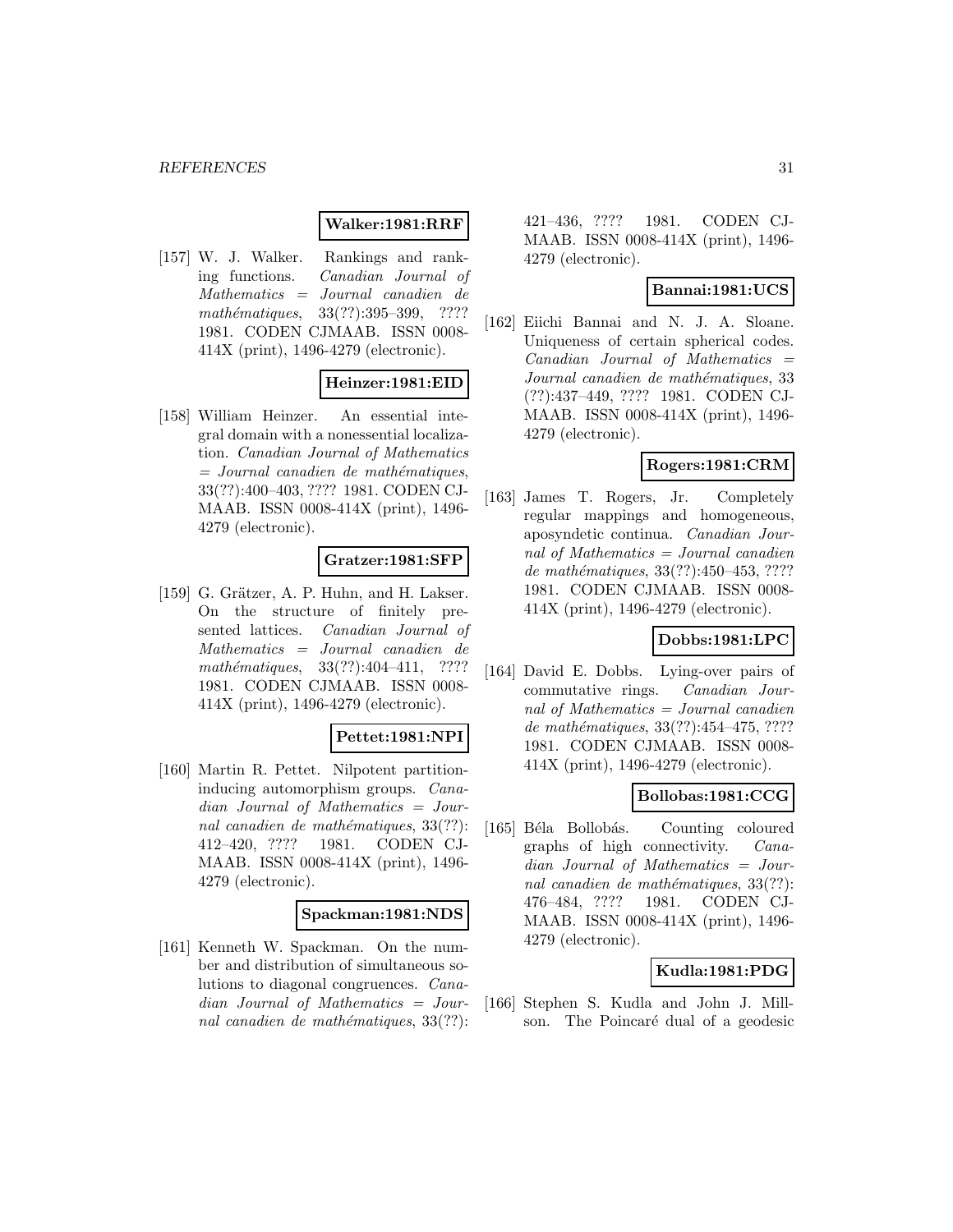algebraic curve in a quotient of the 2 ball. Canadian Journal of Mathematics  $=$  Journal canadien de mathématiques, 33(??):485–499, ???? 1981. CODEN CJ-MAAB. ISSN 0008-414X (print), 1496- 4279 (electronic).

# **Kestenband:1981:HCO**

[167] Barbu C. Kestenband. Hermitian configurations in odd-dimensional projective geometries. Canadian Journal of Mathematics = Journal canadien de mathématiques,  $33(??):500-512, ????$ 1981. CODEN CJMAAB. ISSN 0008- 414X (print), 1496-4279 (electronic).

# **Shelstad:1981:EG**

[168] D. Shelstad. Embeddings of L-groups.  $Canadian$  Journal of Mathematics  $=$ Journal canadien de mathématiques, 33 (??):513–558, ???? 1981. CODEN CJ-MAAB. ISSN 0008-414X (print), 1496- 4279 (electronic).

#### **Jenkins:1981:EBL**

[169] James A. Jenkins. On explicit bounds in Landau's theorem. II. Canadian Journal of Mathematics = Journal canadien de mathématiques, 33(??):559–562, ???? 1981. CODEN CJMAAB. ISSN 0008- 414X (print), 1496-4279 (electronic).

### **Hindman:1981:CEF**

[170] Neil Hindman. On a conjecture of Erdős, Faber, and Lovász about *n*-colorings.  $Canadian$  Journal of Mathematics  $=$ Journal canadien de mathématiques, 33 (??):563–570, ???? 1981. CODEN CJ-MAAB. ISSN 0008-414X (print), 1496- 4279 (electronic).

# **Cohen:1981:LBT**

[171] Jo-Ann D. Cohen. Locally bounded topologies on the ring of integers of a global field. Canadian Journal of Mathematics = Journal canadien de mathématiques,  $33(??):571-584$ , ???? 1981. CODEN CJMAAB. ISSN 0008- 414X (print), 1496-4279 (electronic).

# **Izawa:1981:MQR**

[172] Tatsuo Izawa. Maximal quotient rings of endomorphism rings of  $E(R_R)$ torsionfree generators. Canadian Journal of Mathematics = Journal canadien de mathématiques, 33(??):585–605, ???? 1981. CODEN CJMAAB. ISSN 0008- 414X (print), 1496-4279 (electronic).

# **Leeming:1981:SPG**

[173] D. J. Leeming and R. A. MacLeod. Some properties of generalized Euler numbers.  $Canadian$  Journal of Mathematics  $=$ Journal canadien de mathématiques, 33 (??):606–617, ???? 1981. CODEN CJ-MAAB. ISSN 0008-414X (print), 1496- 4279 (electronic).

# **Klee:1981:DRG**

[174] Victor Klee and David Larman. Diameters of random graphs. Canadian Journal of Mathematics  $=$  Journal canadien de mathématiques, 33(??):618–640, ???? 1981. CODEN CJMAAB. ISSN 0008- 414X (print), 1496-4279 (electronic).

#### **Heldermann:1981:DSN**

[175] N. C. Heldermann. Developability and some new regularity axioms. Canadian Journal of Mathematics = Journal canadien de mathématiques,  $33(??)$ : 641–663, ???? 1981. CODEN CJ-MAAB. ISSN 0008-414X (print), 1496- 4279 (electronic).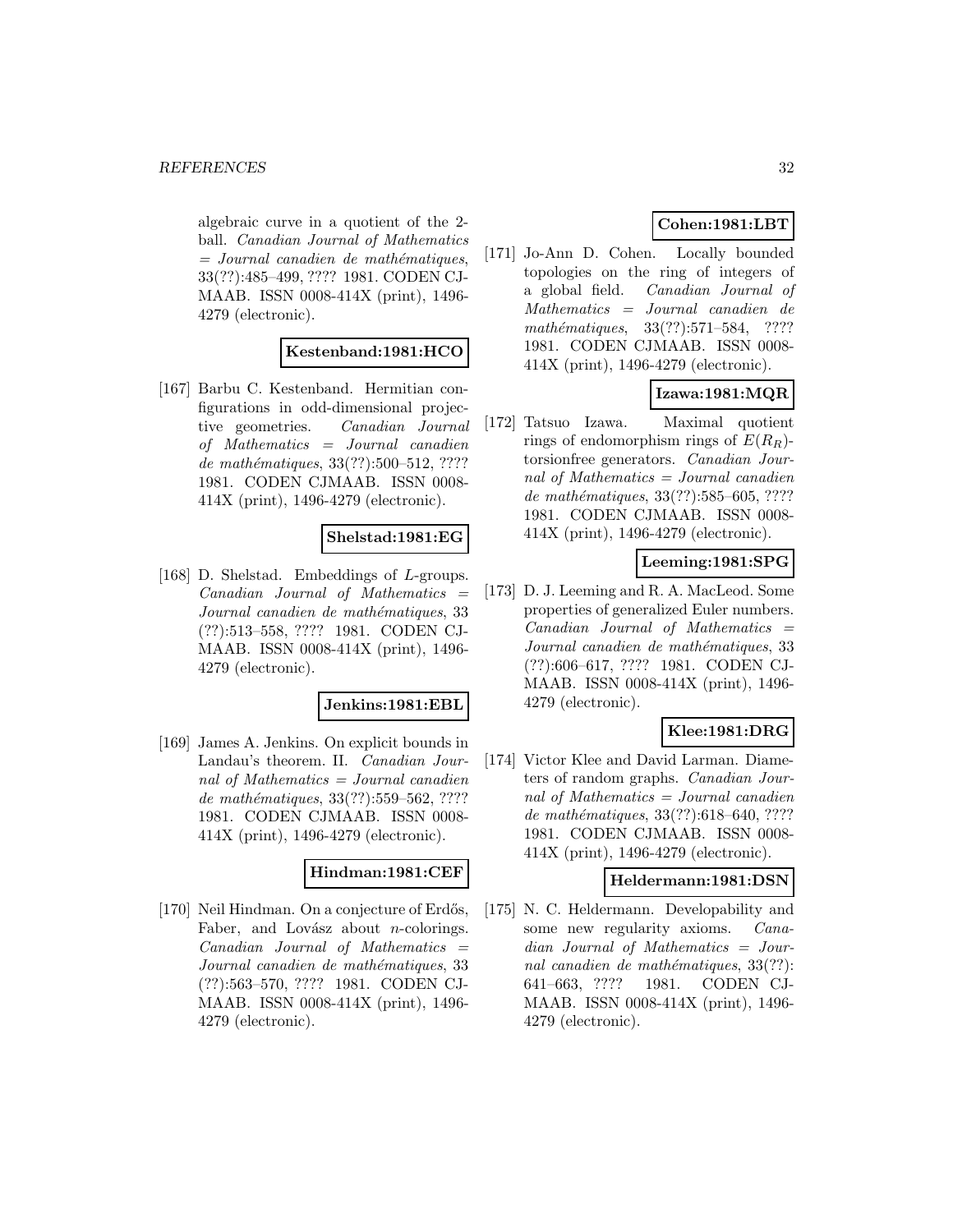# **Khan:1981:PRP**

[176] M. A. Khan. Power-rich and powerdeficient LCA groups. Canadian Journal of Mathematics = Journal canadien de mathématiques,  $33(??):664–670, ????$ 1981. CODEN CJMAAB. ISSN 0008- 414X (print), 1496-4279 (electronic).

# **Wilson:1981:IDM**

[177] Leslie C. Wilson. Infinitely determined map germs. Canadian Journal of Mathematics = Journal canadien de mathématiques,  $33(??):671–684, ????$ 1981. CODEN CJMAAB. ISSN 0008- 414X (print), 1496-4279 (electronic).

### **Davidson:1981:CPR**

[178] Kenneth R. Davidson. Compact perturbations of reflexive algebras. Canadian Journal of Mathematics = Journal canadien de mathématiques,  $33(??)$ : 685–700, ???? 1981. CODEN CJ-MAAB. ISSN 0008-414X (print), 1496- 4279 (electronic).

#### **Pierre:1981:PTA**

[179] R. Pierre and Q. I. Rahman. On a problem of Turán about polynomials. II. Canadian Journal of Mathematics = Journal canadien de mathématiques, 33 (??):701–733, ???? 1981. CODEN CJ-MAAB. ISSN 0008-414X (print), 1496- 4279 (electronic).

# **Muller:1981:QPN**

[180] Bruno J. Müller. The quotient problem for Noetherian rings. Canadian Journal of Mathematics = Journal canadien de mathématiques, 33(??):734–748, ???? 1981. CODEN CJMAAB. ISSN 0008- 414X (print), 1496-4279 (electronic).

# **Akcoglu:1981:DDA**

[181] M. A. Akcoglu and A. del Junco. Differentiation of n-dimensional additive processes. Canadian Journal of Mathematics = Journal canadien de mathématiques,  $33(??):749-768$ , ???? 1981. CODEN CJMAAB. ISSN 0008- 414X (print), 1496-4279 (electronic).

# **Balser:1981:LFS**

[182] W. Balser, W. B. Jurkat, and A. Peyerimhoff. On linear functionals and summability factors for strong summability. II. Canadian Journal of Mathematics = Journal canadien de mathématiques, 33(??):769–781, ???? 1981. CODEN CJMAAB. ISSN 0008- 414X (print), 1496-4279 (electronic).

# **Hansen:1981:SME**

[183] Vagn Lundsgaard Hansen. Spaces of maps into Eilenberg–MacLane spaces.  $Canadian$  Journal of Mathematics  $=$ Journal canadien de mathématiques, 33 (??):782–785, ???? 1981. CODEN CJ-MAAB. ISSN 0008-414X (print), 1496- 4279 (electronic).

# **Khalil:1981:AM**

[184] Roshdi Khalil. On the algebra of multipliers. Canadian Journal of Mathematics = Journal canadien de mathématiques, 33(??):786–794, ???? 1981. CODEN CJMAAB. ISSN 0008- 414X (print), 1496-4279 (electronic).

#### **Avis:1981:HSH**

[185] David Avis. Hypermetric spaces and the Hamming cone. Canadian Journal of Mathematics = Journal canadien de mathématiques, 33(??):795–802, ???? 1981. CODEN CJMAAB. ISSN 0008- 414X (print), 1496-4279 (electronic).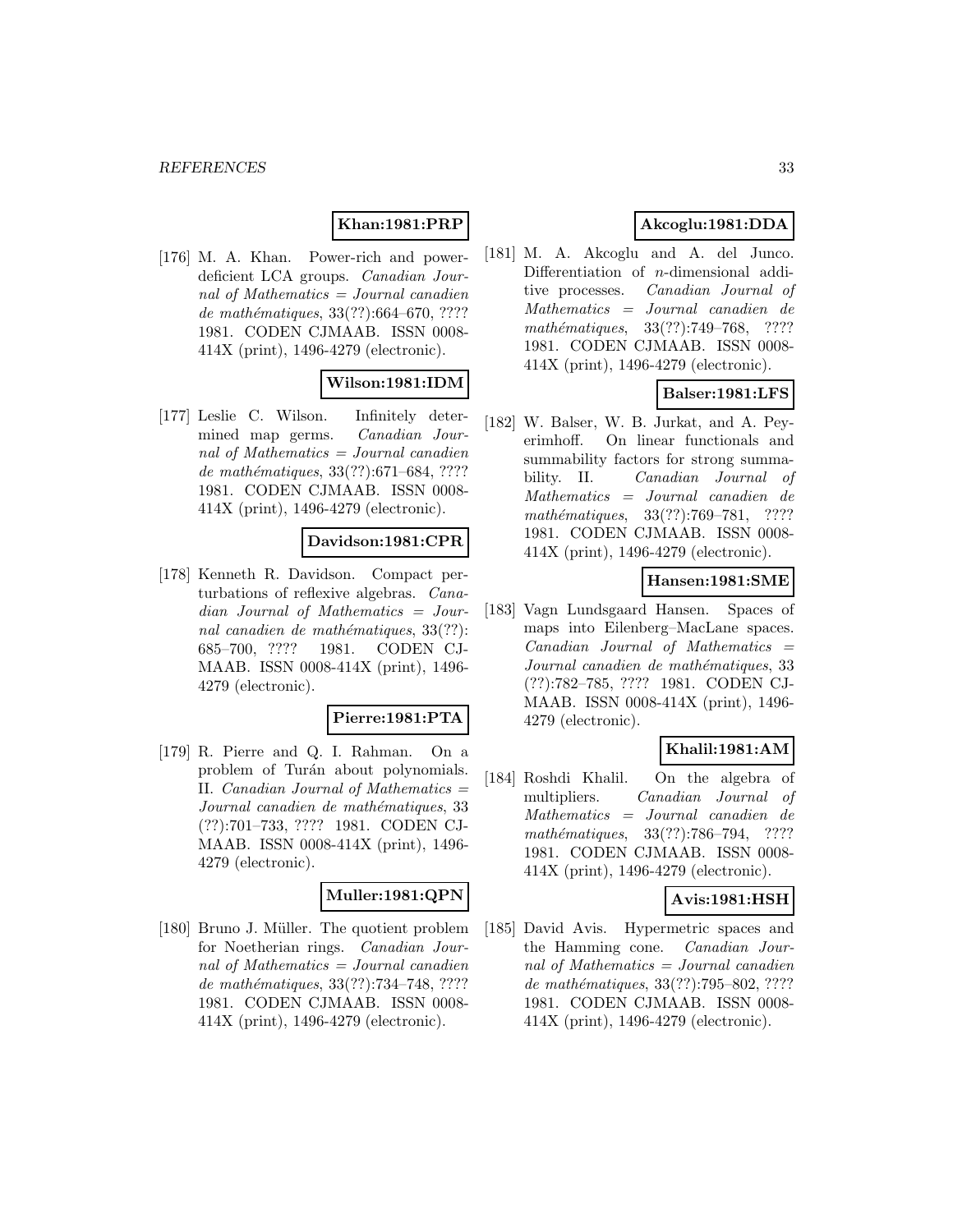# **Wimp:1981:USE**

[186] Jet Wimp. On uniqueness sets for expansions in sequences of functions arising from singular generating functions. Canadian Journal of Mathematics = Journal canadien de mathématiques, 33 (??):803–816, ???? 1981. CODEN CJ-MAAB. ISSN 0008-414X (print), 1496- 4279 (electronic).

# **Hill:1981:CTP**

[187] Paul Hill. Criteria for total projectivity. *Canadian Journal of Mathematics*  $=$ Journal canadien de mathématiques, 33 (??):817–825, ???? 1981. CODEN CJ-MAAB. ISSN 0008-414X (print), 1496- 4279 (electronic).

# **Hadwin:1981:DHD**

[188] D. W. Hadwin. Dilations and Hahn decompositions for linear maps. Canadian Journal of Mathematics = Journal canadien de mathématiques,  $33(??)$ : 826–839, ???? 1981. CODEN CJ-MAAB. ISSN 0008-414X (print), 1496- 4279 (electronic).

#### **Heerema:1981:DIA**

[189] N. Heerema and T. Morrison. On derivations induced by p-adic fields. Canadian Journal of Mathematics = Journal canadien de mathématiques,  $33(??)$ : 840–856, ???? 1981. CODEN CJ-MAAB. ISSN 0008-414X (print), 1496- 4279 (electronic).

#### **Williams:1981:CHD**

[190] Scott W. Williams. Coabsolutes with homeomorphic dense subspaces. *Cana*dian Journal of Mathematics = Journal canadien de mathématiques,  $33(??)$ : 857–861, ???? 1981. CODEN CJ-MAAB. ISSN 0008-414X (print), 1496- 4279 (electronic).

### **Akemann:1981:UND**

[191] Charles A. Akemann and Martin E. Walter. Unbounded negative definite functions. Canadian Journal of Mathematics  $=$  Journal canadien de mathématiques, 33(??):862–871, ???? 1981. CODEN CJ-MAAB. ISSN 0008-414X (print), 1496- 4279 (electronic).

#### **Vermeer:1981:PEC**

[192] Hans Vermeer and Evert Wattel. Projective elements in categories with perfect heta-continuous maps. Canadian Journal of Mathematics = Journal canadien de mathématiques, 33(??):872–884, ???? 1981. CODEN CJMAAB. ISSN 0008- 414X (print), 1496-4279 (electronic).

# **Edge:1981:SNQ**

[193] W. L. Edge. A specialised net of quadrics having self-polar polyhedra, with details of the five-dimensional example. Canadian Journal of Mathematics = Journal canadien de mathématiques, 33(??):885–892, ???? 1981. CODEN CJMAAB. ISSN 0008- 414X (print), 1496-4279 (electronic).

# **Gerhard:1981:WPO**

[194] J. A. Gerhard and Mario Petrich. The word problem for orthogroups. *Cana*dian Journal of Mathematics = Journal canadien de mathématiques,  $33(??)$ : 893–900, ???? 1981. CODEN CJ-MAAB. ISSN 0008-414X (print), 1496- 4279 (electronic).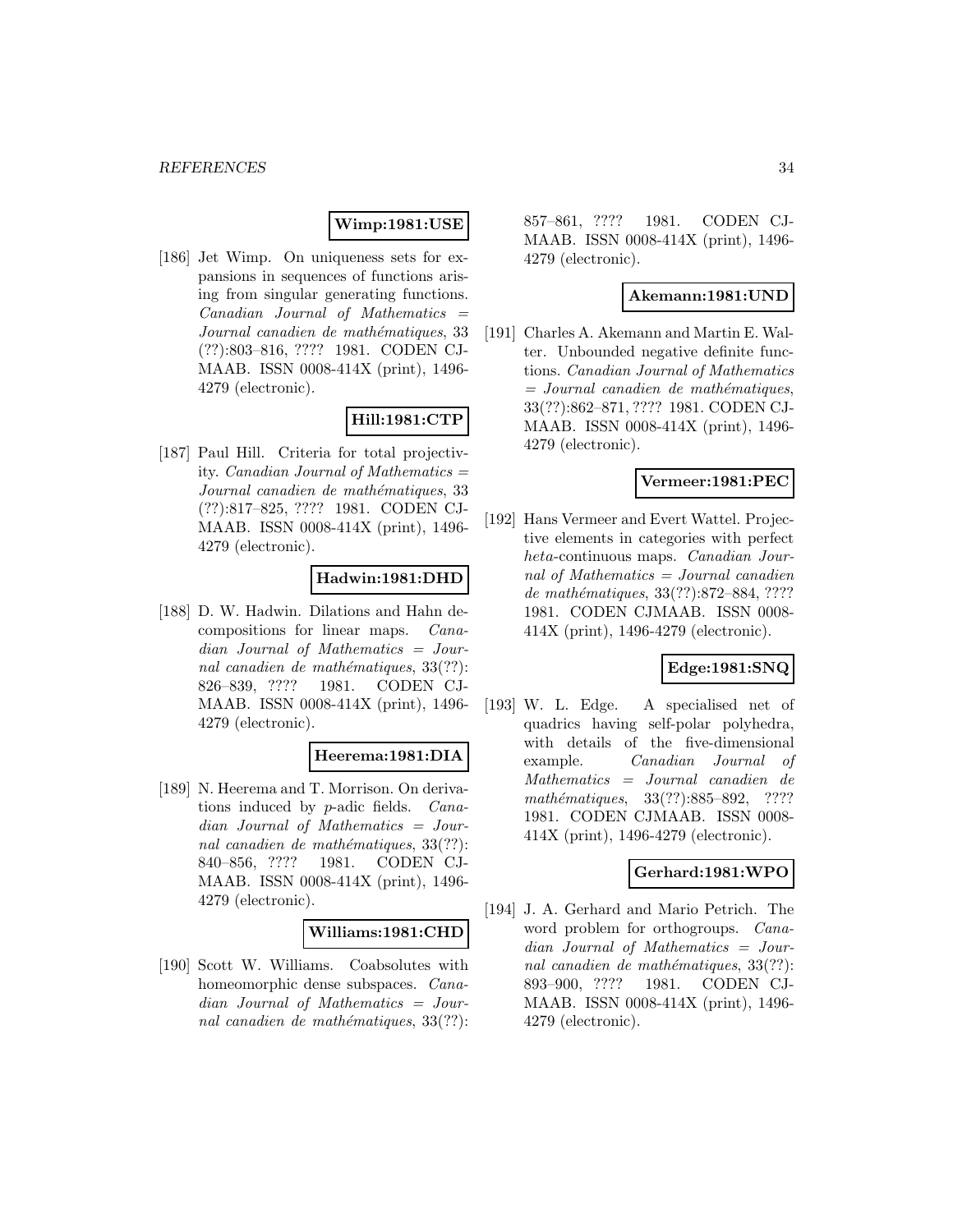### **Musson:1981:IMP**

[195] I. M. Musson. Irreducible modules for polycyclic group algebras. Canadian Journal of Mathematics = Journal canadien de mathématiques,  $33(??)$ : 901–914, ???? 1981. CODEN CJ-MAAB. ISSN 0008-414X (print), 1496- 4279 (electronic).

### **Rahman:1981:NRL**

[196] Mizan Rahman. A nonnegative representation of the linearization coefficients of the product of Jacobi polynomials. *Canadian Journal of Mathematics*  $=$ Journal canadien de mathématiques, 33 (??):915–928, ???? 1981. CODEN CJ-MAAB. ISSN 0008-414X (print), 1496- 4279 (electronic).

#### **Lowen-Colebunders:1981:OPM**

[197] Eva Lowen-Colebunders. Open and proper maps characterized by continuous set-valued maps. Canadian Journal of Mathematics  $=$  Journal canadien de mathématiques, 33(??):929-936, ???? 1981. CODEN CJMAAB. ISSN 0008- 414X (print), 1496-4279 (electronic).

#### **Levesque:1981:SFU**

[198] Claude Levesque. Systèmes fondamentaux d'unités de certains composés de deux corps quadratiques. I. (French) [Fundamental systems of units of certain compounds of two quadratic fields. I. Canadian Journal of Mathematics  $=$ Journal canadien de mathématiques, 33 (??):937–945, ???? 1981. CODEN CJ-MAAB. ISSN 0008-414X (print), 1496- 4279 (electronic).

### **Borwein:1981:GHM**

[199] David Borwein and Amnon Jakimovski. Generalization of the Hausdorff moment problem. Canadian Journal of Mathematics = Journal canadien de mathématiques, 33(??):946–960, ???? 1981. CODEN CJMAAB. ISSN 0008- 414X (print), 1496-4279 (electronic).

# **Rahman:1981:LPC**

[200] Mizan Rahman. The linearization of the product of continuous  $q$ -jacobi polynomials. Canadian Journal of Mathematics = Journal canadien de mathématiques, 33(??):961-987, ???? 1981. CODEN CJMAAB. ISSN 0008- 414X (print), 1496-4279 (electronic).

### **Lorimer:1981:LCH**

[201] J. W. Lorimer. Locally compact Hjelmslev planes and rings. *Canadian Journal* of Mathematics = Journal canadien de mathématiques, 33(??):988-1022, ???? 1981. CODEN CJMAAB. ISSN 0008- 414X (print), 1496-4279 (electronic).

# **Cori:1981:PMW**

[202] Robert Cori and Bernard Vauquelin. Planar maps are well labeled trees. Canadian Journal of Mathematics = Journal canadien de mathématiques, 33 (??):1023–1042, ???? 1981. CODEN CJ-MAAB. ISSN 0008-414X (print), 1496- 4279 (electronic).

### **Wolfe:1981:LPA**

[203] Warren Wolfe. Limits on pairwise amicable orthogonal designs. Canadian Journal of Mathematics = Journal canadien de mathématiques,  $33(??)$ : 1043–1054, ???? 1981. CODEN CJ-MAAB. ISSN 0008-414X (print), 1496- 4279 (electronic).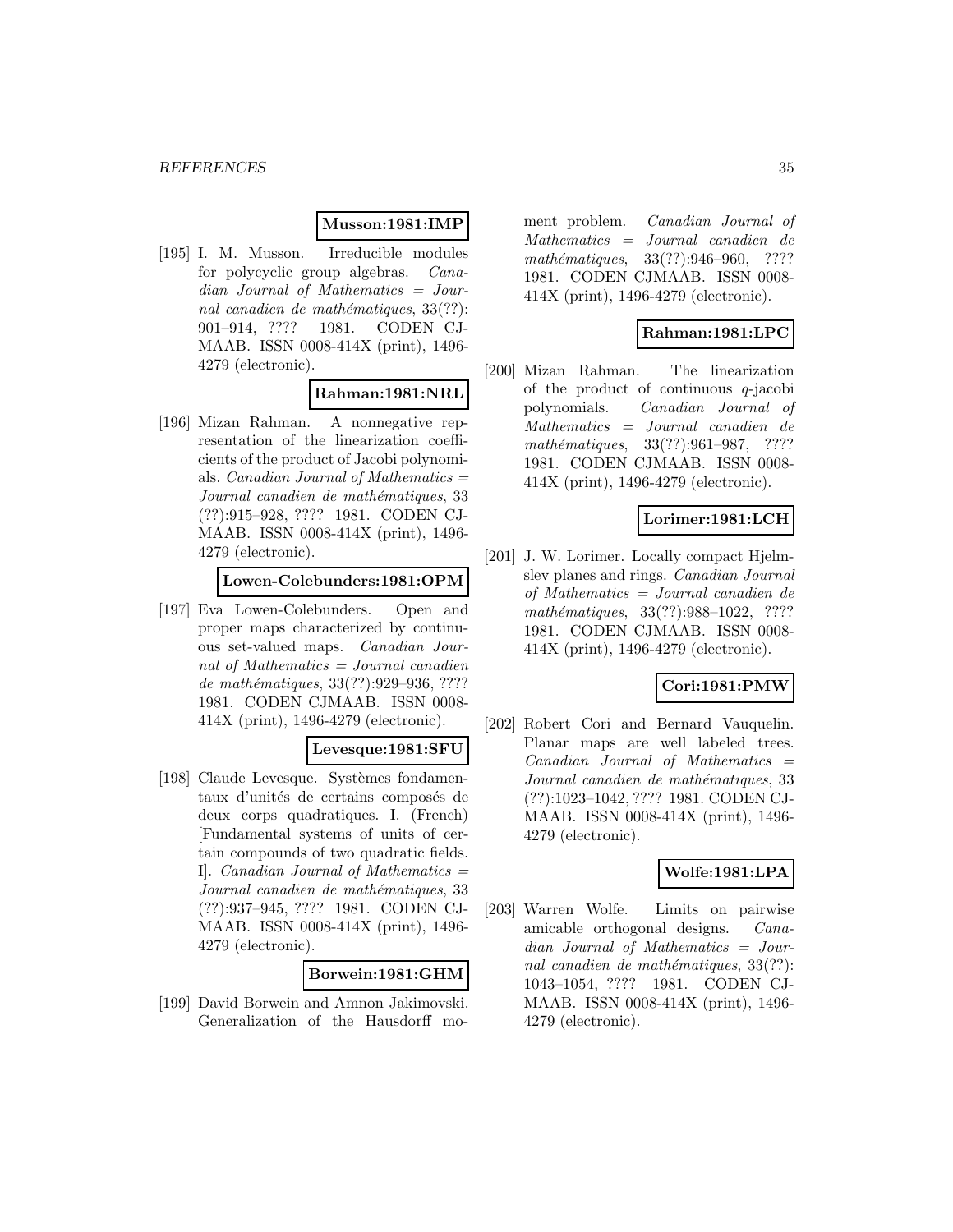### **Brillhart:1981:ITC**

[204] John Brillhart, Michael Filaseta, and Andrew Odlyzko. On an irreducibility theorem of A. Cohn. Canadian Journal of Mathematics = Journal canadien de mathématiques, 33(??):1055-1059, ???? 1981. CODEN CJMAAB. ISSN 0008- 414X (print), 1496-4279 (electronic).

### **Johnson:1981:TPD**

[205] N. L. Johnson. The translation planes of Dempwolff. Canadian Journal of Mathematics = Journal canadien de mathématiques, 33(??):1060-1073, ???? 1981. CODEN CJMAAB. ISSN 0008- 414X (print), 1496-4279 (electronic).

# **Mollin:1981:CDA**

[206] R. A. Mollin. Cyclotomic division algebras. Canadian Journal of Mathematics  $=$  Journal canadien de mathématiques, 33(??):1074–1084, ???? 1981. CODEN CJMAAB. ISSN 0008-414X (print), 1496-4279 (electronic).

#### **Deveney:1981:DSI**

[207] James K. Deveney and John N. Mordeson. Distinguished subfields of intermediate fields. Canadian Journal of Mathematics = Journal canadien de mathématiques, 33(??):1085-1096, ???? 1981. CODEN CJMAAB. ISSN 0008- 414X (print), 1496-4279 (electronic).

#### **Huckleberry:1981:CHS**

[208] A. T. Huckleberry and E. L. Livorni. A classification of homogeneous surfaces.  $Canadian$  Journal of Mathematics  $=$ Journal canadien de mathématiques, 33 (??):1097–1110, ???? 1981. CODEN CJ-MAAB. ISSN 0008-414X (print), 1496- 4279 (electronic).

# **Elliott:1981:GRE**

[209] Joanne Elliott. Generalized resolvent equations and unsymmetric Dirichlet spaces. Canadian Journal of Mathematics = Journal canadien de mathématiques, 33(??):1111-1141, ???? 1981. CODEN CJMAAB. ISSN 0008- 414X (print), 1496-4279 (electronic).

# **Kuiken:1981:MGR**

[210] Kathryn Kuiken. On the monodromy groups of Riemann surfaces of genus geq1. Canadian Journal of Mathematics  $=$  Journal canadien de mathématiques, 33(??):1142–1156, ???? 1981. CODEN CJMAAB. ISSN 0008-414X (print), 1496-4279 (electronic).

# **Kolaski:1981:IBS**

[211] Clinton J. Kolaski. Isometries of Bergman spaces over bounded Runge domains. Canadian Journal of Mathematics = Journal canadien de mathématiques, 33(??):1157-1164, ???? 1981. CODEN CJMAAB. ISSN 0008- 414X (print), 1496-4279 (electronic).

#### **Pellaumail:1981:WSS**

[212] J. Pellaumail. Weak solutions for semimartingales. Canadian Journal of Mathematics = Journal canadien de mathématiques, 33(??):1165-1181, ???? 1981. CODEN CJMAAB. ISSN 0008- 414X (print), 1496-4279 (electronic).

#### **Morita:1981:STC**

[213] Jun Morita. On some twisted Chevalley groups over Laurent polynomial rings.  $Canadian$  Journal of Mathematics  $=$ Journal canadien de mathématiques, 33 (??):1182–1201, ???? 1981. CODEN CJ-MAAB. ISSN 0008-414X (print), 1496- 4279 (electronic).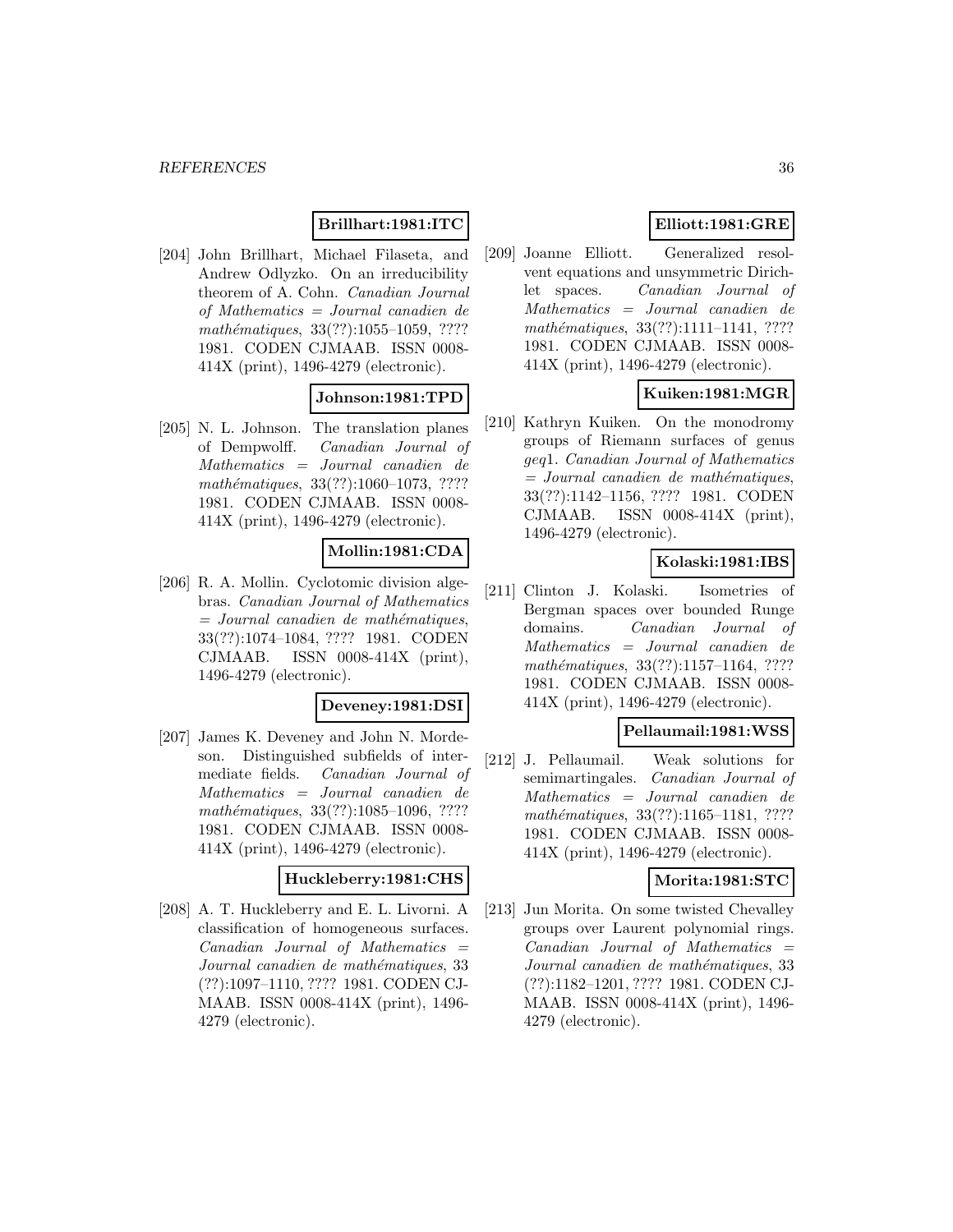### **Brouwer:1981:SMT**

[214] A. E. Brouwer. On the size of a maximum transversal in a Steiner triple system. Canadian Journal of Mathematics  $=$  Journal canadien de mathématiques, 33(??):1202–1204, ???? 1981. CODEN CJMAAB. ISSN 0008-414X (print), 1496-4279 (electronic).

### **Fialkow:1981:EST**

[215] Lawrence A. Fialkow. Elements of spectral theory for generalized derivations. II. the semi-Fredholm domain. Canadian Journal of Mathematics = Journal canadien de mathématiques,  $33(??)$ : 1205–1231, ???? 1981. CODEN CJ-MAAB. ISSN 0008-414X (print), 1496- 4279 (electronic).

# **Ishibashi:1981:GQS**

[216] Hiroyuki Ishibashi. Generators of  $U_n(V)$ over a quasisemilocal semihereditary ring. Canadian Journal of Mathematics  $=$  Journal canadien de mathématiques, 33(??):1232–1244, ???? 1981. CODEN CJMAAB. ISSN 0008-414X (print), 1496-4279 (electronic).

# **Pouzet:1981:WOS**

[217] Maurice Pouzet and Ivan Rival. Which ordered sets have a complete linear extension? Canadian Journal of Mathematics = Journal canadien de mathématiques,  $33(??):1245-1254, ????$ 1981. CODEN CJMAAB. ISSN 0008- 414X (print), 1496-4279 (electronic).

### **Metzger:1981:BRS**

[218] Thomas A. Metzger. On BMOA for Riemann surfaces. Canadian Journal of Mathematics = Journal canadien de mathématiques,  $33(??):1255-1260, ????$ 

1981. CODEN CJMAAB. ISSN 0008- 414X (print), 1496-4279 (electronic).

## **Gasper:1981:OCF**

[219] George Gasper. Orthogonality of certain functions with respect to complex valued weights. Canadian Journal of Mathematics = Journal canadien de mathématiques, 33(??):1261-1270, ???? 1981. CODEN CJMAAB. ISSN 0008- 414X (print), 1496-4279 (electronic).

# **Miers:1981:CLI**

[220] C. Robert Miers. Closed Lie ideals in operator algebras. Canadian Journal of Mathematics = Journal canadien de mathématiques, 33(??):1271-1278, ???? 1981. CODEN CJMAAB. ISSN 0008- 414X (print), 1496-4279 (electronic).

## **Kierstead:1981:RCH**

[221] Henry A. Kierstead. Recursive colorings of highly recursive graphs. Canadian Journal of Mathematics = Journal canadien de mathématiques,  $33(??)$ : 1279–1290, ???? 1981. CODEN CJ-MAAB. ISSN 0008-414X (print), 1496- 4279 (electronic).

# **Radjabalipour:1981:RA**

[222] Mehdi Radjabalipour. On reflexivity of algebras. Canadian Journal of Mathematics = Journal canadien de mathématiques, 33(??):1291-1308, ???? 1981. CODEN CJMAAB. ISSN 0008- 414X (print), 1496-4279 (electronic).

# **Reilly:1981:SLV**

[223] Norman R. Reilly. A subsemilattice of the lattice of varieties of lattice ordered groups. Canadian Journal of Mathematics = Journal canadien de mathématiques, 33(??):1309–1318, ????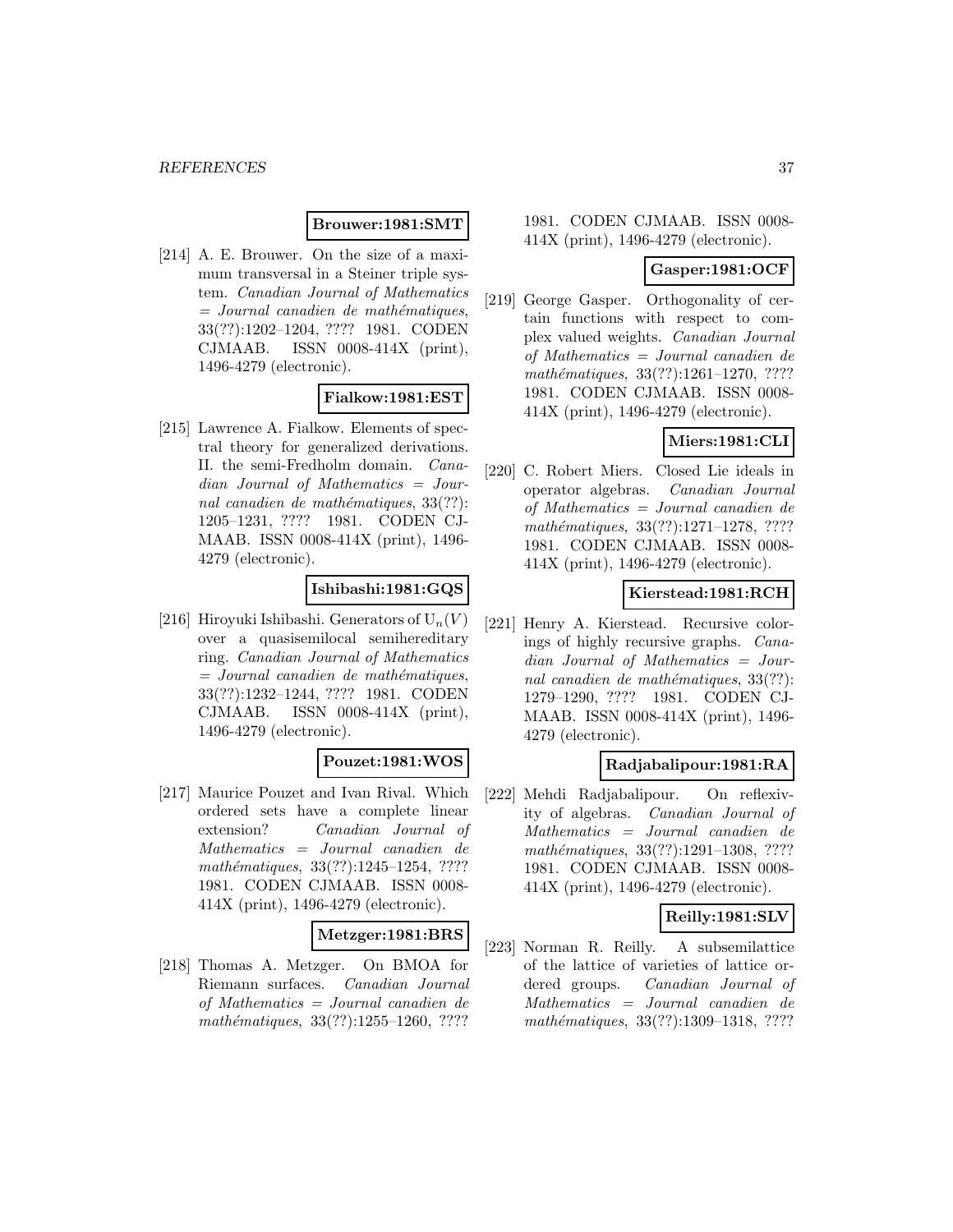1981. CODEN CJMAAB. ISSN 0008- 414X (print), 1496-4279 (electronic).

#### **Katavolos:1981:NSR**

[224] A. Katavolos. Are noncommutative  $L_p$ spaces really noncommutative? Canadian Journal of Mathematics = Journal canadien de mathématiques,  $33(??)$ : 1319–1327, ???? 1981. CODEN CJ-MAAB. ISSN 0008-414X (print), 1496- 4279 (electronic).

# **Savoyant:1981:RCA**

[225] Michel Savoyant. Une remarque sur une classe d'alg`ebres de Dirichlet faibles <sup>∗</sup> de fonctions analytiques. (French) [A note on a class of weak <sup>∗</sup> Dirichlet algebras of analytic functions]. Canadian Journal of Mathematics = Journal canadien de mathématiques,  $33(6):1328-$ 1330, December 1981. CODEN CJ-MAAB. ISSN 0008-414X (print), 1496- 4279 (electronic).

### **Ishibashi:1981:SPR**

[226] Yasunori Ishibashi. Symbolic powers of regular primes. Canadian Journal of Mathematics = Journal canadien de mathématiques, 33(??):1331-1337, ???? 1981. CODEN CJMAAB. ISSN 0008- 414X (print), 1496-4279 (electronic).

# **Ware:1981:VRR**

[227] Roger Ware. Valuation rings and rigid elements in fields. Canadian Journal of Mathematics = Journal canadien de mathématiques, 33(??):1338-1355, ???? 1981. CODEN CJMAAB. ISSN 0008- 414X (print), 1496-4279 (electronic).

### **Squires:1981:NCU**

[228] W. A. Squires. Necessary conditions for universal interpolation in  $hat{E}'$ . Canadian Journal of Mathematics = Journal canadien de mathématiques,  $33(??)$ : 1356–1364, ???? 1981. CODEN CJ-MAAB. ISSN 0008-414X (print), 1496- 4279 (electronic).

# **Phelps:1981:DPD**

[229] K. T. Phelps. Direct product of derived Steiner systems using inversive planes.  $Canadian$  Journal of Mathematics  $=$ Journal canadien de mathématiques, 33 (??):1365–1369, ???? 1981. CODEN CJ-MAAB. ISSN 0008-414X (print), 1496- 4279 (electronic).

## **Mollin:1981:IQA**

[230] Richard A. Mollin. Induced quaternion algebras in the Schur group. Canadian Journal of Mathematics = Journal canadien de mathématiques,  $33(??)$ : 1370–1379, ???? 1981. CODEN CJ-MAAB. ISSN 0008-414X (print), 1496- 4279 (electronic).

# **Smith:1981:SCL**

[231] Kenneth W. Smith. Stability and categoricity of lattices. Canadian Journal of Mathematics = Journal canadien de mathématiques, 33(??):1380-1419, ???? 1981. CODEN CJMAAB. ISSN 0008- 414X (print), 1496-4279 (electronic).

### **Brandenburg:1981:SCS**

[232] Harald Brandenburg. Separating closed sets by continuous mappings into developable spaces. Canadian Journal of Mathematics = Journal canadien de mathématiques, 33(??):1420-1431, ???? 1981. CODEN CJMAAB. ISSN 0008- 414X (print), 1496-4279 (electronic).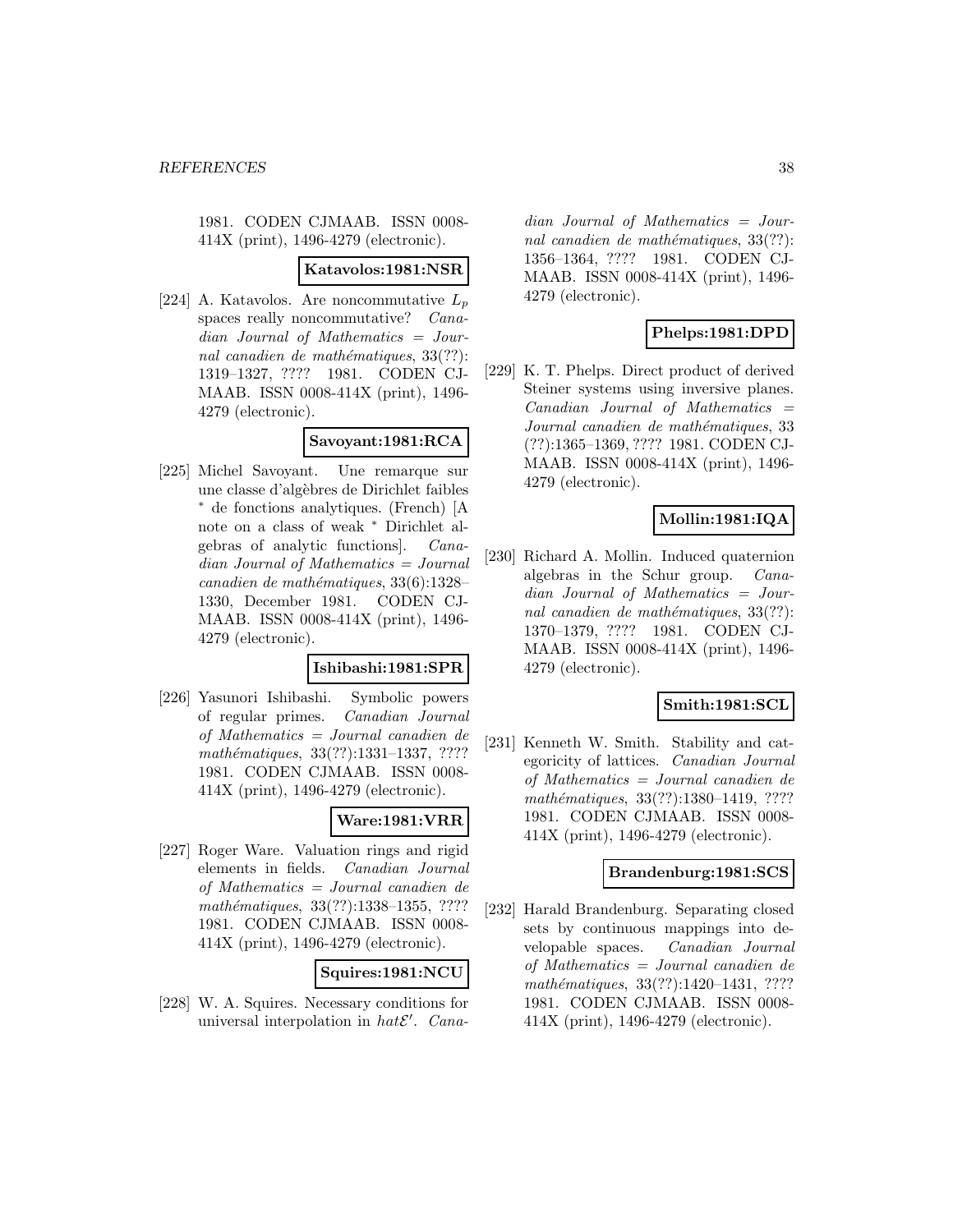### **Yoshizawa:1981:BSS**

[233] Mitsuo Yoshizawa. On block-schematic Steiner systems  $S(t, t + 1, v)$ . Canadian Journal of Mathematics = Journal canadien de mathématiques,  $33(??)$ : 1432–1438, ???? 1981. CODEN CJ-MAAB. ISSN 0008-414X (print), 1496- 4279 (electronic).

# **Kofner:1981:TOB**

[234] Jacob Kofner. Transitivity and ortho-bases. Canadian Journal of Mathematics = Journal canadien de mathématiques, 33(??):1439-1447, ???? 1981. CODEN CJMAAB. ISSN 0008- 414X (print), 1496-4279 (electronic).

# **Felix:1981:MBP**

[235] Yves Félix. Modèles bifiltrés: une plaque tournante en homotopie rationnelle. (French) [Bifiltered models: a hub in rational homotopy]. Canadian Journal of Mathematics = Journal canadien de mathématiques,  $33(??)$ : 1448–1458, ???? 1981. CODEN CJ-MAAB. ISSN 0008-414X (print), 1496- 4279 (electronic).

# **Chouinard:1981:KSD**

[236] Leo G. Chouinard II. Krull semigroups and divisor class groups. Canadian Journal of Mathematics = Journal canadien de mathématiques,  $33(??)$ : 1459–1468, ???? 1981. CODEN CJ-MAAB. ISSN 0008-414X (print), 1496- 4279 (electronic).

### **Cecchini:1981:SRC**

[237] C. Cecchini and A. Zappa. Some results on the center of an algebra of operators on  $VN(G)$  for the Heisenberg group.  $Canadian$  Journal of Mathematics  $=$ 

Journal canadien de mathématiques, 33 (??):1469–1486, ???? 1981. CODEN CJ-MAAB. ISSN 0008-414X (print), 1496- 4279 (electronic).

### **Jha:1981:SAP**

[238] Vikram Jha and Michael J. Kallaher. On spreads admitting projective linear groups. Canadian Journal of Mathematics = Journal canadien de mathématiques, 33(??):1487-1497, ???? 1981. CODEN CJMAAB. ISSN 0008- 414X (print), 1496-4279 (electronic).

## **Bachman:1981:CSS**

[239] George Bachman and Panagiotis D. Stratigos. Criteria for  $\sigma$ -smoothness,  $\tau$ smoothness, and tightness of lattice regular measures, with applications. Canadian Journal of Mathematics = Journal  $cana dien de mathématiques, 33(6):1498-$ 1525, December 1981. CODEN CJ-MAAB. ISSN 0008-414X (print), 1496- 4279 (electronic).

# **Sawyer:1982:HFP**

[240] Eric Sawyer. Holomorphic functions with positive real part. *Canadian Jour*nal of Mathematics = Journal canadien de mathématiques,  $34(??):1-7, ????$ 1982. CODEN CJMAAB. ISSN 0008- 414X (print), 1496-4279 (electronic).

### **Krempa:1982:IGR**

[241] Jan Krempa. Isomorphic group rings of free abelian groups. Canadian Journal of Mathematics = Journal canadien de mathématiques, 34(??):8–16, ???? 1982. CODEN CJMAAB. ISSN 0008-414X (print), 1496-4279 (electronic).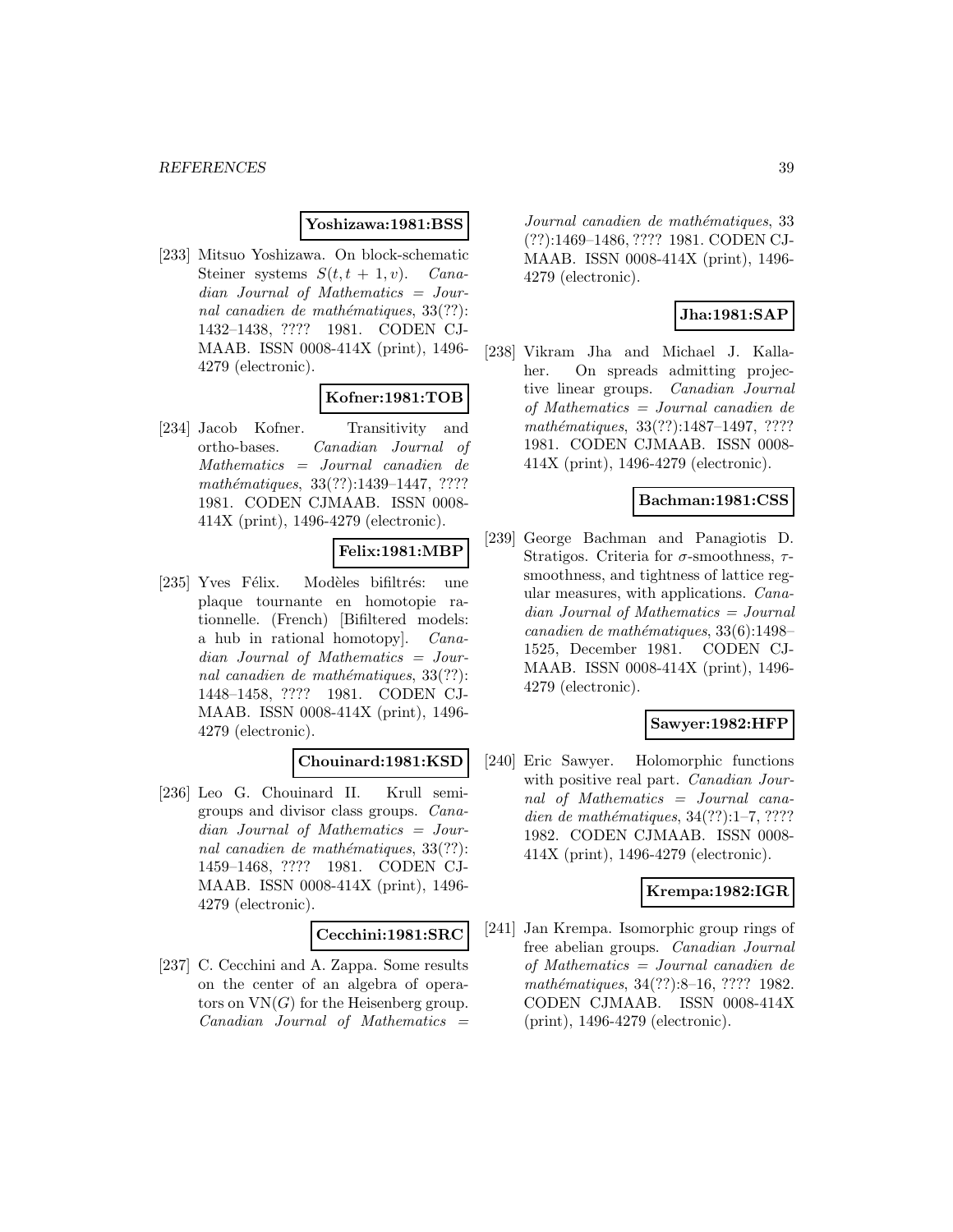# **Misso:1982:CCR**

[242] Paola Misso. Commutativity conditions on rings with involution. Canadian Journal of Mathematics = Journal canadien de mathématiques,  $34(??)$ : 17–22, ???? 1982. CODEN CJ-MAAB. ISSN 0008-414X (print), 1496- 4279 (electronic).

### **Berberian:1982:FCR**

[243] S. K. Berberian. Factor-correspondences in regular rings. Canadian Journal of Mathematics = Journal canadien de mathématiques, 34(??):23–30, ???? 1982. CODEN CJMAAB. ISSN 0008- 414X (print), 1496-4279 (electronic).

# **Halperin:1982:REF**

[244] Stephen Halperin and Jean-Claude Thomas. Rational equivalence of fibrations with fibre  $G/K$ . Canadian Journal of Mathematics = Journal canadien de mathématiques,  $34(??):31-43, ????$ 1982. CODEN CJMAAB. ISSN 0008- 414X (print), 1496-4279 (electronic).

#### **Fournier:1982:HPN**

[245] Gilles Fournier and Reine Fournier. On the homotopy property of Nussbaum's fixed point index. Canadian Journal of Mathematics = Journal canadien de mathématiques,  $34(??):44-62$ , ???? 1982. CODEN CJMAAB. ISSN 0008- 414X (print), 1496-4279 (electronic).

#### **Moody:1982:RSC**

[246] R. V. Moody and T. Yokonuma. Root systems and Cartan matrices. Canadian Journal of Mathematics = Journal canadien de mathématiques,  $34(??)$ : 63–79, ???? 1982. CODEN CJ-MAAB. ISSN 0008-414X (print), 1496- 4279 (electronic).

# **Bankston:1982:SOD**

[247] Paul Bankston. Some obstacles to duality in topological algebra. Canadian Journal of Mathematics = Journal canadien de mathématiques,  $34(??)$ : 80–90, ???? 1982. CODEN CJ-MAAB. ISSN 0008-414X (print), 1496- 4279 (electronic). See corrigendum [471].

# **Morris:1982:ESRa**

[248] L. E. Morris. Eisenstein series for reductive groups over global function fields. I. the cusp form case. Canadian Journal of Mathematics = Journal canadien de mathématiques, 34(??):91-168, ???? 1982. CODEN CJMAAB. ISSN 0008- 414X (print), 1496-4279 (electronic).

### **Roberts:1982:OSD**

[249] Leslie G. Roberts. Ordinary singularities with decreasing Hilbert function. *Cana*dian Journal of Mathematics = Journal canadien de mathématiques,  $34(??)$ : 169–180, ???? 1982. CODEN CJ-MAAB. ISSN 0008-414X (print), 1496- 4279 (electronic).

### **Heitmann:1982:DD**

[250] Raymond C. Heitmann and Stephen McAdam. Distinguished domains.  $Canadian$  Journal of Mathematics  $=$ Journal canadien de mathématiques, 34 (??):181–193, ???? 1982. CODEN CJ-MAAB. ISSN 0008-414X (print), 1496- 4279 (electronic).

### **Kirdar:1982:IRP**

[251] M. S. Kirdar and T. H. R. Skyrme. On an identity relating to partitions and repetitions of parts. Canadian Journal of Mathematics = Journal canadien de mathématiques,  $34(??):194-195, ????$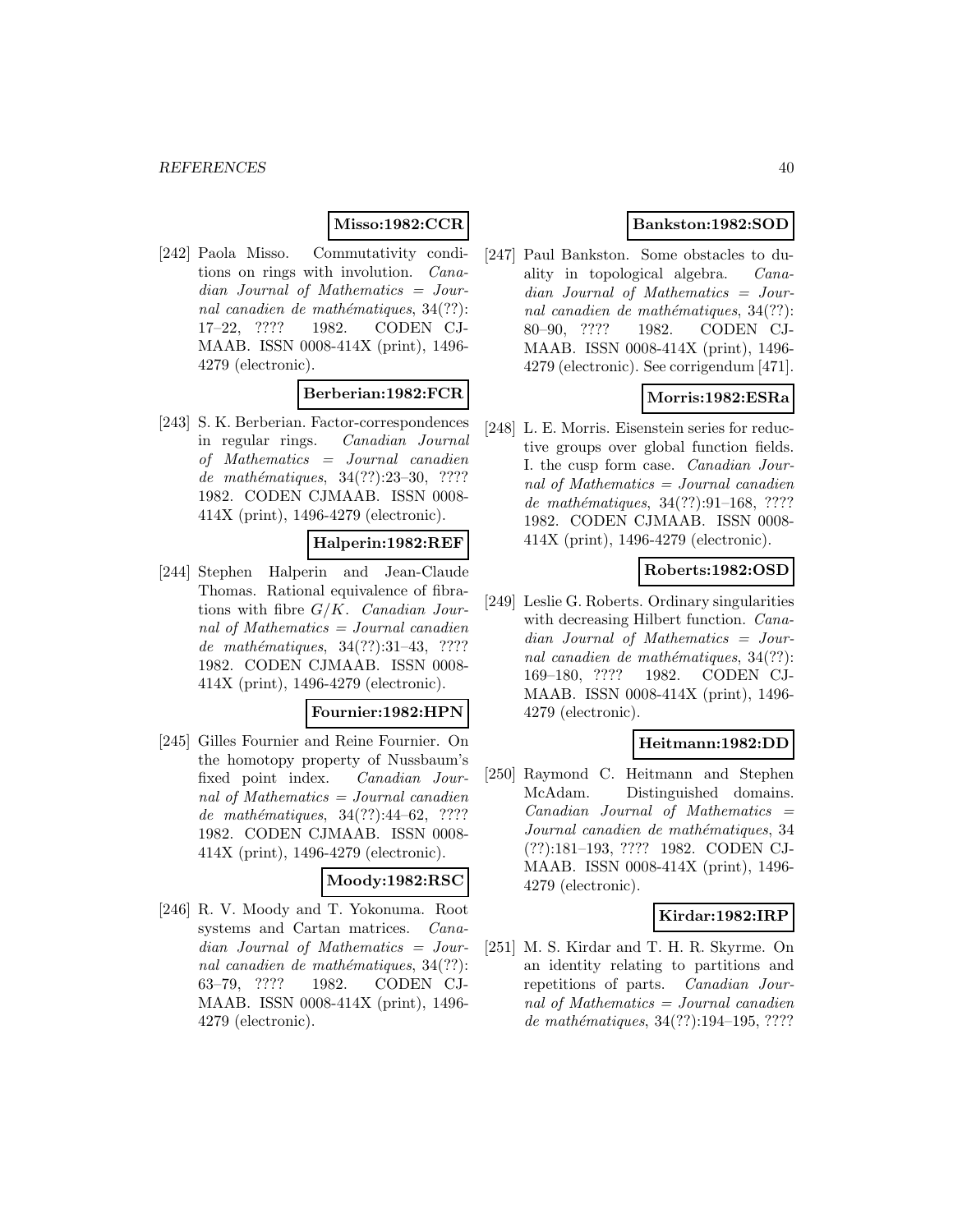1982. CODEN CJMAAB. ISSN 0008- 414X (print), 1496-4279 (electronic).

**Anderson:1982:DPG**

[252] D. D. Anderson and David F. Anderson. Divisibility properties of graded domains. Canadian Journal of Mathematics = Journal canadien de mathématiques, 34(??):196-215, ???? 1982. CODEN CJMAAB. ISSN 0008- 414X (print), 1496-4279 (electronic).

### **Gauthier:1982:AHA**

[253] P. M. Gauthier, W. Hengartner, and M. Labrèche. Approximation harmonique, approximation holomorphe et topologie. (French) [Harmonic approximation, holomorphic approximation, and topology]. Canadian Journal of Mathematics = Journal canadien de mathématiques,  $34(??):216-219$ , ???? 1982. CODEN CJMAAB. ISSN 0008- 414X (print), 1496-4279 (electronic).

### **Baggett:1982:ABI**

[254] Larry Baggett and Keith F. Taylor. On asymptotic behavior of induced representations. Canadian Journal of Mathematics = Journal canadien de mathématiques, 34(??):220–232, ???? 1982. CODEN CJMAAB. ISSN 0008- 414X (print), 1496-4279 (electronic).

### **Ritter:1982:IGR**

[255] Jürgen Ritter and Sudarshan Sehgal. Integral group rings of some p-groups.  $Canadian$  Journal of Mathematics  $=$ Journal canadien de mathématiques, 34 (??):233–246, ???? 1982. CODEN CJ-MAAB. ISSN 0008-414X (print), 1496- 4279 (electronic).

# **Yucas:1982:LLQ**

[256] Joseph Yucas. Localizations of linked quaternionic mappings. Canadian Journal of Mathematics = Journal canadien de mathématiques,  $34(??):247-256, ????$ 1982. CODEN CJMAAB. ISSN 0008- 414X (print), 1496-4279 (electronic).

# **Jungnickel:1982:AGD**

[257] Dieter Jungnickel. On automorphism groups of divisible designs. Canadian Journal of Mathematics = Journal canadien de mathématiques,  $34(??)$ : 257–297, ???? 1982. CODEN CJ-MAAB. ISSN 0008-414X (print), 1496- 4279 (electronic).

# **Pathak:1982:LIS**

[258] V. D. Pathak. Linear isometries of spaces of absolutely continuous functions. Canadian Journal of Mathematics  $=$  Journal canadien de mathématiques, 34(??):298–306, ???? 1982. CODEN CJ-MAAB. ISSN 0008-414X (print), 1496- 4279 (electronic).

# **Alspach:1982:CVT**

[259] Brian Alspach and T. D. Parsons. A construction for vertex-transitive graphs.  $Canadian$  Journal of Mathematics  $=$ Journal canadien de mathématiques, 34 (??):307–318, ???? 1982. CODEN CJ-MAAB. ISSN 0008-414X (print), 1496- 4279 (electronic).

### **Carlson:1982:RPC**

[260] Stephan C. Carlson. Rich proximities and compactifications. Canadian Journal of Mathematics = Journal canadien de mathématiques, 34(??):319-348, ???? 1982. CODEN CJMAAB. ISSN 0008- 414X (print), 1496-4279 (electronic).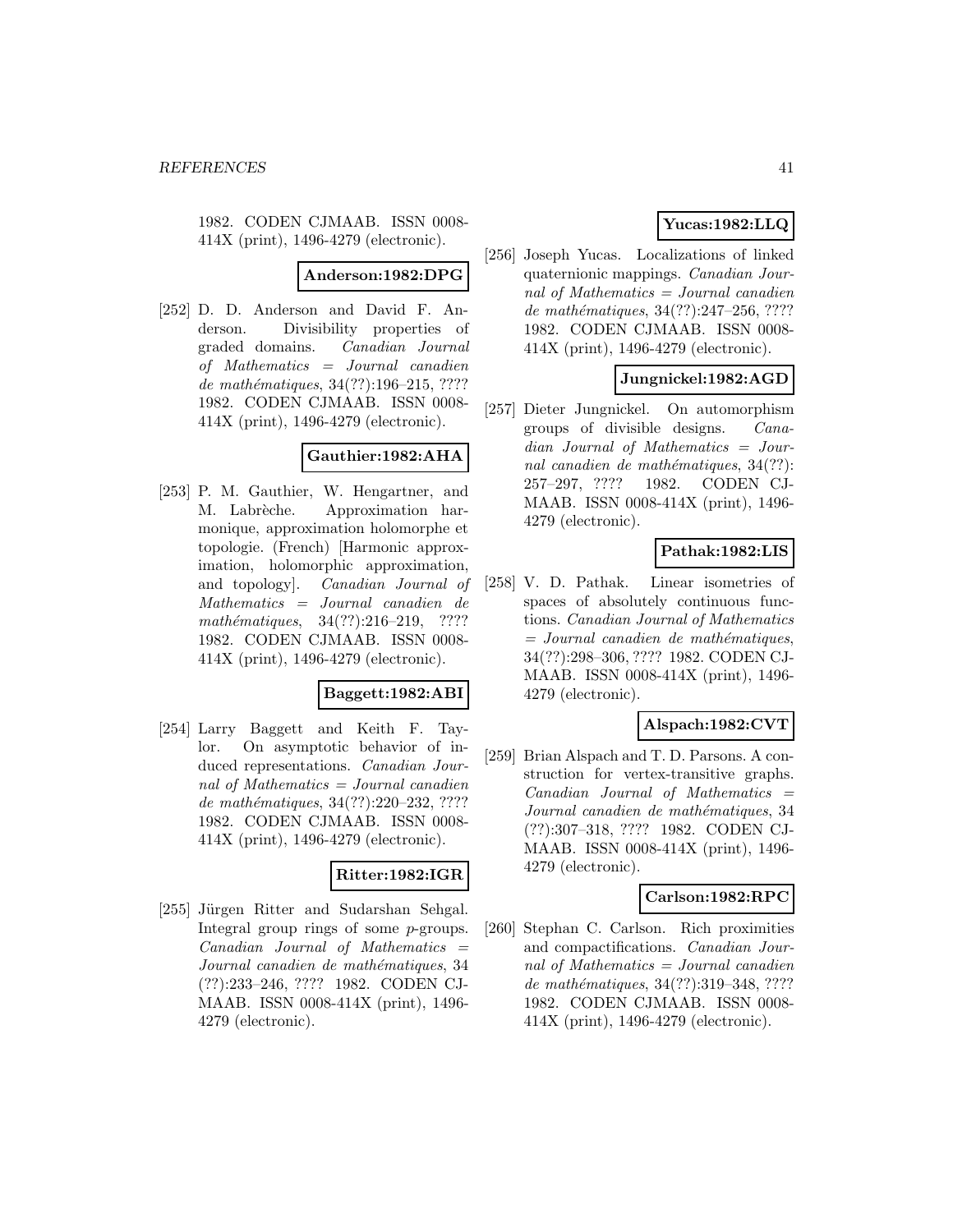# **John:1982:SLL**

[261] David John. Simple links in locally compact connected Hausdorff spaces are nondegenerate. Canadian Journal of Mathematics = Journal canadien de mathématiques,  $34(??)$ :349-355, ???? 1982. CODEN CJMAAB. ISSN 0008- 414X (print), 1496-4279 (electronic).

# **Herstein:1982:TDP**

[262] I. N. Herstein. A theorem on derivations of prime rings with involution. Canadian Journal of Mathematics = Journal canadien de mathématiques,  $34(??)$ : 356–369, ???? 1982. CODEN CJ-MAAB. ISSN 0008-414X (print), 1496- 4279 (electronic).

# **Pedersen:1982:TJA**

[263] Gert Kjærgård Pedersen and Erling Størmer. Traces on Jordan algebras.  $Canadian$  Journal of Mathematics  $=$ Journal canadien de mathématiques, 34 (??):370–373, ???? 1982. CODEN CJ-MAAB. ISSN 0008-414X (print), 1496- 4279 (electronic).

### **Akin:1982:EFG**

[264] Ethan Akin. Exponential families and game dynamics. Canadian Journal of Mathematics = Journal canadien de mathématiques,  $34(??):374-405, ????$ 1982. CODEN CJMAAB. ISSN 0008- 414X (print), 1496-4279 (electronic).

#### **Deeb:1982:NSC**

[265] Waleed Deeb. Necessary and sufficient conditions for the equality of  $L(f)$  and  $l^1$ . Canadian Journal of Mathematics = Journal canadien de mathématiques, 34 (??):406–410, ???? 1982. CODEN CJ-MAAB. ISSN 0008-414X (print), 1496- 4279 (electronic).

# **Batola:1982:GFM**

[266] François Batola. Une généralisation d'une formule de Meixner–Tricomi. (French) [A generalization of a formula of Meixner–Tricomi]. Canadian Journal of Mathematics = Journal canadien de mathématiques,  $34(??):411-422, ????$ 1982. CODEN CJMAAB. ISSN 0008- 414X (print), 1496-4279 (electronic).

# **Hoo:1982:PIS**

[267] C. S. Hoo. Pseudocomplemented and implicative semilattices. Canadian Journal of Mathematics = Journal canadien de mathématiques, 34(??):423-437, ????? 1982. CODEN CJMAAB. ISSN 0008- 414X (print), 1496-4279 (electronic).

# **Anstee:1982:PCM**

[268] R. P. Anstee. Properties of a class of  $(0, 1)$ -matrices covering a given matrix. Canadian Journal of Mathematics  $=$  Journal canadien de mathématiques, 34(??):438–453, ???? 1982. CODEN CJ-MAAB. ISSN 0008-414X (print), 1496- 4279 (electronic).

### **Kochman:1982:PGA**

[269] Stanley O. Kochman. Primitive generators for algebras. Canadian Journal of Mathematics  $=$  Journal canadien de mathématiques, 34(??):454-465, ???? 1982. CODEN CJMAAB. ISSN 0008- 414X (print), 1496-4279 (electronic).

### **Axler:1982:TOB**

[270] Sheldon Axler, John B. Conway, and Gerard McDonald. Toeplitz operators on Bergman spaces. Canadian Journal of Mathematics = Journal canadien de mathématiques, 34(??):466-483, ???? 1982. CODEN CJMAAB. ISSN 0008- 414X (print), 1496-4279 (electronic).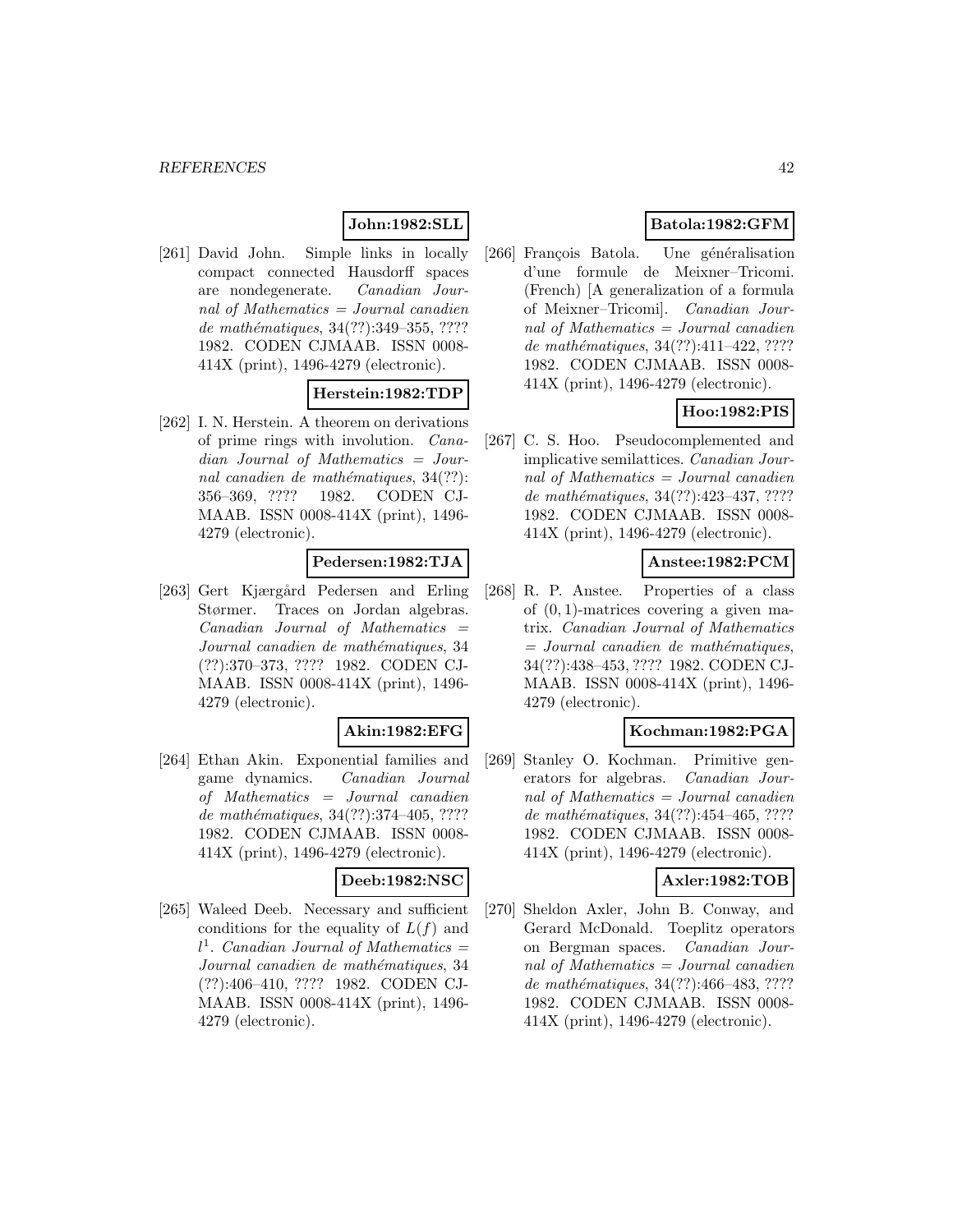### **Malzan:1982:PPR**

[271] J. Malzan. Products of positive reflections in the orthogonal group. Canadian Journal of Mathematics = Journal canadien de mathématiques,  $34(??)$ : 484–499, ???? 1982. CODEN CJ-MAAB. ISSN 0008-414X (print), 1496- 4279 (electronic).

# **Burris:1982:TUR**

[272] Stanley Burris and John Lawrence. Two undecidability results using modified Boolean powers. Canadian Journal of Mathematics = Journal canadien de mathématiques,  $34(??):500-505, ????$ 1982. CODEN CJMAAB. ISSN 0008- 414X (print), 1496-4279 (electronic).

# **Cross:1982:AII**

[273] G. E. Cross. Additivity of the  $P<sup>n</sup>$ integral, II. Canadian Journal of Mathematics = Journal canadien de mathématiques,  $34(??):506-512$ , ???? 1982. CODEN CJMAAB. ISSN 0008- 414X (print), 1496-4279 (electronic).

### **Goulden:1982:ALM**

[274] I. P. Goulden and D. M. Jackson. The application of Lagrangian methods to the enumeration of labelled trees with respect to edge partition. *Cana*dian Journal of Mathematics = Journal canadien de mathématiques,  $34(??)$ : 513–518, ???? 1982. CODEN CJ-MAAB. ISSN 0008-414X (print), 1496- 4279 (electronic).

### **Poljak:1982:PAC**

[275] Svatopluk Poljak and Daniel Turzík. A polynomial algorithm for constructing a large bipartite subgraph, with an application to a satisfiability problem. Cana-

dian Journal of Mathematics = Journal canadien de mathématiques,  $34(??)$ : 519–524, ???? 1982. CODEN CJ-MAAB. ISSN 0008-414X (print), 1496- 4279 (electronic).

# **Johnson:1982:TTP**

[276] Jon L. Johnson. Three topological properties from Noetherian rings. Canadian Journal of Mathematics = Journal canadien de mathématiques,  $34(??)$ : 525–534, ???? 1982. CODEN CJ-MAAB. ISSN 0008-414X (print), 1496- 4279 (electronic).

## **Bruns:1982:SFC**

[277] Günter Bruns and Richard Greechie. Some finiteness conditions for orthomodular lattices. Canadian Journal of Mathematics = Journal canadien de mathématiques, 34(??):535–549, ???? 1982. CODEN CJMAAB. ISSN 0008- 414X (print), 1496-4279 (electronic).

### **Benkart:1982:RFD**

[278] Georgia M. Benkart, Daniel J. Britten, and J. Marshall Osborn. Real flexible division algebras. Canadian Journal of Mathematics = Journal canadien de mathématiques, 34(??):550–588, ???? 1982. CODEN CJMAAB. ISSN 0008- 414X (print), 1496-4279 (electronic).

### **Ramras:1982:BBN**

[279] Mark Ramras. Bounds on Betti numbers. Canadian Journal of Mathematics  $=$  Journal canadien de mathématiques, 34(??):589–592, ???? 1982. CODEN CJ-MAAB. ISSN 0008-414X (print), 1496- 4279 (electronic).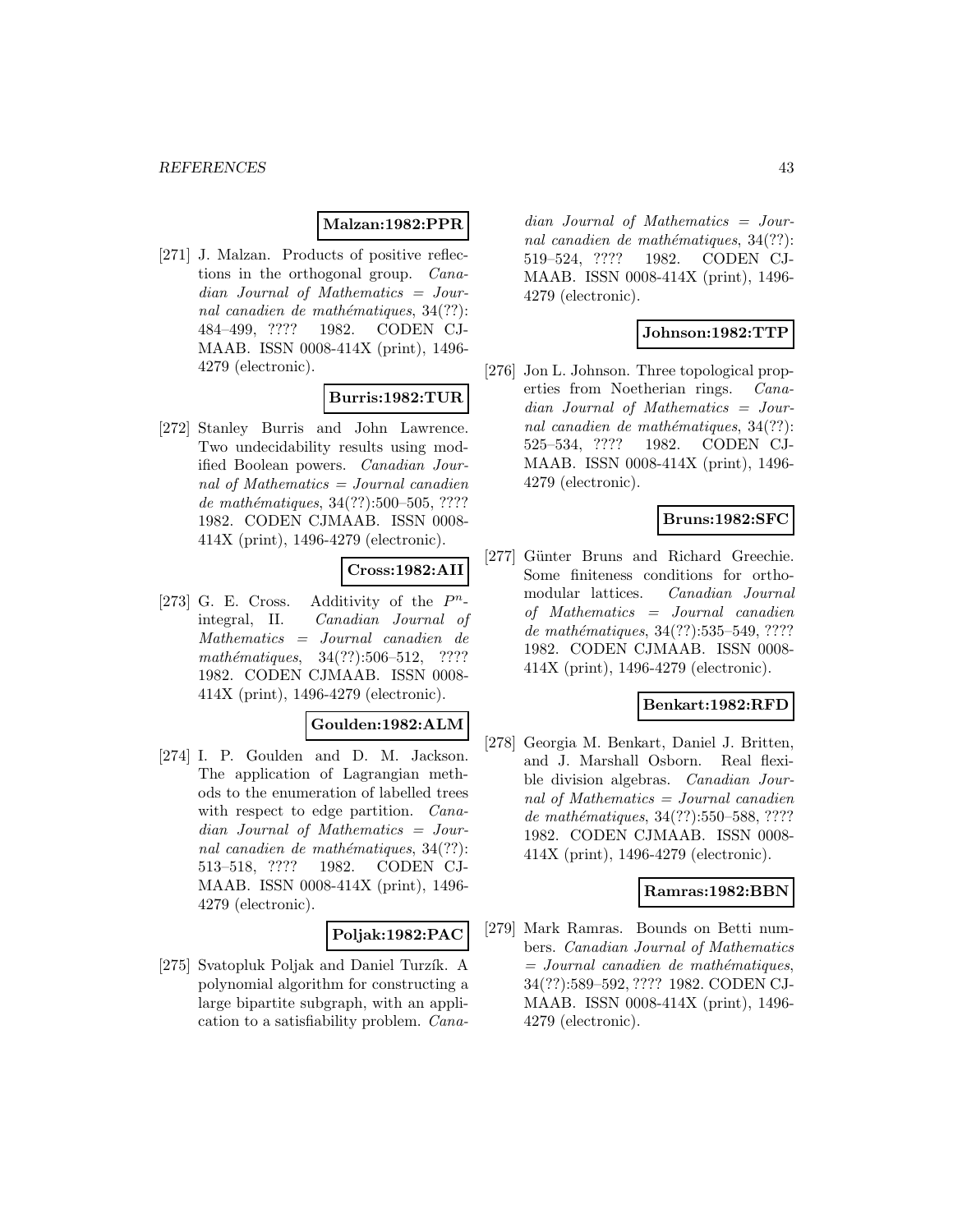### **Dubuc:1982:REA**

[280] Serge Dubuc and Jean Savoie. Résolution d'équations associées à un système de Tchebycheff. (French) [Solving equations associated with a Chebyshev system]. Canadian Journal of Mathematics  $=$  Journal canadien de mathématiques, 34(??):593–620, ???? 1982. CODEN CJ-MAAB. ISSN 0008-414X (print), 1496- 4279 (electronic).

# **Ball:1982:GOS**

[281] Richard N. Ball. The generalized orthocompletion and strongly projectable hull of a lattice ordered group. *Cana*dian Journal of Mathematics = Journal canadien de mathématiques,  $34(??)$ : 621–661, ???? 1982. CODEN CJ-MAAB. ISSN 0008-414X (print), 1496- 4279 (electronic).

### **Goodaire:1982:CLW**

[282] Edgar G. Goodaire and D. A. Robinson. A class of loops which are isomorphic to all loop isotopes. Canadian Journal of Mathematics = Journal canadien de mathématiques,  $34(??):662-672, ????$ 1982. CODEN CJMAAB. ISSN 0008- 414X (print), 1496-4279 (electronic).

### **Kumagai:1982:MSU**

[283] Donna Kumagai. The measure spectrum of a uniform algebra and subharmonicity. *Canadian Journal of Mathematics*  $=$ Journal canadien de mathématiques, 34 (??):673–685, ???? 1982. CODEN CJ-MAAB. ISSN 0008-414X (print), 1496- 4279 (electronic).

### **Childs:1982:SCC**

[284] L. N. Childs. A Stickelberger condition on cyclic Galois extensions. Cana-

dian Journal of Mathematics = Journal canadien de mathématiques,  $34(??)$ : 686–690, ???? 1982. CODEN CJ-MAAB. ISSN 0008-414X (print), 1496- 4279 (electronic).

### **Levy:1982:SRW**

[285] Lawrence S. Levy and Patrick F. Smith. Semiprime rings whose homomorphic images are serial. Canadian Journal of Mathematics = Journal canadien de mathématiques, 34(??):691-695, ???? 1982. CODEN CJMAAB. ISSN 0008- 414X (print), 1496-4279 (electronic).

### **Bruns:1982:OLW**

[286] Günter Bruns and Richard Greechie. Orthomodular lattices which can be covered by finitely many blocks. Canadian Journal of Mathematics = Journal canadien de mathématiques,  $34(??)$ : 696–699, ???? 1982. CODEN CJ-MAAB. ISSN 0008-414X (print), 1496- 4279 (electronic).

#### **Fiedorowicz:1982:HOR**

[287] Z. Fiedorowicz and J. P. May. Homology operations revisited. Canadian Journal of Mathematics = Journal canadien de mathématiques,  $34(??)$ :700–717, ???? 1982. CODEN CJMAAB. ISSN 0008- 414X (print), 1496-4279 (electronic).

### **Bustoz:1982:AUP**

[288] Joaquin Bustoz and Mourad E. H. Ismail. The associated ultraspherical polynomials and their *q*-analogues. *Cana*dian Journal of Mathematics = Journal canadien de mathématiques,  $34(??)$ : 718–736, ???? 1982. CODEN CJ-MAAB. ISSN 0008-414X (print), 1496- 4279 (electronic).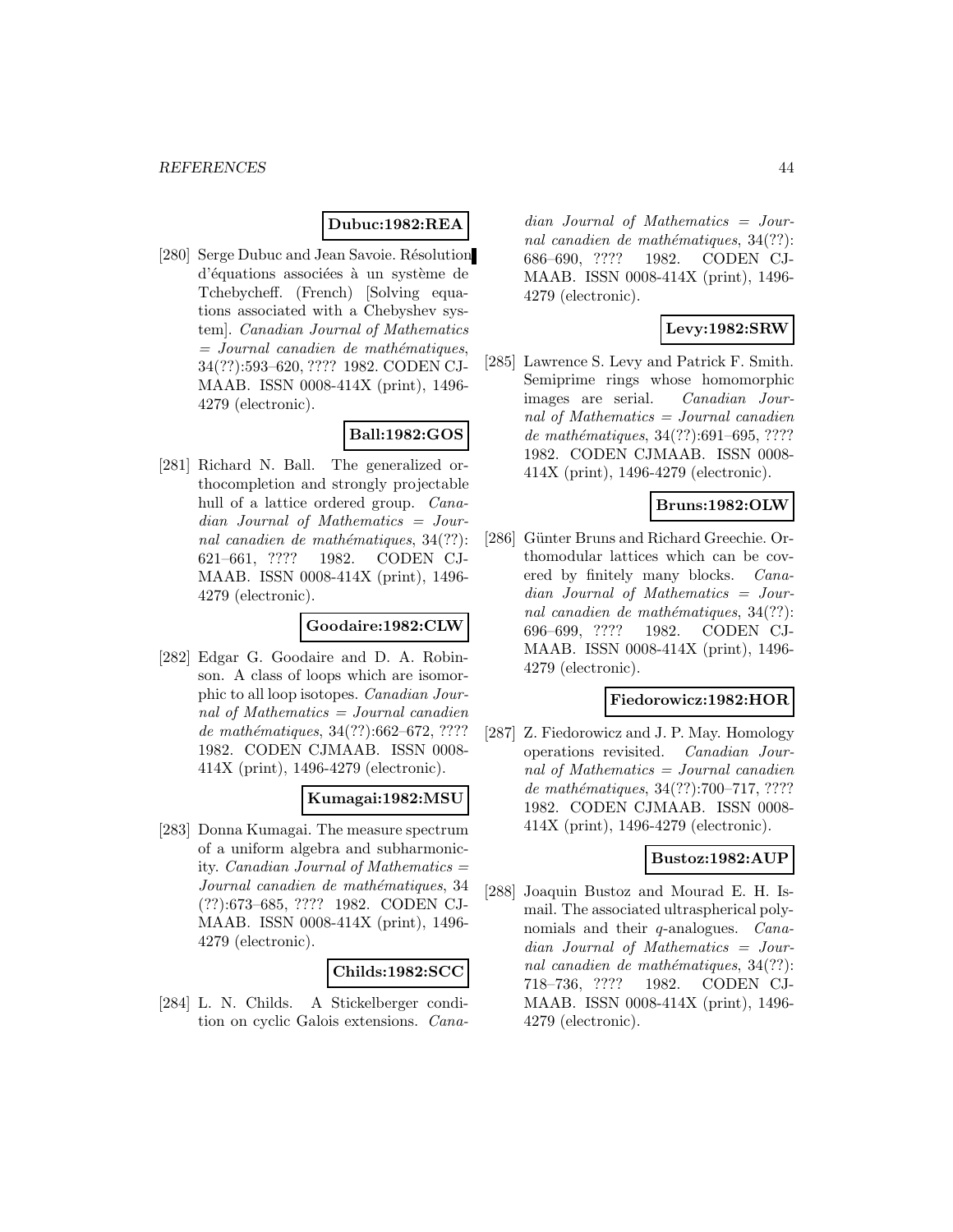# **Aziz:1982:IPP**

[289] Abdul Aziz. Inequalities for polynomials with a prescribed zero. *Canadian Jour*nal of Mathematics = Journal canadien de mathématiques, 34(??):737-740, ???? 1982. CODEN CJMAAB. ISSN 0008- 414X (print), 1496-4279 (electronic).

### **Tutte:1982:CS**

[290] W. T. Tutte. Chromatic solutions.  $Canadian$  Journal of Mathematics  $=$ Journal canadien de mathématiques, 34 (??):741–758, ???? 1982. CODEN CJ-MAAB. ISSN 0008-414X (print), 1496- 4279 (electronic).

### **Yoneda:1982:PSU**

[291] Kaoru Yoneda. Perfect sets of uniqueness on the group  $2^{\omega}$ . Canadian Journal of Mathematics  $=$  Journal canadien de mathématiques,  $34(??):759–764, ????$ 1982. CODEN CJMAAB. ISSN 0008- 414X (print), 1496-4279 (electronic).

#### **Lorentz:1982:ACB**

[292] G. G. Lorentz. The analytic character of the Birkhoff interpolation polynomials. Canadian Journal of Mathematics  $=$  Journal canadien de mathématiques, 34(??):765–768, ???? 1982. CODEN CJ-MAAB. ISSN 0008-414X (print), 1496- 4279 (electronic).

#### **Shastri:1982:DOM**

[293] Anant R. Shastri. Degree one maps and a realization theorem. Canadian Journal of Mathematics  $=$  Journal canadien de mathématiques, 34(??):769–796, ???? 1982. CODEN CJMAAB. ISSN 0008- 414X (print), 1496-4279 (electronic).

# **Hill:1982:RWI**

[294] David A. Hill. Rings whose indecomposable injective modules are uniserial.  $Canadian$  Journal of Mathematics  $=$ Journal canadien de mathématiques, 34 (??):797–805, ???? 1982. CODEN CJ-MAAB. ISSN 0008-414X (print), 1496- 4279 (electronic).

### **Beardon:1982:FDR**

[295] A. F. Beardon and P. J. Nicholls. Ford and Dirichlet regions for Fuchsian groups. Canadian Journal of Mathematics = Journal canadien de mathématiques, 34(??):806–815, ???? 1982. CODEN CJMAAB. ISSN 0008- 414X (print), 1496-4279 (electronic).

# **Rigby:1982:HTI**

[296] J. F. Rigby. Half-turns and infinite chains of Clifford configurations. Canadian Journal of Mathematics = Journal canadien de mathématiques,  $34(??)$ : 816–831, ???? 1982. CODEN CJ-MAAB. ISSN 0008-414X (print), 1496- 4279 (electronic).

### **Zaheer:1982:LSV**

[297] Neyamat Zaheer. On Lucas-sets for vector-valued abstract polynomials in K-inner product spaces. Canadian Journal of Mathematics = Journal canadien de mathématiques, 34(??):832-852, ???? 1982. CODEN CJMAAB. ISSN 0008- 414X (print), 1496-4279 (electronic).

### **Dauge:1982:OSE**

[298] Monique Dauge. Opérateur de Stokes dans des espaces de Sobolev à poids sur des domaines anguleux. (French) [Stokes operator in Sobolev spaces with weights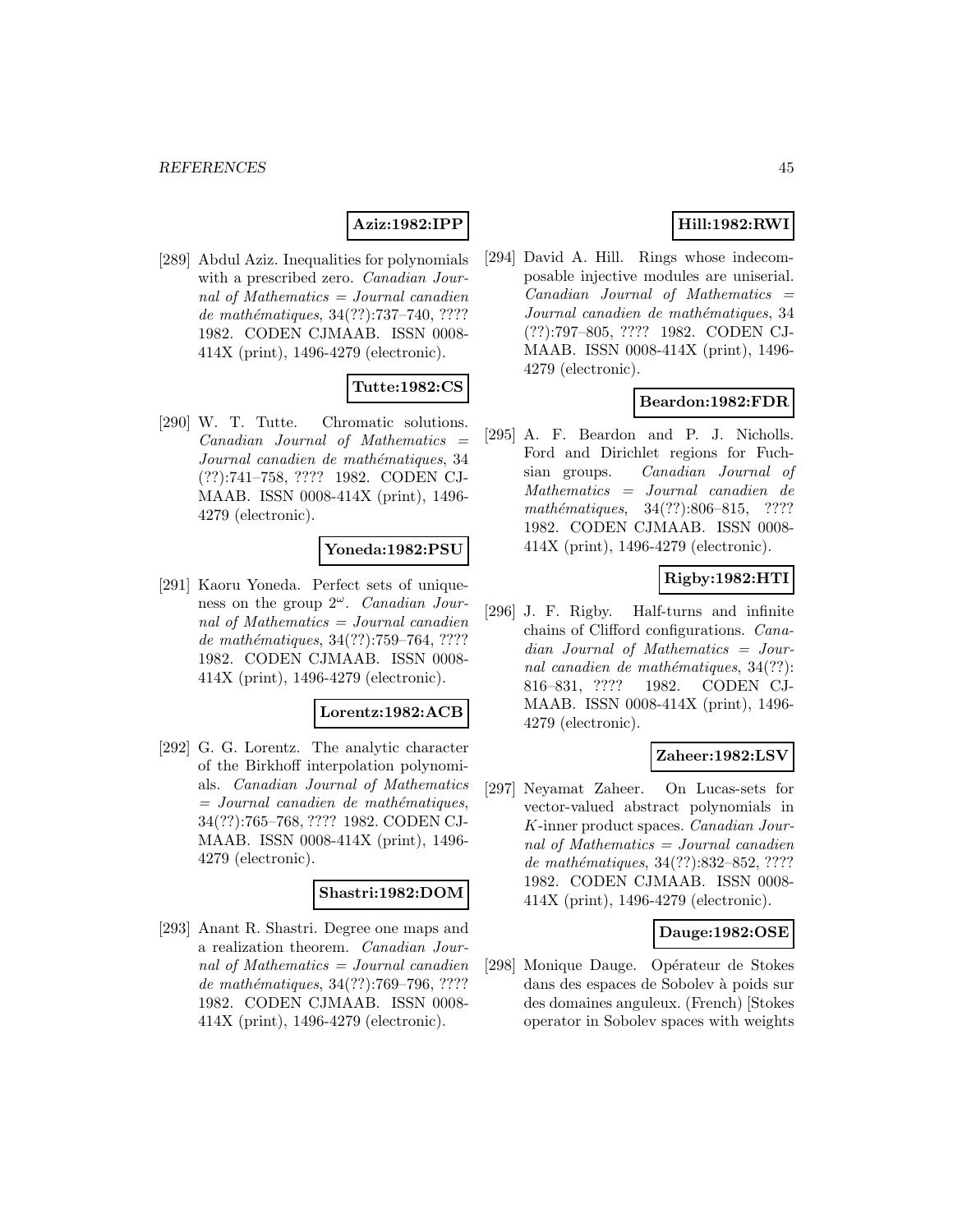in angular regions]. Canadian Journal of Mathematics = Journal canadien de mathématiques, 34(??):853–882, ???? 1982. CODEN CJMAAB. ISSN 0008- 414X (print), 1496-4279 (electronic).

# **Lubin:1982:SIC**

[299] A. R. Lubin. Spectral inclusion and c.n.e. Canadian Journal of Mathematics  $=$  Journal canadien de mathématiques, 34(??):883–887, ???? 1982. CODEN CJ-MAAB. ISSN 0008-414X (print), 1496- 4279 (electronic).

# **Pierre:1982:PTA**

[300] R. Pierre and Q. I. Rahman. On a problem of Turán about polynomials. III. Canadian Journal of Mathematics = Journal canadien de mathématiques, 34 (??):888–899, ???? 1982. CODEN CJ-MAAB. ISSN 0008-414X (print), 1496- 4279 (electronic).

## **Pastijn:1982:LCD**

[301] Francis Pastijn. L'enveloppe conjuguée d'un demi-groupe inverse à métacentre idempotent. (French) [The conjugated envelope of an inverse semigroup of idempotent metacenter]. Canadian Journal of Mathematics = Journal canadien de mathématiques,  $34(??):900-909$ , ???? 1982. CODEN CJMAAB. ISSN 0008-414X (print), 1496-4279 (electronic).

#### **Kolaski:1982:IWB**

[302] Clinton J. Kolaski. Isometries of weighted Bergman spaces. *Cana*dian Journal of Mathematics = Journal canadien de mathématiques,  $34(??)$ : 910–915, ???? 1982. CODEN CJ-MAAB. ISSN 0008-414X (print), 1496- 4279 (electronic).

# **Johnston:1982:RPR**

[303] Elgin H. Johnston. Rearrangements that preserve rates of divergence. Canadian Journal of Mathematics = Journal canadien de mathématiques,  $34(??)$ : 916–920, ???? 1982. CODEN CJ-MAAB. ISSN 0008-414X (print), 1496- 4279 (electronic).

# **Katchalski:1982:IPF**

[304] M. Katchalski and A. Liu. Intersection patterns of families of convex sets. Canadian Journal of Mathematics = Journal canadien de mathématiques,  $34(??)$ : 921–931, ???? 1982. CODEN CJ-MAAB. ISSN 0008-414X (print), 1496- 4279 (electronic).

# **Frappier:1982:IB**

[305] C. Frappier and Q. I. Rahman. On an inequality of S. Bernstein. Canadian Journal of Mathematics = Journal canadien de mathématiques, 34(??):932-944, ???? 1982. CODEN CJMAAB. ISSN 0008- 414X (print), 1496-4279 (electronic).

### **Chang:1982:EOC**

[306] Bomshik Chang. Elements of order Coxeter number  $+1$  in Chevalley groups.  $Canadian$  Journal of Mathematics  $=$ Journal canadien de mathématiques, 34 (??):945–951, ???? 1982. CODEN CJ-MAAB. ISSN 0008-414X (print), 1496- 4279 (electronic).

# **Tutte:1982:CSI**

[307] W. T. Tutte. Chromatic solutions. II.  $Canadian$  Journal of Mathematics  $=$ Journal canadien de mathématiques, 34 (??):952–960, ???? 1982. CODEN CJ-MAAB. ISSN 0008-414X (print), 1496- 4279 (electronic).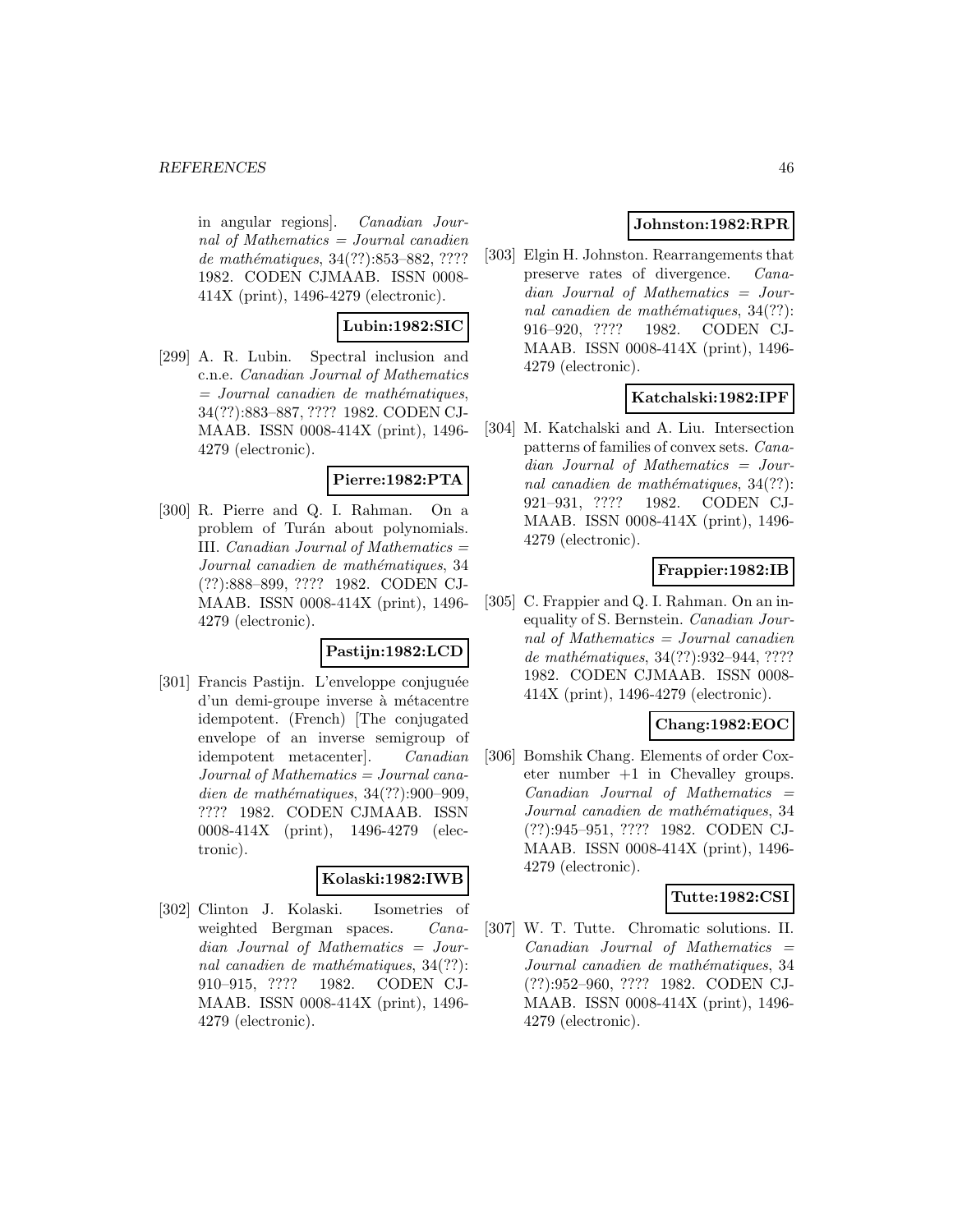# **Newman:1982:PCM**

[308] D. J. Newman and T. J. Rivlin. On polynomials with curved majorants. Canadian Journal of Mathematics = Journal canadien de mathématiques,  $34(??)$ : 961–968, ???? 1982. CODEN CJ-MAAB. ISSN 0008-414X (print), 1496- 4279 (electronic).

# **Williams:1982:CNB**

[309] Kenneth S. Williams and James D. Currie. Class numbers and biquadratic reciprocity. Canadian Journal of Mathematics = Journal canadien de mathématiques, 34(??):969–988, ???? 1982. CODEN CJMAAB. ISSN 0008- 414X (print), 1496-4279 (electronic).

### **Meril:1982:SH**

[310] A. Meril. Symbole holomorphe. Canadian Journal of Mathematics = Journal canadien de mathématiques,  $34(??)$ : 989–995, ???? 1982. CODEN CJ-MAAB. ISSN 0008-414X (print), 1496- 4279 (electronic).

### **Lee:1982:BGC**

[311] Heisook Lee and Morris Orzech. Brauer groups, class groups and maximal orders for a Krull scheme. Canadian Journal of Mathematics = Journal canadien de  $mathématiques, 34(??):996–1010, ????$ 1982. CODEN CJMAAB. ISSN 0008- 414X (print), 1496-4279 (electronic).

### **Evans:1982:CEC**

[312] Ronald Evans, Mourad E. H. Ismail, and Dennis Stanton. Coefficients in expansions of certain rational functions. Canadian Journal of Mathematics = Journal canadien de mathématiques,  $34(??)$ :

1011–1024, ???? 1982. CODEN CJ-MAAB. ISSN 0008-414X (print), 1496- 4279 (electronic).

### **Rosenoer:1982:CRO**

[313] Shlomo Rosenoer. Completely reducible operator algebras and spectral synthesis. *Canadian Journal of Mathematics*  $=$ Journal canadien de mathématiques, 34 (??):1025–1035, ???? 1982. CODEN CJ-MAAB. ISSN 0008-414X (print), 1496- 4279 (electronic).

### **Schmerl:1982:EVB**

[314] James H. Schmerl. The effective version of Brooks' theorem. Canadian Journal of Mathematics = Journal canadien de mathématiques, 34(??):1036-1046, ???? 1982. CODEN CJMAAB. ISSN 0008- 414X (print), 1496-4279 (electronic).

### **Argyros:1982:PSS**

[315] S. Argyros and N. Kalamidas. Property  $k_{\alpha,n}$  on spaces with strictly positive measures. Canadian Journal of Mathematics = Journal canadien de mathématiques, 34(??):1047-1058, ???? 1982. CODEN CJMAAB. ISSN 0008- 414X (print), 1496-4279 (electronic).

### **Levesque:1982:SFU**

[316] Claude Levesque. Systèmes fondamentaux d'unités de certains corps de degré 4 et de degr´e 8 sur **Q**. (French) [Fundamental systems of units of some objects of degree 4 and degree 8 on **Q**]. Canadian Journal of Mathematics = Journal canadien de mathématiques,  $34(??)$ : 1059–1090, ???? 1982. CODEN CJ-MAAB. ISSN 0008-414X (print), 1496- 4279 (electronic).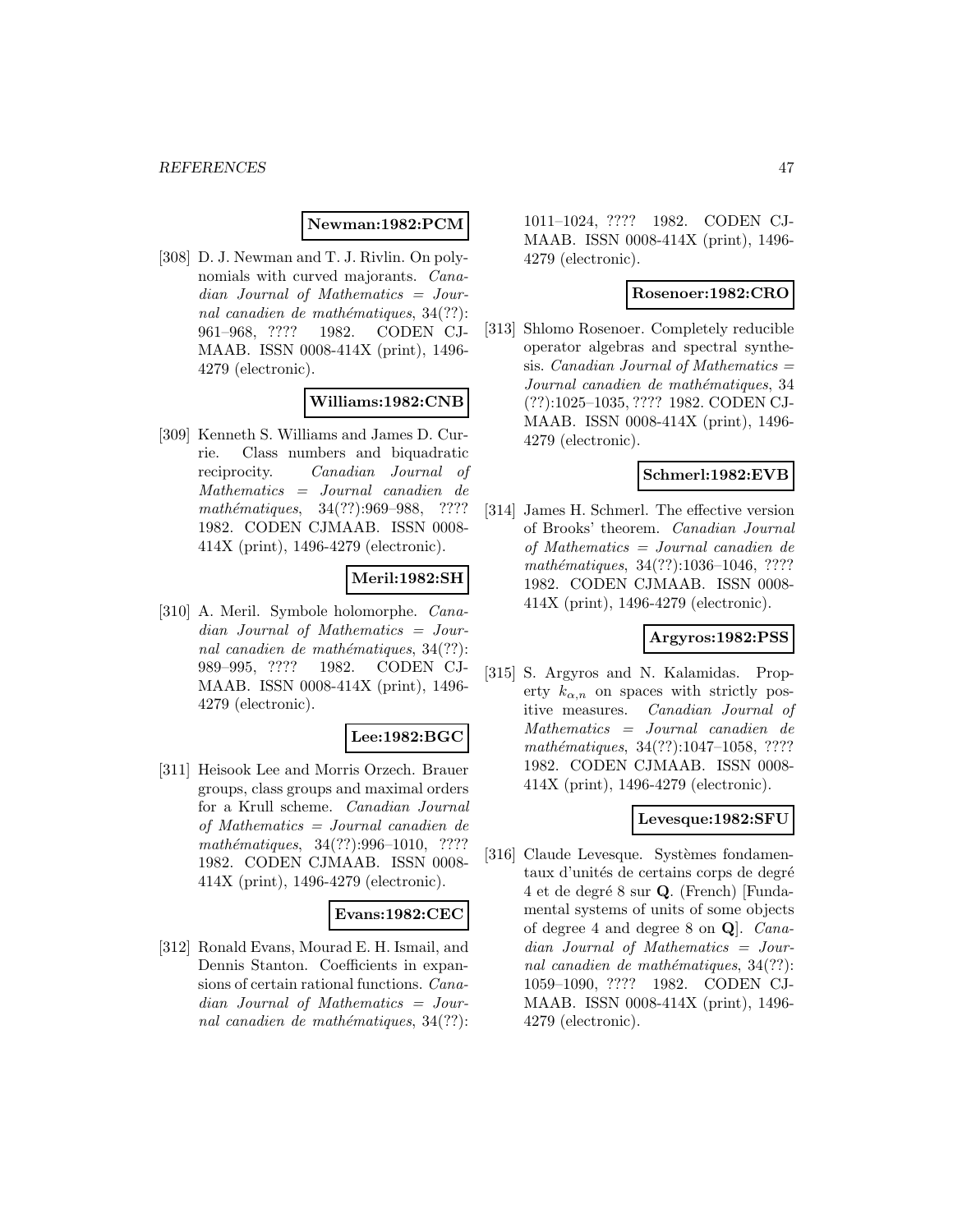### **Watson:1982:LCN**

[317] W. Stephen Watson. Locally compact normal spaces in the constructible universe. Canadian Journal of Mathematics  $=$  Journal canadien de mathématiques, 34(??):1091–1096, ???? 1982. CODEN CJMAAB. ISSN 0008-414X (print), 1496-4279 (electronic).

# **Wolf:1982:SNS**

[318] Thomas R. Wolf. Solvable and nilpotent subgroups of  $GL(n, q^m)$ . Canadian Journal of Mathematics = Journal canadien de mathématiques,  $34(??)$ : 1097–1111, ???? 1982. CODEN CJ-MAAB. ISSN 0008-414X (print), 1496- 4279 (electronic).

# **Morris:1982:ESRb**

[319] L. E. Morris. Eisenstein series for reductive groups over global function fields. II. the general case. Canadian Journal of Mathematics = Journal canadien de mathématiques, 34(??):1112–1182, ???? 1982. CODEN CJMAAB. ISSN 0008- 414X (print), 1496-4279 (electronic).

# **Fegan:1982:SFP**

[320] H. D. Fegan. Special function potentials for the Laplacian. Canadian Journal of Mathematics = Journal canadien de mathématiques, 34(??):1183-1194, ???? 1982. CODEN CJMAAB. ISSN 0008- 414X (print), 1496-4279 (electronic).

# **Kantor:1982:OTP**

[321] William M. Kantor. Ovoids and translation planes. Canadian Journal of Mathematics = Journal canadien de mathématiques, 34(??):1195-1207, ???? 1982. CODEN CJMAAB. ISSN 0008- 414X (print), 1496-4279 (electronic).

## **Katavolos:1982:NSI**

[322] A. Katavolos. Noncommutative  $L_p$ spaces. II. Canadian Journal of Mathematics = Journal canadien de mathématiques, 34(??):1208-1214, ???? 1982. CODEN CJMAAB. ISSN 0008- 414X (print), 1496-4279 (electronic).

### **Santharoubane:1982:KML**

[323] L. J. Santharoubane. Kac–Moody Lie algebras and the classification of nilpotent Lie algebras of maximal rank. *Cana*dian Journal of Mathematics = Journal canadien de mathématiques,  $34(??)$ : 1215–1239, ???? 1982. CODEN CJ-MAAB. ISSN 0008-414X (print), 1496- 4279 (electronic).

### **Matlis:1982:CCR**

[324] Eben Matlis. Commutative coherent rings. Canadian Journal of Mathematics  $=$  Journal canadien de mathématiques, 34(??):1240–1244, ???? 1982. CODEN CJMAAB. ISSN 0008-414X (print), 1496-4279 (electronic).

### **vanDaele:1982:DSL**

[325] A. van Daele. Dense subalgebras of left Hilbert algebras. Canadian Journal of Mathematics = Journal canadien de mathématiques, 34(??):1245-1250, ???? 1982. CODEN CJMAAB. ISSN 0008- 414X (print), 1496-4279 (electronic).

### **Hilton:1982:LSP**

[326] A. J. W. Hilton and C. A. Rodger. Latin squares with prescribed diagonals.  $Canadian$  Journal of Mathematics  $=$ Journal canadien de mathématiques, 34 (??):1251–1254, ???? 1982. CODEN CJ-MAAB. ISSN 0008-414X (print), 1496- 4279 (electronic).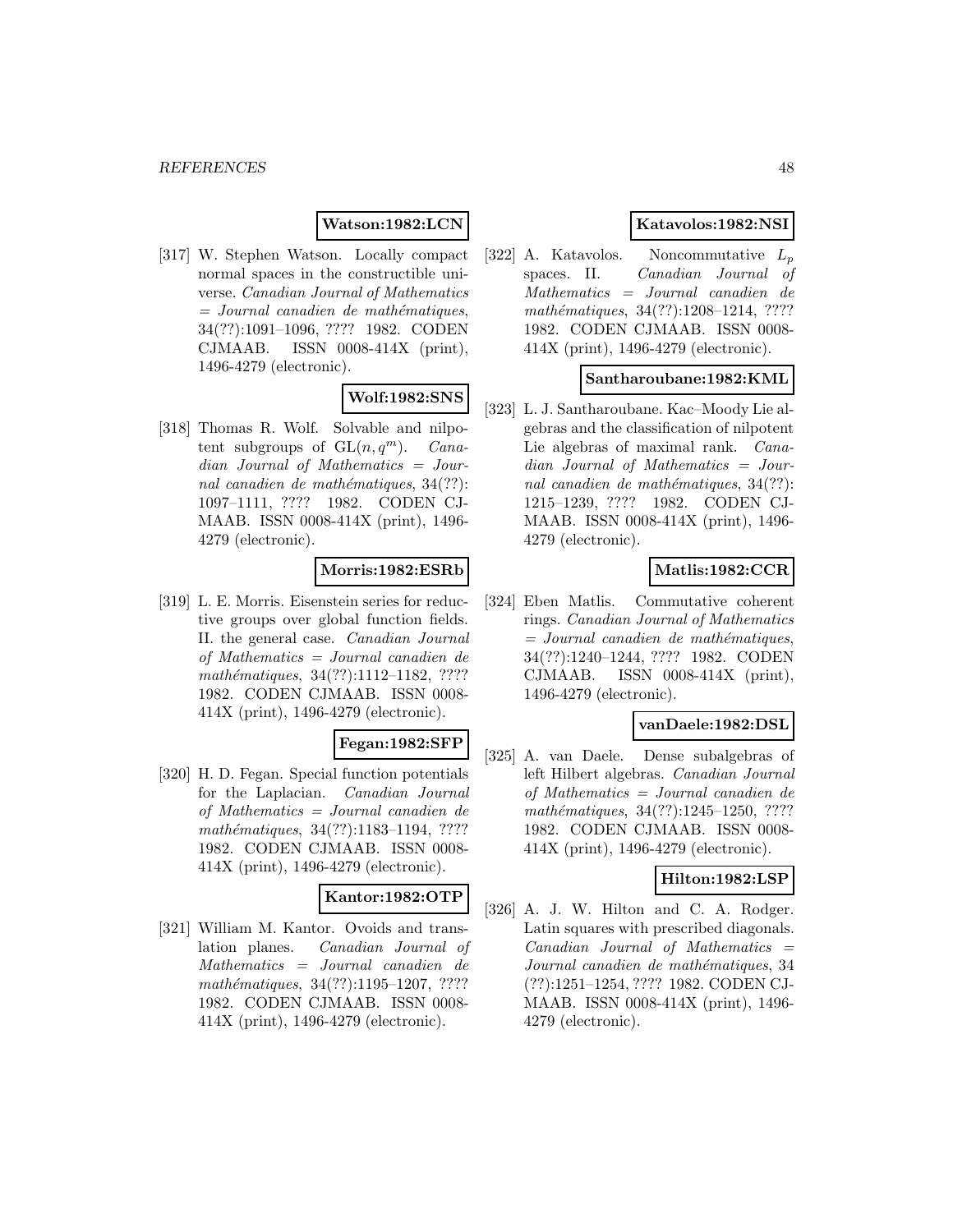# **Ohta:1982:TEP**

[327] Haruto Ohta. Topological extension properties and projective covers. Canadian Journal of Mathematics = Journal canadien de mathématiques,  $34(??)$ : 1255–1275, ???? 1982. CODEN CJ-MAAB. ISSN 0008-414X (print), 1496- 4279 (electronic).

### **Carson:1982:DWR**

[328] Andrew B. Carson and Murray A. Marshall. Decomposition of Witt rings.  $Canadian$  Journal of Mathematics  $=$ Journal canadien de mathématiques, 34 (??):1276–1302, ???? 1982. CODEN CJ-MAAB. ISSN 0008-414X (print), 1496- 4279 (electronic).

### **Kieffer:1982:PET**

[329] John C. Kieffer and Maurice Rahe. The pointwise ergodic theorem for transformations whose orbits contain or are contained in the orbits of a measurepreserving transformation. Canadian Journal of Mathematics = Journal canadien de mathématiques,  $34(??):1303-$ 1318, ???? 1982. CODEN CJ-MAAB. ISSN 0008-414X (print), 1496- 4279 (electronic).

### **Alexander:1982:NPC**

[330] H. Alexander. A note on projective capacity. Canadian Journal of Mathematics = Journal canadien de mathématiques, 34(??):1319–1329, ???? 1982. CODEN CJMAAB. ISSN 0008- 414X (print), 1496-4279 (electronic).

### **Kent:1982:CCL**

[331] D. C. Kent and G. D. Richardson. A compactification with heta-continuous lifting property. Canadian Journal of

Mathematics = Journal canadien de mathématiques, 34(??):1330-1334, ???? 1982. CODEN CJMAAB. ISSN 0008- 414X (print), 1496-4279 (electronic).

### **Gilbert:1982:CNT**

[332] William J. Gilbert. Complex numbers with three radix expansions. *Cana*dian Journal of Mathematics = Journal canadien de mathématiques,  $34(??)$ : 1335–1348, ???? 1982. CODEN CJ-MAAB. ISSN 0008-414X (print), 1496- 4279 (electronic).

# **Coelho:1982:GRU**

[333] Sônia P. Coelho. Group rings with units of bounded exponent over the center. *Canadian Journal of Mathematics*  $=$ Journal canadien de mathématiques, 34 (??):1349–1364, ???? 1982. CODEN CJ-MAAB. ISSN 0008-414X (print), 1496- 4279 (electronic).

# **Heath-Brown:1982:PNS**

[334] D. R. Heath-Brown. Prime numbers in short intervals and a generalized Vaughan identity. Canadian Journal of Mathematics = Journal canadien de mathématiques, 34(??):1365-1377, ???? 1982. CODEN CJMAAB. ISSN 0008- 414X (print), 1496-4279 (electronic).

# **Dow:1982:SSS**

[335] Alan Dow. Some separable spaces and remote points. Canadian Journal of Mathematics = Journal canadien de mathématiques, 34(??):1378-1389, ???? 1982. CODEN CJMAAB. ISSN 0008- 414X (print), 1496-4279 (electronic).

### **Filaseta:1982:FGI**

[336] Michael Filaseta. A further generalization of an irreducibility theorem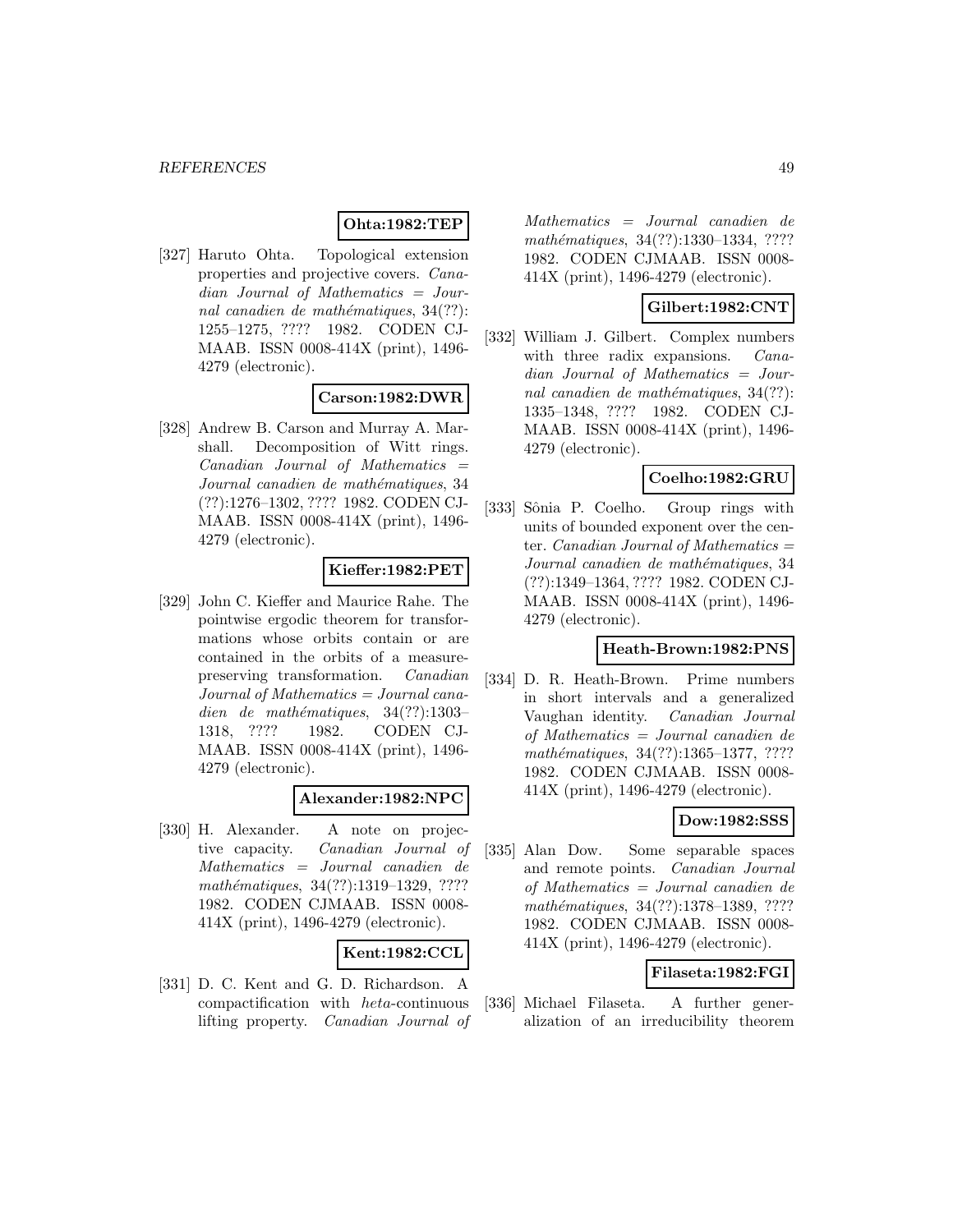of A. Cohn. Canadian Journal of Mathematics = Journal canadien de mathématiques, 34(??):1390-1395, ???? 1982. CODEN CJMAAB. ISSN 0008- 414X (print), 1496-4279 (electronic).

### **Birman:1982:ECP**

[337] Joan S. Birman. Errata: "On the Conjugacy Problem in the Braid Group".  $Canadian$  Journal of Mathematics  $=$ Journal canadien de mathématiques, 34 (6):1396–1397, December 1982. CODEN CJMAAB. ISSN 0008-414X (print), 1496-4279 (electronic).

#### **McCool:1982:ERB**

[338] James McCool. Erratum: "On reducible braids" [Word problems, II (Oxford, 1976), 261–295, North-Holland, Amsterdam, 1980. MR 81m:20058]. Canadian Journal of Mathematics = Journal canadien de mathématiques,  $34(??)$ : 1398, ???? 1982. CODEN CJ-MAAB. ISSN 0008-414X (print), 1496- 4279 (electronic).

### **Dangello:1983:SPC**

[339] F. Dangello and R. Lindahl. Semidirect product compactifications. Canadian Journal of Mathematics = Journal canadien de mathématiques,  $35(??)$ : 1–32, ???? 1983. CODEN CJ-MAAB. ISSN 0008-414X (print), 1496- 4279 (electronic).

# **Enns:1983:RP**

[340] T. C. Enns. The radii of polyhedrons.  $Canadian$  Journal of Mathematics  $=$ Journal canadien de mathématiques, 35 (??):33–42, ???? 1983. CODEN CJ-MAAB. ISSN 0008-414X (print), 1496- 4279 (electronic).

# **Edwards:1983:SCC**

[341] Robert Edwards and David Gillman. Any spine of the cube is 2-collapsible.  $Canadian$  Journal of Mathematics  $=$ Journal canadien de mathématiques, 35 (??):43–48, ???? 1983. CODEN CJ-MAAB. ISSN 0008-414X (print), 1496- 4279 (electronic).

### **Paterson:1983:ATE**

[342] Alan L. T. Paterson. Amenability and translation experiments. Canadian Journal of Mathematics = Journal canadien de mathématiques,  $35(??)$ : 49–58, ???? 1983. CODEN CJ-MAAB. ISSN 0008-414X (print), 1496- 4279 (electronic).

# **Gluck:1983:TSS**

[343] David Gluck. Trivial set-stabilizers in finite permutation groups. Canadian Journal of Mathematics = Journal canadien de mathématiques,  $35(??)$ : 59–67, ???? 1983. CODEN CJ-MAAB. ISSN 0008-414X (print), 1496- 4279 (electronic).

### **Bisztriczky:1983:NSO**

[344] Tibor Bisztriczky. C-nodal surfaces of order three. Canadian Journal of Mathematics = Journal canadien de mathématiques, 35(??):68-100, ???? 1983. CODEN CJMAAB. ISSN 0008- 414X (print), 1496-4279 (electronic).

### **Monson:1983:SQF**

[345] Barry Monson. Simplicial quadratic forms. Canadian Journal of Mathemat $ics = Journal\,c$  and  $i$ emathématiques, 35(??):101–116, ???? 1983. CODEN CJ-MAAB. ISSN 0008-414X (print), 1496- 4279 (electronic).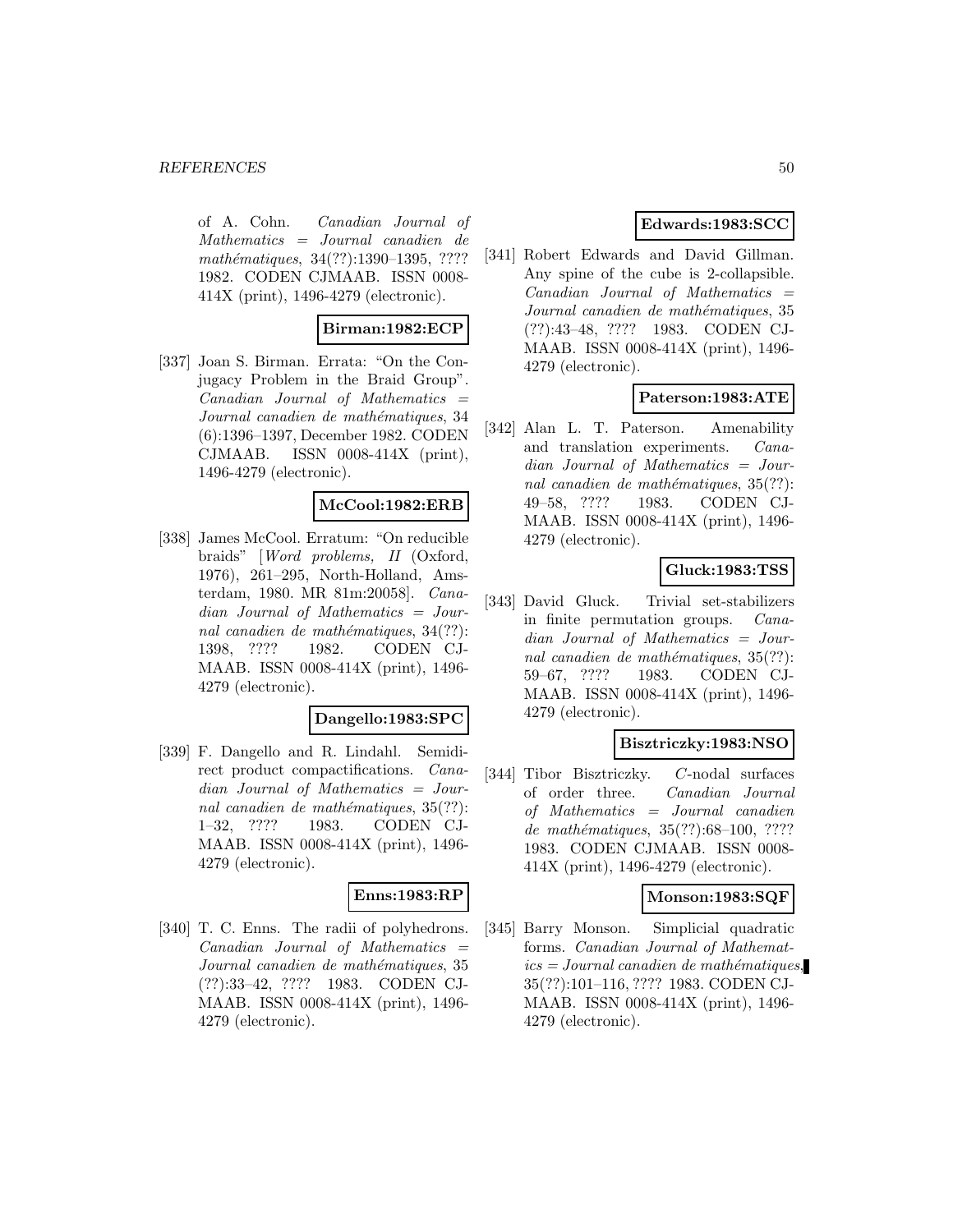# **Barnes:1983:NLP**

[346] E. S. Barnes and N. J. A. Sloane. New lattice packings of spheres. Canadian Journal of Mathematics = Journal canadien de mathématiques,  $35(??)$ : 117–130, ???? 1983. CODEN CJ-MAAB. ISSN 0008-414X (print), 1496- 4279 (electronic).

### **Smith:1983:REI**

[347] P. F. Smith. Rings with enough invertible ideals. Canadian Journal of Mathematics = Journal canadien de mathématiques,  $35(??):131-144, ????$ 1983. CODEN CJMAAB. ISSN 0008- 414X (print), 1496-4279 (electronic).

### **Baxter:1983:WSE**

[348] J. R. Baxter and J. H. Olsen. Weighted and subsequential ergodic theorems.  $Canadian$  Journal of Mathematics  $=$ Journal canadien de mathématiques, 35 (??):145–166, ???? 1983. CODEN CJ-MAAB. ISSN 0008-414X (print), 1496- 4279 (electronic).

### **Kirschenbaum:1983:SWJ**

[349] Marc Kirschenbaum and Yung Chen Lu. Sufficiency of Weierstrass jets. Canadian Journal of Mathematics = Journal canadien de mathématiques,  $35(??)$ : 167–176, ???? 1983. CODEN CJ-MAAB. ISSN 0008-414X (print), 1496- 4279 (electronic).

### **Hoffman:1983:HAB**

[350] P. Hoffman. Hopf algebras from branching rules. Canadian Journal of Mathematics = Journal canadien de mathématiques,  $35(??):177-192, ????$ 1983. CODEN CJMAAB. ISSN 0008- 414X (print), 1496-4279 (electronic).

# **Hurvitz:1983:IML**

[351] Sara Hurvitz. 0 -isolated maps and localizations. Canadian Journal of Mathematics = Journal canadien de mathématiques,  $35(??):193-217$ , ???? 1983. CODEN CJMAAB. ISSN 0008- 414X (print), 1496-4279 (electronic).

# **Fresnel:1983:PTT**

[352] Jean Fresnel and Michel Matignon. Produit tensoriel topologique de corps valués. (French) [Topological tensor product of valued objects]. Canadian Journal of Mathematics = Journal canadien de mathématiques,  $35(??)$ : 218–273, ???? 1983. CODEN CJ-MAAB. ISSN 0008-414X (print), 1496- 4279 (electronic).

# **Fong:1983:UIO**

[353] C. K. Fong and J. A. R. Holbrook. Unitarily invariant operator norms. Canadian Journal of Mathematics = Journal canadien de mathématiques,  $35(??)$ : 274–299, ???? 1983. CODEN CJ-MAAB. ISSN 0008-414X (print), 1496- 4279 (electronic).

# **Bergen:1983:DIV**

[354] Jeffrey Bergen, I. N. Herstein, and Charles Lanski. Derivations with invertible values. Canadian Journal of Mathematics = Journal canadien de mathématiques,  $35(??):300-310, ????$ 1983. CODEN CJMAAB. ISSN 0008- 414X (print), 1496-4279 (electronic).

### **Van:1983:RPT**

[355] Quach thi Câm Vân. On a realization of prime tangles and knots. Canadian Journal of Mathematics = Journal canadien de mathématiques,  $35(??)$ :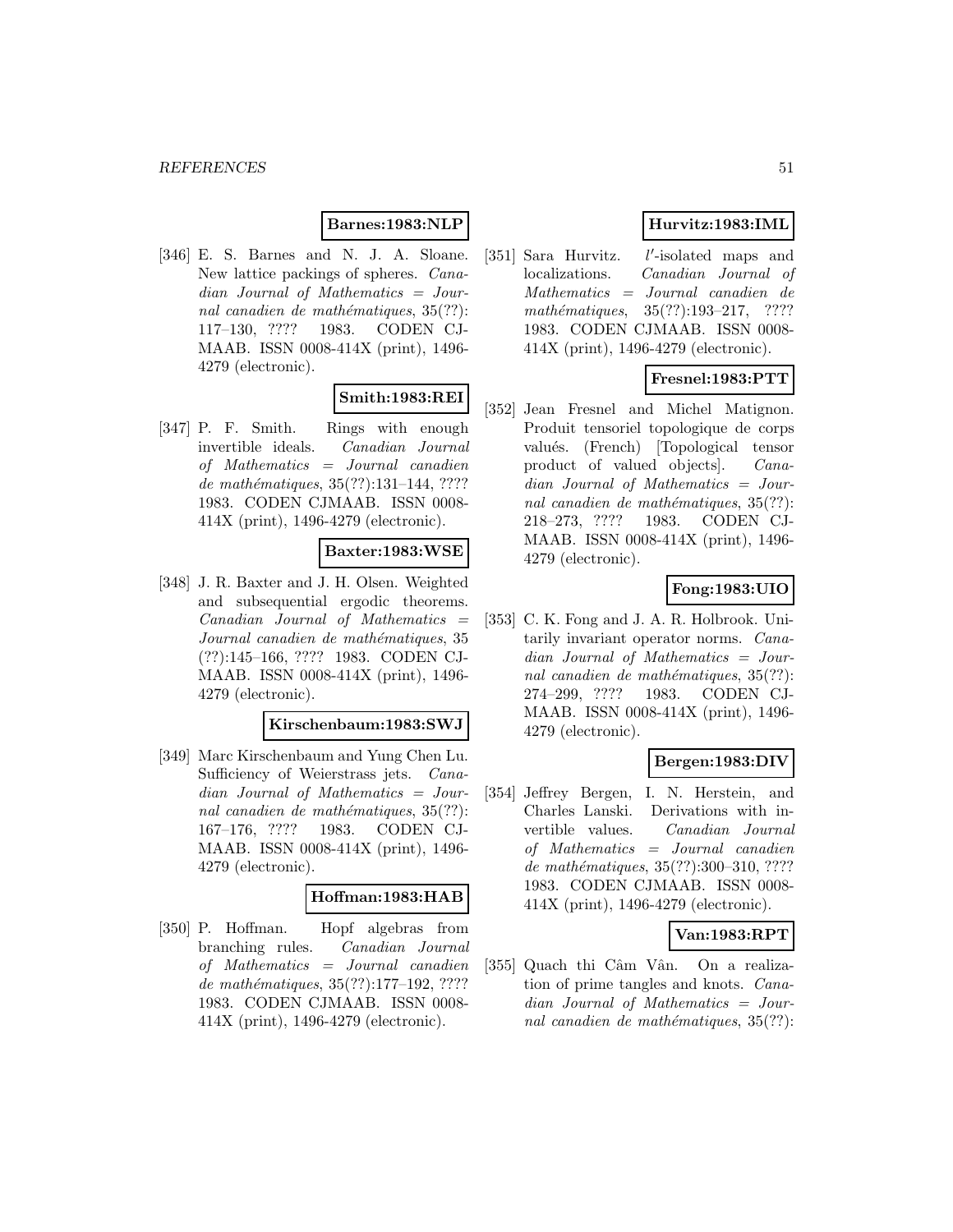311–323, ???? 1983. CODEN CJ-MAAB. ISSN 0008-414X (print), 1496- 4279 (electronic).

### **Beesack:1983:ICJ**

[356] Paul R. Beesack. On inequalities complementary to Jensen's. Canadian Journal of Mathematics  $=$  Journal canadien de mathématiques, 35(??):324–338, ???? 1983. CODEN CJMAAB. ISSN 0008- 414X (print), 1496-4279 (electronic).

## **Friedman:1983:MS**

[357] Nathaniel A. Friedman. Mixing on sequences. Canadian Journal of Mathematics = Journal canadien de mathématiques, 35(??):339-352, ???? 1983. CODEN CJMAAB. ISSN 0008- 414X (print), 1496-4279 (electronic).

### **Pavlakos:1983:IPO**

[358] Panaiotis K. Pavlakos. On integration in partially ordered groups. Canadian Journal of Mathematics = Journal canadien de mathématiques,  $35(??)$ : 353–372, ???? 1983. CODEN CJ-MAAB. ISSN 0008-414X (print), 1496- 4279 (electronic).

### **Takahashi:1983:CDC**

[359] Sin ei Takahashi. Central double centralizers on quasicentral Banach algebras with bounded approximate identity. Canadian Journal of Mathematics  $=$  Journal canadien de mathématiques, 35(??):373–384, ???? 1983. CODEN CJ-MAAB. ISSN 0008-414X (print), 1496- 4279 (electronic).

### **Fantham:1983:GEC**

[360] P. H. H. Fantham and E. J. Moore. Groupoid enriched categories and homotopy theory. Canadian Journal of Mathematics = Journal canadien de mathématiques, 35(??):385-416, ???? 1983. CODEN CJMAAB. ISSN 0008- 414X (print), 1496-4279 (electronic).

# **Liskovets:1983:ENC**

[361] V. A. Liskovets and T. R. S. Walsh. The enumeration of nonisomorphic 2 connected planar maps. Canadian Journal of Mathematics = Journal canadien de mathématiques,  $35(??):417-435, ????$ 1983. CODEN CJMAAB. ISSN 0008- 414X (print), 1496-4279 (electronic).

### **Edelson:1983:ABN**

[362] Allan L. Edelson and Emilia Perri. Asymptotic behaviour of nonoscillatory equations. Canadian Journal of Mathematics = Journal canadien de mathématiques,  $35(??)$ :436-453, ???? 1983. CODEN CJMAAB. ISSN 0008- 414X (print), 1496-4279 (electronic).

### **Schwartz:1983:LSS**

[363] Niels Schwartz. Local stability and saturation in spaces of orderings. Canadian Journal of Mathematics = Journal canadien de mathématiques,  $35(??)$ : 454–477, ???? 1983. CODEN CJ-MAAB. ISSN 0008-414X (print), 1496- 4279 (electronic).

# **Pandey:1983:HTG**

[364] J. N. Pandey and Muhammad Aslam Chaudhry. The Hilbert transform of generalized functions and applications.  $Canadian$  Journal of Mathematics  $=$ Journal canadien de mathématiques, 35 (??):478–495, ???? 1983. CODEN CJ-MAAB. ISSN 0008-414X (print), 1496- 4279 (electronic).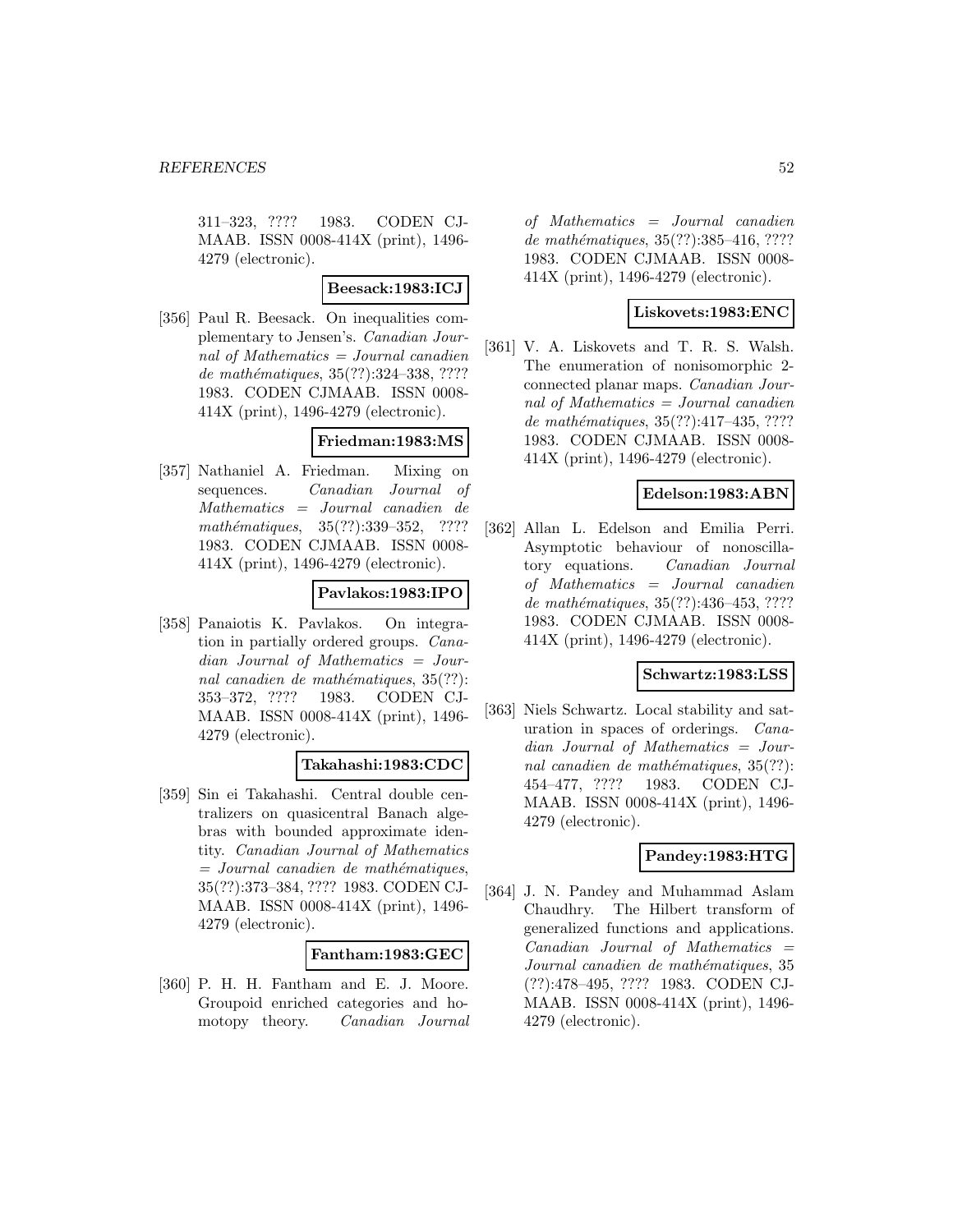### **Cenzer:1983:RWF**

[365] Douglas Cenzer and R. Daniel Mauldin. Representations of well-founded preference orders. Canadian Journal of Mathematics = Journal canadien de mathématiques,  $35(??):496-508$ , ???? 1983. CODEN CJMAAB. ISSN 0008- 414X (print), 1496-4279 (electronic).

# **Bray:1983:PCD**

[366] Una Bray and George Whaples. Polynomials with coefficients from a division ring. Canadian Journal of Mathematics  $=$  Journal canadien de mathématiques, 35(??):509–515, ???? 1983. CODEN CJ-MAAB. ISSN 0008-414X (print), 1496- 4279 (electronic).

### **Moore:1983:MFP**

[367] R. L. Moore and G. Weiss. The metric Fuglede property and normality. Canadian Journal of Mathematics = Journal canadien de mathématiques,  $35(??)$ : 516–525, ???? 1983. CODEN CJ-MAAB. ISSN 0008-414X (print), 1496- 4279 (electronic).

### **Leeming:1983:GEN**

[368] D. J. Leeming and R. A. MacLeod. Generalized Euler number sequences: asymptotic estimates and congruences. Canadian Journal of Mathematics = Journal canadien de mathématiques, 35 (??):526–546, ???? 1983. CODEN CJ-MAAB. ISSN 0008-414X (print), 1496- 4279 (electronic).

#### **Borwein:1983:UAP**

[369] Peter B. Borwein. Uniform approximation by polynomials with variable exponents. Canadian Journal of Mathematics = Journal canadien

de mathématiques, 35(??):547–557, ???? 1983. CODEN CJMAAB. ISSN 0008- 414X (print), 1496-4279 (electronic).

### **Babiker:1983:HCS**

[370] A. G. A. G. Babiker and S. Graf. Homomorphism-compact spaces. Canadian Journal of Mathematics = Journal canadien de mathématiques,  $35(??)$ : 558–576, ???? 1983. CODEN CJ-MAAB. ISSN 0008-414X (print), 1496- 4279 (electronic).

### **Kan:1983:EPL**

[371] Charn-Huen Kan. Ergodic properties of Lamperti operators. II. Canadian Journal of Mathematics = Journal canadien de mathématiques, 35(??):577–588, ???? 1983. CODEN CJMAAB. ISSN 0008- 414X (print), 1496-4279 (electronic).

### **vonzurGathen:1983:SSC**

[372] Joachim von zur Gathen. Secant spaces to curves. *Canadian Jour*nal of Mathematics = Journal canadien de mathématiques,  $35(??)$ :589–612, ???? 1983. CODEN CJMAAB. ISSN 0008- 414X (print), 1496-4279 (electronic).

### **Chattopadhyay:1983:MSE**

[373] K. C. Chattopadhyay, Olav Njåstad, and W. J. Thron. Merotopic spaces and extensions of closure spaces. Canadian Journal of Mathematics = Journal canadien de mathématiques,  $35(??)$ : 613–629, ???? 1983. CODEN CJ-MAAB. ISSN 0008-414X (print), 1496- 4279 (electronic).

# **Ucci:1983:X**

[374] Jack Ucci. On BP $\langle 1 \rangle^*(K(\mathbf{Z}, 3); \mathbf{Z}/p)$ .  $Canadian$  Journal of Mathematics  $=$ Journal canadien de mathématiques, 35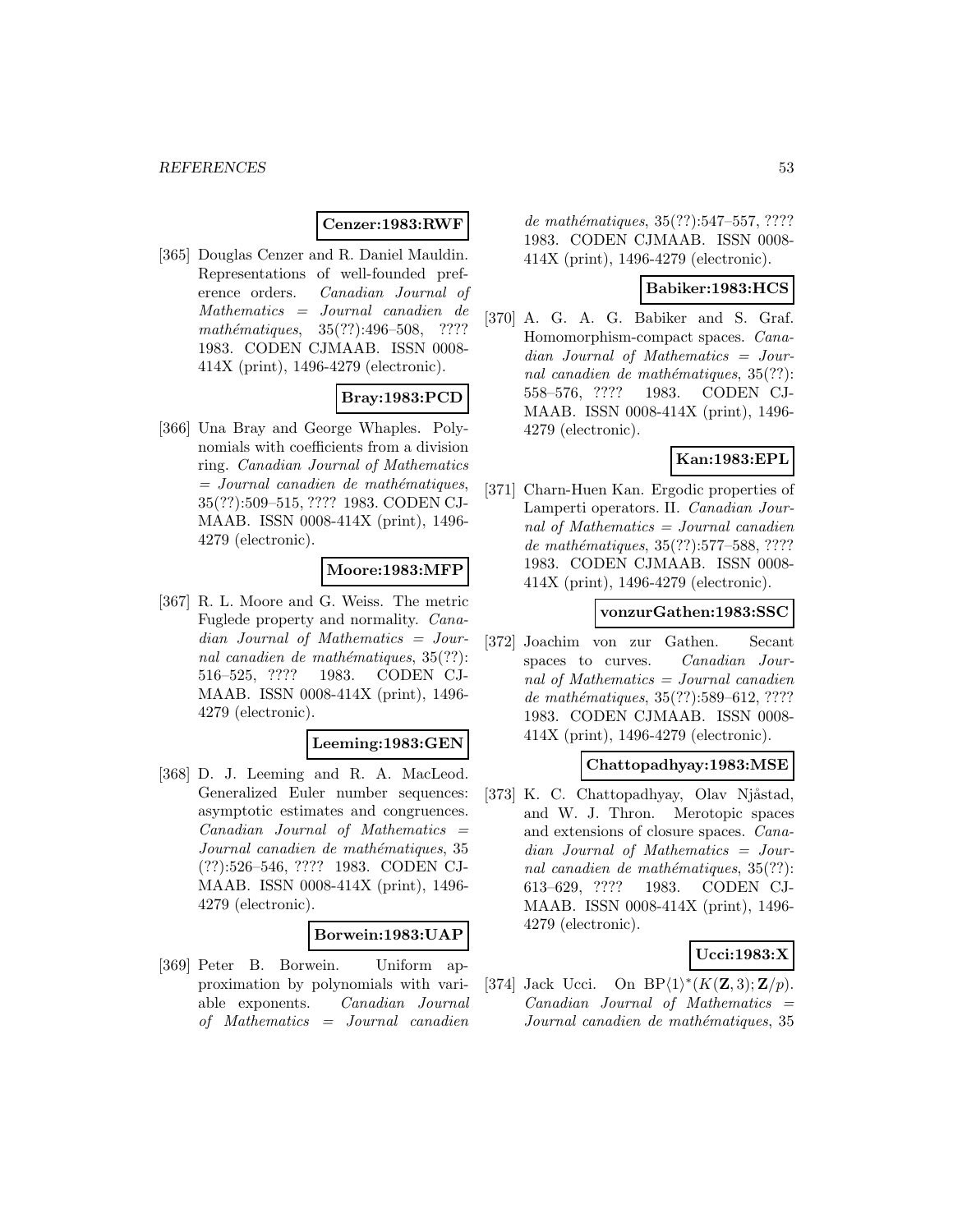(4):630–653, August 1983. CODEN CJ-MAAB. ISSN 0008-414X (print), 1496- 4279 (electronic).

### **Adjaero:1983:UCR**

[375] Isabelle Adjaero and Eugene Spiegel. On the uniqueness of the coefficient ring in a group ring. Canadian Journal of Mathematics = Journal canadien de mathématiques,  $35(??):654–673, ????$ 1983. CODEN CJMAAB. ISSN 0008- 414X (print), 1496-4279 (electronic).

### **Koblitz:1983:AEF**

[376] Neal Koblitz. p-adic eigen-functions for Kubert distributions. Canadian Journal of Mathematics = Journal canadien de mathématiques,  $35(??):674–686, ????$ 1983. CODEN CJMAAB. ISSN 0008- 414X (print), 1496-4279 (electronic).

# **Gessel:1983:SCG**

[377] Ira M. Gessel. Some congruences for generalized Euler numbers. Canadian Journal of Mathematics  $=$  Journal canadien de mathématiques,  $35(??):687-709, ????$ 1983. CODEN CJMAAB. ISSN 0008- 414X (print), 1496-4279 (electronic).

# **Miers:1983:AID**

[378] C. Robert Miers and John Phillips. Algebraic inner derivations on operator algebras. Canadian Journal of Mathematics = Journal canadien de mathématiques,  $35(??):710–723$ , ???? 1983. CODEN CJMAAB. ISSN 0008- 414X (print), 1496-4279 (electronic).

### **Brown:1983:BTD**

[379] T. C. Brown and J. P. Buhler. Behrend's theorem for dense subsets of finite vector spaces. Canadian Journal of Mathematics = Journal canadien de

mathématiques, 35(??):724–734, ???? 1983. CODEN CJMAAB. ISSN 0008- 414X (print), 1496-4279 (electronic).

# **Ahern:1983:PIS**

[380] Patrick Ahern. The Poisson integral of a singular measure. Canadian Journal of Mathematics = Journal canadien de mathématiques, 35(??):735–749, ???? 1983. CODEN CJMAAB. ISSN 0008- 414X (print), 1496-4279 (electronic).

# **Lebow:1983:SA**

[381] A. Lebow and M. Schreiber. Scalar actions. Canadian Journal of Mathematics  $=$  Journal canadien de mathématiques, 35(??):750–768, ???? 1983. CODEN CJ-MAAB. ISSN 0008-414X (print), 1496- 4279 (electronic).

# **McNulty:1983:IPT**

[382] George F. McNulty, T. Nordahl, and H. E. Scheiblich. Injectives and projectives in term finite varieties of algebras. Canadian Journal of Mathematics  $=$  Journal canadien de mathématiques, 35(??):769–775, ???? 1983. CODEN CJ-MAAB. ISSN 0008-414X (print), 1496- 4279 (electronic).

# **Herz:1983:AFE**

[383] Carl Herz. Alternating 3-forms and exceptional simple Lie groups of type G2. Canadian Journal of Mathematics  $=$  Journal canadien de mathématiques, 35(??):776–806, ???? 1983. CODEN CJ-MAAB. ISSN 0008-414X (print), 1496- 4279 (electronic).

# **Daniels:1983:NLC**

[384] Peg Daniels. Normal, locally compact, boundedly metacompact spaces are paracompact: an application of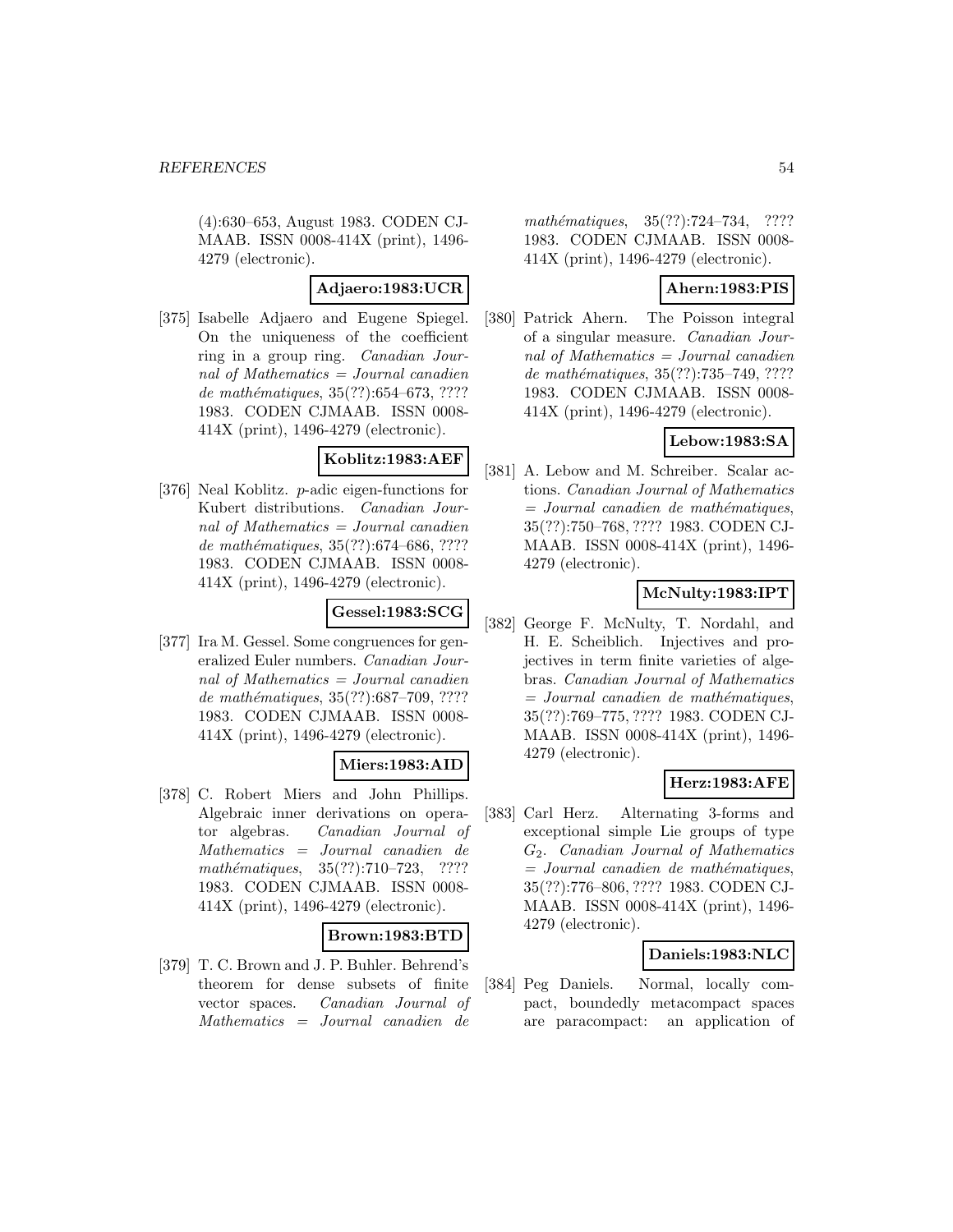Pixley–Roy spaces. Canadian Journal of Mathematics  $=$  Journal canadien de mathématiques, 35(??):807–823, ???? 1983. CODEN CJMAAB. ISSN 0008- 414X (print), 1496-4279 (electronic).

# **Bell:1983:TBA**

[385] Murray Bell. Two Boolean algebras with extreme cellular and compactness properties. Canadian Journal of Mathematics = Journal canadien de mathématiques, 35(??):824–838, ???? 1983. CODEN CJMAAB. ISSN 0008- 414X (print), 1496-4279 (electronic).

# **Noussair:1983:GPS**

[386] Ezzat S. Noussair and Charles A. Swanson. Global positive solutions of semilinear elliptic equations. Canadian Journal of Mathematics = Journal canadien de mathématiques, 35(??):839–861, ???? 1983. CODEN CJMAAB. ISSN 0008- 414X (print), 1496-4279 (electronic).

## **Kannappan:1983:GFE**

[387] Pl. Kannappan and C. T. Ng. On a generalized fundamental equation of information. Canadian Journal of Mathematics = Journal canadien de mathématiques,  $35(??):862-872$ , ???? 1983. CODEN CJMAAB. ISSN 0008- 414X (print), 1496-4279 (electronic).

#### **Browne:1983:DOT**

[388] Patrick J. Browne and R. V. Nillsen. On difference operators and their factorization. Canadian Journal of Mathematics  $=$  Journal canadien de mathématiques, 35(??):873–897, ???? 1983. CODEN CJ-MAAB. ISSN 0008-414X (print), 1496- 4279 (electronic).

# **Moody:1983:MBR**

[389] R.V. Moody and A. Pianzola. *lambda*mappings between representation rings of Lie algebras. Canadian Journal of Mathematics = Journal canadien de mathématiques, 35(??):898–960, ???? 1983. CODEN CJMAAB. ISSN 0008- 414X (print), 1496-4279 (electronic).

# **Kandil:1983:LID**

[390] A. Kandil. On large inductive dimension of proximity spaces. Canadian Journal of Mathematics = Journal canadien de mathématiques, 35(??):961-973, ???? 1983. CODEN CJMAAB. ISSN 0008- 414X (print), 1496-4279 (electronic).

### **Morris:1983:SRE**

[391] Lawrence Morris. Some remarks on Eisenstein series for metaplectic coverings. Canadian Journal of Mathematics  $=$  Journal canadien de mathématiques, 35(??):974–985, ???? 1983. CODEN CJ-MAAB. ISSN 0008-414X (print), 1496- 4279 (electronic).

### **Terada:1983:DSP**

[392] Toshiji Terada. Dense subspaces of product spaces. Canadian Journal of Mathematics = Journal canadien de mathématiques, 35(??):986-1000, ???? 1983. CODEN CJMAAB. ISSN 0008- 414X (print), 1496-4279 (electronic).

### **Warren:1983:SUU**

[393] Richard H. Warren. Spaces with a unique uniformity. Canadian Journal of Mathematics = Journal canadien de mathématiques, 35(??):1001-1009, ???? 1983. CODEN CJMAAB. ISSN 0008- 414X (print), 1496-4279 (electronic).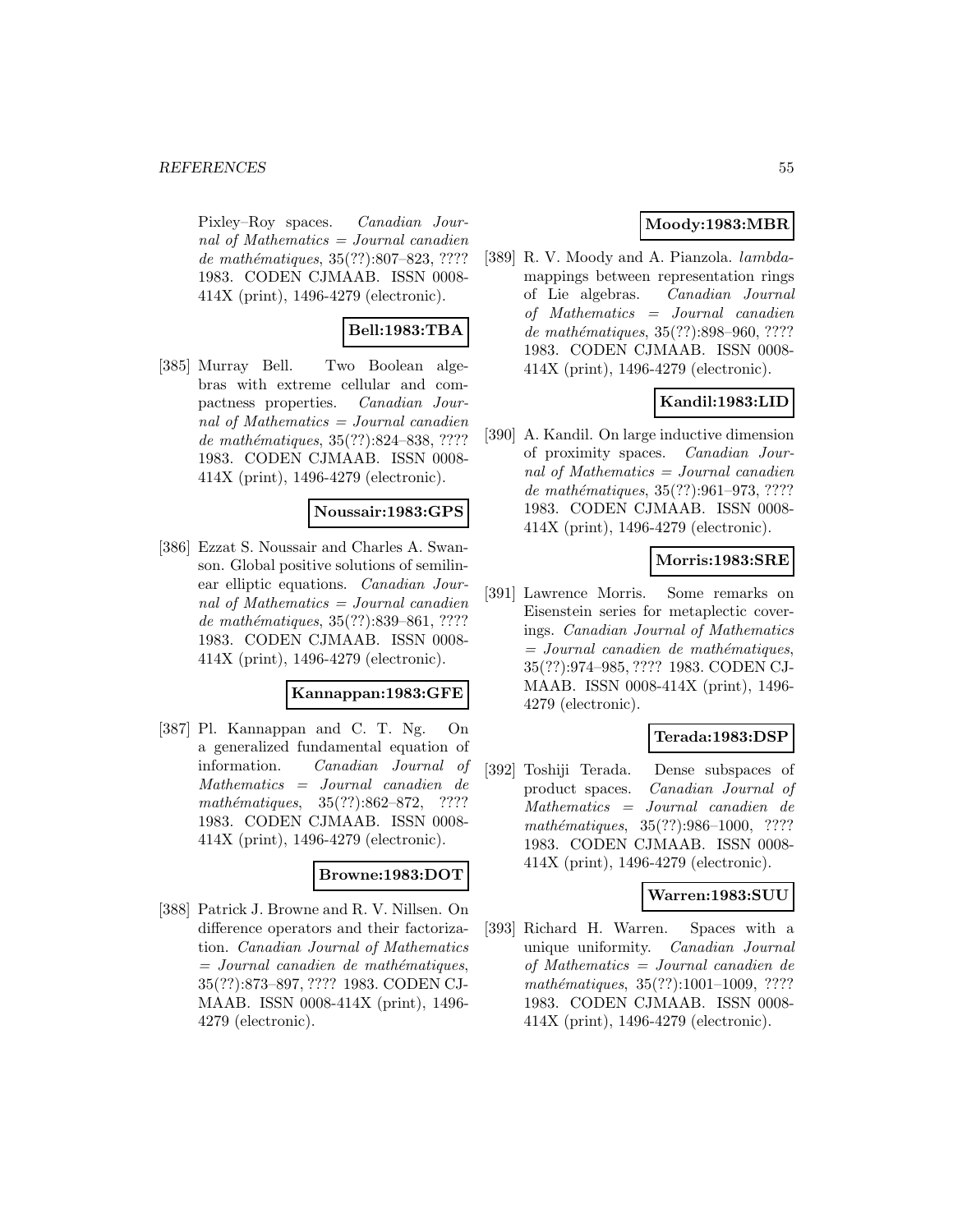### **Huijsmans:1983:MIR**

[394] Charles B. Huijsmans and Ben de Pagter. Maximal d-ideals in a Riesz space. Canadian Journal of Mathematics = Journal canadien de mathématiques,  $35(??)$ : 1010–1029, ???? 1983. CODEN CJ-MAAB. ISSN 0008-414X (print), 1496- 4279 (electronic).

### **Sherling:1983:CCH**

[395] Dorothy D. Sherling. Concerning the  $cone = hyperspace property.$  *Cana*dian Journal of Mathematics = Journal canadien de mathématiques,  $35(??)$ : 1030–1048, ???? 1983. CODEN CJ-MAAB. ISSN 0008-414X (print), 1496- 4279 (electronic).

# **Yamada:1983:RDB**

[396] Akio Yamada and Yukio Matsumoto. On the resolution diagrams of the Brieskorn singularities  $(2, q, r)$  of type II. Canadian Journal of Mathematics  $=$ Journal canadien de mathématiques, 35 (??):1049–1058, ???? 1983. CODEN CJ-MAAB. ISSN 0008-414X (print), 1496- 4279 (electronic).

### **Hanche-Olsen:1983:STP**

[397] Harald Hanche-Olsen. On the structure and tensor products of JC-algebras. Canadian Journal of Mathematics = Journal canadien de mathématiques, 35 (??):1059–1074, ???? 1983. CODEN CJ-MAAB. ISSN 0008-414X (print), 1496- 4279 (electronic).

### **Shahidi:1983:SRI**

[398] Freydoon Shahidi. Some results on Lindistinguishability for  $SL(r)$ . *Cana*dian Journal of Mathematics = Journal canadien de mathématiques,  $35(??)$ : 1075–1109, ???? 1983. CODEN CJ-MAAB. ISSN 0008-414X (print), 1496- 4279 (electronic).

## **Strelitz:1983:TTG**

[399] Sh. Strelitz. Three theorems on the growth of entire transcendental solutions of algebraic differential equations. Canadian Journal of Mathematics = Journal canadien de mathématiques,  $35(??)$ : 1110–1128, ???? 1983. CODEN CJ-MAAB. ISSN 0008-414X (print), 1496- 4279 (electronic).

### **OBrien:1983:OPR**

[400] G. L. O'Brien. Obtaining prescribed rates of convergence for the ergodic theorem. Canadian Journal of Mathematics  $=$  Journal canadien de mathématiques, 35(6):1129–1146, December 1983. CO-DEN CJMAAB. ISSN 0008-414X (print), 1496-4279 (electronic).

### **Boivin:1984:AHS**

[401] A. Boivin and P. M. Gauthier. Approximation harmonique sur les surfaces de Riemann. Canadian Journal of Mathematics = Journal canadien de mathématiques, 36(??):1–8, ???? 1984. CODEN CJMAAB. ISSN 0008-414X (print), 1496-4279 (electronic).

# **Gervais:1984:DVS**

[402] Jean-Jacques Gervais. Déformations  $G$ verselles et G-stables. (French) [G-versal and G-stable deformations]. Canadian Journal of Mathematics = Journal canadien de mathématiques,  $36(??)$ : 9–21, ???? 1984. CODEN CJ-MAAB. ISSN 0008-414X (print), 1496- 4279 (electronic).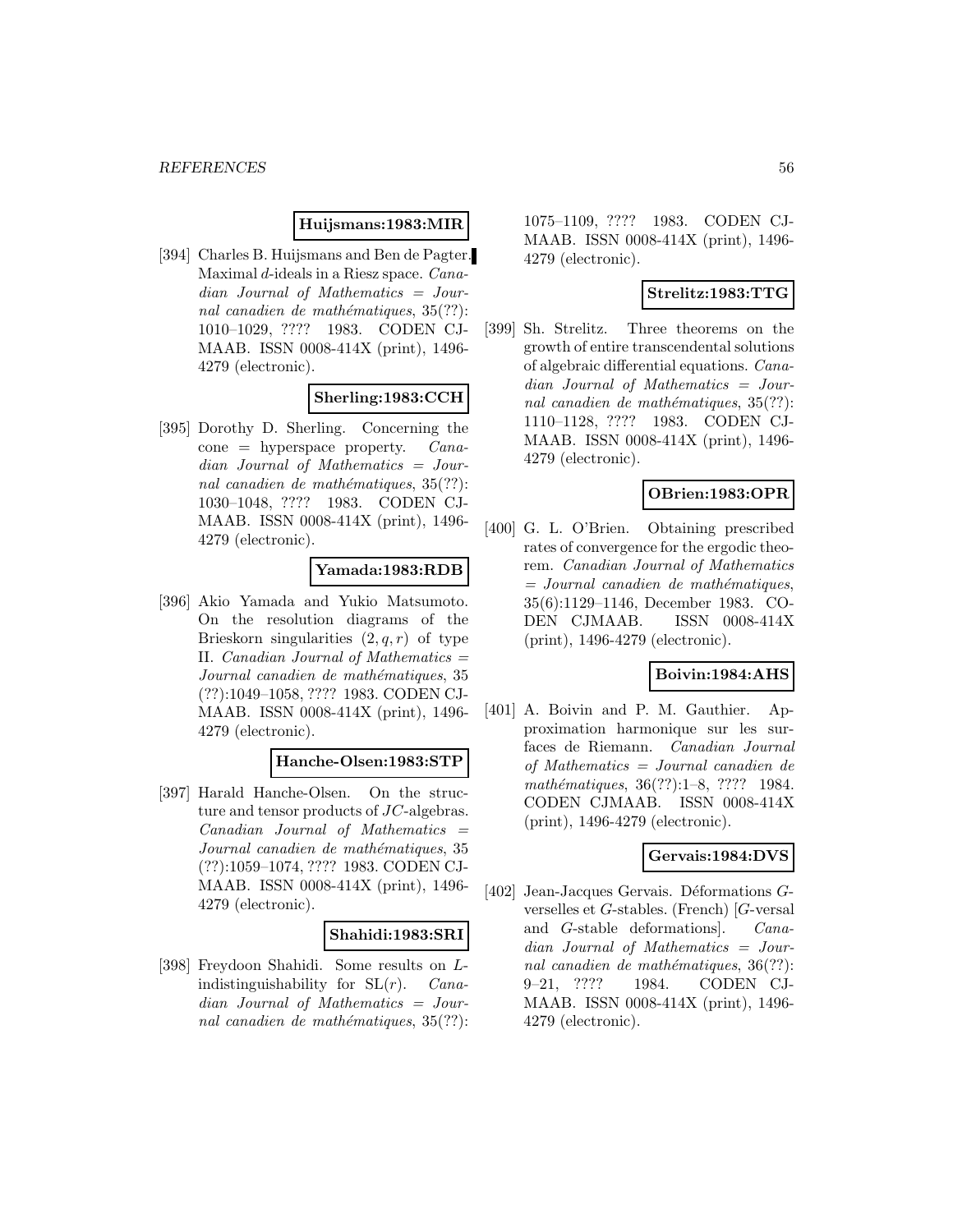# **Singh:1984:SRN**

[403] Surjeet Singh. Serial right Noetherian rings. Canadian Journal of Mathematics  $=$  Journal canadien de mathématiques, 36(??):22–37, ???? 1984. CODEN CJ-MAAB. ISSN 0008-414X (print), 1496- 4279 (electronic).

# **Swardson:1984:CCC**

[404] Mary Anne Swardson. The character of certain closed sets. Canadian Journal of Mathematics  $=$  Journal canadien de mathématiques,  $36(??):38–57, ????$ 1984. CODEN CJMAAB. ISSN 0008- 414X (print), 1496-4279 (electronic).

#### **Lowen-Colebunders:1984:RKC**

[405] Eva Lowen-Colebunders. On the regularity of the Kowalsky completion.  $Canadian$  Journal of Mathematics  $=$ Journal canadien de mathématiques, 36 (??):58–70, ???? 1984. CODEN CJ-MAAB. ISSN 0008-414X (print), 1496- 4279 (electronic).

#### **Allegretto:1984:NSW**

[406] Walter Allegretto. Nonnegative solutions for a weakly nonlinear elliptic equations. Canadian Journal of Mathematics = Journal canadien de mathématiques,  $36(??):71–83, ????$ 1984. CODEN CJMAAB. ISSN 0008- 414X (print), 1496-4279 (electronic).

# **Oudadess:1984:RRA**

[407] Mohamed Oudadess. Rayon de regularité dans les algèbres infraséquentielles. (French) [Radius of regularity in infrasequential algebras]. Canadian Journal of Mathematics  $=$  Journal canadien de mathématiques, 36(??):84–94, ???? 1984. CODEN CJMAAB. ISSN 0008- 414X (print), 1496-4279 (electronic).

# **Borwein:1984:DLM**

[408] J. M. Borwein and H. M. Strójwas. Directionally Lipschitzian mappings on Baire spaces. Canadian Journal of Mathematics = Journal canadien de  $mathématiques, 36(??):95–130, ????$ 1984. CODEN CJMAAB. ISSN 0008- 414X (print), 1496-4279 (electronic).

# **Edge:1984:TSN**

[409] W. L. Edge. Tangent spaces of a normal surface with hyperelliptic sections.  $Canadian$  Journal of Mathematics  $=$ Journal canadien de mathématiques, 36 (??):131–143, ???? 1984. CODEN CJ-MAAB. ISSN 0008-414X (print), 1496- 4279 (electronic).

### **Tholen:1984:PCM**

[410] Walter Tholen. Pro-categories and multiadjoint functors. Canadian Journal of Mathematics = Journal canadien de mathématiques, 36(??):144-155, ???? 1984. CODEN CJMAAB. ISSN 0008- 414X (print), 1496-4279 (electronic).

### **Marcus:1984:NST**

[411] Daniel A. Marcus. Normal semimodules: a theory of generalized convex cones.  $Canadian$  Journal of Mathematics  $=$ Journal canadien de mathématiques, 36 (??):156–177, ???? 1984. CODEN CJ-MAAB. ISSN 0008-414X (print), 1496- 4279 (electronic).

### **Varadarajan:1984:PA**

[412] K. Varadarajan. Projective approximations. Canadian Journal of Mathematics  $=$  Journal canadien de mathématiques, 36(??):178–192, ???? 1984. CODEN CJ-MAAB. ISSN 0008-414X (print), 1496- 4279 (electronic).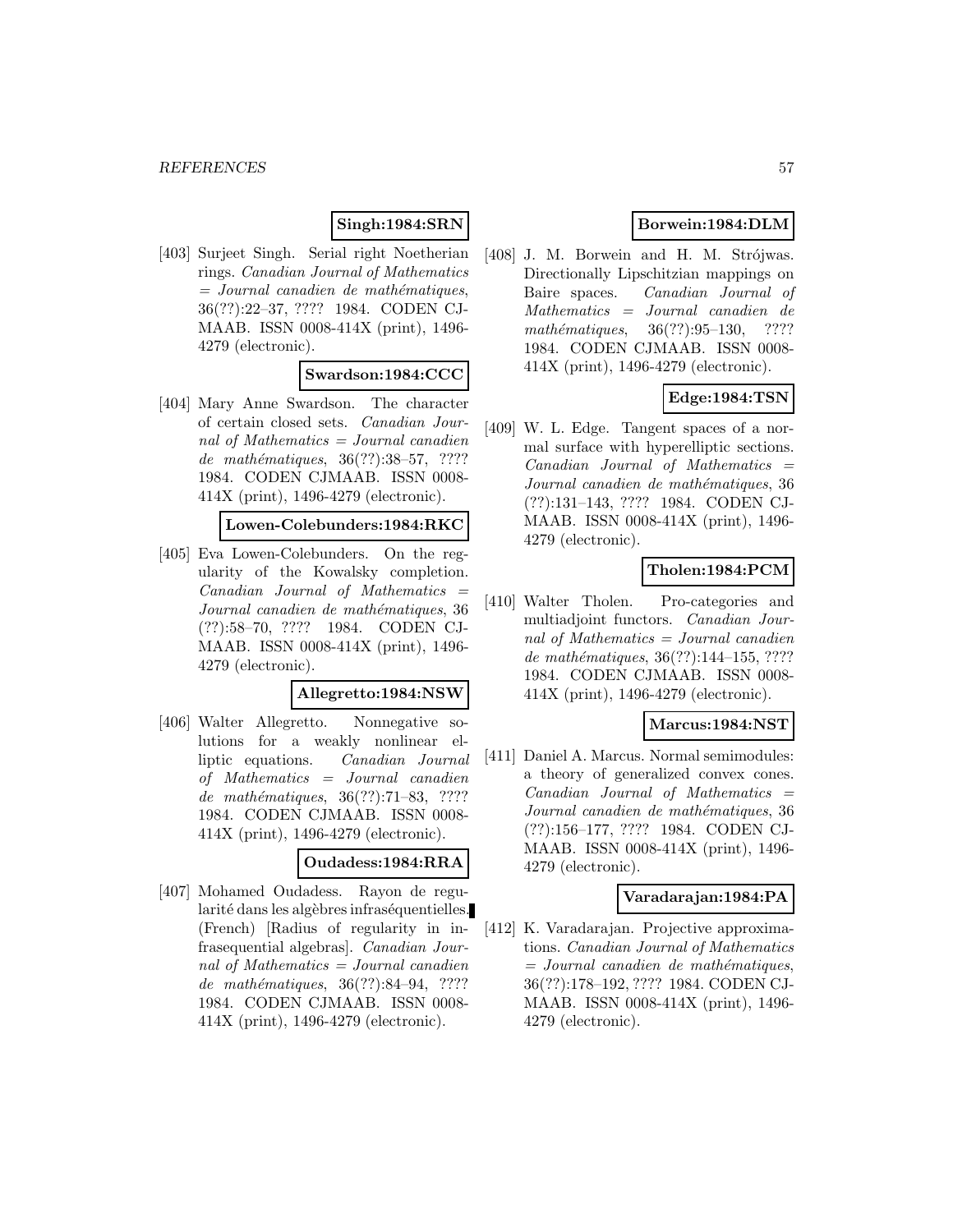# **Khuri:1984:ERG**

[413] Soumaya Makdissi Khuri. Endomorphism rings and Gabriel topologies.  $Canadian$  Journal of Mathematics  $=$ Journal canadien de mathématiques, 36 (??):193–205, ???? 1984. CODEN CJ-MAAB. ISSN 0008-414X (print), 1496- 4279 (electronic).

### **Jespers:1984:CKR**

[414] E. Jespers and P. Wauters. On central Ω-krull rings and their class groups.  $Canadian$  Journal of Mathematics  $=$ Journal canadien de mathématiques, 36 (??):206–239, ???? 1984. CODEN CJ-MAAB. ISSN 0008-414X (print), 1496- 4279 (electronic).

### **Stout:1984:SBV**

[415] Edgar Lee Stout. Smooth boundary values along totally real submanifolds.  $Canadian$  Journal of Mathematics  $=$ Journal canadien de mathématiques, 36 (??):240–248, ???? 1984. CODEN CJ-MAAB. ISSN 0008-414X (print), 1496- 4279 (electronic).

### **Small:1984:DEL**

[416] Charles Small. Diagonal equations over large finite fields. Canadian Journal of Mathematics = Journal canadien de mathématiques,  $36(??):249-262, ????$ 1984. CODEN CJMAAB. ISSN 0008- 414X (print), 1496-4279 (electronic).

### **Koubek:1984:TMB**

[417] Václav Koubek. Towards minimal binding varieties of lattices. Canadian Journal of Mathematics = Journal canadien de mathématiques,  $36(??):263-285, ????$ 1984. CODEN CJMAAB. ISSN 0008- 414X (print), 1496-4279 (electronic).

# **Borwein:1984:HMM**

[418] J. M. Borwein and B. Richmond. How many matrices have roots? Canadian Journal of Mathematics = Journal canadien de mathématiques,  $36(2)$ : 286–299, April 1984. CODEN CJ-MAAB. ISSN 0008-414X (print), 1496- 4279 (electronic).

### **Djokovic:1984:PRG**

[419] Dragomir Ž. Đoković and Jerry Malzan. Products of reflections in the group  $SO<sup>*</sup>(2n)$ . *Canadian Journal of* Mathematics = Journal canadien de mathématiques, 36(??):300-326, ???? 1984. CODEN CJMAAB. ISSN 0008- 414X (print), 1496-4279 (electronic).

# **Pin:1984:SPR**

[420] J.-E. Pin. Semigroupe des parties et relations de Green. (French) [Semigroup of parts and Green's relations]. Canadian Journal of Mathematics = Journal canadien de mathématiques,  $36(??)$ : 327–343, ???? 1984. CODEN CJ-MAAB. ISSN 0008-414X (print), 1496- 4279 (electronic).

### **Iroz:1984:API**

[421] Juana Iroz and David E. Rush. Associated prime ideals in non-Noetherian rings. Canadian Journal of Mathematics  $=$  Journal canadien de mathématiques, 36(??):344–360, ???? 1984. CODEN CJ-MAAB. ISSN 0008-414X (print), 1496- 4279 (electronic).

#### **Vanstone:1984:CDM**

[422] J. R. Vanstone. A canonical decomposition in mixed exterior algebra. Canadian Journal of Mathematics = Journal canadien de mathématiques,  $36(??)$ :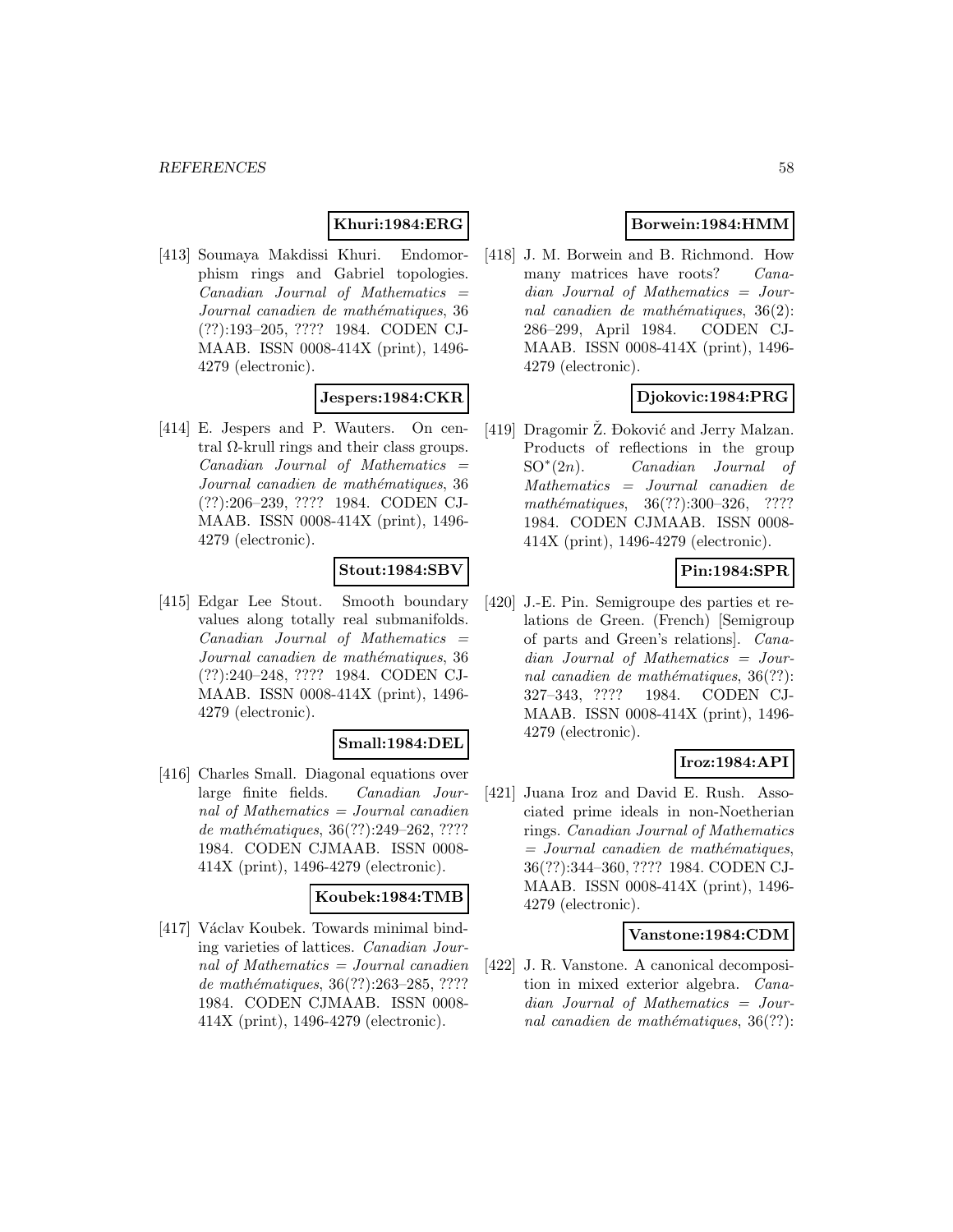361–373, ???? 1984. CODEN CJ-MAAB. ISSN 0008-414X (print), 1496- 4279 (electronic).

### **Bruce:1984:DGR**

[423] J. W. Bruce and C. G. Gibson. Distancegenericity for real algebraic hypersurfaces. Canadian Journal of Mathematics  $=$  Journal canadien de mathématiques, 36(??):374–384, ???? 1984. CODEN CJ-MAAB. ISSN 0008-414X (print), 1496- 4279 (electronic).

### **Ono:1984:IEE**

[424] Akira Ono. Interior estimates for elliptic partial differential equations in the  $\mathcal{L}^{(q,\lambda)}$  spaces of strong type. *Cana*dian Journal of Mathematics = Journal canadien de mathématiques,  $36(??)$ : 385–404, ???? 1984. CODEN CJ-MAAB. ISSN 0008-414X (print), 1496- 4279 (electronic).

### **Barnes:1984:SHI**

[425] David C. Barnes. Supplements of Hölder's inequality. Canadian Journal of Mathematics = Journal canadien de mathématiques,  $36(??):405-420, ????$ 1984. CODEN CJMAAB. ISSN 0008- 414X (print), 1496-4279 (electronic).

# **Giambruno:1984:SHR**

[426] A. Giambruno. On the symmetric hypercenter of a ring. Canadian Journal of Mathematics = Journal canadien de mathématiques,  $36(??):421-435, ????$ 1984. CODEN CJMAAB. ISSN 0008- 414X (print), 1496-4279 (electronic).

### **Wright:1984:WCO**

[427] Steve Wright. Weakly compact, operator-valued derivations of type I

von Neumann algebras. Canadian Journal of Mathematics = Journal canadien de mathématiques, 36(??):436-457, ???? 1984. CODEN CJMAAB. ISSN 0008- 414X (print), 1496-4279 (electronic).

# **Forelli:1984:ND**

[428] Frank Forelli. A note on divisibility in  $H^{\infty}(X)$ . Canadian Journal of Mathematics = Journal canadien de mathématiques, 36(??):458–469, ???? 1984. CODEN CJMAAB. ISSN 0008- 414X (print), 1496-4279 (electronic).

### **Knuppel:1984:CHP**

[429] Frieder Knüppel. A class of homomorphisms of pre-Hjelmslev groups. Canadian Journal of Mathematics = Journal canadien de mathématiques,  $36(??)$ : 470–494, ???? 1984. CODEN CJ-MAAB. ISSN 0008-414X (print), 1496- 4279 (electronic).

### **Adamek:1984:FPE**

[430] Jirí Adámek and Wolfgang Merzenich. Fixed points as equations and solutions. Canadian Journal of Mathematics = Journal canadien de mathématiques, 36 (??):495–519, ???? 1984. CODEN CJ-MAAB. ISSN 0008-414X (print), 1496- 4279 (electronic).

# **Tinsley:1984:VOO**

[431] Fred Tinsley and David G. Wright. On vertical order of one-dimensional compacta in  $E^3$ . Canadian Journal of Mathematics = Journal canadien de mathématiques, 36(??):520–528, ???? 1984. CODEN CJMAAB. ISSN 0008- 414X (print), 1496-4279 (electronic).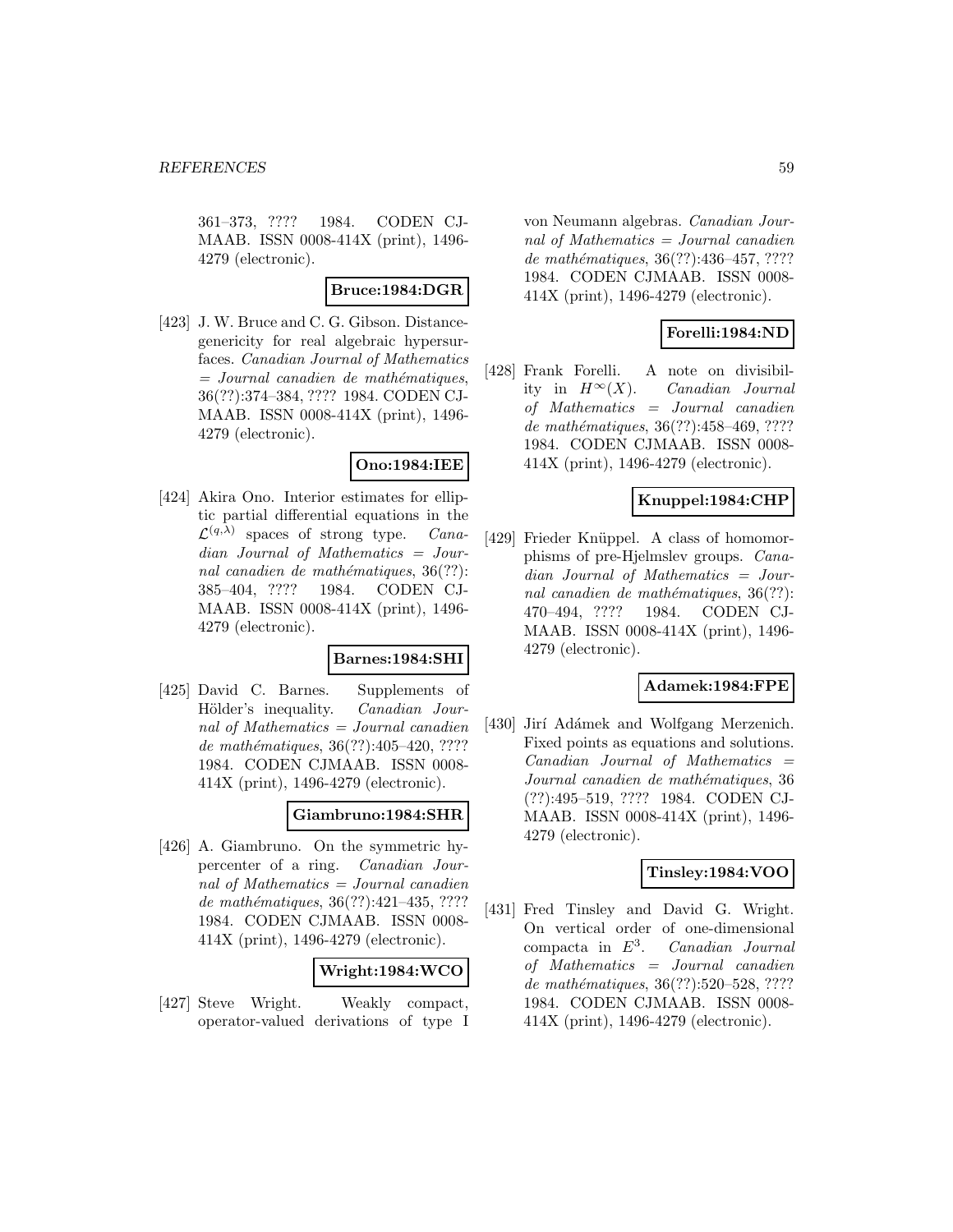# **Yuster:1984:GAT**

[432] Thomas Yuster and Bruce Peterson. A generalization of an addition theorem for solvable groups. Canadian Journal of Mathematics = Journal canadien de mathématiques, 36(??):529–536, ???? 1984. CODEN CJMAAB. ISSN 0008- 414X (print), 1496-4279 (electronic).

### **Bisztriczky:1984:ICS**

[433] Tibor Bisztriczky. Inflectional convex space curves. Canadian Journal of Mathematics  $=$  Journal canadien de mathématiques, 36(??):537–549, ???? 1984. CODEN CJMAAB. ISSN 0008- 414X (print), 1496-4279 (electronic).

# **Higgs:1984:ITC**

[434] Denis Higgs. Injectivity in the topos of complete Heyting algebra valued sets.  $Canadian$  Journal of Mathematics  $=$ Journal canadien de mathématiques, 36 (3):550–568, June 1984. CODEN CJ-MAAB. ISSN 0008-414X (print), 1496- 4279 (electronic).

### **Barany:1984:DCF**

[435] Imre Bárány, Zoltán Füredi, and János Pach. Discrete convex functions and proof of the six circle conjecture of Fejes Tóth. Canadian Journal of Mathematics  $=$  Journal canadien de mathématiques, 36(??):569–576, ???? 1984. CODEN CJ-MAAB. ISSN 0008-414X (print), 1496- 4279 (electronic).

# **Brook:1984:DS**

[436] Cecilia H. Brook. Decompositions of submeasures. Canadian Journal of Mathematics = Journal canadien de mathématiques, 36(??):577–590, ???? 1984. CODEN CJMAAB. ISSN 0008- 414X (print), 1496-4279 (electronic).

# **Hilton:1984:SGA**

[437] Peter Hilton. On special groupautomorphisms and their composition.  $Canadian$  Journal of Mathematics  $=$ Journal canadien de mathématiques, 36 (??):591–600, ???? 1984. CODEN CJ-MAAB. ISSN 0008-414X (print), 1496- 4279 (electronic).

# **Vauthier:1984:FGS**

[438] J. Vauthier. Fonction de Green et surfaces nodales des fonctions propres de l'hamiltonien  $-\frac{1}{2}\Delta + V$ . (French) [Green function and nodal surfaces of the eigenfunctions of the Hamiltonian  $-\frac{1}{2}\Delta$  +  $V$ . Canadian Journal of Mathematics  $=$ Journal canadien de mathématiques, 36 (??):601–614, ???? 1984. CODEN CJ-MAAB. ISSN 0008-414X (print), 1496- 4279 (electronic).

## **Geller:1984:SHW**

[439] Daryl Geller. Spherical harmonics, the Weyl transform and the Fourier transform on the Heisenberg group. Canadian Journal of Mathematics = Journal canadien de mathématiques,  $36(??)$ : 615–684, ???? 1984. CODEN CJ-MAAB. ISSN 0008-414X (print), 1496- 4279 (electronic).

# **Dunkl:1984:OPS**

[440] Charles F. Dunkl. Orthogonal polynomials with symmetry of order three. Canadian Journal of Mathematics = Journal canadien de mathématiques,  $36(??)$ : 685–717, ???? 1984. CODEN CJ-MAAB. ISSN 0008-414X (print), 1496- 4279 (electronic).

# **Hahn:1984:ABN**

[441] Kyong T. Hahn. Asymptotic behavior of normal mappings of several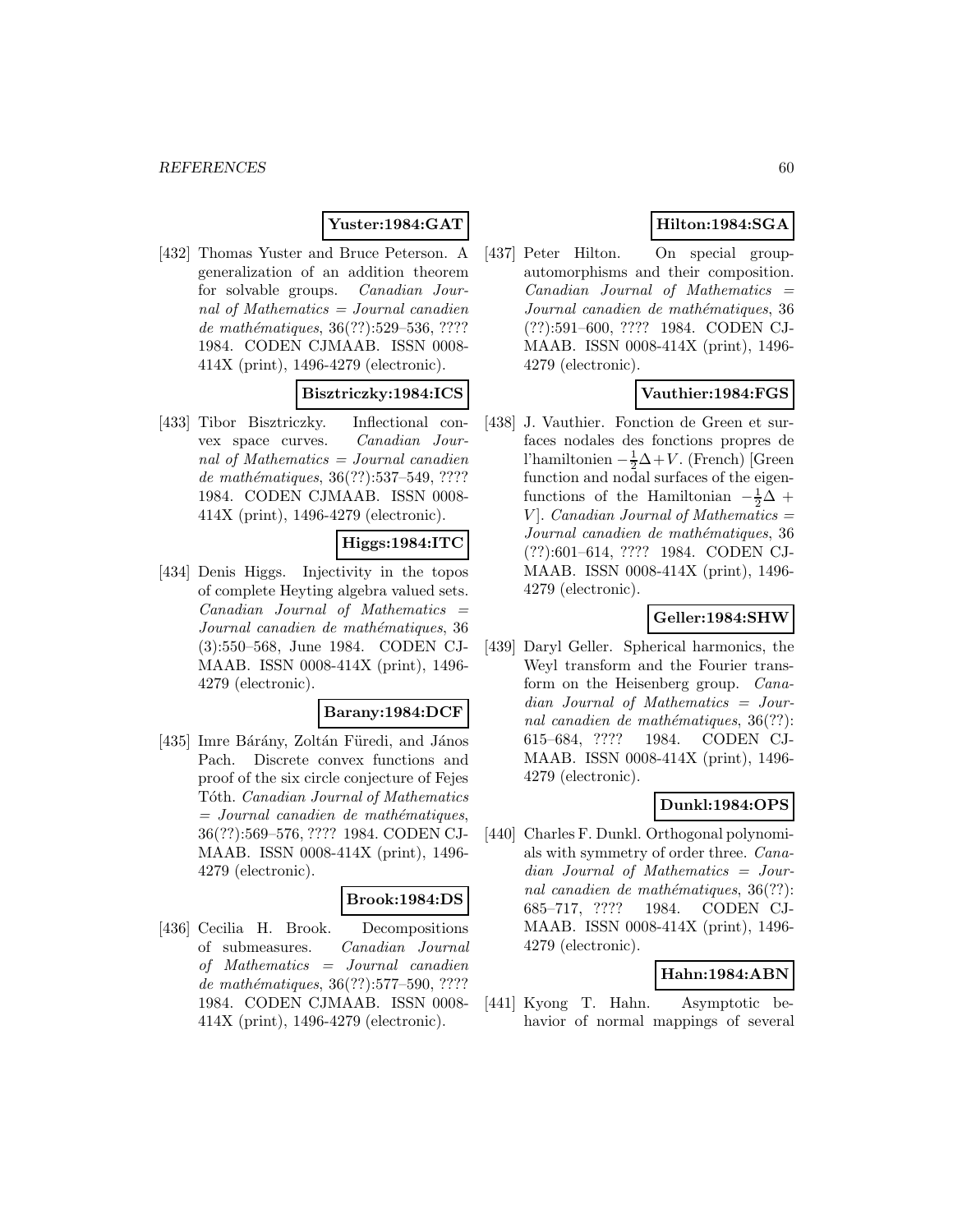complex variables. Canadian Journal of Mathematics = Journal canadien de mathématiques, 36(??):718–746, ???? 1984. CODEN CJMAAB. ISSN 0008- 414X (print), 1496-4279 (electronic).

### **Kobayashi:1984:RSB**

[442] Shoji Kobayashi. Range sets and BMO norms of analytic functions. *Cana*dian Journal of Mathematics = Journal canadien de mathématiques,  $36(??)$ : 747–755, ???? 1984. CODEN CJ-MAAB. ISSN 0008-414X (print), 1496- 4279 (electronic).

### **Laczkovich:1984:DPC**

[443] M. Laczkovich. On the difference property of the class of pointwise discontinuous functions and of some related classes. Canadian Journal of Mathematics = Journal canadien de mathématiques,  $36(??):756–768$ , ???? 1984. CODEN CJMAAB. ISSN 0008- 414X (print), 1496-4279 (electronic).

### **Jha:1984:TPW**

[444] Vikram Jha. On translation planes which admit solvable autotopism groups having a large slope orbit. *Cana*dian Journal of Mathematics = Journal canadien de mathématiques,  $36(??)$ : 769–782, ???? 1984. CODEN CJ-MAAB. ISSN 0008-414X (print), 1496- 4279 (electronic).

### **Kohli:1984:UVC**

[445] J. K. Kohli. A unified view of (complete) regularity and certain variants of (complete) regularity. Canadian Journal of Mathematics  $=$  Journal canadien de mathématiques, 36(??):783–794, ???? 1984. CODEN CJMAAB. ISSN 0008- 414X (print), 1496-4279 (electronic).

# **Hoo:1984:MAS**

[446] C. S. Hoo and P. V. Ramana Murty. Modular and admissible semilattices.  $Canadian$  Journal of Mathematics  $=$ Journal canadien de mathématiques, 36 (??):795–799, ???? 1984. CODEN CJ-MAAB. ISSN 0008-414X (print), 1496- 4279 (electronic).

# **Ogg:1984:SSC**

[447] A. P. Ogg. Some special classes of Cartan matrices. Canadian Journal of Mathematics = Journal canadien de mathématiques, 36(??):800–819, ???? 1984. CODEN CJMAAB. ISSN 0008- 414X (print), 1496-4279 (electronic).

### **Fillmore:1984:ILC**

[448] P. A. Fillmore and W. E. Longstaff. On isomorphisms of lattices of closed subspaces. Canadian Journal of Mathematics = Journal canadien de mathématiques, 36(??):820–829, ???? 1984. CODEN CJMAAB. ISSN 0008- 414X (print), 1496-4279 (electronic).

### **Bion-Nadal:1984:EEN**

[449] Jocelyne Bion-Nadal. Espace des états normaux d'un facteur de type  $III_{\lambda}$ ; (0 <  $\lambda$  < 1) et d'un facteur de type III<sub>0</sub>. (French) [Normal state space of a factor of type  $III_{\lambda}$ ; (0 <  $\lambda$  < 1) and of a factor of type  $III<sub>0</sub>$ ]. *Canadian Jour*nal of Mathematics = Journal canadien de mathématiques, 36(??):830–882, ???? 1984. CODEN CJMAAB. ISSN 0008- 414X (print), 1496-4279 (electronic).

# **Jouak:1984:EFC**

[450] Mohamed Jouak and Lionel Thibault. Equicontinuity of families of convex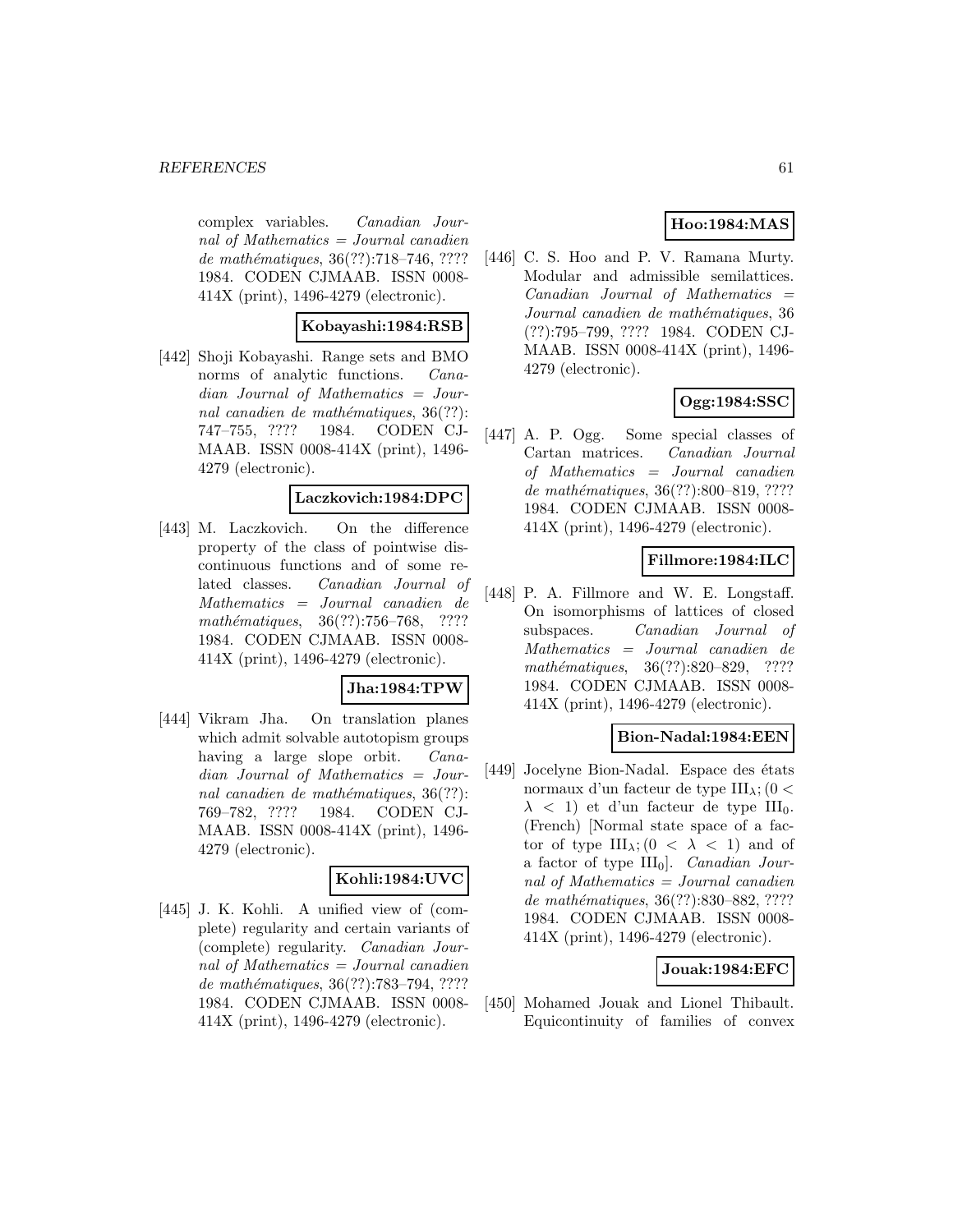and concave-convex operators. Canadian Journal of Mathematics = Journal canadien de mathématiques,  $36(??)$ : 883–898, ???? 1984. CODEN CJ-MAAB. ISSN 0008-414X (print), 1496- 4279 (electronic).

# **Assem:1984:TTI**

[451] Ibrahim Assem. Torsion theories induced by tilting modules. *Cana*dian Journal of Mathematics = Journal canadien de mathématiques,  $36(??)$ : 899–913, ???? 1984. CODEN CJ-MAAB. ISSN 0008-414X (print), 1496- 4279 (electronic).

### **Hughes:1984:UVO**

[452] Rhonda J. Hughes. On unbounded Volterra operators. Canadian Journal of Mathematics = Journal canadien de mathématiques, 36(??):914-923, ???? 1984. CODEN CJMAAB. ISSN 0008- 414X (print), 1496-4279 (electronic).

# **Wong:1984:GMC**

[453] R. Wong and J. P. McClure. Generalized Mellin convolutions and their asymptotic expansions. Canadian Journal of Mathematics = Journal canadien de mathématiques, 36(??):924-960, ???? 1984. CODEN CJMAAB. ISSN 0008- 414X (print), 1496-4279 (electronic).

#### **Winter:1984:ODC**

[454] David J. Winter. Outer derivations and classical-Albert–Zassenhaus Lie algebras. Canadian Journal of Mathematics  $=$  Journal canadien de mathématiques, 36(??):961–972, ???? 1984. CODEN CJ-MAAB. ISSN 0008-414X (print), 1496- 4279 (electronic).

# **Cain:1984:SSP**

[455] Bryan E. Cain. Some spectral properties of polar decompositions. Canadian Journal of Mathematics = Journal canadien de mathématiques,  $36(6)$ : 973–985, December 1984. CODEN CJ-MAAB. ISSN 0008-414X (print), 1496- 4279 (electronic).

# **Lemaire:1984:LRA**

[456] Claude Lemaire. Localisation relative associée à une théorie de torsion. (French) [Relative localization associated with a theory of torsion]. Canadian Journal of Mathematics = Journal canadien de mathématiques,  $36(??)$ : 986–999, ???? 1984. CODEN CJ-MAAB. ISSN 0008-414X (print), 1496- 4279 (electronic).

# **Graves:1984:CWC**

[457] William H. Graves and Wolfgang Ruess. Compactness and weak compactness in spaces of compact-range vector measures. Canadian Journal of Mathematics  $=$  Journal canadien de mathématiques, 36(??):1000–1020, ???? 1984. CODEN CJMAAB. ISSN 0008-414X (print), 1496-4279 (electronic).

### **Bures:1984:MLP**

[458] Donald Bures. Modularity in the lattice of projections of a von Neumann algebra. Canadian Journal of Mathematics  $=$  Journal canadien de mathématiques, 36(??):1021–1030, ???? 1984. CODEN CJMAAB. ISSN 0008-414X (print), 1496-4279 (electronic).

### **Pierre:1984:EDP**

[459] R. Pierre. On explicit decomposition for positive polynomials on  $[-1, +1]$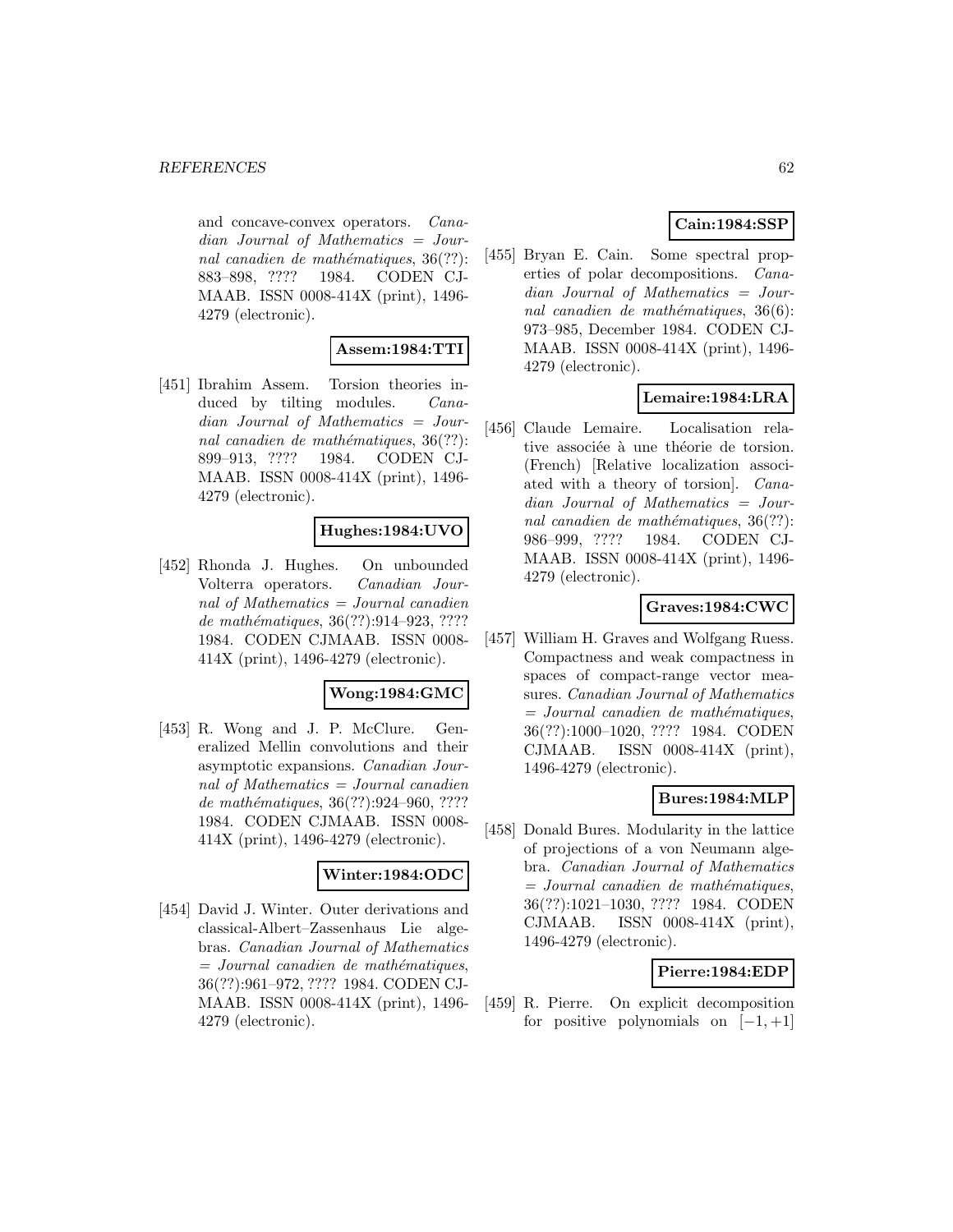with applications to extremal problems.  $Canadian$  Journal of Mathematics  $=$ Journal canadien de mathématiques, 36 (??):1031–1045, ???? 1984. CODEN CJ-MAAB. ISSN 0008-414X (print), 1496- 4279 (electronic).

# **Wong:1984:GFF**

[460] H. Ship-Fah Wong. A general form of the functional LIL for Banach-valued Brownian motion. Canadian Journal of Mathematics = Journal canadien de mathématiques,  $36(??):1046-1066, ????$ 1984. CODEN CJMAAB. ISSN 0008- 414X (print), 1496-4279 (electronic).

# **Meier:1984:TFG**

[461] David Meier and Akbar Rhemtulla. On torsion-free groups of finite rank. Canadian Journal of Mathematics = Journal canadien de mathématiques,  $36(??)$ : 1067–1080, ???? 1984. CODEN CJ-MAAB. ISSN 0008-414X (print), 1496- 4279 (electronic).

# **McAuley:1984:DOC**

[462] Louis F. McAuley and Eric E. Robinson. Discrete open and closed mappings on generalized continua and Newman's property. Canadian Journal of Mathematics = Journal canadien de mathématiques, 36(??):1081-1112, ???? 1984. CODEN CJMAAB. ISSN 0008- 414X (print), 1496-4279 (electronic). See correction [506].

### **Banaschewski:1984:MCH**

[463] B. Banaschewski. More on compact Hausdorff spaces and finitary duality. Canadian Journal of Mathematics = Journal canadien de mathématiques, 36 (??):1113–1118, ???? 1984. CODEN CJ-

MAAB. ISSN 0008-414X (print), 1496- 4279 (electronic).

### **Fenn:1984:BCM**

[464] Roger Fenn and Denis Sjerve. Basic commutators and minimal Massey products. Canadian Journal of Mathematics  $=$  Journal canadien de mathématiques, 36(6):1119–1146, December 1984. CO-DEN CJMAAB. ISSN 0008-414X (print), 1496-4279 (electronic).

# **Smith:1985:GSJ**

[465] Howard Smith. Groups with the subnormal join property. Canadian Journal of Mathematics = Journal canadien de mathématiques,  $37(1):1-16$ , February 1985. CODEN CJMAAB. ISSN 0008- 414X (print), 1496-4279 (electronic).

# **Flapan:1985:IPK**

[466] Erica Flapan. Infinitely periodic knots. Canadian Journal of Mathematics = Journal canadien de mathématiques, 37 (1):17–28, February 1985. CODEN CJ-MAAB. ISSN 0008-414X (print), 1496- 4279 (electronic).

# **Bami:1985:RFS**

[467] M. Lashkarizadeh Bami. Representations of foundation semigroups and their algebras. Canadian Journal of Mathematics = Journal canadien de mathématiques,  $37(1):29-47$ , February 1985. CODEN CJMAAB. ISSN 0008- 414X (print), 1496-4279 (electronic).

### **Silverman:1985:SSF**

[468] H. Silverman and E. M. Silvia. Subclasses of starlike functions subordinate to convex functions. Canadian Journal of Mathematics = Journal canadien de mathématiques,  $37(1):48-61$ , February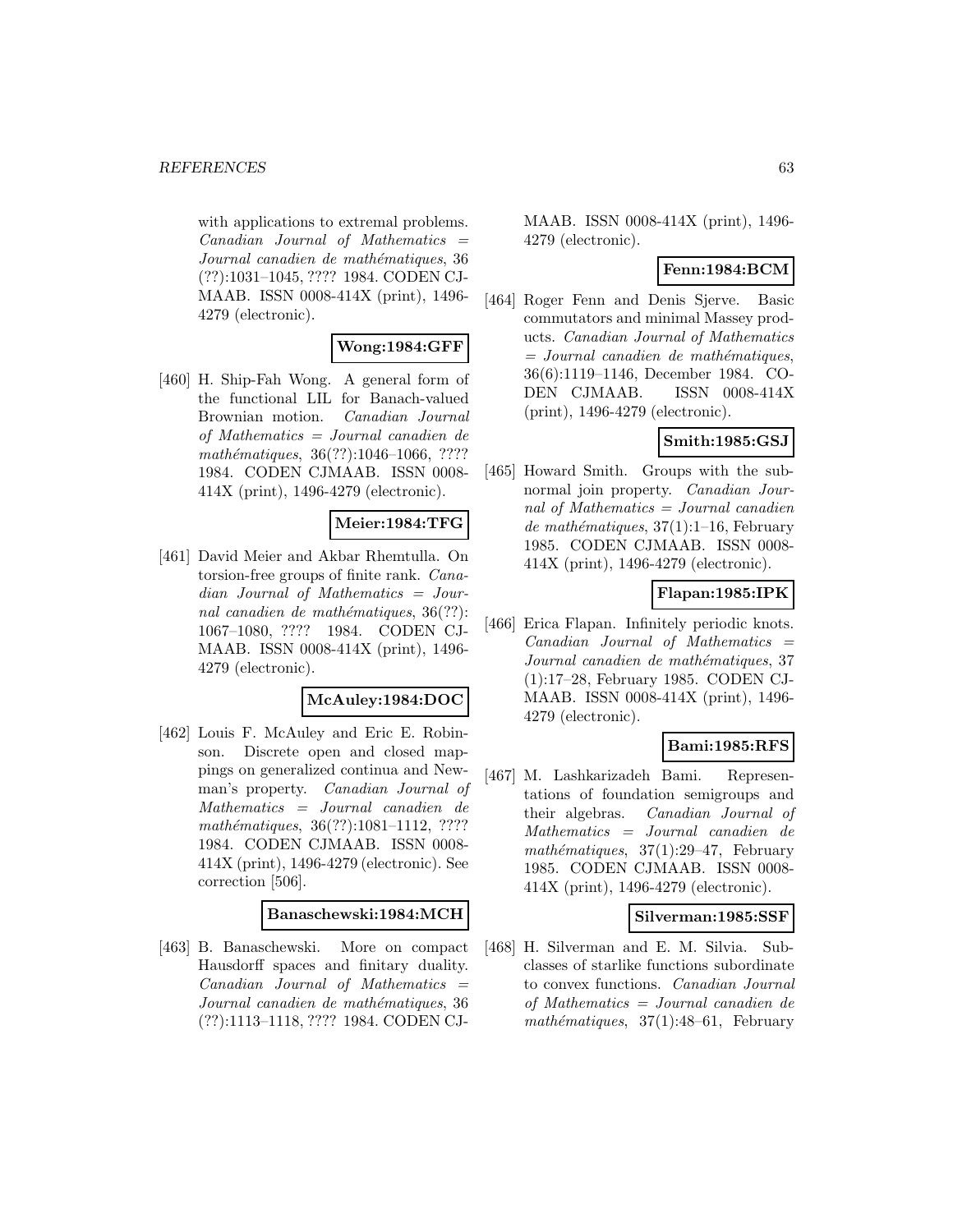1985. CODEN CJMAAB. ISSN 0008- 414X (print), 1496-4279 (electronic).

#### **Novinger:1985:LIS**

[469] W. P. Novinger and D. M. Oberlin. Linear isometries of some normed spaces of analytic functions. Canadian Journal of Mathematics = Journal canadien de mathématiques,  $37(1):62-74$ , February 1985. CODEN CJMAAB. ISSN 0008- 414X (print), 1496-4279 (electronic).

# **Mathieu:1985:RNF**

[470] Philippe Mathieu. Résultats nouveaux sur les faisceaux quasi-unipotents. (French) [New results on quasiunipotent bundles]. Canadian Journal of Mathematics = Journal canadien de mathématiques,  $37(1):75-81$ , February 1985. CODEN CJMAAB. ISSN 0008- 414X (print), 1496-4279 (electronic).

### **Bankston:1985:CSO**

[471] Paul Bankston. Corrigendum to: "Some obstacles to duality in topological algebra". Canadian Journal of Mathematics  $=$  Journal canadien de mathématiques, 37(1):82–83, February 1985. CODEN CJMAAB. ISSN 0008-414X (print), 1496-4279 (electronic). See [247].

### **Pathak:1985:HTS**

[472] R. S. Pathak. On Hankel transformable spaces and a Cauchy problem. Canadian Journal of Mathematics = Journal canadien de mathématiques,  $37(1)$ : 84–106, February 1985. CODEN CJ-MAAB. ISSN 0008-414X (print), 1496- 4279 (electronic).

# **Granirer:1985:GTP**

[473] Edmond E. Granirer. Geometric and topological properties of certain w<sup>∗</sup>

compact convex sets which arise from the study of invariant means. Canadian Journal of Mathematics = Journal canadien de mathématiques,  $37(1)$ : 107–121, February 1985. CODEN CJ-MAAB. ISSN 0008-414X (print), 1496- 4279 (electronic).

# **Britten:1985:BC**

[474] D. J. Britten and F. W. Lemire. On basic cycles of  $A_n$ ,  $B_n$ ,  $C_n$  and  $D_n$ . Canadian Journal of Mathematics = Journal canadien de mathématiques,  $37(1)$ : 122–140, February 1985. CODEN CJ-MAAB. ISSN 0008-414X (print), 1496- 4279 (electronic).

# **Andrews:1985:UPI**

[475] Kevin T. Andrews. Universal Pettis integrability. Canadian Journal of Mathematics = Journal canadien de mathématiques, 37(??):141-159, ???? 1985. CODEN CJMAAB. ISSN 0008- 414X (print), 1496-4279 (electronic).

# **Bratteli:1985:DTC**

[476] Ola Bratteli and Frederick M. Goodman. Derivations tangential to compact group actions: spectral conditions in the weak closure. Canadian Journal of Mathematics = Journal canadien de mathématiques, 37(??):160-192, ???? 1985. CODEN CJMAAB. ISSN 0008- 414X (print), 1496-4279 (electronic).

### **Skandalis:1985:ESK**

[477] Georges Skandalis. Exact sequences for the Kasparov groups of graded algebras. Canadian Journal of Mathematics  $=$  Journal canadien de mathématiques, 37(??):193–216, ???? 1985. CODEN CJ-MAAB. ISSN 0008-414X (print), 1496- 4279 (electronic).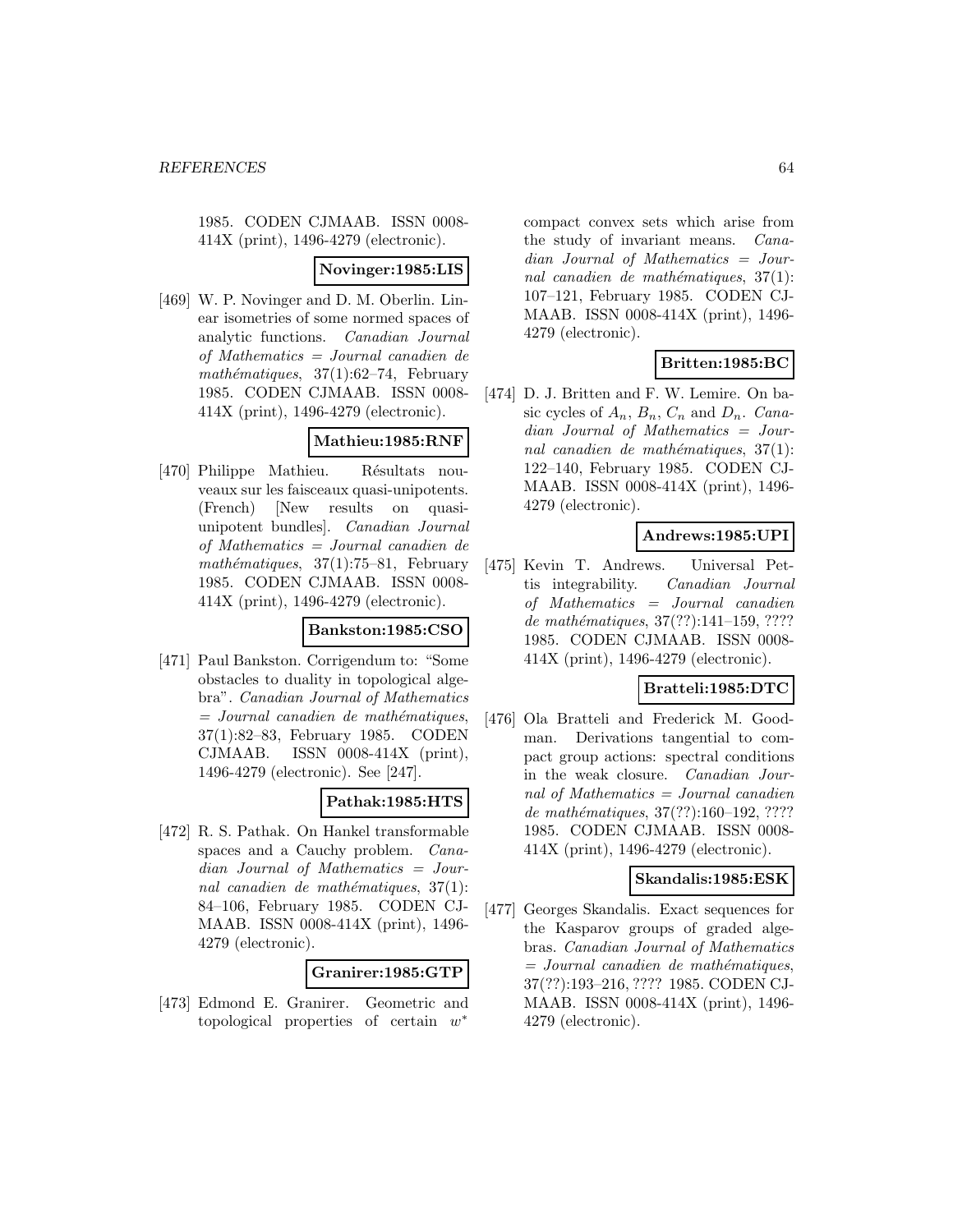### **Bisztriczky:1985:VTC**

[478] Tibor Bisztriczky. An n-vertex theorem for convex space curves. Canadian Journal of Mathematics = Journal canadien de mathématiques,  $37(??):217-237, ????$ 1985. CODEN CJMAAB. ISSN 0008- 414X (print), 1496-4279 (electronic).

# **Dixon:1985:OSP**

[479] John D. Dixon. The orbit-stabilizer problem for linear groups. Canadian Journal of Mathematics = Journal canadien de mathématiques,  $37(??)$ : 238–259, ???? 1985. CODEN CJ-MAAB. ISSN 0008-414X (print), 1496- 4279 (electronic).

### **Frangos:1985:CVV**

[480] Nikos E. Frangos. On convergence of vector valued pramarts and subpramarts. Canadian Journal of Mathematics = Journal canadien de mathématiques,  $37(??):260-270$ , ???? 1985. CODEN CJMAAB. ISSN 0008- 414X (print), 1496-4279 (electronic).

#### **Gerhard:1985:FIC**

[481] J. A. Gerhard and Mario Petrich. Free involutorial completely simple semigroups. Canadian Journal of Mathematics = Journal canadien de mathématiques,  $37(??):271-295$ , ???? 1985. CODEN CJMAAB. ISSN 0008- 414X (print), 1496-4279 (electronic).

# **James:1985:CPS**

[482] Donald G. James. Collineations of polar spaces. Canadian Journal of Mathematics = Journal canadien de mathématiques,  $37(??):296-309$ , ???? 1985. CODEN CJMAAB. ISSN 0008- 414X (print), 1496-4279 (electronic).

## **Essen:1985:ODO**

[483] M. Essén. Optimization and  $\alpha$ disfocality for ordinary differential equations. Canadian Journal of Mathematics  $=$  Journal canadien de mathématiques, 37(??):310–323, ???? 1985. CODEN CJ-MAAB. ISSN 0008-414X (print), 1496- 4279 (electronic).

# **Gratzer:1985:TGA**

[484] George Grätzer and David Kelly. A technique to generate **m**-ary free lattices from finitary ones. Canadian Journal of Mathematics = Journal canadien de mathématiques, 37(??):324-336, ???? 1985. CODEN CJMAAB. ISSN 0008- 414X (print), 1496-4279 (electronic).

### **Williams:1985:CBR**

[485] Kenneth S. Williams, Christian Friesen, and Lawrence J. Howe. Criteria for biquadratic residuacity modulo a prime p involving quaternary representations of p. Canadian Journal of Mathematics  $=$ Journal canadien de mathématiques, 37 (??):337–370, ???? 1985. CODEN CJ-MAAB. ISSN 0008-414X (print), 1496- 4279 (electronic).

### **Moricz:1985:RCS**

[486] Ferenc Móricz. On the restricted Cesàro summability of multiple orthogonal series. Canadian Journal of Mathematics  $=$  Journal canadien de mathématiques, 37(??):371–384, ???? 1985. CODEN CJ-MAAB. ISSN 0008-414X (print), 1496- 4279 (electronic).

### **Comez:1985:DMS**

[487] Dogan Cömez. Differentiation of multiparameter superadditive processes.  $Canadian$  Journal of Mathematics  $=$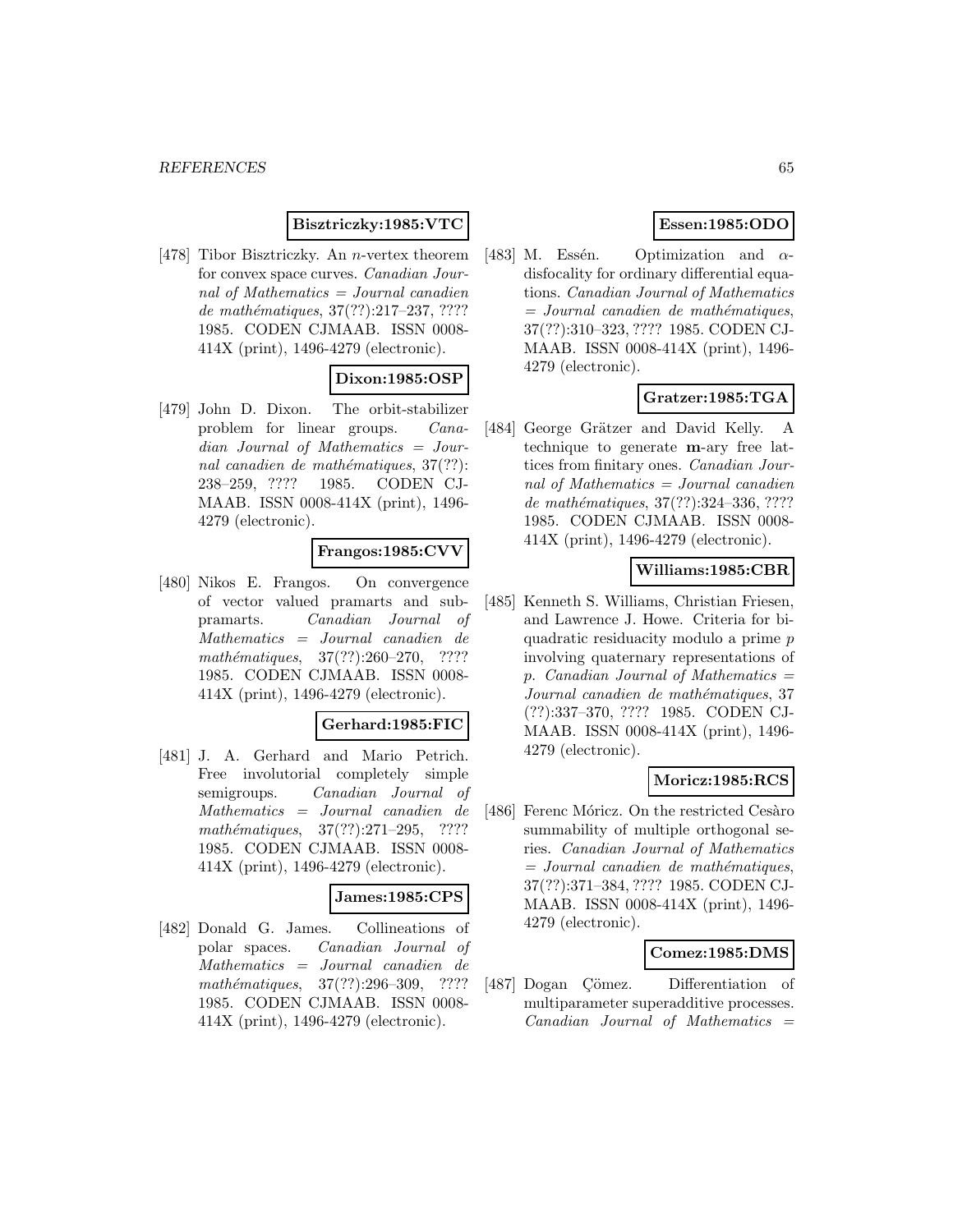Journal canadien de mathématiques, 37 (??):385–404, ???? 1985. CODEN CJ-MAAB. ISSN 0008-414X (print), 1496- 4279 (electronic).

# **Solel:1985:AAO**

[488] Baruch Solel. Algebras of analytic operators associated with a periodic flow on a von Neumann algebra. Canadian Journal of Mathematics  $=$  Journal canadien de mathématiques,  $37(??)$ :405–429, ???? 1985. CODEN CJMAAB. ISSN 0008- 414X (print), 1496-4279 (electronic).

# **Cac:1985:MUL**

[489] Nguyên Phuong Các. The method of upper and lower solutions for some nonlinear boundary value problems in unbounded domains. Canadian Journal of Mathematics = Journal canadien de mathématiques, 37(??):430-441, ???? 1985. CODEN CJMAAB. ISSN 0008- 414X (print), 1496-4279 (electronic).

### **Gluck:1985:LIC**

[490] David Gluck. The largest irreducible character degree of a finite group. Canadian Journal of Mathematics = Journal canadien de mathématiques,  $37(??)$ : 442–451, ???? 1985. CODEN CJ-MAAB. ISSN 0008-414X (print), 1496- 4279 (electronic).

### **Jain:1985:HR**

[491] S. K. Jain and D. S. Malik. *q*-hypercyclic rings. Canadian Journal of Mathematics  $=$  Journal canadien de mathématiques, 37(??):452–466, ???? 1985. CODEN CJ-MAAB. ISSN 0008-414X (print), 1496- 4279 (electronic).

# **Gordon:1985:NRH**

[492] Carolyn S. Gordon. Naturally reductive homogeneous Riemannian manifolds. Canadian Journal of Mathematics  $=$  Journal canadien de mathématiques, 37(??):467–487, ???? 1985. CODEN CJ-MAAB. ISSN 0008-414X (print), 1496- 4279 (electronic).

# **Soule:1985:OTA**

[493] Christophe Soulé. Opérations en  $K$ théorie algébrique. (French) [Operations in algebraic K-theory]. Canadian Journal of Mathematics = Journal canadien de mathématiques, 37(??):488–550, ???? 1985. CODEN CJMAAB. ISSN 0008- 414X (print), 1496-4279 (electronic).

### **Rahman:1985:EFB**

[494] Mizan Rahman. A q-extension of Feldheim's bilinear sum for Jacobi polynomials and some applications. Canadian Journal of Mathematics = Journal canadien de mathématiques,  $37(??)$ : 551–578, ???? 1985. CODEN CJ-MAAB. ISSN 0008-414X (print), 1496- 4279 (electronic).

# **Ho:1985:FPP**

[495] Chat Yin Ho. Finite projective planes that admit a strongly irreducible collineation group. Canadian Journal of Mathematics = Journal canadien de mathématiques, 37(??):579–611, ???? 1985. CODEN CJMAAB. ISSN 0008- 414X (print), 1496-4279 (electronic).

### **Comez:1985:ETM**

[496] Dogan Çömez. An ergodic theorem for multidimensional superadditive processes. Canadian Journal of Mathematics = Journal canadien de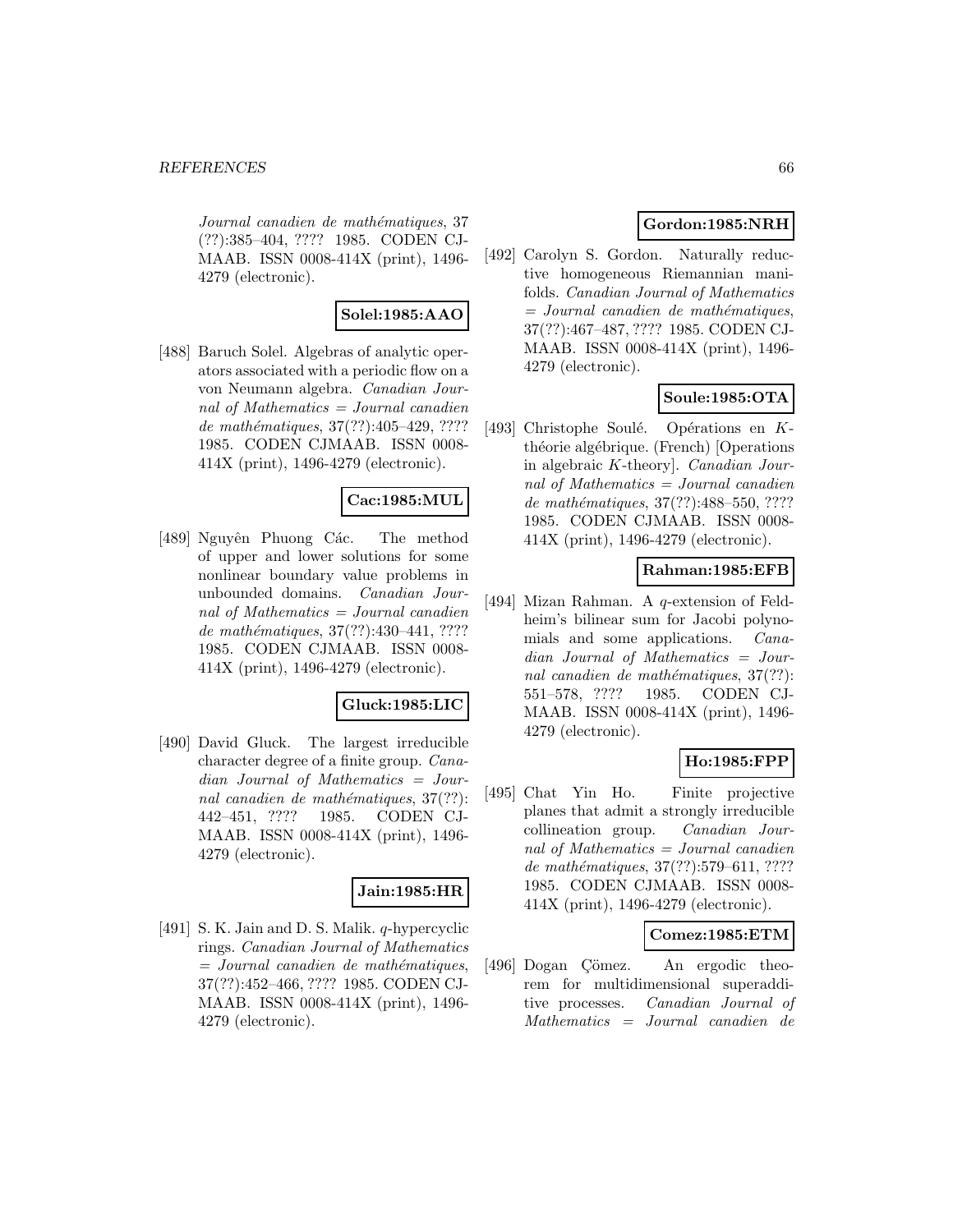mathématiques, 37(??):612–634, ???? 1985. CODEN CJMAAB. ISSN 0008- 414X (print), 1496-4279 (electronic).

# **Holzherr:1985:GFD**

[497] A. K. Holzherr. Groups with finitedimensional irreducible multiplier representations. Canadian Journal of Mathematics = Journal canadien de mathématiques,  $37(??):635–643$ , ???? 1985. CODEN CJMAAB. ISSN 0008- 414X (print), 1496-4279 (electronic).

### **Levesque:1985:ISU**

[498] Claude Levesque. An independent system of units in certain algebraic number fields. Canadian Journal of Mathematics  $=$  Journal canadien de mathématiques, 37(??):644–663, ???? 1985. CODEN CJ-MAAB. ISSN 0008-414X (print), 1496- 4279 (electronic).

### **Magyar:1985:DAI**

[499] Zoltán Magyar and Zoltán Sebestyén. On the definition of  $C^*$ -algebras. II.  $Canadian$  Journal of Mathematics  $=$ Journal canadien de mathématiques, 37 (??):664–681, ???? 1985. CODEN CJ-MAAB. ISSN 0008-414X (print), 1496- 4279 (electronic).

### **Grzaslewicz:1985:EPC**

[500] Ryszard Grzaślewicz. Extreme positive contractions on finite-dimensional lspp-spaces. Canadian Journal of Mathematics = Journal canadien de mathématiques, 37(??):682–699, ???? 1985. CODEN CJMAAB. ISSN 0008- 414X (print), 1496-4279 (electronic).

# **Hussein:1985:GS**

[501] D. Hussein, M. A. Natsheh, and I. Qumsiyeh. Generalized  $L(f)$  spaces. *Cana-* dian Journal of Mathematics = Journal canadien de mathématiques,  $37(??)$ : 700–709, ???? 1985. CODEN CJ-MAAB. ISSN 0008-414X (print), 1496- 4279 (electronic).

# **Flath:1985:BEA**

[502] Daniel E. Flath and L. C. Biedenharn. Beyond the enveloping algebra of  $sl<sub>3</sub>$ .  $Canadian$  Journal of Mathematics  $=$ Journal canadien de mathématiques, 37 (??):710–729, ???? 1985. CODEN CJ-MAAB. ISSN 0008-414X (print), 1496- 4279 (electronic).

# **Steprans:1985:SSV**

[503] Juris Steprans. Strong Q-sequences and variations on Martin's axiom. Canadian Journal of Mathematics = Journal canadien de mathématiques,  $37(??)$ : 730–746, ???? 1985. CODEN CJ-MAAB. ISSN 0008-414X (print), 1496- 4279 (electronic).

# **Curtis:1985:AST**

[504] D. W. Curtis. Application of a selection theorem to hyperspace contractibility. Canadian Journal of Mathematics = Journal canadien de mathématiques, 37 (??):747–759, ???? 1985. CODEN CJ-MAAB. ISSN 0008-414X (print), 1496- 4279 (electronic).

### **Gaveau:1985:DPS**

[505] Bernard Gaveau and Jacques Vauthier. The Dirichlet problem for the subelliptic Laplacian on the Heisenberg group. II. Canadian Journal of Mathematics  $=$ Journal canadien de mathématiques, 37 (??):760–766, ???? 1985. CODEN CJ-MAAB. ISSN 0008-414X (print), 1496- 4279 (electronic).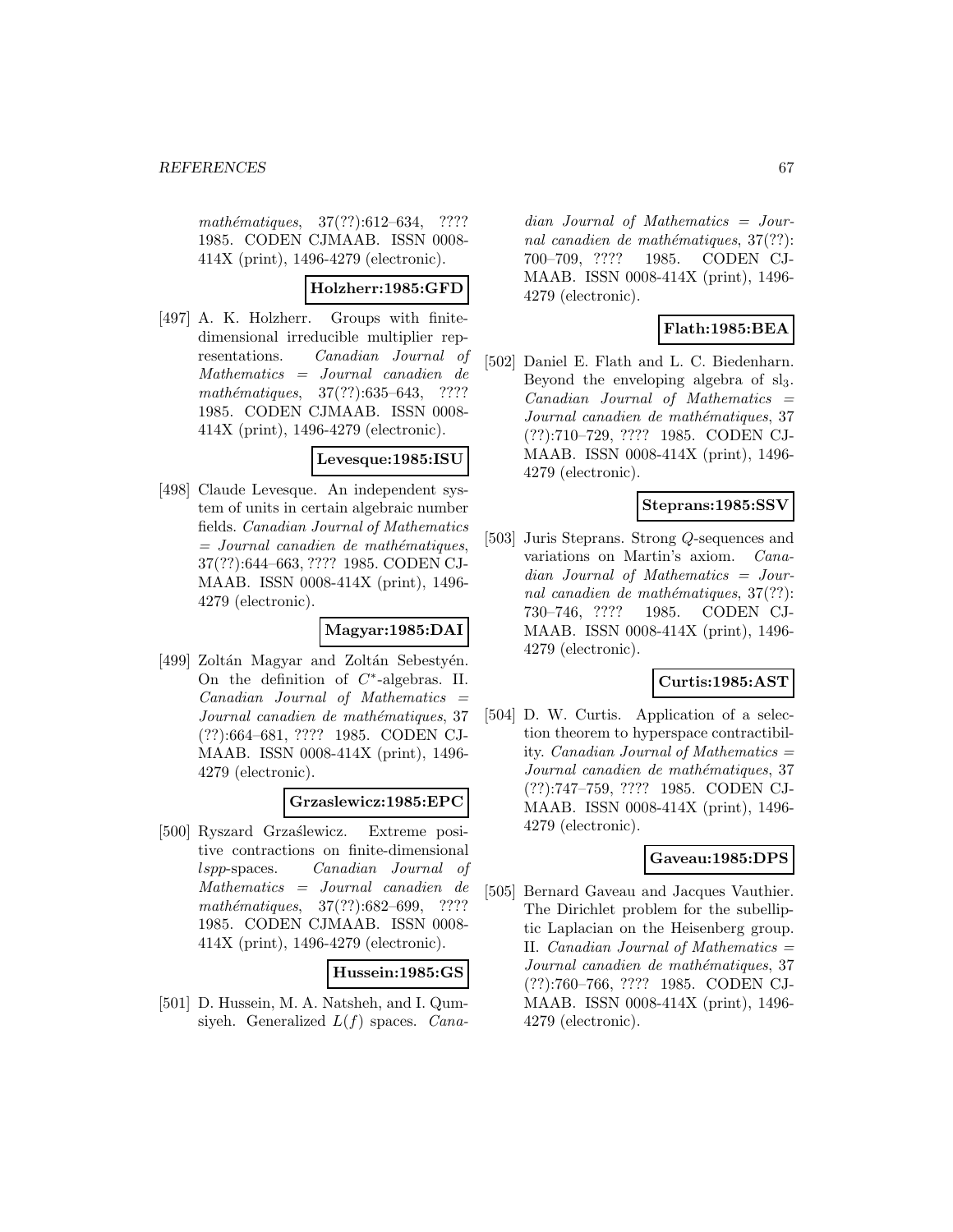# **McAuley:1985:CDO**

[506] L. F. McAuley and E. E. Robinson. A correction to: "Discrete open and closed mappings on generalized continua and Newman's property". Canadian Journal of Mathematics = Journal canadien de mathématiques,  $37(??):767-768, ????$ 1985. CODEN CJMAAB. ISSN 0008- 414X (print), 1496-4279 (electronic). See [462].

# **Quigg:1985:APF**

[507] John C. Quigg. Approximately periodic functionals on C∗-algebras and von Neumann algebras. Canadian Journal of Mathematics  $=$  Journal canadien de mathématiques, 37(??):769-784, ???? 1985. CODEN CJMAAB. ISSN 0008- 414X (print), 1496-4279 (electronic).

# **Bami:1985:BTH**

[508] M. Lashkarizadeh Bami. Bochner's theorem and the Hausdorff moment theorem on foundation topological semigroups.  $Canadian$  Journal of Mathematics  $=$ Journal canadien de mathématiques, 37 (??):785–809, ???? 1985. CODEN CJ-MAAB. ISSN 0008-414X (print), 1496- 4279 (electronic).

### **Hoffmann:1985:IHC**

[509] Rudolf-E. Hoffmann. The injective hull and the scrCscrL-compactification of a continuous poset. Canadian Journal of Mathematics = Journal canadien de mathématiques, 37(??):810–853, ???? 1985. CODEN CJMAAB. ISSN 0008- 414X (print), 1496-4279 (electronic).

### **Bender:1985:AAC**

[510] Edward A. Bender and Nicholas C. Wormald. Almost all convex polyhe-

dra are asymmetric. Canadian Journal of Mathematics = Journal canadien de mathématiques, 37(??):854–871, ???? 1985. CODEN CJMAAB. ISSN 0008- 414X (print), 1496-4279 (electronic).

# **Kraft:1985:SMC**

[511] Jürgen Kraft. Singularity of monomial curves in **A**<sup>3</sup> and Gorenstein monomial curves in **A**<sup>4</sup>. Canadian Journal of Mathematics = Journal canadien de mathématiques, 37(??):872–892, ???? 1985. CODEN CJMAAB. ISSN 0008- 414X (print), 1496-4279 (electronic).

# **Ng:1985:NMC**

[512] Tze Beng Ng. A note on the mod 2 cohomology of  $BhatSO_n\langle 16 \rangle$ . Canadian Journal of Mathematics = Journal canadien de mathématiques,  $37(??)$ : 893–907, ???? 1985. CODEN CJ-MAAB. ISSN 0008-414X (print), 1496- 4279 (electronic).

### **Andrew:1985:PTL**

[513] A. D. Andrew. Projections on treelike Banach spaces. Canadian Journal of Mathematics = Journal canadien de mathématiques, 37(??):908-920, ???? 1985. CODEN CJMAAB. ISSN 0008- 414X (print), 1496-4279 (electronic).

### **Schep:1985:CPC**

[514] Anton R. Schep. Compactness properties of Carleman and Hille–Tamarkin operators. Canadian Journal of Mathematics = Journal canadien de mathématiques, 37(??):921-933, ???? 1985. CODEN CJMAAB. ISSN 0008- 414X (print), 1496-4279 (electronic).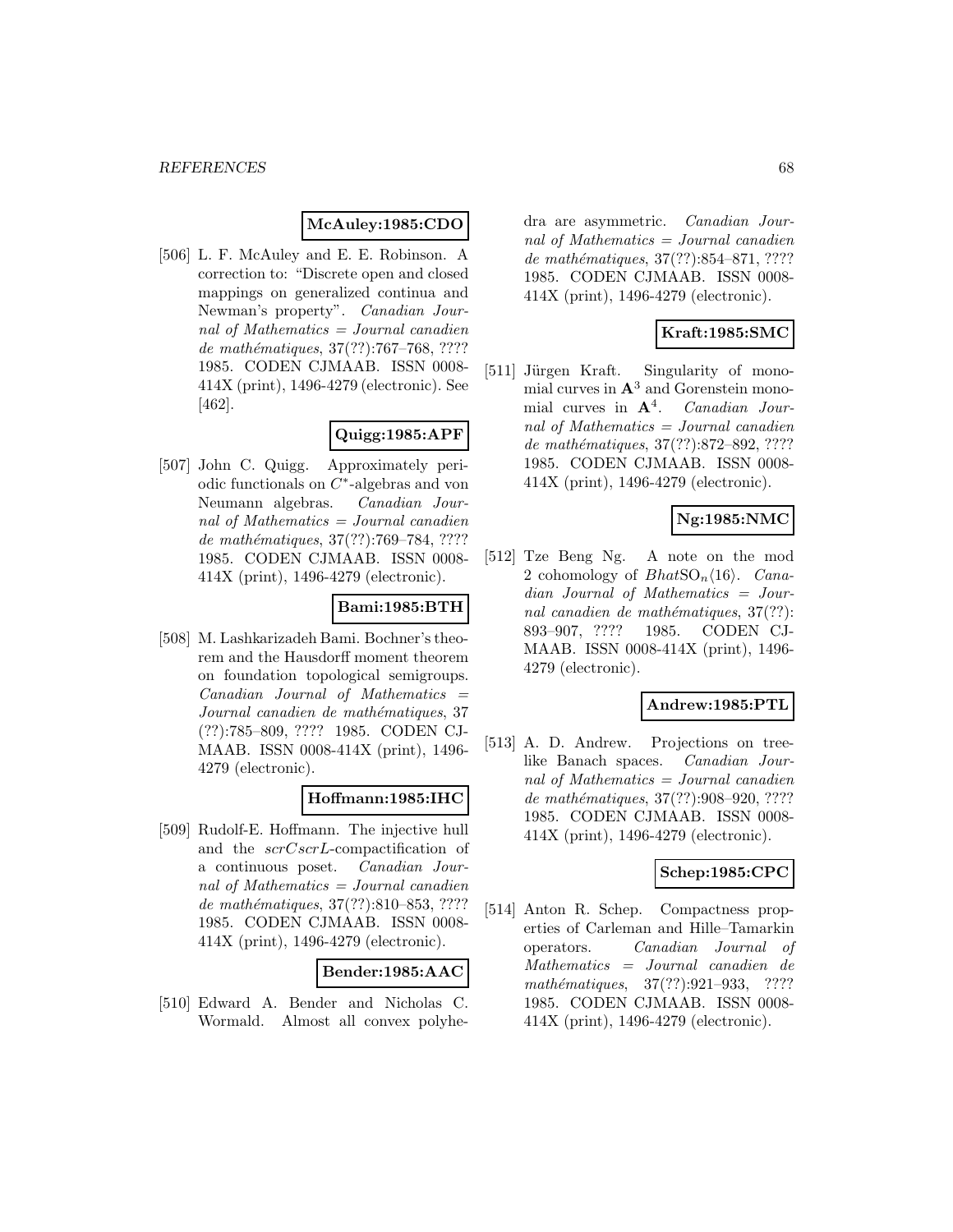# **Parks:1985:NSG**

[515] Alan E. Parks. Nilpotent by supersolvable M-groups. Canadian Journal of Mathematics  $=$  Journal canadien de mathématiques, 37(??):934-962, ???? 1985. CODEN CJMAAB. ISSN 0008- 414X (print), 1496-4279 (electronic).

# **Bankston:1985:MFA**

[516] Paul Bankston and Richard Schutt. On minimally free algebras. Canadian Journal of Mathematics = Journal canadien de mathématiques, 37(??):963-978, ???? 1985. CODEN CJMAAB. ISSN 0008- 414X (print), 1496-4279 (electronic).

### **Frenzen:1985:UAE**

[517] C. L. Frenzen and R. Wong. A uniform asymptotic expansion of the Jacobi polynomials with error bounds. Canadian Journal of Mathematics = Journal canadien de mathématiques,  $37(??)$ : 979–1007, ???? 1985. CODEN CJ-MAAB. ISSN 0008-414X (print), 1496- 4279 (electronic).

### **Katre:1985:ECQ**

[518] S. A. Katre and A. R. Rajwade. Euler's criterion for quintic nonresidues. Canadian Journal of Mathematics = Journal canadien de mathématiques,  $37(??)$ : 1008–1024, ???? 1985. CODEN CJ-MAAB. ISSN 0008-414X (print), 1496- 4279 (electronic).

### **Wigley:1985:CBS**

[519] Neil M. Wigley. Corner behavior of solutions of semilinear Dirichlet problems. Canadian Journal of Mathematics  $=$  Journal canadien de mathématiques, 37(??):1025–1046, ???? 1985. CODEN CJMAAB. ISSN 0008-414X (print), 1496-4279 (electronic).

# **Beattie:1985:AAA**

[520] Margaret Beattie. Automorphisms of G-azumaya algebras. Canadian Journal of Mathematics = Journal canadien de mathématiques, 37(??):1047-1058, ???? 1985. CODEN CJMAAB. ISSN 0008- 414X (print), 1496-4279 (electronic).

# **Shum:1985:CPS**

[521] K. P. Shum, M. W. Chan, C. K. Lai, and K. Y. So. Characterizations for prime semilattices. Canadian Journal of Mathematics = Journal canadien de mathématiques, 37(??):1059-1073, ???? 1985. CODEN CJMAAB. ISSN 0008- 414X (print), 1496-4279 (electronic).

## **Treiman:1985:GGL**

[522] Jay S. Treiman. Generalized gradients, Lipschitz behavior and directional derivatives. Canadian Journal of Mathematics = Journal canadien de mathématiques,  $37(??):1074-1084$ , ???? 1985. CODEN CJMAAB. ISSN 0008- 414X (print), 1496-4279 (electronic).

### **Goodman:1985:ASC**

[523] T. N. T. Goodman, S. L. Lee, and A. Sharma. Approximation by Lambdasplines on the circle. Canadian Journal of Mathematics = Journal canadien de mathématiques, 37(??):1085-1111, ???? 1985. CODEN CJMAAB. ISSN 0008- 414X (print), 1496-4279 (electronic).

#### **Ruckle:1985:STS**

[524] William H. Ruckle. The strong varphi topology on symmetric sequence spaces.  $Canadian$  Journal of Mathematics  $=$ Journal canadien de mathématiques, 37 (??):1112–1133, ???? 1985. CODEN CJ-MAAB. ISSN 0008-414X (print), 1496- 4279 (electronic).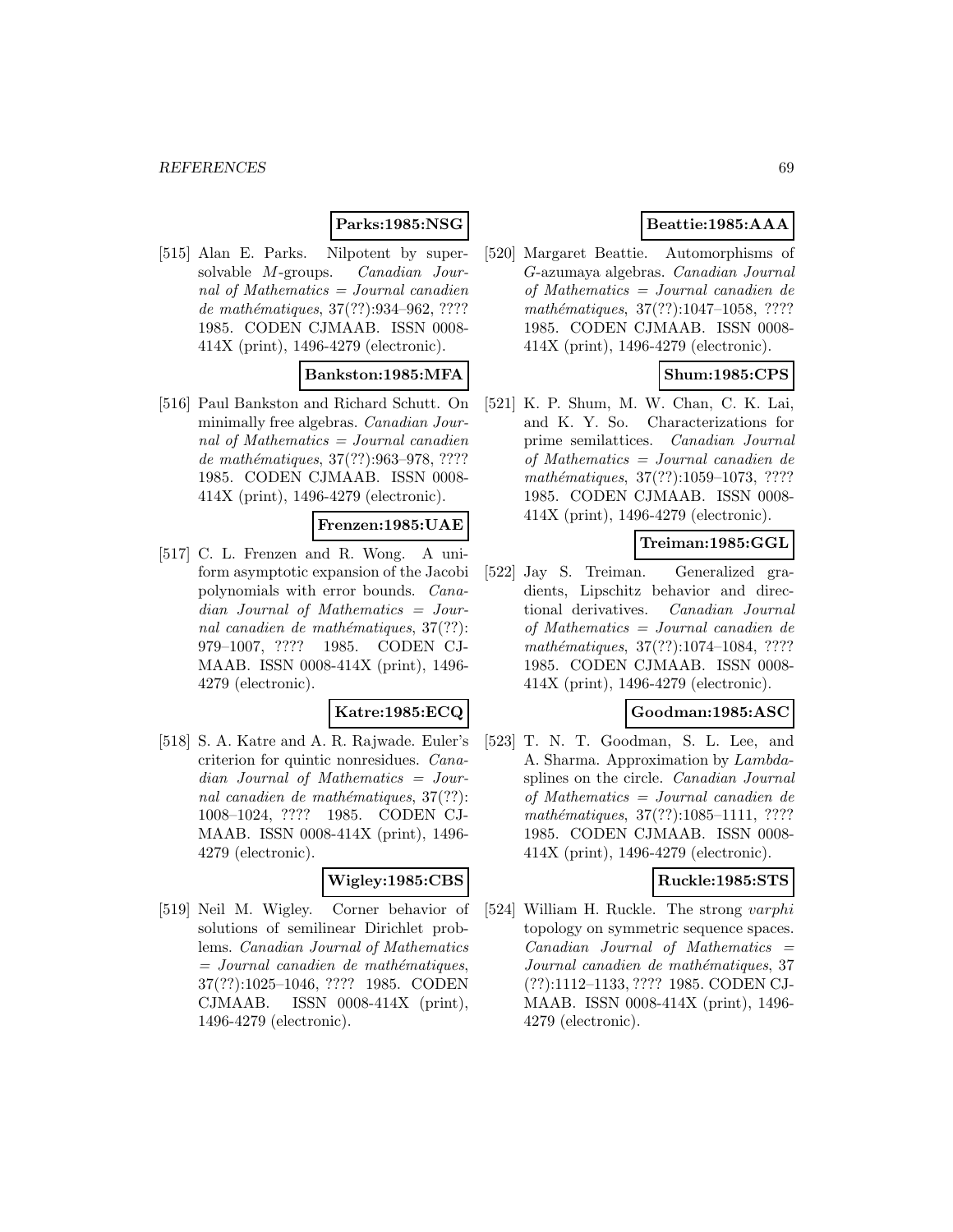# **Handelman:1985:CRM**

[525] David Handelman. Centres of rankmetric completions. Canadian Journal of Mathematics = Journal canadien de mathématiques, 37(??):1134-1148, ???? 1985. CODEN CJMAAB. ISSN 0008- 414X (print), 1496-4279 (electronic).

# **Huneke:1985:NMC**

[526] Craig Huneke and Matthew Miller. A note on the multiplicity of Cohen– Macaulay algebras with pure resolutions. Canadian Journal of Mathematics  $=$  Journal canadien de mathématiques, 37(??):1149–1162, ???? 1985. CODEN CJMAAB. ISSN 0008-414X (print), 1496-4279 (electronic).

# **Ebert:1985:PPG**

[527] Gary L. Ebert. Partitioning projective geometries into caps. Canadian Journal of Mathematics = Journal canadien de mathématiques, 37(??):1163-1175, ???? 1985. CODEN CJMAAB. ISSN 0008- 414X (print), 1496-4279 (electronic).

### **Marshall:1985:ESW**

[528] Bernard Marshall. Estimates for solutions of wave equations with vanishing curvature. Canadian Journal of Mathematics = Journal canadien de mathématiques, 37(??):1176-1200, ???? 1985. CODEN CJMAAB. ISSN 0008- 414X (print), 1496-4279 (electronic).

#### **Goulden:1985:DGJ**

[529] I. P. Goulden. Directed graphs and the Jacobi–Trudi identity. Canadian Journal of Mathematics = Journal canadien de mathématiques,  $37(??):1201-$ 1210, ???? 1985. CODEN CJ-MAAB. ISSN 0008-414X (print), 1496- 4279 (electronic).

# **Hile:1985:GST**

[530] G. N. Hile and W. E. Pfaffenberger. Generalized spectral theory in complex Banach algebras. Canadian Journal of Mathematics = Journal canadien de mathématiques, 37(??):1211-1236, ???? 1985. CODEN CJMAAB. ISSN 0008- 414X (print), 1496-4279 (electronic).

# **Arthur:1985:MUV**

[531] James Arthur. A measure on the unipotent variety. Canadian Journal of Mathematics = Journal canadien de mathématiques,  $37(6):1237-$ 1274, December 1985. CODEN CJ-MAAB. ISSN 0008-414X (print), 1496- 4279 (electronic).

# **vandeVel:1986:MFD**

[532] M. van de Vel. Metrizability of finite-dimensional spaces with a binary convexity. Canadian Journal of Mathematics = Journal canadien de mathématiques, 38(??):1–18, ???? 1986. CODEN CJMAAB. ISSN 0008-414X (print), 1496-4279 (electronic).

# **Almeida:1986:SOP**

[533] Jorge Almeida. Some order properties of the lattice of varieties of commutative semigroups. Canadian Journal of Mathematics = Journal canadien de mathématiques,  $38(??):19-47, ????$ 1986. CODEN CJMAAB. ISSN 0008- 414X (print), 1496-4279 (electronic).

### **Larson:1986:CCR**

[534] Suzanne Larson. Convexity conditions on f-rings. Canadian Journal of Mathematics = Journal canadien de mathématiques, 38(??):48–64, ???? 1986. CODEN CJMAAB. ISSN 0008- 414X (print), 1496-4279 (electronic).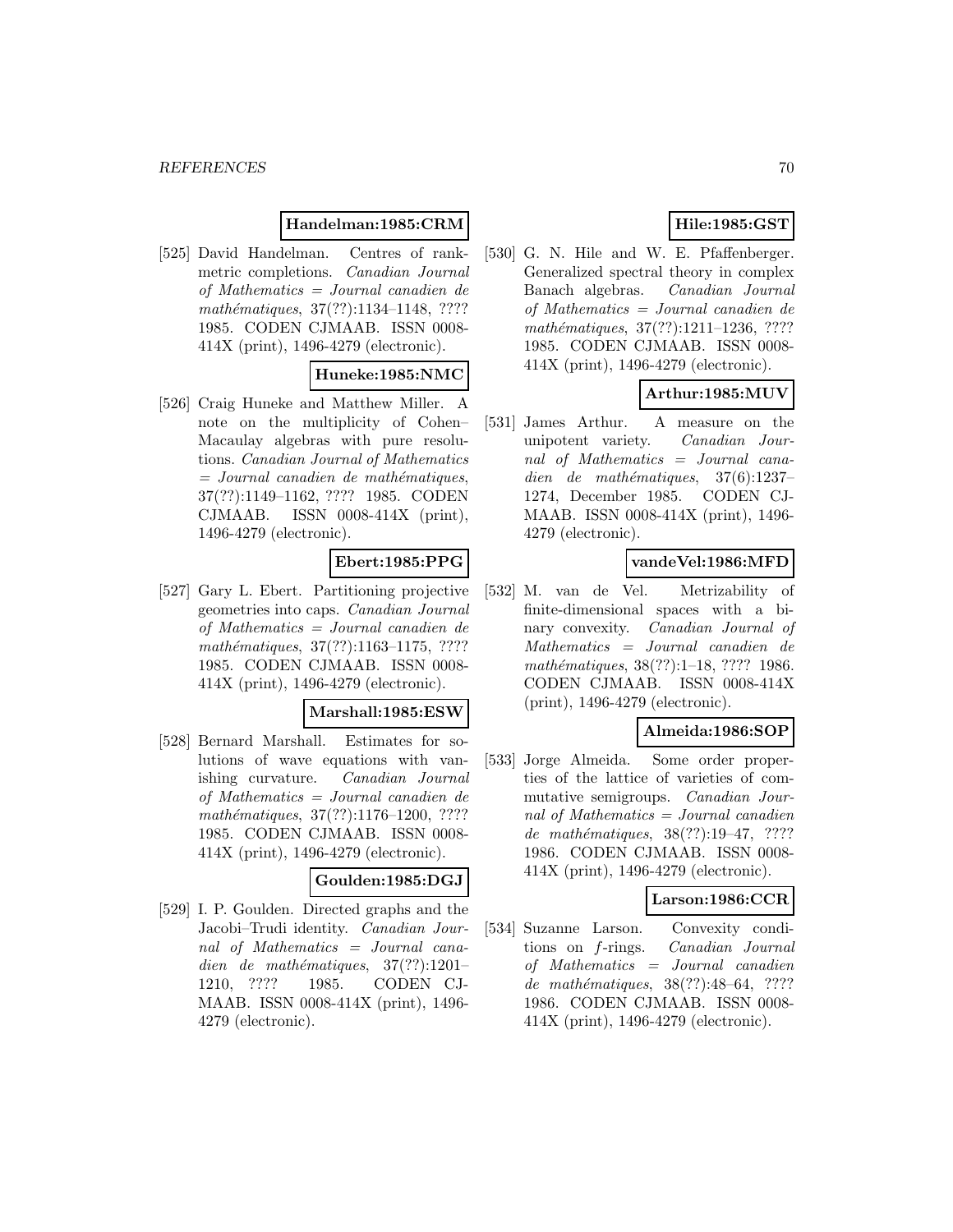# **Kalton:1986:BEN**

[535] N. J. Kalton. Banach envelopes of nonlocally convex spaces. Canadian Journal of Mathematics = Journal canadien de mathématiques, 38(??):65–86, ???? 1986. CODEN CJMAAB. ISSN 0008- 414X (print), 1496-4279 (electronic).

# **Izuchi:1986:ABA**

[536] Keiji Izuchi and Yuko Izuchi. Algebras of bounded analytic functions containing the disk algebra. Canadian Journal of Mathematics = Journal canadien de mathématiques,  $38(??):87-108$ , ???? 1986. CODEN CJMAAB. ISSN 0008- 414X (print), 1496-4279 (electronic).

### **Lazar:1986:DHS**

[537] A. J. Lazar, S.-K. Tsui, and S. Wright. Derivations from hereditary subalgebras of C∗-algebras. Canadian Journal of Mathematics  $=$  Journal canadien de mathématiques,  $38(??):109-126, ????$ 1986. CODEN CJMAAB. ISSN 0008- 414X (print), 1496-4279 (electronic).

### **Bekolle:1986:PEF**

[538] David Békollé. Projections sur des espaces de fonctions holomorphes dans des domaines plans. Canadian Journal of Mathematics = Journal canadien de mathématiques, 38(??):127-157, ???? 1986. CODEN CJMAAB. ISSN 0008- 414X (print), 1496-4279 (electronic).

### **Roberts:1986:GCP**

[539] Paul Roberts. Graded complexes over power series rings. Canadian Journal of Mathematics  $=$  Journal canadien de mathématiques, 38(??):158–178, ???? 1986. CODEN CJMAAB. ISSN 0008- 414X (print), 1496-4279 (electronic).

# **Arthur:1986:FDO**

[540] James Arthur. On a family of distributions obtained from orbits. Canadian Journal of Mathematics = Journal canadien de mathématiques,  $38(??)$ : 179–214, ???? 1986. CODEN CJ-MAAB. ISSN 0008-414X (print), 1496- 4279 (electronic).

### **Srivastava:1986:SIR**

 $[541]$  H. M. Srivastava and V. K. Jain. series identities and reducibility of basic double hypergeometric functions. Canadian Journal of Mathematics = Journal canadien de mathématiques,  $38(??)$ : 215–231, ???? 1986. CODEN CJ-MAAB. ISSN 0008-414X (print), 1496- 4279 (electronic).

## **Ng:1986:FFM**

[542] Tze Beng Ng. Frame fields on manifolds. Canadian Journal of Mathematics  $=$  Journal canadien de mathématiques, 38(??):232–256, ???? 1986. CODEN CJ-MAAB. ISSN 0008-414X (print), 1496- 4279 (electronic).

### **Berman:1986:EAM**

[543] J. Berman, G. Grätzer, and C. R. Platt. Extending algebras to model congruence schemes. Canadian Journal of Mathematics = Journal canadien de mathématiques, 38(??):257-276, ???? 1986. CODEN CJMAAB. ISSN 0008- 414X (print), 1496-4279 (electronic).

### **Leitch:1986:NOS**

[544] R. D. Leitch. A note on orbits of subgroups of the permutation groups.  $Canadian$  Journal of Mathematics  $=$ Journal canadien de mathématiques, 38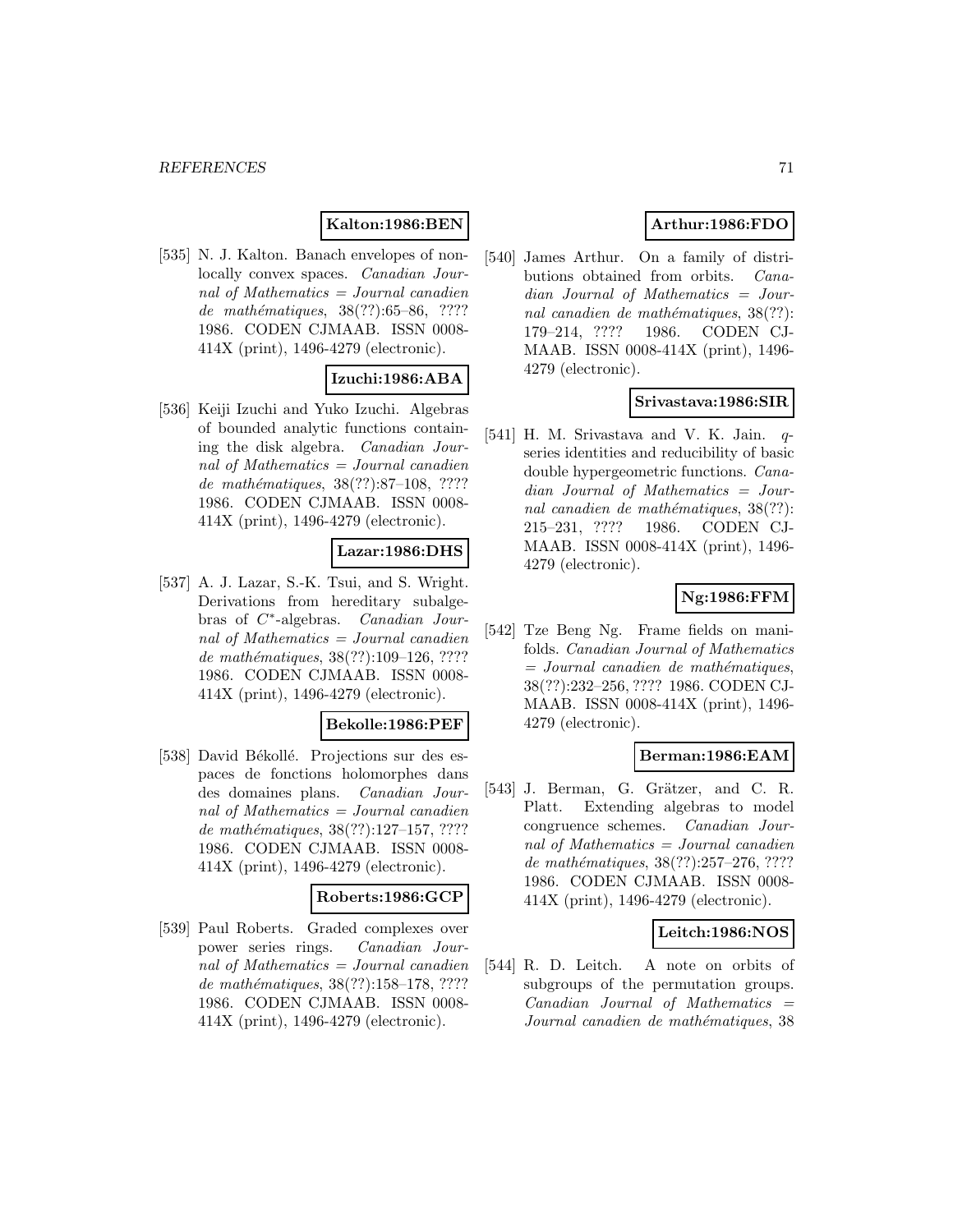(??):277–285, ???? 1986. CODEN CJ-MAAB. ISSN 0008-414X (print), 1496- 4279 (electronic).

#### **Brungs:1986:BDR**

[545] H.-H. Brungs. Bezout domains and rings with a distributive lattice of right ideals. Canadian Journal of Mathematics  $=$  Journal canadien de mathématiques, 38(??):286–303, ???? 1986. CODEN CJ-MAAB. ISSN 0008-414X (print), 1496- 4279 (electronic).

#### **Gobel:1986:SPF**

[546] R. Göbel and R. Vergohsen. Solution of a problem of L. Fuchs concerning finite intersections of pure subgroups. Canadian Journal of Mathematics = Journal canadien de mathématiques,  $38(??)$ : 304–327, ???? 1986. CODEN CJ-MAAB. ISSN 0008-414X (print), 1496- 4279 (electronic).

#### **Marshall:1986:FTS**

[547] Bernard Marshall. The Fourier transforms of smooth measures on hypersurfaces of  $\mathbb{R}^{n+1}$ . *Canadian Jour*nal of Mathematics = Journal canadien de mathématiques, 38(??):328-359, ???? 1986. CODEN CJMAAB. ISSN 0008- 414X (print), 1496-4279 (electronic).

# **Gautrin:1986:CST**

[548] Henri-François Gautrin and Tapio Klemola. Continuity of the scattering transformation for the Korteweg– de Vries equation. Canadian Journal of Mathematics = Journal canadien de mathématiques, 38(??):360–375, ???? 1986. CODEN CJMAAB. ISSN 0008- 414X (print), 1496-4279 (electronic).

# **Radjavi:1986:TCE**

[549] Heydar Radjavi. A trace condition equivalent to simultaneous triangularizability. Canadian Journal of Mathematics = Journal canadien de mathématiques, 38(??):376–386, ???? 1986. CODEN CJMAAB. ISSN 0008- 414X (print), 1496-4279 (electronic).

# **Chang:1986:GCG**

[550] Bomshik Chang. Generators of Chevalley groups over **Z**. Canadian Journal of Mathematics = Journal canadien de mathématiques, 38(??):387-396, ???? 1986. CODEN CJMAAB. ISSN 0008- 414X (print), 1496-4279 (electronic).

### **Charris:1986:SOP**

[551] Jairo Charris and Mourad E. H. Ismail. On sieved orthogonal polynomials. II. random walk polynomials. Canadian Journal of Mathematics = Journal canadien de mathématiques,  $38(??)$ : 397–415, ???? 1986. CODEN CJ-MAAB. ISSN 0008-414X (print), 1496- 4279 (electronic).

### **Maeda:1986:II**

[552] Sadahiro Maeda. Isotropic immersions.  $Canadian$  Journal of Mathematics  $=$ Journal canadien de mathématiques, 38 (??):416–430, ???? 1986. CODEN CJ-MAAB. ISSN 0008-414X (print), 1496- 4279 (electronic).

### **Borwein:1986:PAB**

[553] J. M. Borwein and H. M. Strójwas. Proximal analysis and boundaries of closed sets in Banach space. I. theory. Canadian Journal of Mathematics = Journal canadien de mathématiques,  $38(??)$ :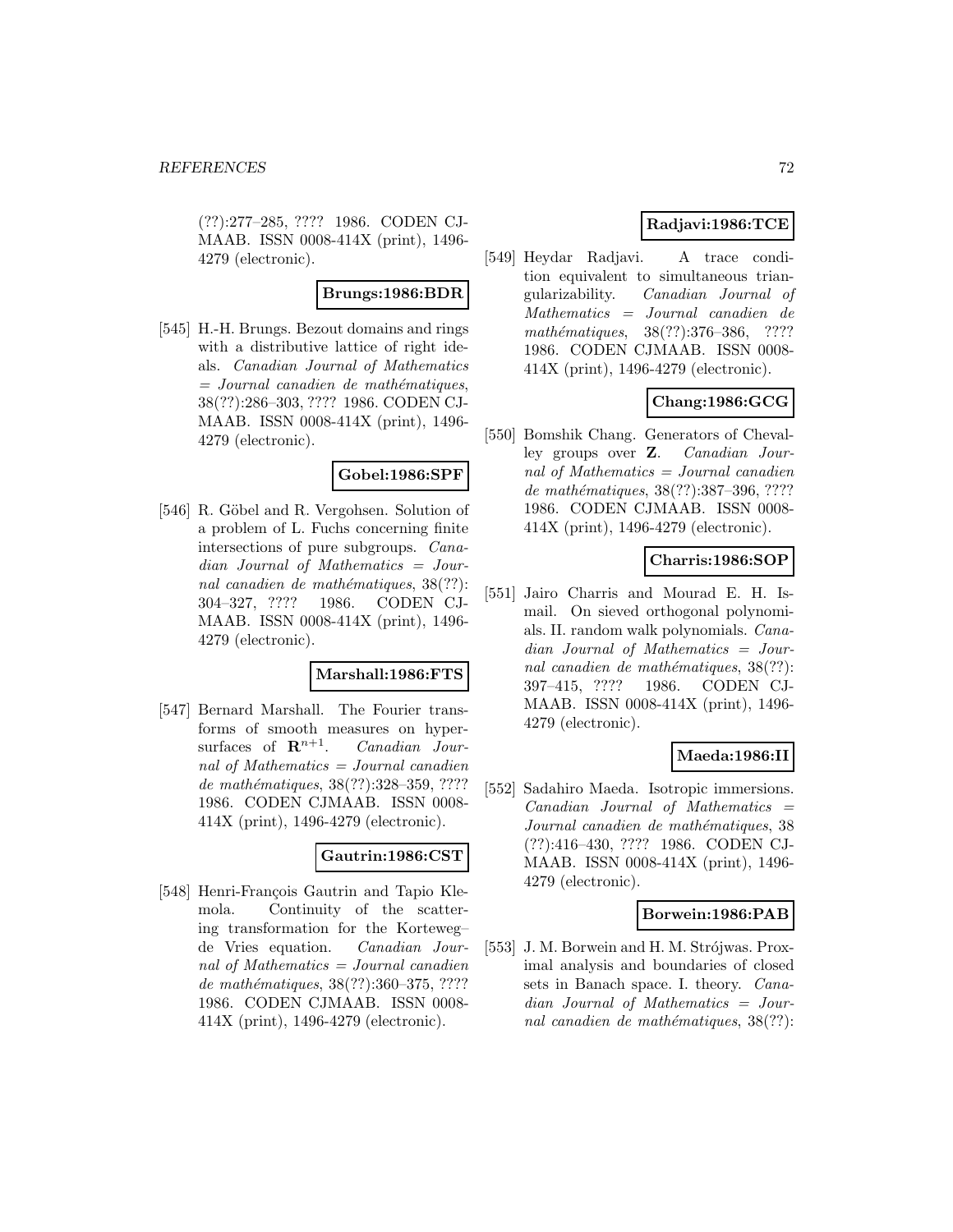431–452, ???? 1986. CODEN CJ-MAAB. ISSN 0008-414X (print), 1496- 4279 (electronic).

#### **Borwein:1986:CAS**

[554] David Borwein and Brian Thorpe. On Cesàro and Abel summability factors for integrals. Canadian Journal of Mathematics = Journal canadien de mathématiques,  $38(??):453-477$ , ???? 1986. CODEN CJMAAB. ISSN 0008- 414X (print), 1496-4279 (electronic).

### **Dunkl:1986:BVP**

[555] Charles F. Dunkl. Boundary value problems for harmonic functions on the Heisenberg group. Canadian Journal of Mathematics = Journal canadien de mathématiques, 38(??):478-512, ???? 1986. CODEN CJMAAB. ISSN 0008- 414X (print), 1496-4279 (electronic).

### **Nivat:1986:ERM**

[556] Maurice Nivat and Dominique Perrin. Ensembles reconnaissables de mots biinfinis. Canadian Journal of Mathematics  $=$  Journal canadien de mathématiques, 38(3):513–537, June 1986. CODEN CJ-MAAB. ISSN 0008-414X (print), 1496- 4279 (electronic).

# **Magill:1986:E**

[557] K. D. Magill, Jr., P. R. Misra, and U. B. Tewari. Epimorphisms from  $S(X)$  onto  $S(Y)$ . Canadian Journal of Mathematics  $=$  Journal canadien de mathématiques, 38(??):538–551, ???? 1986. CODEN CJ-MAAB. ISSN 0008-414X (print), 1496- 4279 (electronic).

### **Johnson:1986:SPN**

[558] Johnny A. Johnson and Gerald R. Sherette. Structural properties of a new

class of CM-lattices. Canadian Journal of Mathematics = Journal canadien de mathématiques, 38(??):552–562, ???? 1986. CODEN CJMAAB. ISSN 0008- 414X (print), 1496-4279 (electronic).

# **Toledo:1986:SCA**

[559] Juan A. Toledo. Small compact actions on chainable continua. Canadian Journal of Mathematics = Journal canadien de mathématiques, 38(??):563–575, ???? 1986. CODEN CJMAAB. ISSN 0008- 414X (print), 1496-4279 (electronic).

## **Isaacs:1986:IRS**

[560] I. M. Isaacs. Induction and restriction of pi-special characters. Canadian Journal of Mathematics = Journal canadien de mathématiques, 38(??):576–604, ???? 1986. CODEN CJMAAB. ISSN 0008- 414X (print), 1496-4279 (electronic).

# **Rahman:1986:IRC**

[561] Mizan Rahman. An integral representation of a  $_{10}\varphi_9$  and continuous bi-orthogonal  $_{10}\varphi_9$  rational functions. Canadian Journal of Mathematics = Journal canadien de mathématiques, 38 (??):605–618, ???? 1986. CODEN CJ-MAAB. ISSN 0008-414X (print), 1496- 4279 (electronic).

# **Ginsburg:1986:AFS**

[562] J. Ginsburg, I. Rival, and B. Sands. Antichains and finite sets that meet all maximal chains. Canadian Journal of Mathematics = Journal canadien de mathématiques, 38(??):619–632, ???? 1986. CODEN CJMAAB. ISSN 0008- 414X (print), 1496-4279 (electronic).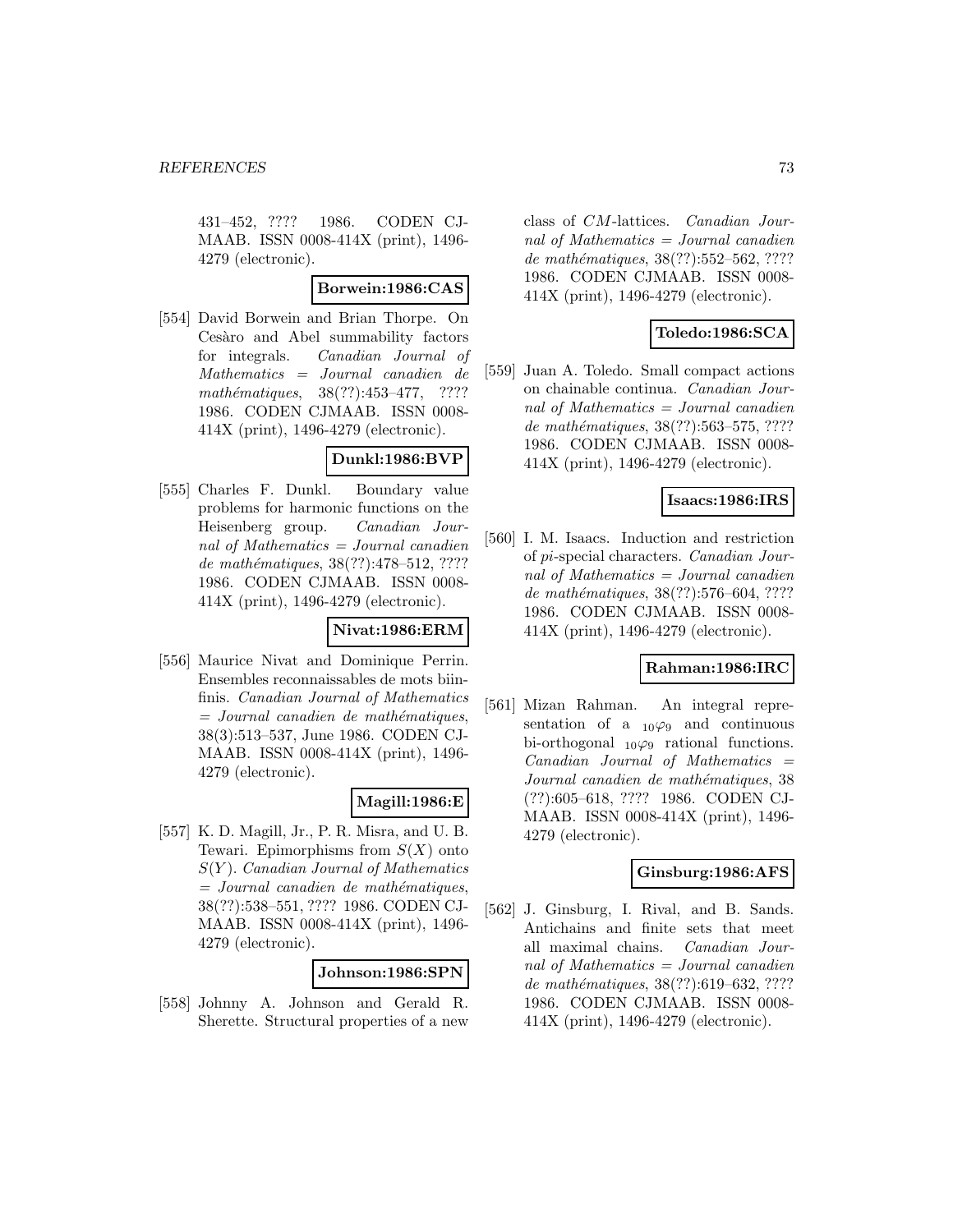## **Goodearl:1986:TPD**

[563] K. R. Goodearl and D. E. Handelman. Tensor products of dimension groups and Ksb0 of unit-regular rings. Canadian Journal of Mathematics = Journal canadien de mathématiques,  $38(??)$ : 633–658, ???? 1986. CODEN CJ-MAAB. ISSN 0008-414X (print), 1496- 4279 (electronic).

## **Shelah:1986:NSB**

[564] Saharon Shelah and Stevo Todorcević. A note on small Baire spaces. Canadian Journal of Mathematics = Journal canadien de mathématiques,  $38(??)$ : 659–665, ???? 1986. CODEN CJ-MAAB. ISSN 0008-414X (print), 1496- 4279 (electronic).

# **Gaveau:1986:DPH**

[565] Bernard Gaveau and Jacques Vauthier. The Dirichlet problem on the Heisenberg group. III. harmonic measure of a certain half-space. Canadian Journal of Mathematics = Journal canadien de mathématiques,  $38(??):666–671, ????$ 1986. CODEN CJMAAB. ISSN 0008- 414X (print), 1496-4279 (electronic).

### **Sherk:1986:G**

[566] F. A. Sherk. The geometry of  $GF(q^3)$ .  $Canadian$  Journal of Mathematics  $=$ Journal canadien de mathématiques, 38 (??):672–696, ???? 1986. CODEN CJ-MAAB. ISSN 0008-414X (print), 1496- 4279 (electronic).

### **Geluk:1986:TTE**

[567] J. L. Geluk, L. de Haan, and U. Stadtmüller. A Tauberian theorem of exponential type. Canadian Journal of Mathematics = Journal canadien

de mathématiques, 38(??):697–718, ???? 1986. CODEN CJMAAB. ISSN 0008- 414X (print), 1496-4279 (electronic).

## **Balogh:1986:PLL**

[568] Zoltán T. Balogh. Paracompactness in locally Lindelöf spaces. Canadian Journal of Mathematics = Journal canadien de mathématiques, 38(??):719–727, ????? 1986. CODEN CJMAAB. ISSN 0008- 414X (print), 1496-4279 (electronic).

## **vanDulst:1986:KPN**

[569] D. van Dulst and V. de Valk. (KK) properties, normal structure and fixed points of nonexpansive mappings in Orlicz sequence spaces. Canadian Journal of Mathematics = Journal canadien de mathématiques, 38(??):728-750, ???? 1986. CODEN CJMAAB. ISSN 0008- 414X (print), 1496-4279 (electronic).

# **Putcha:1986:SAL**

[570] Mohan S. Putcha. A semigroup approach to linear algebraic groups. III. buildings. Canadian Journal of Mathematics = Journal canadien de mathématiques, 38(??):751–768, ???? 1986. CODEN CJMAAB. ISSN 0008- 414X (print), 1496-4279 (electronic).

### **Magill:1986:MSL**

[571] K. D. Magill, Jr. Monomorphisms of semigroups of local dendrites. *Cana*dian Journal of Mathematics = Journal canadien de mathématiques,  $38(??)$ : 769–780, ???? 1986. CODEN CJ-MAAB. ISSN 0008-414X (print), 1496- 4279 (electronic).

#### **Hambleton:1986:AFG**

[572] Ian Hambleton and Ib Madsen. Actions of finite groups on  $\mathbb{R}^{n+k}$  with fixed set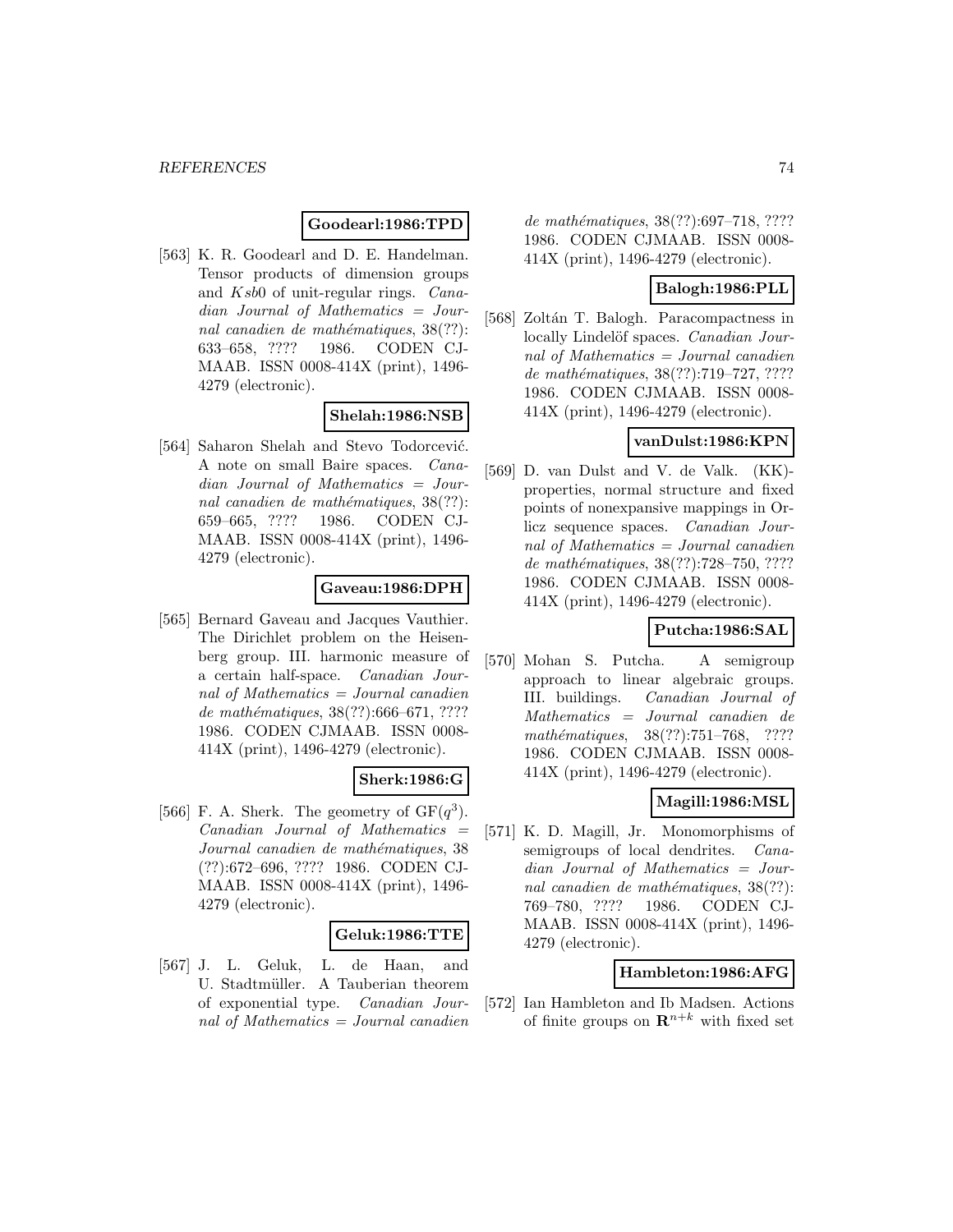**R**<sup>k</sup>. Canadian Journal of Mathematics  $=$  Journal canadien de mathématiques, 38(??):781–860, ???? 1986. CODEN CJ-MAAB. ISSN 0008-414X (print), 1496- 4279 (electronic).

### **Raphael:1986:RMI**

[573] Louise A. Raphael. Resolvent means and inverting generalized Fourier transforms.  $Canadian$  Journal of Mathematics  $=$ Journal canadien de mathématiques, 38 (??):861–877, ???? 1986. CODEN CJ-MAAB. ISSN 0008-414X (print), 1496- 4279 (electronic).

## **MacCluer:1986:ADC**

[574] Barbara D. MacCluer and Joel H. Shapiro. Angular derivatives and compact composition operators on the Hardy and Bergman spaces. Canadian Journal of Mathematics = Journal canadien de mathématiques,  $38(??)$ : 878–906, ???? 1986. CODEN CJ-MAAB. ISSN 0008-414X (print), 1496- 4279 (electronic).

### **Pierre:1986:EPC**

[575] R. Pierre. Extremal properties of constrained Tchebychev polynomials. Canadian Journal of Mathematics = Journal canadien de mathématiques, 38 (??):907–924, ???? 1986. CODEN CJ-MAAB. ISSN 0008-414X (print), 1496- 4279 (electronic).

### **McCurley:1986:SPV**

[576] Kevin S. McCurley. The smallest prime value of  $x^n + a$ . Canadian Journal of Mathematics = Journal canadien de mathématiques, 38(??):925-936, ???? 1986. CODEN CJMAAB. ISSN 0008- 414X (print), 1496-4279 (electronic).

# **Assani:1986:OPB**

[577] I. Assani. Sur les opérateurs à puissances bornées et le théorème ergodique ponctuel dans  $L^p[0, 1], 1 \lt p \lt +\infty$ . (French) [On power-bounded operators and the timely ergodic theorem in  $L^p[0,1], 1 < p < +\infty$ . Canadian Journal of Mathematics = Journal canadien de mathématiques, 38(??):937-946, ???? 1986. CODEN CJMAAB. ISSN 0008- 414X (print), 1496-4279 (electronic).

# **Bisztriczky:1986:SPC**

[578] Tibor Bisztriczky. On the singularities of plane curves. Canadian Journal of Mathematics = Journal canadien de mathématiques, 38(??):947–968, ???? 1986. CODEN CJMAAB. ISSN 0008- 414X (print), 1496-4279 (electronic).

# **Kumjian:1986:D**

[579] Alexander Kumjian. On C∗-diagonals.  $Canadian$  Journal of Mathematics  $=$ Journal canadien de mathématiques, 38 (??):969–1008, ???? 1986. CODEN CJ-MAAB. ISSN 0008-414X (print), 1496- 4279 (electronic).

### **Debiard:1986:ECR**

[580] Amédée Debiard and Bernard Gaveau. Equations de Cauchy–Riemann sur ´ SU(2) et leurs enveloppes d'holomorphie.  $Canadian$  Journal of Mathematics  $=$ Journal canadien de mathématiques, 38 (??):1009–1024, ???? 1986. CODEN CJ-MAAB. ISSN 0008-414X (print), 1496- 4279 (electronic).

## **Buckley:1986:NEA**

[581] Joseph Buckley and James Wiegold. Nilpotent extensions of abelian pgroups. Canadian Journal of Mathemat $ics = Journal\,c$  and  $i$ emathématiques,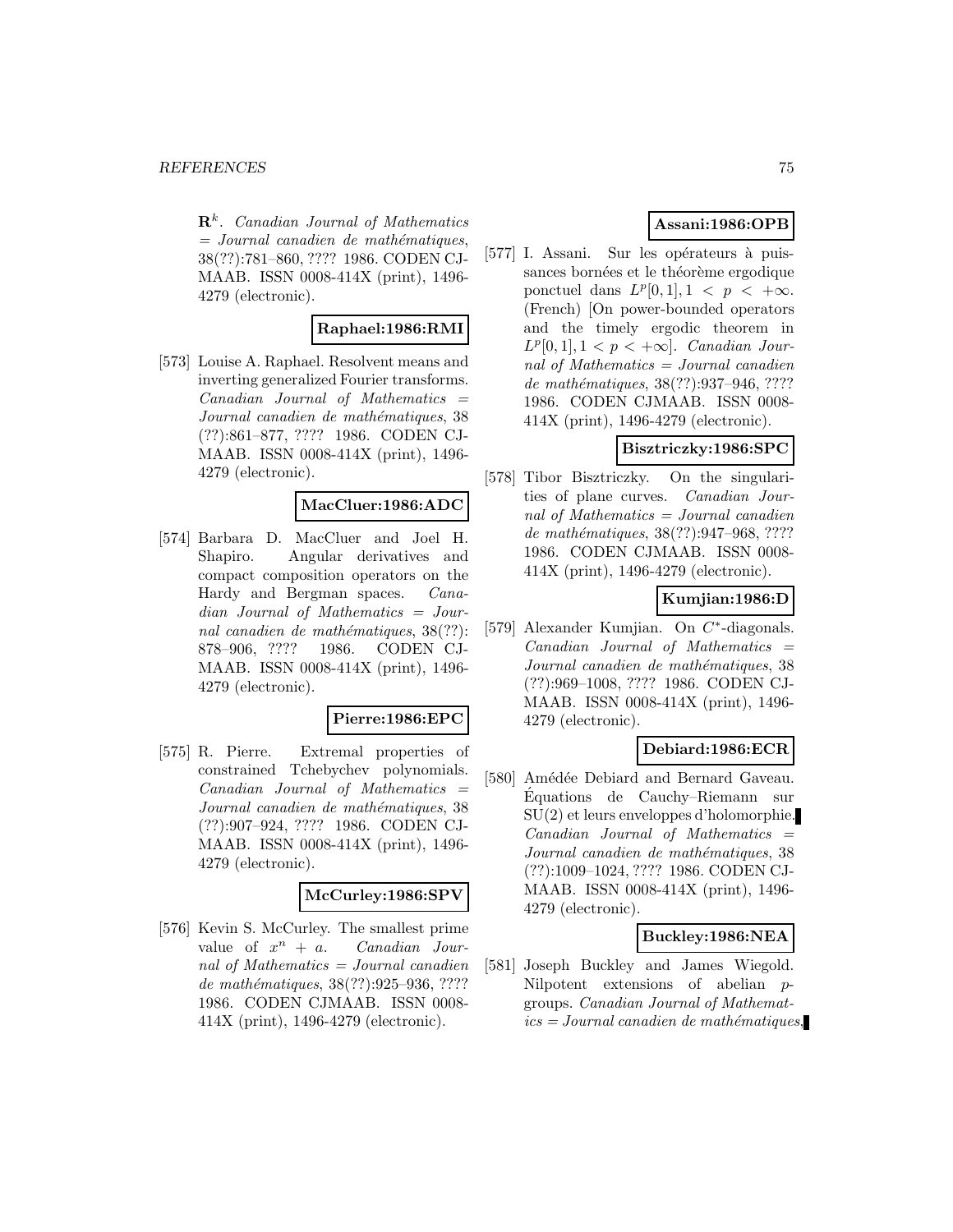38(??):1025–1052, ???? 1986. CODEN CJMAAB. ISSN 0008-414X (print), 1496-4279 (electronic).

## **Kwasik:1986:PTS**

[582] Slawomir Kwasik. On periodicity in topological surgery. Canadian Journal of Mathematics = Journal canadien de mathématiques, 38(??):1053-1064, ???? 1986. CODEN CJMAAB. ISSN 0008- 414X (print), 1496-4279 (electronic).

# **Lock:1986:TPO**

[583] Robin H. Lock. The tensor product of operational logics. Canadian Journal of Mathematics = Journal canadien de mathématiques, 38(??):1065-1080, ???? 1986. CODEN CJMAAB. ISSN 0008- 414X (print), 1496-4279 (electronic).

# **Marsden:1986:VTV**

[584] M. J. Marsden. A Voronovskaya theorem for variation-diminishing spline approximation. Canadian Journal of Mathematics = Journal canadien de mathématiques, 38(??):1081–1093, ???? 1986. CODEN CJMAAB. ISSN 0008- 414X (print), 1496-4279 (electronic).

# **May:1986:FG**

[585] Coy L. May. A family of  $M^*$ -groups.  $Canadian$  Journal of Mathematics  $=$ Journal canadien de mathématiques, 38 (??):1094–1109, ???? 1986. CODEN CJ-MAAB. ISSN 0008-414X (print), 1496- 4279 (electronic).

### **Livorni:1986:CAS**

[586] Elvira Laura Livorni. Classification of algebraic surfaces with sectional genus less than or equal to six. II. ruled surfaces with dim,  $phisbKsbXotimesL(X) =$ 1. Canadian Journal of Mathematics  $=$ 

Journal canadien de mathématiques, 38 (??):1110–1121, ???? 1986. CODEN CJ-MAAB. ISSN 0008-414X (print), 1496- 4279 (electronic).

# **Gratzer:1986:HDL**

[587] George Grätzer and Harry Lakser. Homomorphisms of distributive lattices as restrictions of congruences. Canadian Journal of Mathematics = Journal canadien de mathématiques,  $38(??)$ : 1122–1134, ???? 1986. CODEN CJ-MAAB. ISSN 0008-414X (print), 1496- 4279 (electronic).

# **McDonald:1986:SUS**

[588] Gerard McDonald and C. Sundberg. On the spectra of unbounded subnormal operators. Canadian Journal of Mathematics = Journal canadien de mathématiques, 38(??):1135–1148, ???? 1986. CODEN CJMAAB. ISSN 0008- 414X (print), 1496-4279 (electronic).

### **Bruckner:1986:PAD**

[589] A. M. Bruckner, M. Laczkovich, G. Petruska, and B. S. Thomson. Porosity and approximate derivatives. Canadian Journal of Mathematics = Journal canadien de mathématiques,  $38(??)$ : 1149–1180, ???? 1986. CODEN CJ-MAAB. ISSN 0008-414X (print), 1496- 4279 (electronic).

### **Edmunds:1986:DFO**

[590] D. E. Edmunds and R. M. Edmunds. Distance functions and Orlicz– Sobolev spaces. Canadian Journal of Mathematics = Journal canadien de mathématiques, 38(??):1181-1198, ???? 1986. CODEN CJMAAB. ISSN 0008- 414X (print), 1496-4279 (electronic).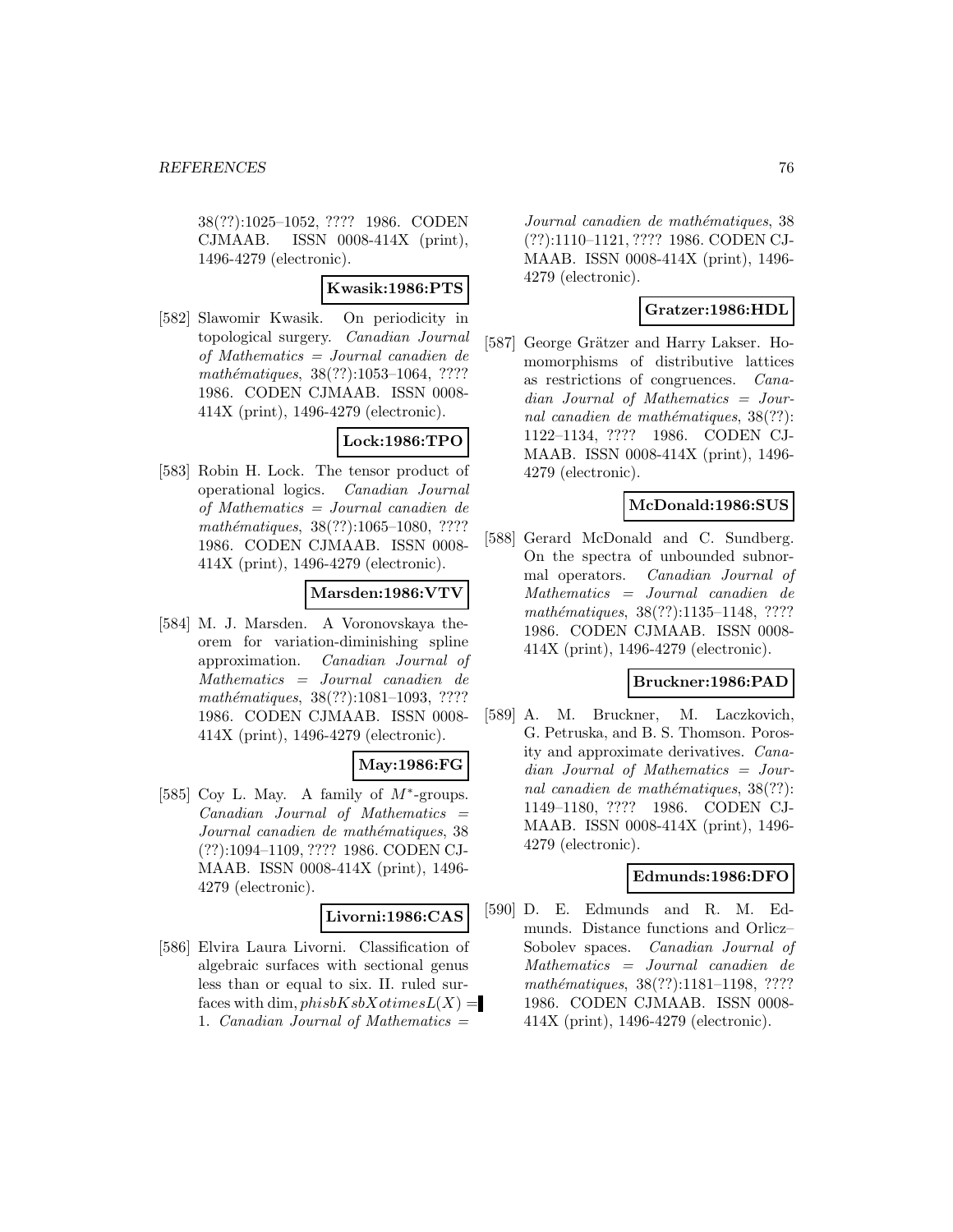# **Clarke:1986:SJC**

[591] Frank H. Clarke and Vera Zeidan. Sufficiency and the Jacobi condition in the calculus of variations. Canadian Journal of Mathematics = Journal canadien de mathématiques, 38(??):1199–1209, ???? 1986. CODEN CJMAAB. ISSN 0008- 414X (print), 1496-4279 (electronic).

## **Gervais:1986:IEF**

[592] R. Gervais, Q. I. Rahman, and G. Schmeisser. (0, 2)-interpolation of entire functions. Canadian Journal of Mathematics = Journal canadien de mathématiques,  $38(??):1210-1227, ????$ 1986. CODEN CJMAAB. ISSN 0008- 414X (print), 1496-4279 (electronic).

### **Roberts:1986:IGC**

[593] Leslie G. Roberts. The ideal generation conjecture for 28 points in **P**<sup>3</sup>. Canadian Journal of Mathematics = Journal canadien de mathématiques,  $38(??)$ : 1228–1238, ???? 1986. CODEN CJ-MAAB. ISSN 0008-414X (print), 1496- 4279 (electronic). See correction [626].

#### **Akemann:1986:ESA**

[594] Charles A. Akemann, Joel Anderson, and Gert K. Pedersen. Excising states of C∗-algebras. Canadian Journal of Mathematics = Journal canadien de mathématiques, 38(??):1239-1260, ???? 1986. CODEN CJMAAB. ISSN 0008- 414X (print), 1496-4279 (electronic).

## **Leech:1986:FIW**

[595] John Leech. Four integers whose twelve quotients sum to zero. Canadian Journal of Mathematics = Journal canadien de mathématiques, 38(??):1261-1280, ???? 1986. CODEN CJMAAB. ISSN 0008- 414X (print), 1496-4279 (electronic).

# **Iliadis:1986:SWE**

[596] S. Iliadis and V. Tzannes. Spaces on which every continuous map into a given space is constant. Canadian Journal of Mathematics = Journal canadien de mathématiques, 38(??):1281-1298, ???? 1986. CODEN CJMAAB. ISSN 0008- 414X (print), 1496-4279 (electronic).

# **Jawhari:1986:CRG**

[597] El Moustafa Jawhari, Maurice Pouzet, and Ivan Rival. A classification of reflexive graphs: the use of "holes". Canadian Journal of Mathematics = Journal canadien de mathématiques,  $38(??)$ : 1299–1328, ???? 1986. CODEN CJ-MAAB. ISSN 0008-414X (print), 1496- 4279 (electronic).

# **Libera:1986:BCI**

[598] Richard J. Libera and Eligiusz J. Zlotkiewicz. Behavior of coefficients of inverses of  $\alpha$ -spiral functions. *Cana*dian Journal of Mathematics = Journal canadien de mathématiques,  $38(??)$ : 1329–1337, ???? 1986. CODEN CJ-MAAB. ISSN 0008-414X (print), 1496- 4279 (electronic).

# **Appell:1986:TBP**

[599] Jürgen Appell and Espedito De Pascale. Théorèmes de bornage pour l'opérateur de Nemyckii dans les espaces idéaux.  $Canadian$  Journal of Mathematics  $=$ Journal canadien de mathématiques, 38 (??):1338–1355, ???? 1986. CODEN CJ-MAAB. ISSN 0008-414X (print), 1496- 4279 (electronic).

### **Belluce:1986:SAI**

[600] L. P. Belluce. Semisimple algebras of infinite valued logic and bold fuzzy set theory. Canadian Journal of Mathematics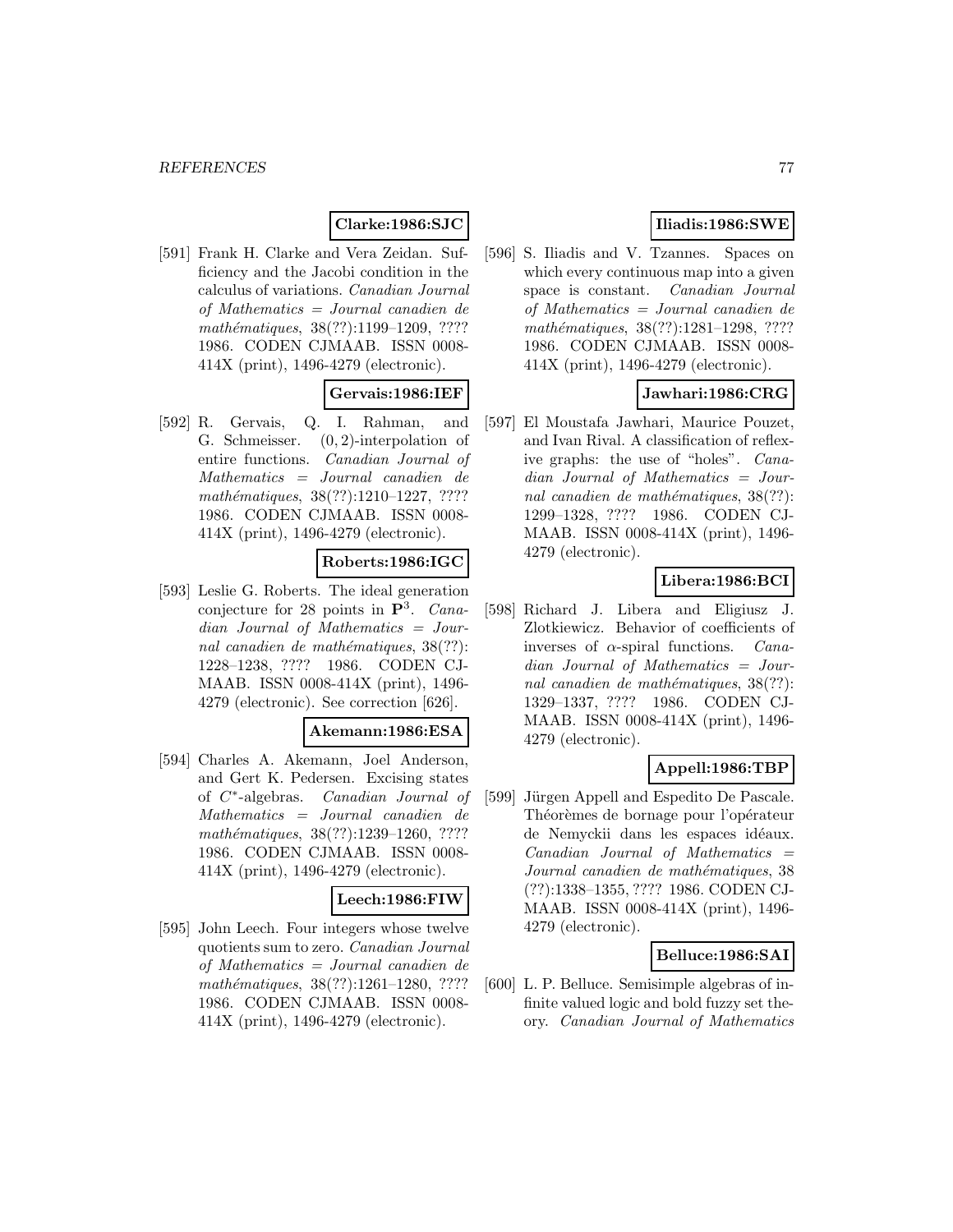$=$  Journal canadien de mathématiques, 38(??):1356–1379, ???? 1986. CODEN CJMAAB. ISSN 0008-414X (print), 1496-4279 (electronic).

# **Hoffman:1986:HAP**

[601] Peter N. Hoffman and John F. Humphreys. Hopf algebras and projective representations of GwrSsbn and GwrAsbn. Canadian Journal of Mathematics = Journal canadien de mathématiques, 38(??):1380–1458, ???? 1986. CODEN CJMAAB. ISSN 0008- 414X (print), 1496-4279 (electronic).

# **Cutler:1986:HDD**

[602] Colleen D. Cutler. The Hausdorff dimension distribution of finite measures in Euclidean space. Canadian Journal of Mathematics = Journal canadien de mathématiques, 38(??):1459–1484, ???? 1986. CODEN CJMAAB. ISSN 0008- 414X (print), 1496-4279 (electronic).

# **Apostol:1986:SPE**

[603] Constantin Apostol and Lawrence Fialkow. Structural properties of elementary operators. Canadian Journal of Mathematics = Journal canadien de mathématiques, 38(??):1485-1524, ???? 1986. CODEN CJMAAB. ISSN 0008- 414X (print), 1496-4279 (electronic).

### **McCool:1986:BCA**

[604] J. McCool. On basis-conjugating automorphisms of free groups. Canadian Journal of Mathematics = Journal canadien de mathématiques,  $38(6):1525-$ 1529, December 1986. CODEN CJ-MAAB. ISSN 0008-414X (print), 1496- 4279 (electronic).

# **Asmuth:1987:SSR**

[605] Charles Asmuth. Some supercuspidal representations of  $Sp<sub>4</sub>(k)$ . *Canadian* Journal of Mathematics = Journal canadien de mathématiques,  $39(??):1-7, ????$ 1987. CODEN CJMAAB. ISSN 0008- 414X (print), 1496-4279 (electronic).

# **Ferri:1987:CSH**

[606] Massimo Ferri. Colour switching and homeomorphism of manifolds. Canadian Journal of Mathematics = Journal canadien de mathématiques,  $39(??)$ : 8–32, ???? 1987. CODEN CJ-MAAB. ISSN 0008-414X (print), 1496- 4279 (electronic).

# **Kemp:1987:O**

[607] R. R. D. Kemp. Operators on  $Lsb2(I)oplusC<sup>r</sup>$ . Canadian Journal of Mathematics = Journal canadien de mathématiques, 39(??):33-53, ???? 1987. CODEN CJMAAB. ISSN 0008- 414X (print), 1496-4279 (electronic).

# **Bshouty:1987:VKM**

[608] D. Bshouty and W. Hengartner. A variation of the Koebe mapping in a dense subset of S. Canadian Journal of Mathematics = Journal canadien de mathématiques, 39(??):54–73, ???? 1987. CODEN CJMAAB. ISSN 0008- 414X (print), 1496-4279 (electronic).

### **Muhly:1987:ASN**

[609] Paul S. Muhly and Kichi-Suke Saito. Analytic subalgebras of von Neumann algebras. Canadian Journal of Mathematics = Journal canadien de mathématiques, 39(??):74–99, ???? 1987. CODEN CJMAAB. ISSN 0008- 414X (print), 1496-4279 (electronic).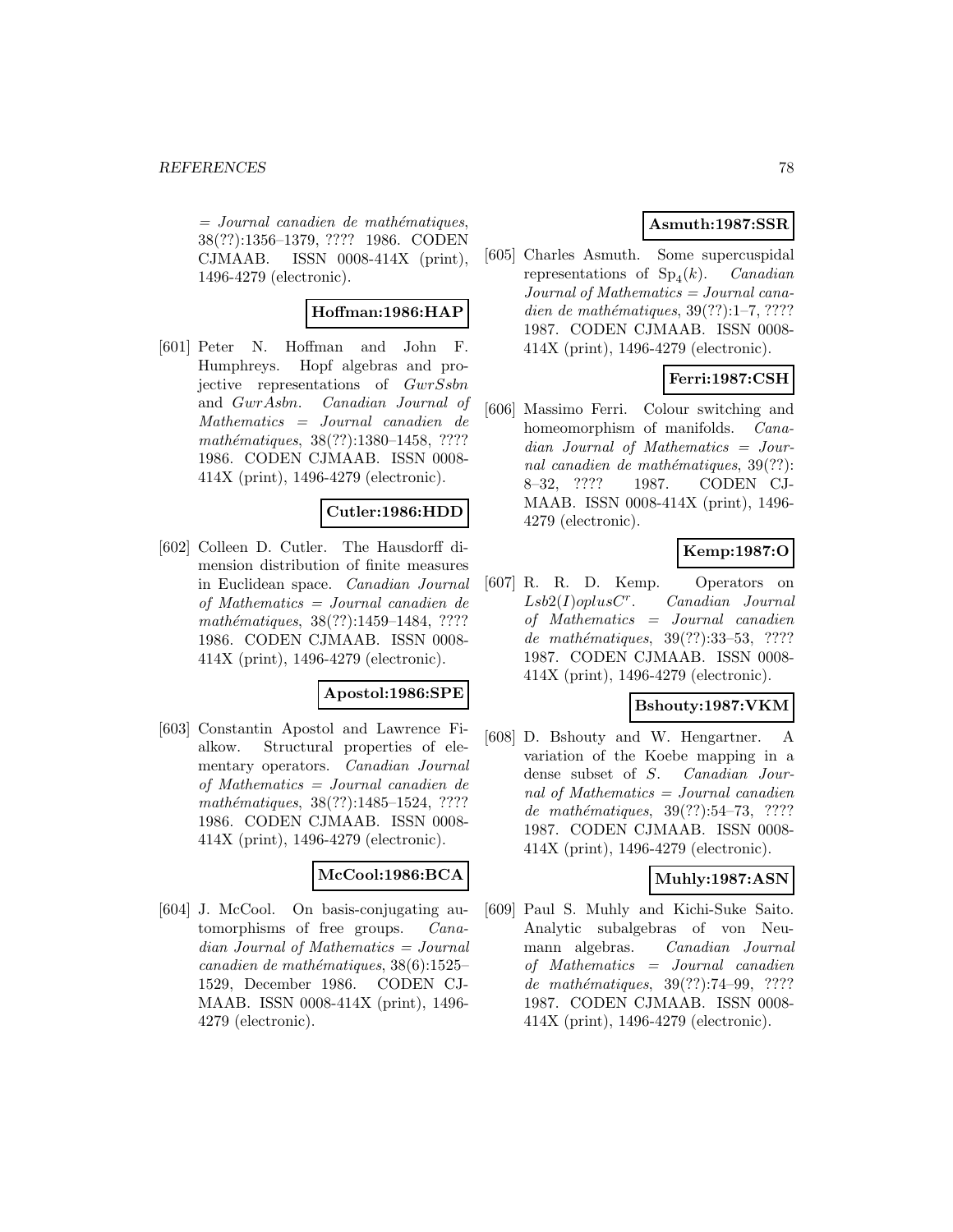## **Hinton:1987:DSD**

[610] D. B. Hinton and J. K. Shaw. Dirac systems with discrete spectra. Canadian Journal of Mathematics = Journal canadien de mathématiques,  $39(??)$ : 100–122, ???? 1987. CODEN CJ-MAAB. ISSN 0008-414X (print), 1496- 4279 (electronic).

# **deSquire:1987:MAA**

[611] Maria L. Torres de Squire. Multipliers for amalgams and the algebra  $Ssb0(G)$ .  $Canadian$  Journal of Mathematics  $=$ Journal canadien de mathématiques, 39 (??):123–148, ???? 1987. CODEN CJ-MAAB. ISSN 0008-414X (print), 1496- 4279 (electronic).

### **Clozel:1987:CNR**

[612] Laurent Clozel. Characters of nonconnected, reductive p-adic groups. Canadian Journal of Mathematics = Journal canadien de mathématiques,  $39(??)$ : 149–167, ???? 1987. CODEN CJ-MAAB. ISSN 0008-414X (print), 1496- 4279 (electronic).

### **Barr:1987:RGT**

[613] Michael Barr and Michael Makkai. On representations of Grothendieck toposes.  $Canadian$  Journal of Mathematics  $=$ Journal canadien de mathématiques, 39 (??):168–221, ???? 1987. CODEN CJ-MAAB. ISSN 0008-414X (print), 1496- 4279 (electronic).

### **Nicas:1987:FIH**

[614] Andrew J. Nicas. Frobenius induction for higher Whitehead groups. Canadian Journal of Mathematics = Journal canadien de mathématiques,  $39(??)$ : 222–238, ???? 1987. CODEN CJ-MAAB. ISSN 0008-414X (print), 1496- 4279 (electronic).

### **Lawniczak:1987:HLO**

[615] Anna T. Lawniczak. High level occupation times for Gaussian stochastic processes with sample paths in Orlicz spaces. Canadian Journal of Mathematics = Journal canadien de mathématiques, 39(??):239–256, ???? 1987. CODEN CJMAAB. ISSN 0008- 414X (print), 1496-4279 (electronic).

## **Behncke:1987:LDS**

[616] Horst Behncke and George A. Elliott. Lexicographic direct sums of elementary  $C^*$ -algebras. Canadian Journal of Mathematics = Journal canadien de mathématiques, 39(??):257–296, ???? 1987. CODEN CJMAAB. ISSN 0008- 414X (print), 1496-4279 (electronic).

### **Lyzzaik:1987:MCG**

[617] Abdallah Lyzzaik. The multivalent class of geometrically close-to-convex functions. Canadian Journal of Mathematics  $=$  Journal canadien de mathématiques, 39(??):297–308, ???? 1987. CODEN CJ-MAAB. ISSN 0008-414X (print), 1496- 4279 (electronic).

# **Dales:1987:NIR**

[618] H. G. Dales and J. P. McClure. Nonstandard ideals in radical convolution algebras on a half-line. Canadian Journal of Mathematics = Journal canadien de mathématiques, 39(??):309-321, ???? 1987. CODEN CJMAAB. ISSN 0008- 414X (print), 1496-4279 (electronic).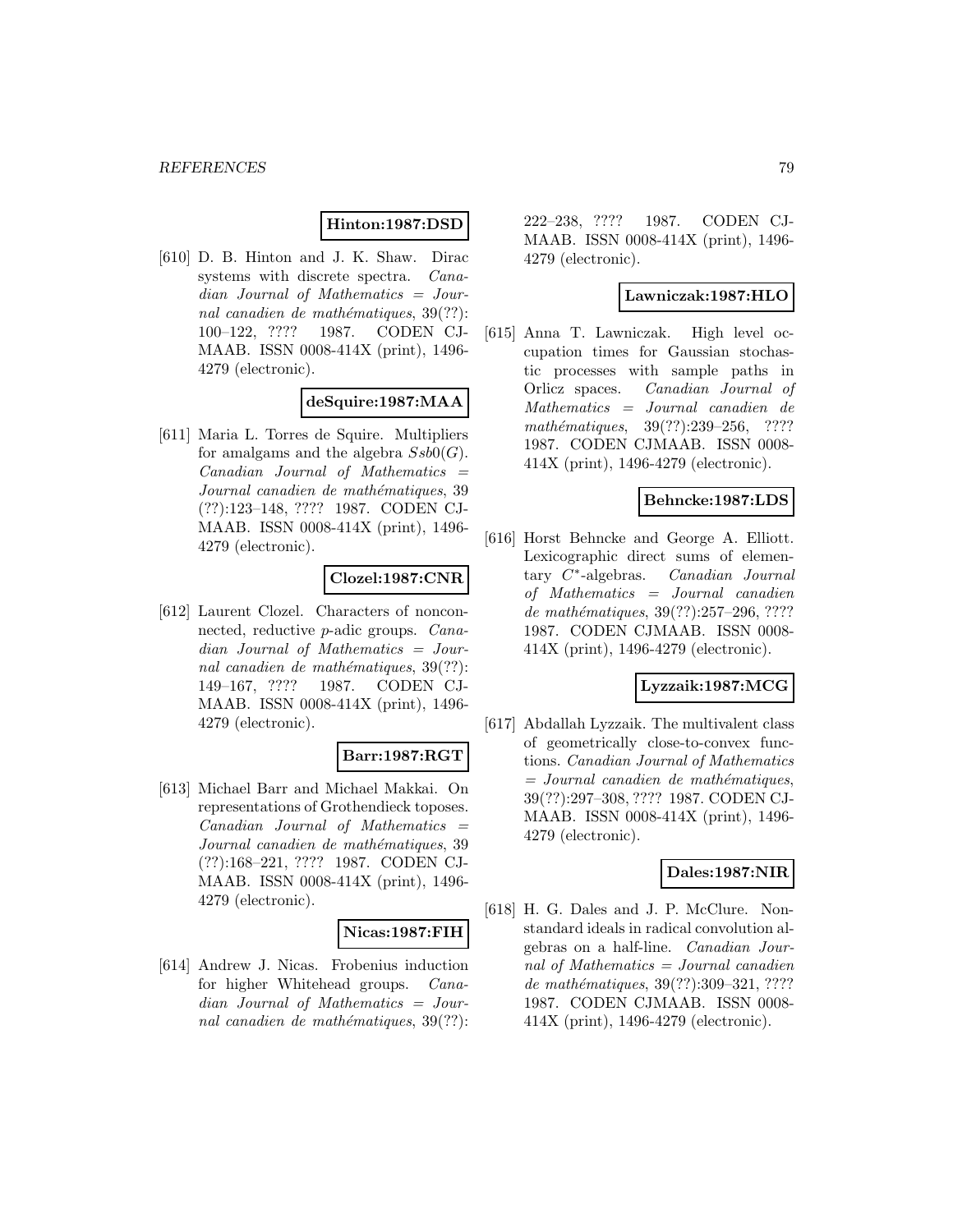### **Fenn:1987:MPL**

[619] Roger Fenn and Denis Sjerve. Massey products and lower central series of free groups. Canadian Journal of Mathematics = Journal canadien de mathématiques,  $39(??):322-337$ , ???? 1987. CODEN CJMAAB. ISSN 0008- 414X (print), 1496-4279 (electronic).

# **Friedlander:1987:DS**

[620] J. B. Friedlander and H. Iwaniec. On the distribution of the sequence  $n^2heta$ ; (mod, 1). *Canadian Journal* of Mathematics = Journal canadien de mathématiques, 39(??):338-344, ???? 1987. CODEN CJMAAB. ISSN 0008- 414X (print), 1496-4279 (electronic).

# **Ranicki:1987:TTQ**

[621] Andrew Ranicki. The L-theory of twisted quadratic extensions. Canadian Journal of Mathematics = Journal canadien de mathématiques,  $39(??)$ : 345–364, ???? 1987. CODEN CJ-MAAB. ISSN 0008-414X (print), 1496- 4279 (electronic).

# **Sheu:1987:CTM**

[622] Albert Jeu-Liang Sheu. A cancellation theorem for modules over the group  $C^*$ algebras of certain nilpotent Lie groups.  $Canadian$  Journal of Mathematics  $=$ Journal canadien de mathématiques, 39 (??):365–427, ???? 1987. CODEN CJ-MAAB. ISSN 0008-414X (print), 1496- 4279 (electronic).

### **Borwein:1987:PAB**

[623] J. M. Borwein and H. M. Strójwas. Proximal analysis and boundaries of closed sets in Banach space. II. applications.  $Canadian$  Journal of Mathematics  $=$ 

Journal canadien de mathématiques, 39 (??):428–472, ???? 1987. CODEN CJ-MAAB. ISSN 0008-414X (print), 1496- 4279 (electronic).

# **Alpern:1987:EBE**

[624] S. Alpern and V. Prasad. End behaviour and ergodicity for homeomorphisms of manifolds with finitely many ends. Canadian Journal of Mathematics  $=$  Journal canadien de mathématiques, 39(??):473–491, ???? 1987. CODEN CJ-MAAB. ISSN 0008-414X (print), 1496- 4279 (electronic).

# **Price:1987:STF**

[625] Geoffrey L. Price. Shifts on type  $II_1$  factors. Canadian Journal of Mathematics  $=$  Journal canadien de mathématiques, 39(??):492–511, ???? 1987. CODEN CJ-MAAB. ISSN 0008-414X (print), 1496- 4279 (electronic).

# **Roberts:1987:CIG**

[626] Leslie G. Roberts. Correction to: "The ideal generation conjecture for 28 points in **P**<sup>3</sup>,". Canadian Journal of Mathematics = Journal canadien de mathématiques,  $39(??):512, ????$ 1987. CODEN CJMAAB. ISSN 0008- 414X (print), 1496-4279 (electronic). See [593].

# **Tang:1987:NRC**

[627] Betty Tang, Solomon W. Golomb, and Ronald L. Graham. A new result on comma-free codes of even word-length.  $Canadian$  Journal of Mathematics  $=$ Journal canadien de mathématiques, 39 (??):513–526, ???? 1987. CODEN CJ-MAAB. ISSN 0008-414X (print), 1496- 4279 (electronic).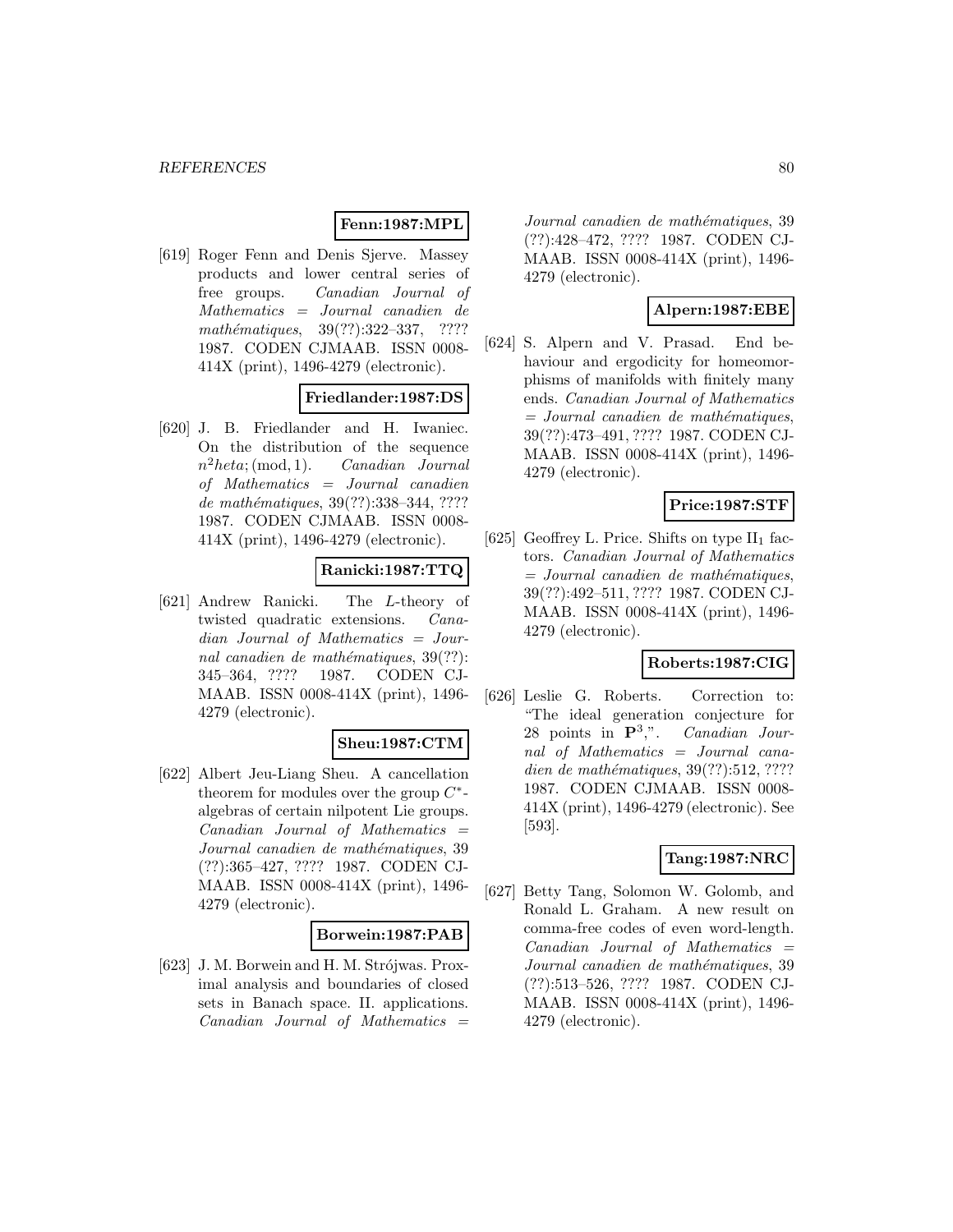### **Behera:1987:PAC**

[628] A. Behera and S. Nanda. mod-**C** Postnikov approximation of a 1 connected space. Canadian Journal of Mathematics = Journal canadien de mathématiques, 39(??):527–543, ???? 1987. CODEN CJMAAB. ISSN 0008- 414X (print), 1496-4279 (electronic).

# **Hell:1987:ARV**

[629] Pavol Hell and Ivan Rival. Absolute retracts and varieties of reflexive graphs.  $Canadian$  Journal of Mathematics  $=$ Journal canadien de mathématiques, 39 (??):544–567, ???? 1987. CODEN CJ-MAAB. ISSN 0008-414X (print), 1496- 4279 (electronic).

## **Fricke:1987:MSG**

[630] G. H. Fricke and J. A. Fridy. Matrix summability of geometrically dominated series. Canadian Journal of Mathematics = Journal canadien de mathématiques, 39(??):568–582, ???? 1987. CODEN CJMAAB. ISSN 0008- 414X (print), 1496-4279 (electronic).

# **Nkashama:1987:EUM**

[631] M. N. Nkashama. Existence, unicité et multiplicité de solutions périodiques d'équations différentielles de Duffing non-linéaires avec dissipation. Canadian Journal of Mathematics = Journal canadien de mathématiques,  $39(??)$ : 583–602, ???? 1987. CODEN CJ-MAAB. ISSN 0008-414X (print), 1496- 4279 (electronic).

### **Mukherjee:1987:ICM**

[632] N. P. Mukherjee and Prabir Bhattacharya. On the intersection of a class of maximal subgroups of a finite group.

 $Canadian$  Journal of Mathematics  $=$ Journal canadien de mathématiques, 39 (??):603–611, ???? 1987. CODEN CJ-MAAB. ISSN 0008-414X (print), 1496- 4279 (electronic).

### **Paterson:1987:CRT**

[633] Alan L. T. Paterson. Contractive representation theory for the unitary group of  $C(X, M_2)$ . Canadian Journal of Mathematics = Journal canadien de mathématiques,  $39(??):612-624, ????$ 1987. CODEN CJMAAB. ISSN 0008- 414X (print), 1496-4279 (electronic).

## **Hile:1987:ICB**

[634] G. N. Hile and W. E. Pfaffenberger. Idempotents in complex Banach algebras. Canadian Journal of Mathematics  $=$  Journal canadien de mathématiques, 39(??):625–630, ???? 1987. CODEN CJ-MAAB. ISSN 0008-414X (print), 1496- 4279 (electronic).

# **Boos:1987:ITF**

[635] Johann Boos. Inclusion theorems for FK-spaces. Canadian Journal of Mathematics = Journal canadien de mathématiques, 39(??):631–645, ???? 1987. CODEN CJMAAB. ISSN 0008- 414X (print), 1496-4279 (electronic).

## **Hildebrand:1987:MFS**

[636] Adolf Hildebrand. Multiplicative functions in short intervals. Canadian Journal of Mathematics = Journal canadien de mathématiques, 39(??):646–672, ???? 1987. CODEN CJMAAB. ISSN 0008- 414X (print), 1496-4279 (electronic).

# **Meir:1987:MMB**

[637] A. Meir and J. W. Moon. On major and minor branches of rooted trees. Cana-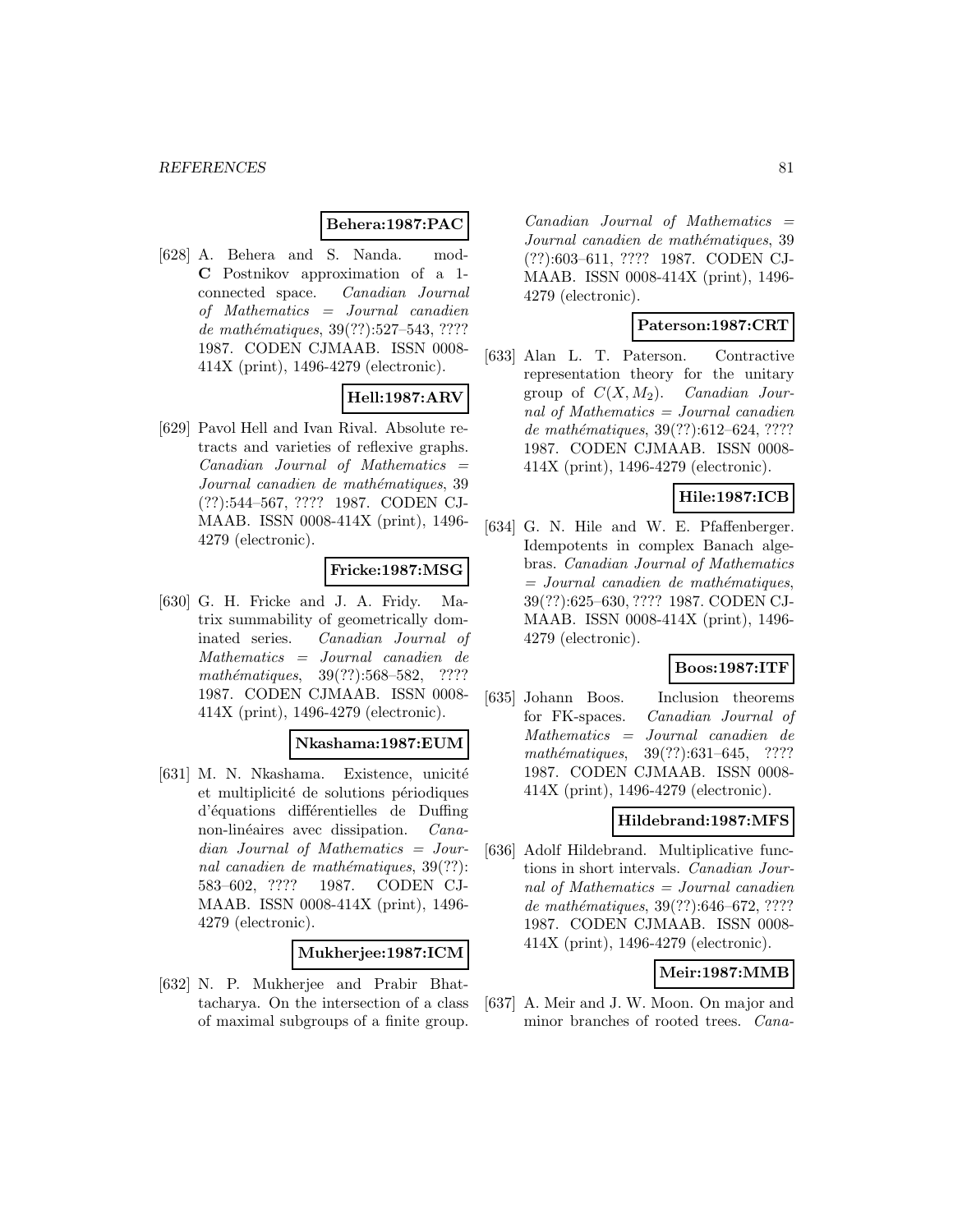dian Journal of Mathematics = Journal canadien de mathématiques,  $39(??)$ : 673–693, ???? 1987. CODEN CJ-MAAB. ISSN 0008-414X (print), 1496- 4279 (electronic).

# **Ray:1987:RBM**

[638] Gary Alan Ray. Relations between Mahler's measure and values of L-series.  $Canadian$  Journal of Mathematics  $=$ Journal canadien de mathématiques, 39 (??):694–732, ???? 1987. CODEN CJ-MAAB. ISSN 0008-414X (print), 1496- 4279 (electronic).

# **Jardine:1987:SHT**

[639] J. F. Jardine. Stable homotopy theory of simplicial presheaves. Canadian Journal of Mathematics = Journal canadien de mathématiques,  $39(??)$ :733–747, ???? 1987. CODEN CJMAAB. ISSN 0008- 414X (print), 1496-4279 (electronic).

### **Lalonde:1987:HSD**

[640] François Lalonde. Homologies de Shih: définition et propriétés. (French) [Shih homologies: definition and properties]. Canadian Journal of Mathematics = Journal canadien de mathématiques, 39 (??):748–768, ???? 1987. CODEN CJ-MAAB. ISSN 0008-414X (print), 1496- 4279 (electronic).

#### **Todorov:1987:EFC**

[641] Pavel G. Todorov. Explicit formulas for the coefficients of  $\alpha$ -convex functions,  $\alpha \geq 0$ . Canadian Journal of Mathematics = Journal canadien de mathématiques, 39(??):769–783, ???? 1987. CODEN CJMAAB. ISSN 0008- 414X (print), 1496-4279 (electronic).

# **Kallaher:1987:MGQ**

[642] Michael J. Kallaher. The multiplicative groups of quasifields. Canadian Journal of Mathematics = Journal canadien de mathématiques, 39(??):784–793, ???? 1987. CODEN CJMAAB. ISSN 0008- 414X (print), 1496-4279 (electronic).

# **Erdahl:1987:ES**

[643] R. M. Erdahl and S. S. Ryshkov. The empty sphere. Canadian Journal of Mathematics = Journal canadien de mathématiques, 39(??):794–824, ???? 1987. CODEN CJMAAB. ISSN 0008- 414X (print), 1496-4279 (electronic).

## **Brownawell:1987:FPD**

[644] W. Dale Brownawell. On the factorization of partial differential equations.  $Canadian$  Journal of Mathematics  $=$ Journal canadien de mathématiques, 39 (??):825–834, ???? 1987. CODEN CJ-MAAB. ISSN 0008-414X (print), 1496- 4279 (electronic).

### **Snaith:1987:DTH**

[645] Victor Snaith. A descent theorem for Hermitian K-theory. Canadian Journal of Mathematics = Journal canadien de mathématiques, 39(??):835–847, ????? 1987. CODEN CJMAAB. ISSN 0008- 414X (print), 1496-4279 (electronic).

### **OMeara:1987:STS**

[646] K. C. O'Meara. Simple type III selfinjective rings and rings of columnfinite matrices. Canadian Journal of Mathematics = Journal canadien de mathématiques, 39(??):848–879, ???? 1987. CODEN CJMAAB. ISSN 0008- 414X (print), 1496-4279 (electronic).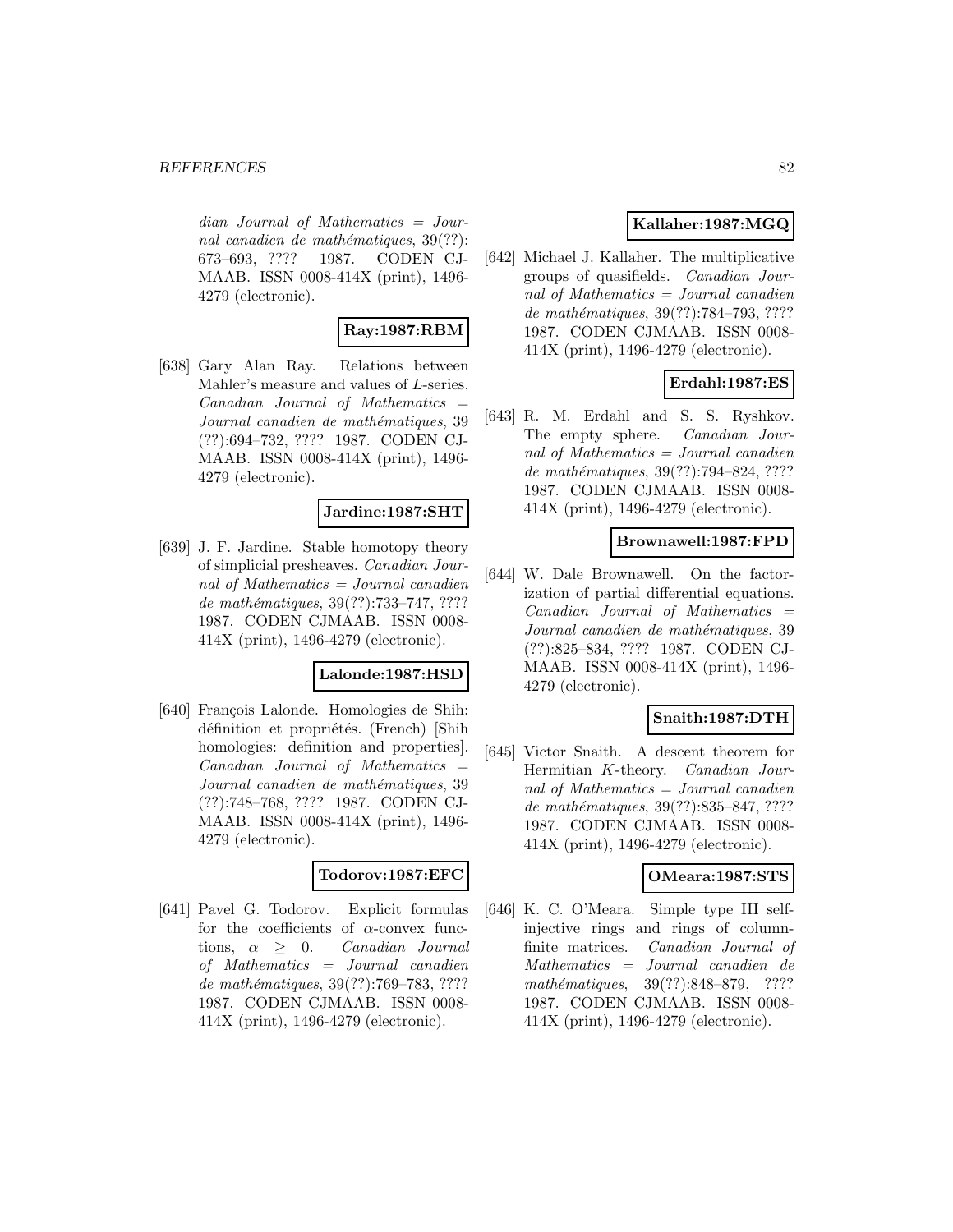## **Bercovici:1987:TTP**

[647] Hari Bercovici. Three test problems for quasisimilarity. Canadian Journal of Mathematics = Journal canadien de mathématiques, 39(??):880–892, ???? 1987. CODEN CJMAAB. ISSN 0008- 414X (print), 1496-4279 (electronic).

# **Mekler:1987:CTS**

[648] Alan H. Mekler. Classification theory and stationary logic. Canadian Journal of Mathematics = Journal canadien de mathématiques, 39(??):893-907, ???? 1987. CODEN CJMAAB. ISSN 0008- 414X (print), 1496-4279 (electronic).

## **Salzmann:1987:CDP**

[649] Helmut Salzmann. Compact 16 dimensional projective planes with large collineation groups. IV. Canadian Journal of Mathematics = Journal canadien de mathématiques, 39(??):908-919, ???? 1987. CODEN CJMAAB. ISSN 0008- 414X (print), 1496-4279 (electronic).

# **Wolf:1987:CCS**

[650] Thomas R. Wolf. Character correspondences and pi-special characters in pi-separable groups. Canadian Journal of Mathematics = Journal canadien de mathématiques, 39(??):920–937, ????? 1987. CODEN CJMAAB. ISSN 0008- 414X (print), 1496-4279 (electronic).

## **Aguade:1987:DFL**

[651] J. Aguadé. Decomposable free loop spaces. Canadian Journal of Mathematics = Journal canadien de mathématiques, 39(??):938-955, ???? 1987. CODEN CJMAAB. ISSN 0008- 414X (print), 1496-4279 (electronic).

# **Rhemtulla:1987:EES**

[652] A. H. Rhemtulla and J. S. Wilson. On elliptically embedded subgroups of soluble groups. Canadian Journal of Mathematics = Journal canadien de mathématiques, 39(??):956-968, ???? 1987. CODEN CJMAAB. ISSN 0008- 414X (print), 1496-4279 (electronic).

# **Boileau:1987:UFA**

[653] Michel Boileau and Erica Flapan. Uniqueness of free actions on  $S^3$  respecting a knot. Canadian Journal of Mathematics = Journal canadien de mathématiques, 39(??):969-982, ???? 1987. CODEN CJMAAB. ISSN 0008- 414X (print), 1496-4279 (electronic).

# **Wimp:1987:EFA**

[654] Jet Wimp. Explicit formulas for the associated Jacobi polynomials and some applications. Canadian Journal of Mathematics = Journal canadien de mathématiques, 39(??):983-1000, ???? 1987. CODEN CJMAAB. ISSN 0008- 414X (print), 1496-4279 (electronic).

## **Jungnickel:1987:DSA**

[655] Dieter Jungnickel. Divisible semiplanes, arcs, and relative difference sets. Canadian Journal of Mathematics = Journal canadien de mathématiques,  $39(??)$ : 1001–1024, ???? 1987. CODEN CJ-MAAB. ISSN 0008-414X (print), 1496- 4279 (electronic).

### **Faith:1987:GTC**

[656] Carl Faith. On the Galois theory of commutative rings. II. automorphisms induced in residue rings. Canadian Journal of Mathematics = Journal canadien de mathématiques,  $39(??):1025-$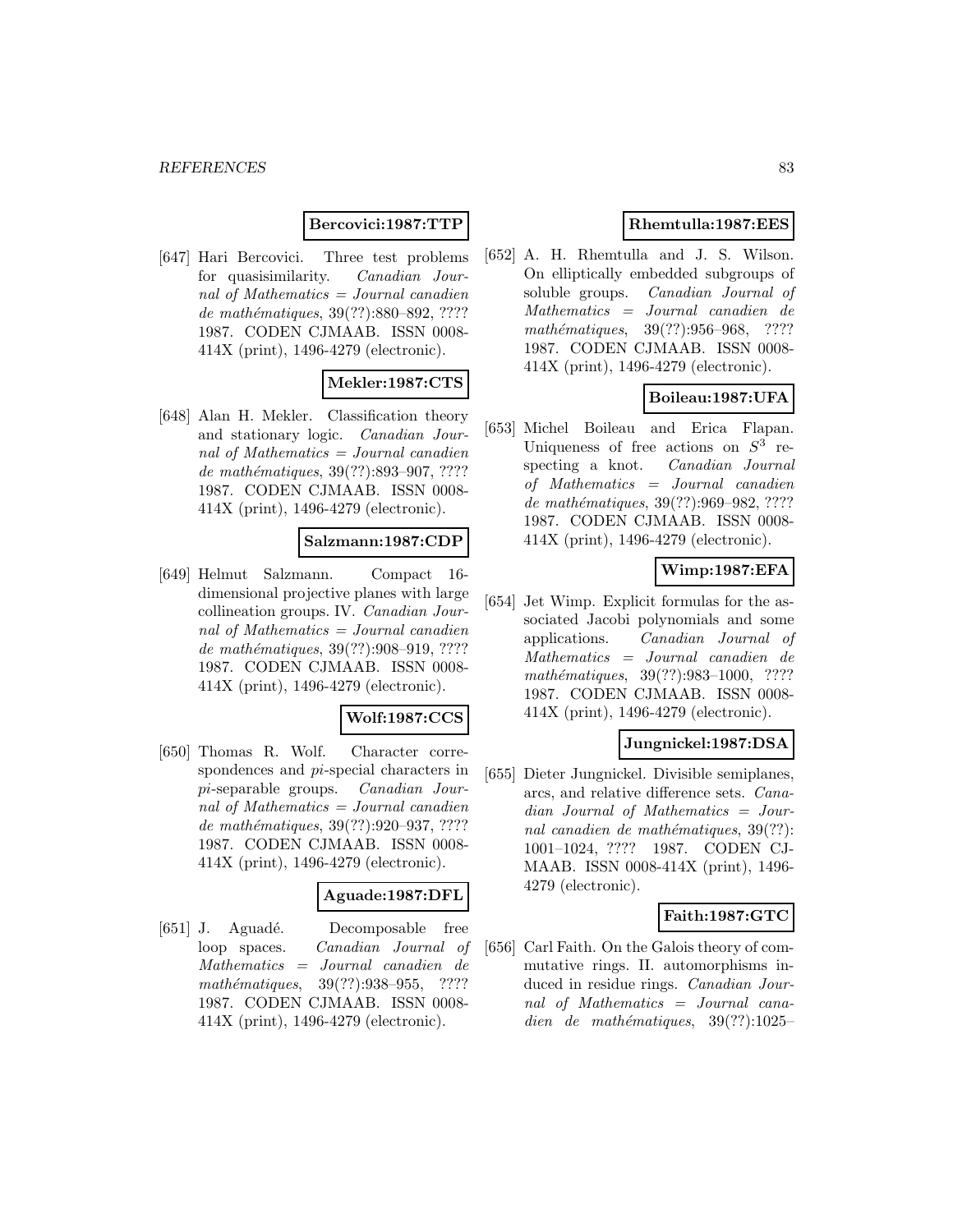1037, ???? 1987. CODEN CJ-MAAB. ISSN 0008-414X (print), 1496- 4279 (electronic).

## **Meyerhoff:1987:LBV**

[657] Robert Meyerhoff. A lower bound for the volume of hyperbolic 3-manifolds. Canadian Journal of Mathematics = Journal canadien de mathématiques,  $39(??)$ : 1038–1056, ???? 1987. CODEN CJ-MAAB. ISSN 0008-414X (print), 1496- 4279 (electronic).

# **Owa:1987:USG**

[658] Shigeyoshi Owa and H. M. Srivastava. Univalent and starlike generalized hypergeometric functions. Canadian Journal of Mathematics = Journal canadien de mathématiques,  $39(??)$ : 1057–1077, ???? 1987. CODEN CJ-MAAB. ISSN 0008-414X (print), 1496- 4279 (electronic).

## **Farnsteiner:1987:DSD**

[659] Rolf Farnsteiner. Dual space derivations and  $H^2(L, F)$  of modular Lie algebras. Canadian Journal of Mathematics  $=$  Journal canadien de mathématiques, 39(??):1078–1106, ???? 1987. CODEN CJMAAB. ISSN 0008-414X (print), 1496-4279 (electronic).

### **Murty:1987:SE**

[660] M. Ram Murty and N. Saradha. On the sieve of Eratosthenes. Canadian Journal of Mathematics = Journal canadien de mathématiques, 39(??):1107-1122, ???? 1987. CODEN CJMAAB. ISSN 0008- 414X (print), 1496-4279 (electronic).

### **Ricker:1987:UCA**

[661] Werner Ricker. Uniformly closed algebras generated by Boolean algebras of projections in locally convex spaces.  $Canadian$  Journal of Mathematics  $=$ Journal canadien de mathématiques, 39 (??):1123–1146, ???? 1987. CODEN CJ-MAAB. ISSN 0008-414X (print), 1496- 4279 (electronic).

# **Boivin:1987:TCL**

[662] Daniel Boivin. Théorèmes de convergence locale pour les résolvantes et les processus abéliens à plusieurs param`etres. Canadian Journal of Mathematics = Journal canadien de mathématiques, 39(??):1147-1161, ???? 1987. CODEN CJMAAB. ISSN 0008- 414X (print), 1496-4279 (electronic).

## **Noussair:1987:SEP**

[663] Ezzat S. Noussair and Charles A. Swanson. Semilinear elliptic problems with pairs of decaying positive solutions.  $Canadian$  Journal of Mathematics  $=$ Journal canadien de mathématiques, 39 (??):1162–1173, ???? 1987. CODEN CJ-MAAB. ISSN 0008-414X (print), 1496- 4279 (electronic).

# **Jardine:1987:MC**

[664] J. F. Jardine. The multiple Qconstruction. Canadian Journal of Mathematics = Journal canadien de mathématiques, 39(??):1174-1209, ???? 1987. CODEN CJMAAB. ISSN 0008- 414X (print), 1496-4279 (electronic).

### **Natsume:1987:IGV**

[665] Toshikazu Natsume. The  $C^1$ -invariance of the Godbillon–Vey map in analytical K-theory. Canadian Journal of Mathematics = Journal canadien de mathématiques, 39(??):1210-1222, ???? 1987. CODEN CJMAAB. ISSN 0008- 414X (print), 1496-4279 (electronic).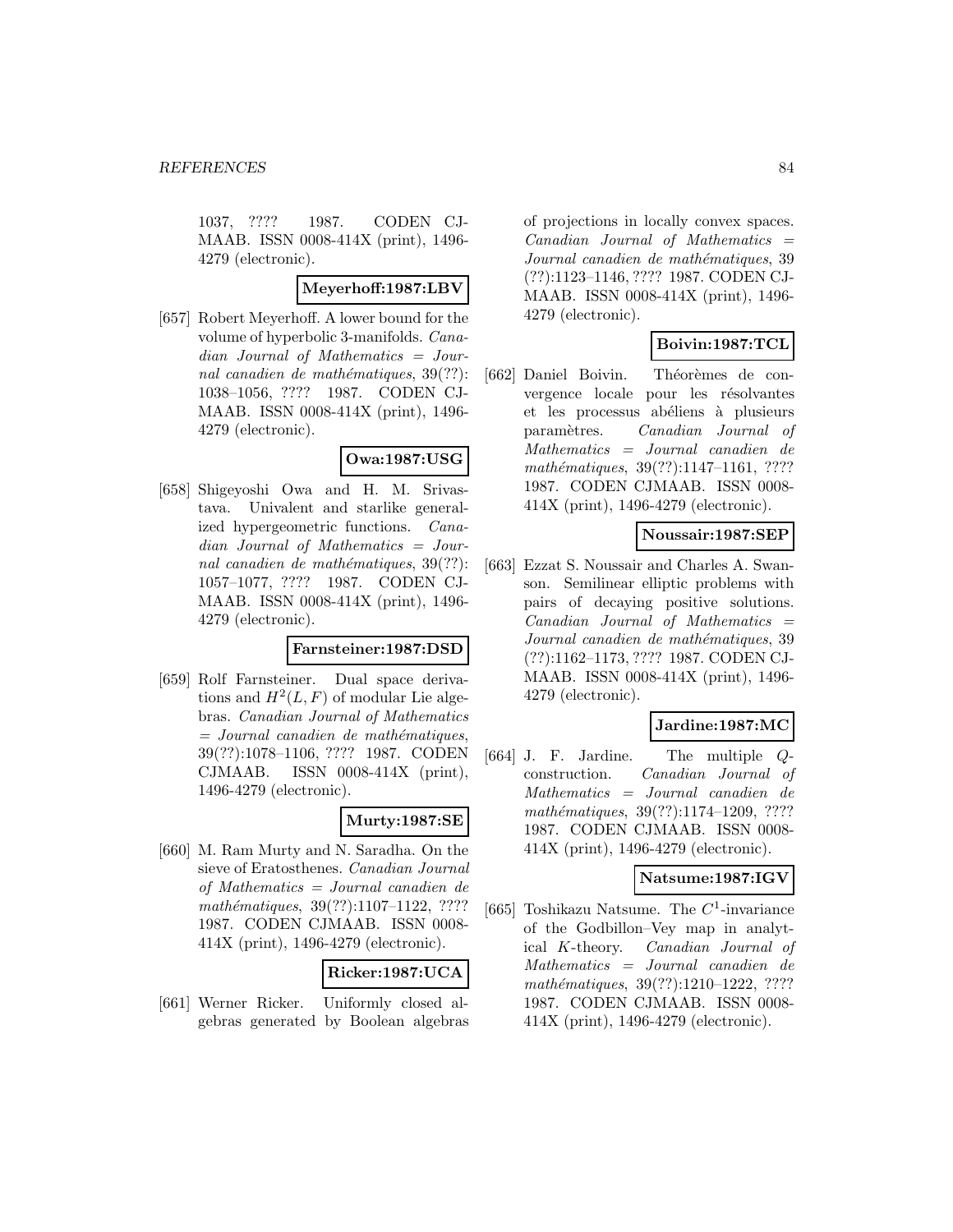## **Klemes:1987:IM**

[666] I. Klemes. Idempotent multipliers of  $H^1(T)$ . Canadian Journal of Mathematics = Journal canadien de mathématiques, 39(??):1223-1234, ???? 1987. CODEN CJMAAB. ISSN 0008- 414X (print), 1496-4279 (electronic).

# **Robinson:1987:CTH**

[667] Derek W. Robinson. Commutator theory on Hilbert space. Canadian Journal of Mathematics = Journal canadien de mathématiques, 39(??):1235-1280, ???? 1987. CODEN CJMAAB. ISSN 0008- 414X (print), 1496-4279 (electronic).

#### **Debiard:1987:ARS**

[668] Amédée Debiard and Bernard Gaveau. Analysis on root systems. Canadian Journal of Mathematics = Journal canadien de mathématiques,  $39(??)$ : 1281–1404, ???? 1987. CODEN CJ-MAAB. ISSN 0008-414X (print), 1496- 4279 (electronic).

#### **Knowles:1987:SCN**

[669] G. J. Knowles. On the structure of certain nest algebra modules. Canadian Journal of Mathematics = Journal canadien de mathématiques,  $39(??)$ : 1405–1412, ???? 1987. CODEN CJ-MAAB. ISSN 0008-414X (print), 1496- 4279 (electronic).

#### **Holladay:1987:ESC**

[670] Kenneth Holladay. Estimating the size of context-free tiling languages. Canadian Journal of Mathematics = Journal canadien de mathématiques,  $39(??)$ : 1413–1433, ???? 1987. CODEN CJ-MAAB. ISSN 0008-414X (print), 1496- 4279 (electronic).

# **Fine:1987:FEB**

[671] Benjamin Fine. Fuchsian embeddings in the Bianchi groups. Canadian Journal of Mathematics = Journal canadien de mathématiques, 39(??):1434-1445, ???? 1987. CODEN CJMAAB. ISSN 0008- 414X (print), 1496-4279 (electronic).

# **Pierce:1987:CNH**

[672] Stephen Pierce and Leiba Rodman. Congruences and norms of Hermitian matrices. Canadian Journal of Mathematics = Journal canadien de mathématiques, 39(??):1446–1458, ???? 1987. CODEN CJMAAB. ISSN 0008- 414X (print), 1496-4279 (electronic).

## **Ihrig:1987:HTC**

[673] Edwin Ihrig. Hodge theory on compact two-dimensional spacetimes and the uniqueness of  $g_{ij}$  with a specified  $R_{ij}$ . Canadian Journal of Mathematics  $=$  Journal canadien de mathématiques, 39(??):1459–1474, ???? 1987. CODEN CJMAAB. ISSN 0008-414X (print), 1496-4279 (electronic).

## **Alpern:1987:WMM**

[674] Steve Alpern and Vidhu Prasad. Weak mixing manifold homeomorphisms preserving an infinite measure. *Cana*dian Journal of Mathematics = Journal canadien de mathématiques,  $39(??)$ : 1475–1488, ???? 1987. CODEN CJ-MAAB. ISSN 0008-414X (print), 1496- 4279 (electronic).

#### **Abu-Muhanna:1987:HMC**

[675] Yusuf Abu-Muhanna and Glenn Schober. Harmonic mappings onto convex domains. Canadian Journal of Mathemat $ics = Journal\,c$  and  $i$ emathématiques,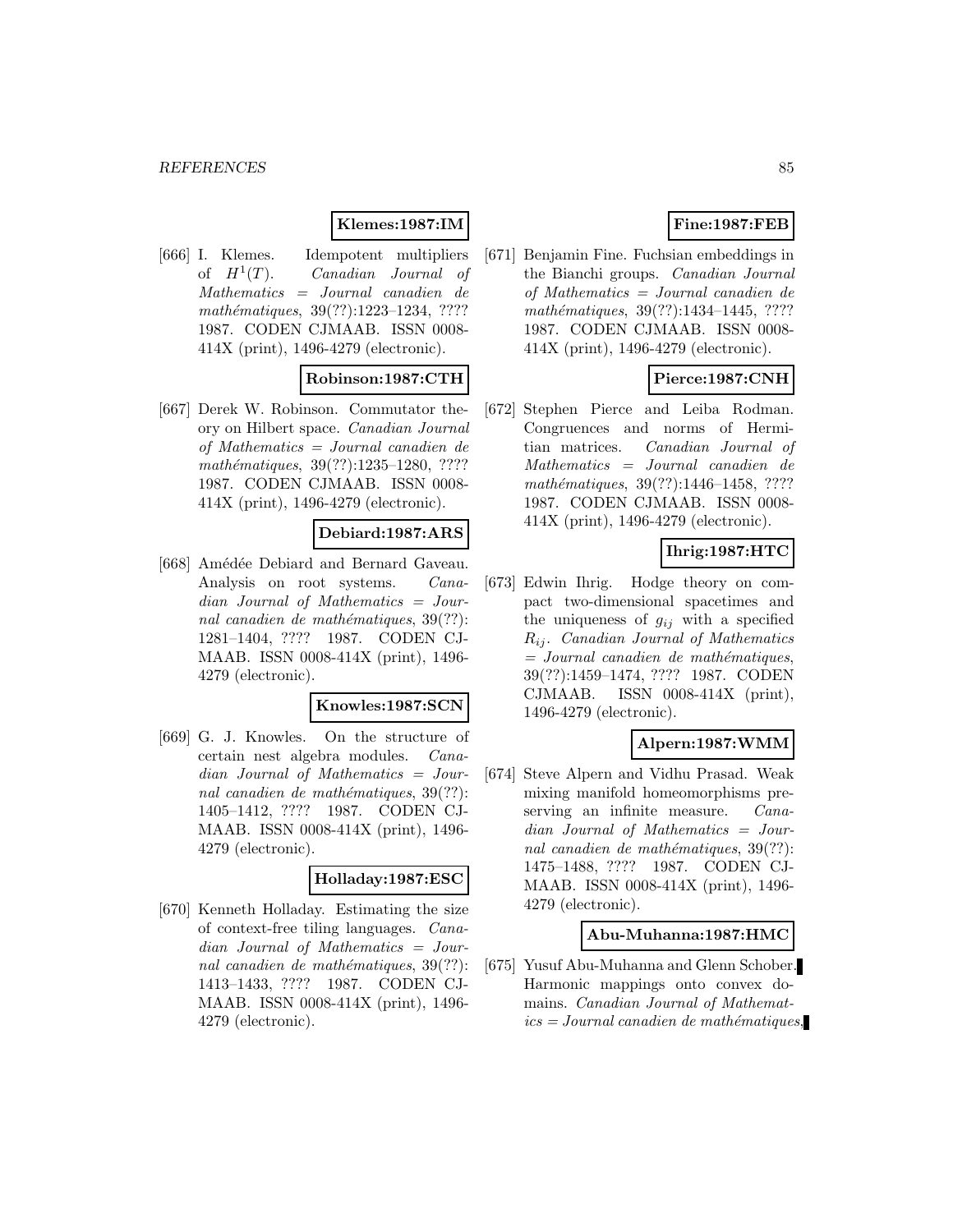39(6):1489–1530, December 1987. CO-DEN CJMAAB. ISSN 0008-414X (print), 1496-4279 (electronic).

# **Kudla:1988:TCG**

[676] Stephen S. Kudla and John J. Millson. Tubes, cohomology with growth conditions and an application to the theta correspondence. Canadian Journal of Mathematics = Journal canadien de mathématiques, 40(??):1–37, ???? 1988. CODEN CJMAAB. ISSN 0008-414X (print), 1496-4279 (electronic).

## **Sunder:1988:S**

[677] V. S. Sunder. N subspaces. Canadian Journal of Mathematics = Journal canadien de mathématiques,  $40(??)$ : 38–54, ???? 1988. CODEN CJ-MAAB. ISSN 0008-414X (print), 1496- 4279 (electronic).

### **Berman:1988:GVF**

[678] Robert D. Berman. Generalized variation and functions of slow growth.  $Canadian$  Journal of Mathematics  $=$ Journal canadien de mathématiques, 40 (??):55–85, ???? 1988. CODEN CJ-MAAB. ISSN 0008-414X (print), 1496- 4279 (electronic).

# **Powers:1988:ITS**

[679] Robert T. Powers. An index theory for semigroups of  $*$ -endomorphisms of  $\mathcal{B}(\mathcal{H})$ and type  $II_1$  factors. Canadian Journal of Mathematics = Journal canadien de mathématiques,  $40(??):86-114$ , ???? 1988. CODEN CJMAAB. ISSN 0008- 414X (print), 1496-4279 (electronic).

# **Gilman:1988:IDS**

[680] Jane Gilman. Inequalities in discrete subgroups of PSL(2, **R**). Canadian Journal of Mathematics  $=$  Journal canadien de mathématiques,  $40(??):115-130, ????$ 1988. CODEN CJMAAB. ISSN 0008- 414X (print), 1496-4279 (electronic).

## **Deveney:1988:HDD**

[681] James K. Deveney and Nickolas Heerema. Higher derivations and distinguished subfields. Canadian Journal of Mathematics = Journal canadien de mathématiques,  $40(??):131-141, ????$ 1988. CODEN CJMAAB. ISSN 0008- 414X (print), 1496-4279 (electronic).

# **Mayorquin:1988:MH**

[682] J. G. Mayorquin. The mod 2  $K$ homology of  $\Omega^3 S^3 X$ . Canadian Journal of Mathematics = Journal canadien de mathématiques, 40(??):142-196, ???? 1988. CODEN CJMAAB. ISSN 0008- 414X (print), 1496-4279 (electronic).

# **Loring:1988:TAC**

[683] Terry A. Loring. K-theory and asymptotically commuting matrices. Canadian Journal of Mathematics = Journal canadien de mathématiques,  $40(??)$ : 197–216, ???? 1988. CODEN CJ-MAAB. ISSN 0008-414X (print), 1496- 4279 (electronic).

### **Kato:1988:SEW**

[684] Hisao Kato. Shape equivalences of Whitney continua of curves. Canadian Journal of Mathematics = Journal canadien de mathématiques,  $40(??):217-227, ????$ 1988. CODEN CJMAAB. ISSN 0008- 414X (print), 1496-4279 (electronic).

## **Borwein:1988:TTC**

[685] David Borwein and Tom Markovich. A Tauberian theorem concerning boreltype and cesaro methods of summabil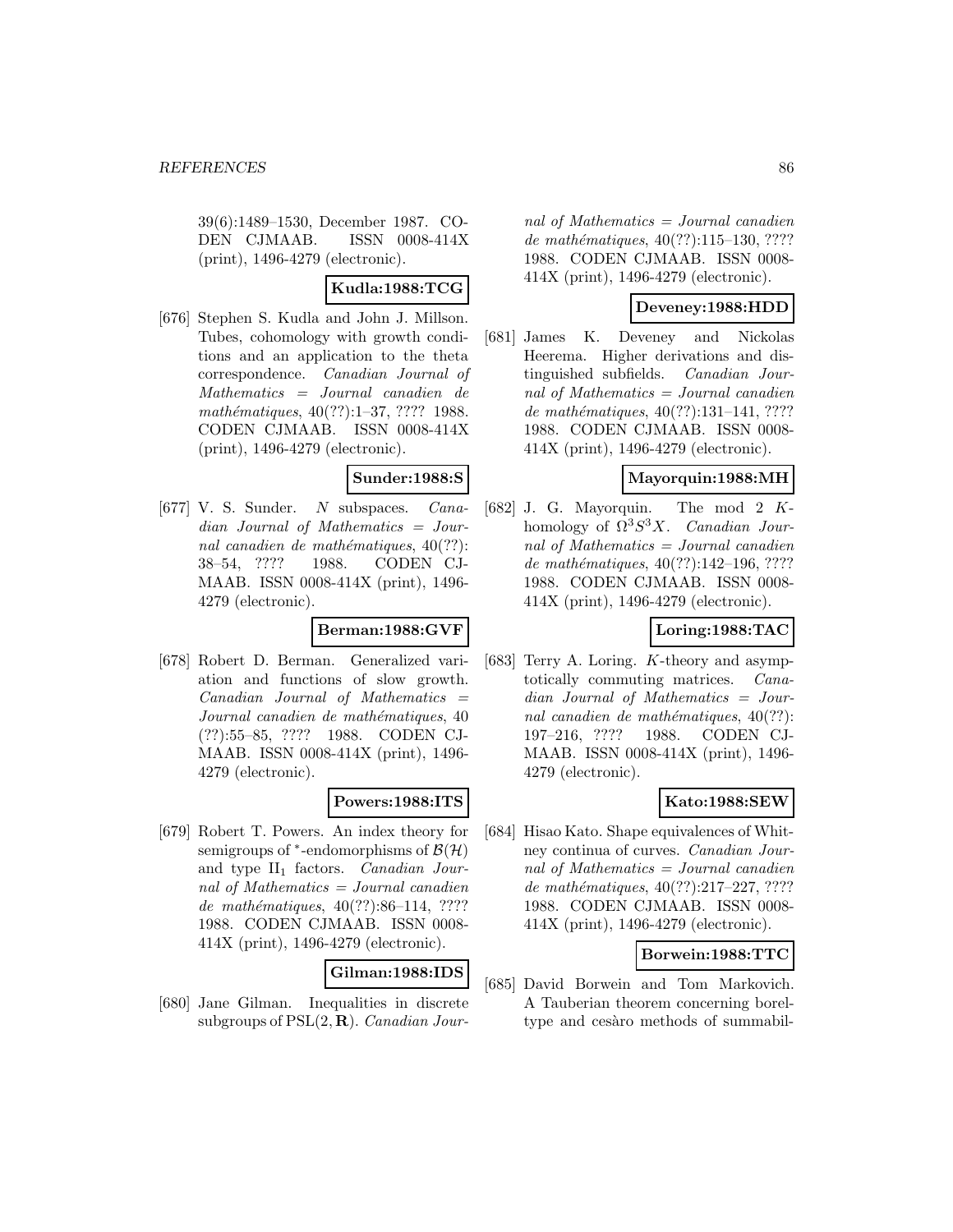ity. *Canadian Journal of Mathematics*  $=$ Journal canadien de mathématiques, 40 (??):228–247, ???? 1988. CODEN CJ-MAAB. ISSN 0008-414X (print), 1496- 4279 (electronic).

## **Miers:1988:CPM**

[686] C. Robert Miers. Commutativity preserving maps of factors. Canadian Journal of Mathematics = Journal canadien de mathématiques,  $40(??):248-256, ????$ 1988. CODEN CJMAAB. ISSN 0008- 414X (print), 1496-4279 (electronic).

# **Rieffel:1988:PMH**

[687] Marc A. Rieffel. Projective modules over higher-dimensional noncommutative tori. Canadian Journal of Mathematics = Journal canadien de mathématiques,  $40(??):257-338$ , ???? 1988. CODEN CJMAAB. ISSN 0008- 414X (print), 1496-4279 (electronic).

### **Filaseta:1988:ICP**

[688] Michael Filaseta. Irreducibility criteria for polynomials with nonnegative coefficients. Canadian Journal of Mathematics = Journal canadien de mathématiques,  $40(??):339-351, ????$ 1988. CODEN CJMAAB. ISSN 0008- 414X (print), 1496-4279 (electronic).

#### **Mukherjee:1988:IFM**

[689] N. P. Mukherjee and Prabir Bhattacharya. On the intersection of a family of maximal subgroups containing the Sylow subgroups of a finite group. Canadian Journal of Mathematics = Journal canadien de mathématiques,  $40(??)$ : 352–359, ???? 1988. CODEN CJ-MAAB. ISSN 0008-414X (print), 1496- 4279 (electronic).

# **Guerre:1988:ITE**

[690] S. Guerre and Y. Raynaud. Sur les isométries de  $L^p(X)$  et le théorème ergodique vectoriel. (French) [On isometries of  $L^p(X)$  and the vector ergodic theorem]. Canadian Journal of Mathematics = Journal canadien  $de$  mathématiques, 40(2):360–391, April 1988. CODEN CJMAAB. ISSN 0008- 414X (print), 1496-4279 (electronic).

# **Gilkey:1988:EIE**

[691] Peter B. Gilkey. The eta invariant and equivariant  $SPIN<sup>c</sup>$  bordism for spherical space form groups. Canadian Journal of Mathematics = Journal canadien de mathématiques, 40(??):392-428, ???? 1988. CODEN CJMAAB. ISSN 0008- 414X (print), 1496-4279 (electronic).

## **Millet:1988:FPM**

[692] Annie Millet and Louis Sucheston. On fixed points and multiparameter ergodic theorems in Banach lattices. Canadian Journal of Mathematics = Journal canadien de mathématiques,  $40(??)$ : 429–458, ???? 1988. CODEN CJ-MAAB. ISSN 0008-414X (print), 1496- 4279 (electronic).

# **Chun:1988:ICL**

[693] C. S. Chun and A. R. Freedman. Inclusions for classes of lacunary sets. Canadian Journal of Mathematics = Journal canadien de mathématiques,  $40(??)$ : 459–476, ???? 1988. CODEN CJ-MAAB. ISSN 0008-414X (print), 1496- 4279 (electronic).

### **Gauthier:1988:AMP**

[694] P. M. Gauthier, R. Grothmann, and W. Hengartner. Asymptotic maximum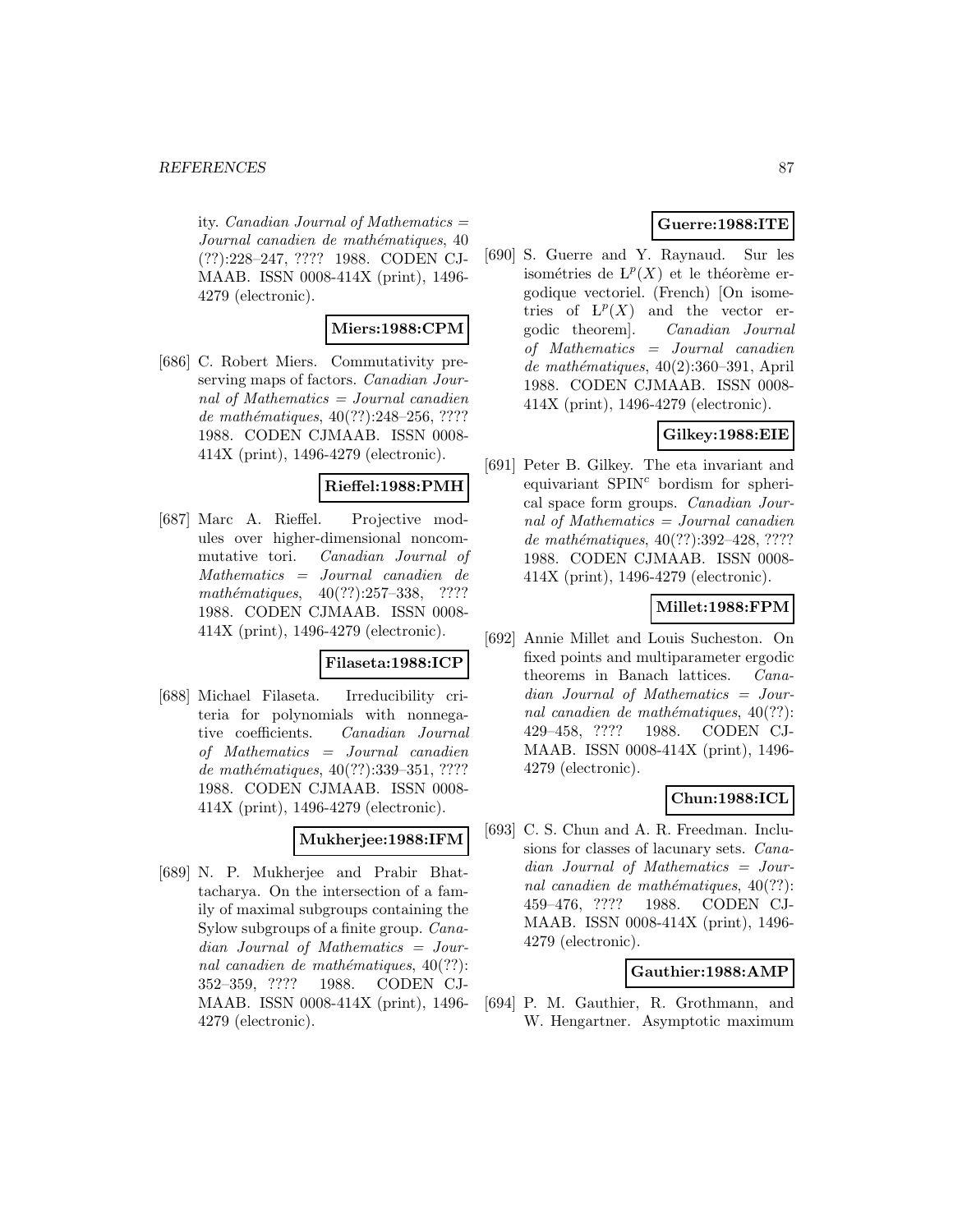#### *REFERENCES* 88

principles for subharmonic and plurisubharmonic functions. Canadian Journal of Mathematics = Journal canadien de mathématiques,  $40(??):477-486, ????$ 1988. CODEN CJMAAB. ISSN 0008- 414X (print), 1496-4279 (electronic).

## **Lawniczak:1988:LDG**

[695] Anna T. Lawniczak. Large deviations for Gaussian stochastic processes with sample paths in Orlicz spaces. *Cana*dian Journal of Mathematics = Journal canadien de mathématiques,  $40(??)$ : 487–501, ???? 1988. CODEN CJ-MAAB. ISSN 0008-414X (print), 1496- 4279 (electronic).

### **Beals:1988:HEN**

[696] Richard Beals and Nancy K. Stanton. The heat equation for the  $\overline{\partial}$ neumann problem. II. Canadian Journal of Mathematics  $=$  Journal canadien de mathématiques,  $40(??):502-512, ????$ 1988. CODEN CJMAAB. ISSN 0008- 414X (print), 1496-4279 (electronic).

### **Ringseth:1988:ACF**

[697] Paul F. Ringseth. On the analytic continuation of **c**-functions. Canadian Journal of Mathematics  $=$  Journal canadien de mathématiques,  $40(??):513-531, ????$ 1988. CODEN CJMAAB. ISSN 0008- 414X (print), 1496-4279 (electronic).

#### **Coupet:1988:RFH**

[698] Bernard Coupet. Régularité de fonctions holomorphes sur des wedges. Canadian Journal of Mathematics = Journal canadien de mathématiques,  $40(??)$ : 532–545, ???? 1988. CODEN CJ-MAAB. ISSN 0008-414X (print), 1496- 4279 (electronic).

# **Conner:1988:ACW**

[699] P. E. Conner and Noriko Yui. The additive characters of the Witt ring of an algebraic number field. Canadian Journal of Mathematics = Journal canadien de mathématiques,  $40(??):546-588, ????$ 1988. CODEN CJMAAB. ISSN 0008- 414X (print), 1496-4279 (electronic).

### **Frankowska:1988:LBT**

[700] H. Frankowska and B. Kaskosz. Linearization and boundary trajectories of nonsmooth control systems. Canadian Journal of Mathematics = Journal canadien de mathématiques,  $40(??)$ : 589–609, ???? 1988. CODEN CJ-MAAB. ISSN 0008-414X (print), 1496- 4279 (electronic).

# **Akcoglu:1988:PCA**

[701] M. A. Akcoglu and L. Sucheston. Pointwise convergence of alternating sequences. Canadian Journal of Mathematics = Journal canadien de mathématiques,  $40(??):610-632$ , ???? 1988. CODEN CJMAAB. ISSN 0008- 414X (print), 1496-4279 (electronic).

# **Kempf:1988:TPF**

[702] George Kempf and Linda Ness. Tensor products of fundamental representations. Canadian Journal of Mathematics  $=$  Journal canadien de mathématiques, 40(??):633–648, ???? 1988. CODEN CJ-MAAB. ISSN 0008-414X (print), 1496- 4279 (electronic).

### **Frey:1988:SGT**

[703] G. Frey. On the Selmer group of twists of elliptic curves with **Q**-rational torsion points. Canadian Journal of Mathematics = Journal canadien de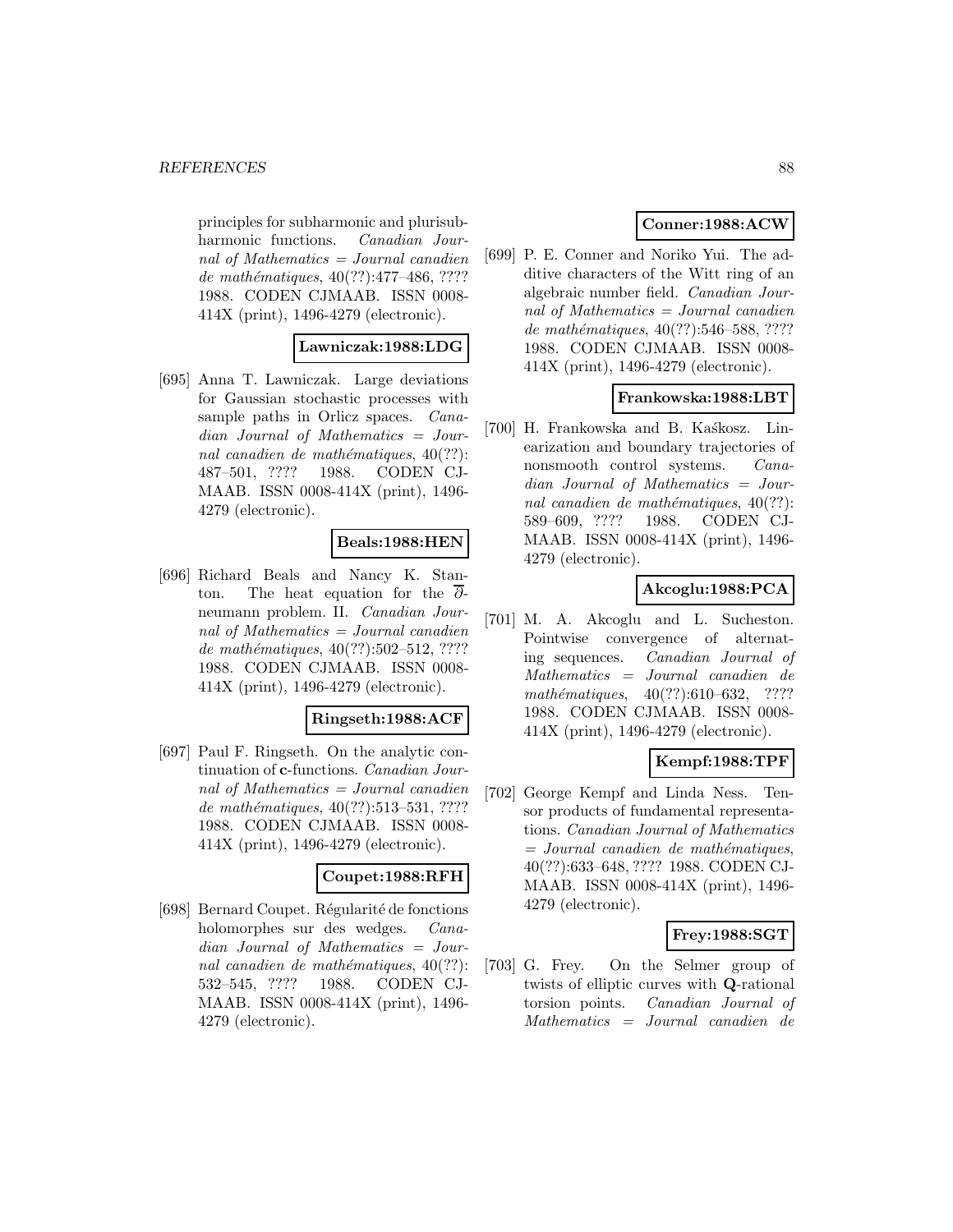mathématiques,  $40(??):649-665$ , ???? 1988. CODEN CJMAAB. ISSN 0008- 414X (print), 1496-4279 (electronic).

# **Ward:1988:QTC**

[704] Doug Ward. The quantificational tangent cones. Canadian Journal of Mathematics = Journal canadien de mathématiques,  $40(??):666-694$ , ???? 1988. CODEN CJMAAB. ISSN 0008- 414X (print), 1496-4279 (electronic).

## **Aczel:1988:SDE**

[705] János Aczél and Detlef Gronau. Some differential equations related to iteration theory. Canadian Journal of Mathematics = Journal canadien de mathématiques,  $40(??):695-717$ , ???? 1988. CODEN CJMAAB. ISSN 0008- 414X (print), 1496-4279 (electronic).

# **Kim:1988:AHF**

[706] Hong Oh Kim. On an F-algebra of holomorphic functions. Canadian Journal of Mathematics = Journal canadien de mathématiques,  $40(??):718-741, ????$ 1988. CODEN CJMAAB. ISSN 0008- 414X (print), 1496-4279 (electronic).

# **Alpern:1988:CIM**

[707] S. Alpern, J. R. Choksi, and V. S. Prasad. Conjugates of infinite measure preserving transformations. Canadian Journal of Mathematics = Journal canadien de mathématiques,  $40(??)$ : 742–749, ???? 1988. CODEN CJ-MAAB. ISSN 0008-414X (print), 1496- 4279 (electronic).

# **Dyn:1988:CIT**

[708] N. Dyn and D. S. Lubinsky. Convergence of interpolation to transforms of totally positive kernels. Canadian Journal of Mathematics = Journal canadien de mathématiques,  $40(??):750–768, ????$ 1988. CODEN CJMAAB. ISSN 0008- 414X (print), 1496-4279 (electronic).

# **Frohliger:1988:MHL**

[709] John A. Frohliger. Maximal homotopy Lie subgroups of maximal rank. Canadian Journal of Mathematics = Journal canadien de mathématiques,  $40(??)$ : 769–787, ???? 1988. CODEN CJ-MAAB. ISSN 0008-414X (print), 1496- 4279 (electronic).

# **Sarkozy:1988:DSI**

[710] A. Sárközy and C. L. Stewart. On divisors of sums of integers. IV. Canadian Journal of Mathematics = Journal canadien de mathématiques,  $40(??)$ : 788–816, ???? 1988. CODEN CJ-MAAB. ISSN 0008-414X (print), 1496- 4279 (electronic).

# **Hellegouarch:1988:NBP**

[711] Yves Hellegouarch. Notions de base pour l'arithmétique de  $\mathbf{F}_q((1/t)).$ (French) [Fundamentals of arithmetic in  $\mathbf{F}_q((1/t))$ . Canadian Journal of Mathematics = Journal canadien de mathématiques, 40(??):817-832, ???? 1988. CODEN CJMAAB. ISSN 0008- 414X (print), 1496-4279 (electronic).

# **Packer:1988:SME**

[712] Judith A. Packer. Strong Morita equivalence for Heisenberg C∗-algebras and the positive cones of their  $K_0$ -groups. *Cana*dian Journal of Mathematics = Journal canadien de mathématiques,  $40(??)$ : 833–864, ???? 1988. CODEN CJ-MAAB. ISSN 0008-414X (print), 1496- 4279 (electronic).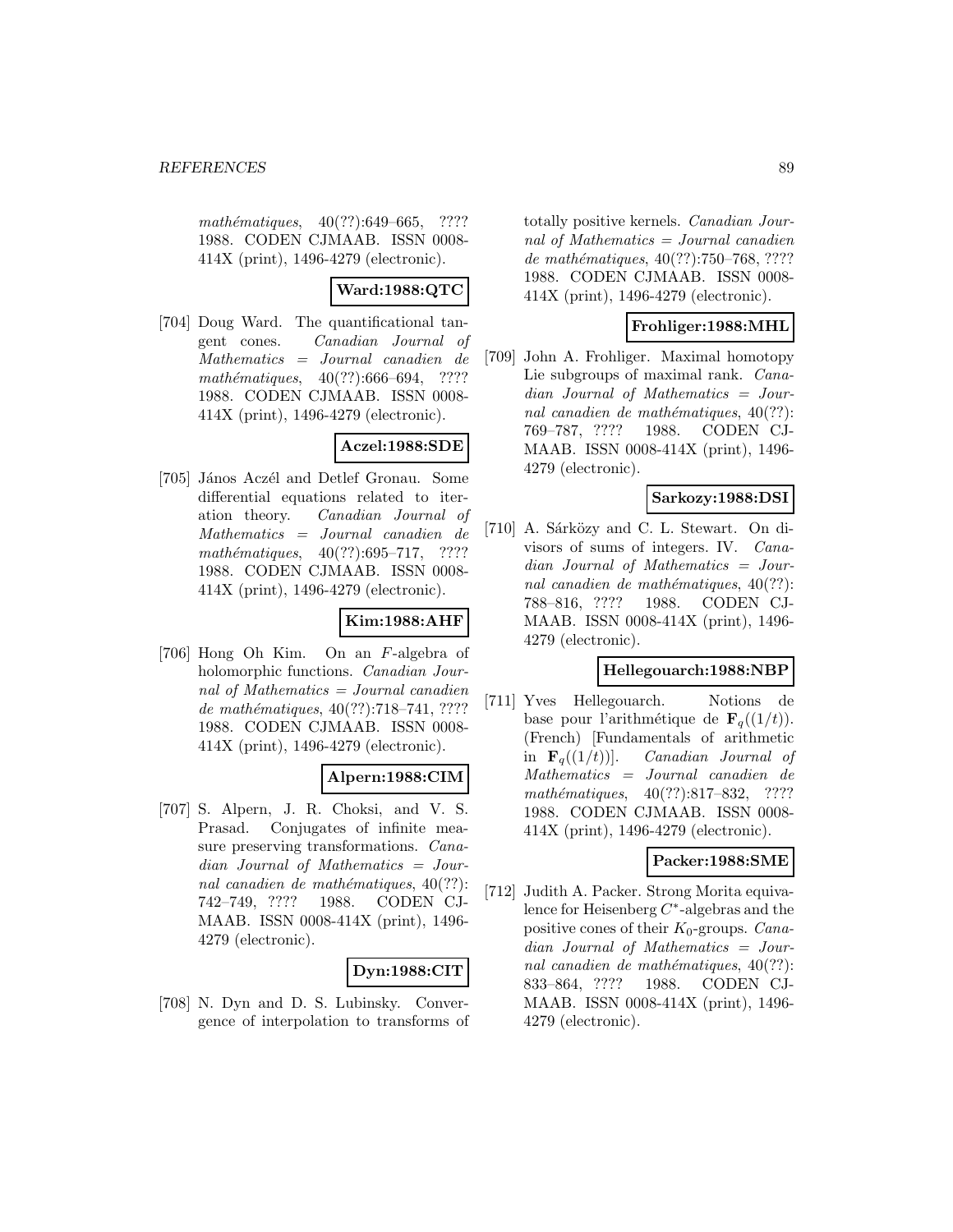# **Brown:1988:SMA**

[713] Lawrence G. Brown. Semicontinuity and multipliers of  $C^*$ -algebras.  $Cana$ dian Journal of Mathematics = Journal canadien de mathématiques,  $40(??)$ : 865–988, ???? 1988. CODEN CJ-MAAB. ISSN 0008-414X (print), 1496- 4279 (electronic).

# **Heywood:1988:HSR**

[714] P. Heywood and P. G. Rooney. On the Hankel and some related transformations. Canadian Journal of Mathematics  $=$  Journal canadien de mathématiques, 40(??):989–1009, ???? 1988. CODEN CJMAAB. ISSN 0008-414X (print), 1496-4279 (electronic).

# **Frappier:1988:RFI**

[715] Clément Frappier. Representation formulas for integrable and entire functions of exponential type. I. Canadian Journal of Mathematics = Journal canadien de mathématiques,  $40(??):1010-1024$ , ???? 1988. CODEN CJMAAB. ISSN 0008- 414X (print), 1496-4279 (electronic).

## **Ismail:1988:AWR**

[716] Mourad E. H. Ismail and Dennis Stanton. On the Askey–Wilson and Rogers polynomials. Canadian Journal of Mathematics = Journal canadien de mathématiques,  $40(??):1025-1045, ????$ 1988. CODEN CJMAAB. ISSN 0008- 414X (print), 1496-4279 (electronic).

# **Nest:1988:CCN**

[717] Ryszard Nest. Cyclic cohomology of noncommutative tori. Canadian Journal of Mathematics = Journal canadien de mathématiques,  $40(??):1046-1057, ????$ 1988. CODEN CJMAAB. ISSN 0008- 414X (print), 1496-4279 (electronic).

# **Ryshkov:1988:ESI**

[718] S. S. Ryshkov and R. M. Erdahl. The empty sphere. II. Canadian Journal of Mathematics = Journal canadien de mathématiques,  $40(??):1058-1073, ????$ 1988. CODEN CJMAAB. ISSN 0008- 414X (print), 1496-4279 (electronic).

# **Kim:1988:WSH**

[719] Hong Oh Kim and Ern Geun Kwon. Weighted subspaces of Hardy spaces.  $Canadian$  Journal of Mathematics  $=$ Journal canadien de mathématiques, 40 (??):1074–1083, ???? 1988. CODEN CJ-MAAB. ISSN 0008-414X (print), 1496- 4279 (electronic).

## **Kulkarni:1988:CBR**

[720] S. H. Kulkarni and S. Arundhathi. Choquet boundary for real function algebras. Canadian Journal of Mathematics  $=$  Journal canadien de mathématiques, 40(??):1084–1104, ???? 1988. CODEN CJMAAB. ISSN 0008-414X (print), 1496-4279 (electronic).

## **Strichartz:1988:LAC**

[721] Robert S. Strichartz. Linear algebra of curvature tensors and their covariant derivatives. Canadian Journal of Mathematics = Journal canadien de mathématiques, 40(??):1105–1143, ???? 1988. CODEN CJMAAB. ISSN 0008- 414X (print), 1496-4279 (electronic).

## **McCool:1988:SRI**

[722] J. McCool. Some remarks on IA automorphisms of free groups. Canadian Journal of Mathematics = Journal canadien de mathématiques,  $40(??)$ : 1144–1155, ???? 1988. CODEN CJ-MAAB. ISSN 0008-414X (print), 1496- 4279 (electronic).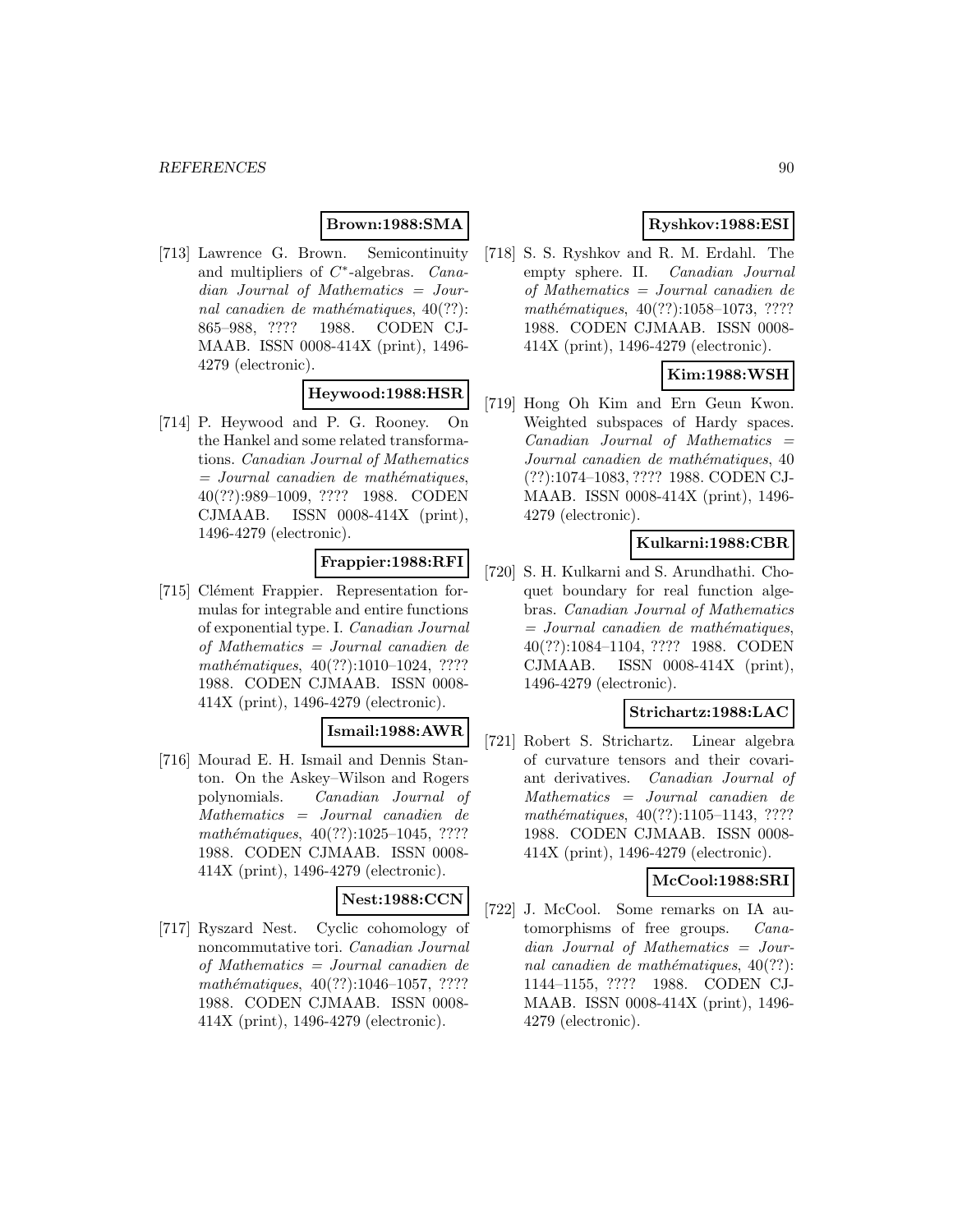## **Furusho:1988:EPD**

[723] Yasuhiro Furusho and Takaŝi Kusano. On the existence of positive decaying entire solutions for a class of sublinear elliptic equations. Canadian Journal of Mathematics = Journal canadien de  $mathématiques, 40(??):1156–1173, ????$ 1988. CODEN CJMAAB. ISSN 0008- 414X (print), 1496-4279 (electronic).

## **Aulaskari:1988:VRS**

[724] Rauno Aulaskari. On VMOA for Riemann surfaces. Canadian Journal of Mathematics = Journal canadien de mathématiques,  $40(??):1174-1185, ????$ 1988. CODEN CJMAAB. ISSN 0008- 414X (print), 1496-4279 (electronic).

## **Fitzgerald:1988:GWR**

[725] Robert W. Fitzgerald. Gorenstein Witt rings. Canadian Journal of Mathematics  $=$  Journal canadien de mathématiques, 40(??):1186–1202, ???? 1988. CODEN CJMAAB. ISSN 0008-414X (print), 1496-4279 (electronic).

# **Rahman:1988:ATS**

[726] Mizan Rahman. An addition theorem and some product formulas for q-Bessel functions. Canadian Journal of Mathematics = Journal canadien de mathématiques,  $40(??):1203-1221$ , ???? 1988. CODEN CJMAAB. ISSN 0008- 414X (print), 1496-4279 (electronic).

# **Allegretto:1988:EPG**

[727] W. Allegretto and Y. X. Huang. Existence of positive global solutions of mixed sublinear-superlinear problems.  $Canadian$  Journal of Mathematics  $=$ Journal canadien de mathématiques, 40

(??):1222–1242, ???? 1988. CODEN CJ-MAAB. ISSN 0008-414X (print), 1496- 4279 (electronic).

## **Beatrous:1988:PDA**

[728] Frank Beatrous and Song-Ying Li. A Plessner decomposition along transverse curves. Canadian Journal of Mathematics = Journal canadien de mathématiques, 40(??):1243-1255, ???? 1988. CODEN CJMAAB. ISSN 0008- 414X (print), 1496-4279 (electronic).

#### **Anderson:1988:PHS**

[729] John T. Anderson. Polynomial hulls of sets invariant under an action of the special unitary group. Canadian Journal of Mathematics = Journal canadien de  $mathématiques, 40(??):1256–1271, ????$ 1988. CODEN CJMAAB. ISSN 0008- 414X (print), 1496-4279 (electronic).

### **Nakazi:1988:CIS**

[730] Takahiko Nakazi. Certain invariant subspaces of  $H^2$  and  $L^2$  on a bidisc. *Cana*dian Journal of Mathematics = Journal canadien de mathématiques,  $40(??)$ : 1272–1280, ???? 1988. CODEN CJ-MAAB. ISSN 0008-414X (print), 1496- 4279 (electronic).

## **Kusano:1988:RES**

[731] Takaˆsi Kusano, Manabu Naito, and Charles A. Swanson. Radial entire solutions of even order semilinear elliptic equations. Canadian Journal of Mathematics = Journal canadien de mathématiques, 40(??):1281-1300, ???? 1988. CODEN CJMAAB. ISSN 0008- 414X (print), 1496-4279 (electronic).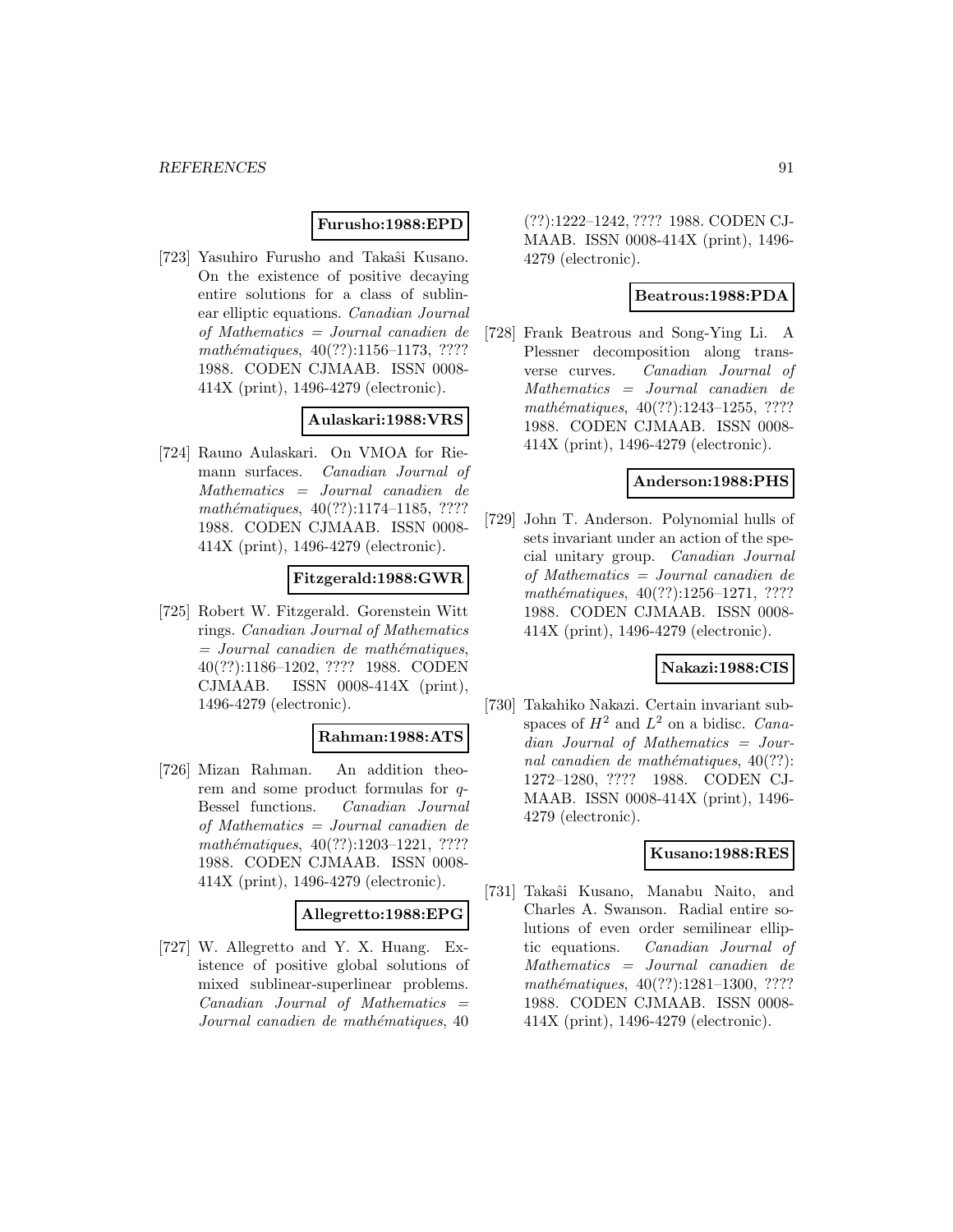# **Ladas:1988:OSO**

[732] G. Ladas, E. C. Partheniadis, and Y. G. Sficas. Oscillations of second order neutral equations. Canadian Journal of Mathematics = Journal canadien de mathématiques,  $40(??):1301-1314$ , ???? 1988. CODEN CJMAAB. ISSN 0008- 414X (print), 1496-4279 (electronic).

## **Hayden:1988:EAC**

[733] John L. Hayden. Elementary abelian Cartesian groups. Canadian Journal of Mathematics = Journal canadien de mathématiques,  $40(??):1315-1321, ????$ 1988. CODEN CJMAAB. ISSN 0008- 414X (print), 1496-4279 (electronic).

# **Wu:1988:PNO**

[734] Pei Yuan Wu. Products of normal operators. Canadian Journal of Mathematics  $=$  Journal canadien de mathématiques, 40(??):1322–1330, ???? 1988. CODEN CJMAAB. ISSN 0008-414X (print), 1496-4279 (electronic).

#### **Kane:1988:SHC**

[735] Richard Kane and Guillermo Moreno. Spherical homology classes in the bordism of Lie groups. Canadian Journal of Mathematics = Journal canadien de mathématiques,  $40(??):1331-1374$ , ???? 1988. CODEN CJMAAB. ISSN 0008- 414X (print), 1496-4279 (electronic).

## **Goldstein:1988:UHA**

[736] M. Goldstein and W. H. Ow. Uniform harmonic approximation with continuous extension to the boundary. Canadian Journal of Mathematics = Journal canadien de mathématiques,  $40(??)$ : 1375–1388, ???? 1988. CODEN CJ-MAAB. ISSN 0008-414X (print), 1496- 4279 (electronic).

# **Felix:1988:MTL**

[737] Yves Félix and Jean-Michel Lemaire. On the mapping theorem for Lusternik– Schnirel'mann category. II. Canadian Journal of Mathematics = Journal canadien de mathématiques,  $40(??)$ : 1389–1398, ???? 1988. CODEN CJ-MAAB. ISSN 0008-414X (print), 1496- 4279 (electronic).

## **Anderson:1988:PRS**

[738] David F. Anderson and David E. Dobbs. Pairs of rings with the same prime ideals. II. Canadian Journal of Mathematics  $=$ Journal canadien de mathématiques, 40 (??):1399–1409, ???? 1988. CODEN CJ-MAAB. ISSN 0008-414X (print), 1496- 4279 (electronic).

## **Sands:1988:GHS**

[739] A. D. Sands and P. N. Stewart. General heredity and strength for radical classes.  $Canadian$  Journal of Mathematics  $=$ Journal canadien de mathématiques, 40 (??):1410–1421, ???? 1988. CODEN CJ-MAAB. ISSN 0008-414X (print), 1496- 4279 (electronic).

### **Baginski:1988:MGA**

[740] C. Bagiński and A. Caranti. The modular group algebras of p-groups of maximal class. Canadian Journal of Mathematics = Journal canadien de mathématiques,  $40(??):1422-1435, ????$ 1988. CODEN CJMAAB. ISSN 0008- 414X (print), 1496-4279 (electronic).

### **Herrero:1988:ESQ**

[741] Domingo A. Herrero. On the essential spectra of quasisimilar operators. Canadian Journal of Mathematics = Journal canadien de mathématiques,  $40(??)$ :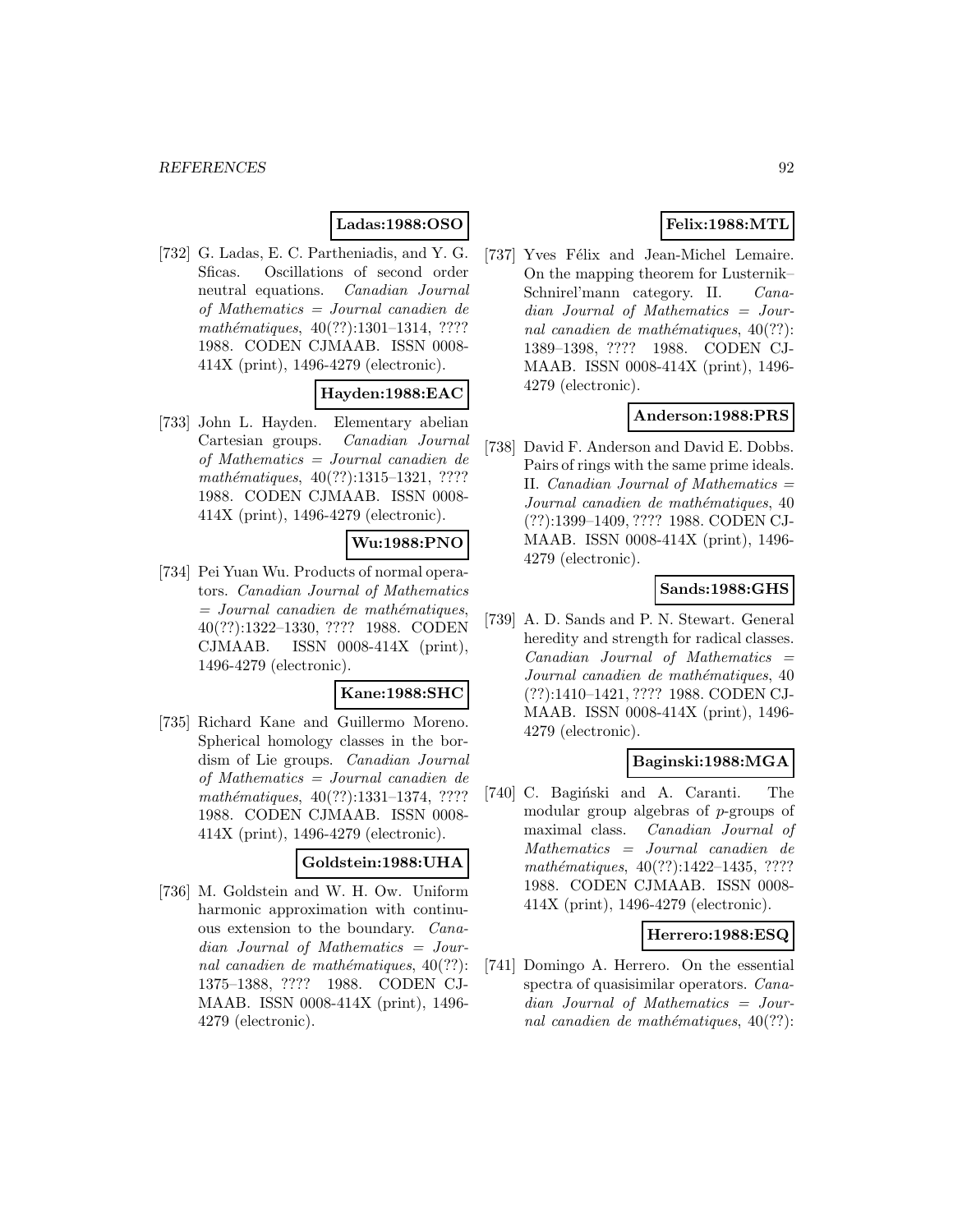1436–1457, ???? 1988. CODEN CJ-MAAB. ISSN 0008-414X (print), 1496- 4279 (electronic).

## **Wawrzynczyk:1988:SAU**

[742] Antoni Wawrzyńczyk. Spectral analysis on upper light cone in **R**<sup>3</sup> and the Radon transform. Canadian Journal of Mathematics = Journal canadien de mathématiques,  $40(??):1458-1481, ????$ 1988. CODEN CJMAAB. ISSN 0008- 414X (print), 1496-4279 (electronic).

### **Wassermann:1988:EAC**

[743] Antony Wassermann. Ergodic actions of compact groups on operator algebras. II. classification of full multiplicity ergodic actions. Canadian Journal of Mathematics = Journal canadien de mathématiques,  $40(6):1482-$ 1527, December 1988. CODEN CJ-MAAB. ISSN 0008-414X (print), 1496- 4279 (electronic).

### **Vigneras:1989:MGV**

[744] Marie-France Vignéras. Moyennes galoisiennes des valeurs de fonctions L.  $Canadian$  Journal of Mathematics  $=$ Journal canadien de mathématiques, 41 (??):1–13, ???? 1989. CODEN CJ-MAAB. ISSN 0008-414X (print), 1496- 4279 (electronic).

### **Chacron:1989:VNO**

[745] M. Chacron. C-valuations and normal C-orderings. Canadian Journal of Mathematics = Journal canadien de mathématiques,  $41(??):14-67, ????$ 1989. CODEN CJMAAB. ISSN 0008- 414X (print), 1496-4279 (electronic).

# **Isaacs:1989:CGA**

[746] I. M. Isaacs. Coprime group actions fixing all nonlinear irreducible characters. Canadian Journal of Mathematics  $=$  Journal canadien de mathématiques, 41(??):68–82, ???? 1989. CODEN CJ-MAAB. ISSN 0008-414X (print), 1496- 4279 (electronic).

## **Ramsamujh:1989:CND**

[747] T. I. Ramsamujh. The complexity of nowhere differentiable continuous functions. Canadian Journal of Mathematics  $=$  Journal canadien de mathématiques, 41(??):83–105, ???? 1989. CODEN CJ-MAAB. ISSN 0008-414X (print), 1496- 4279 (electronic).

## **Mate:1989:EFB**

[748] Attila Máté and Paul Nevai. Eigenvalues of finite band-width Hilbert space operators and their application to orthogonal polynomials. Canadian Journal of Mathematics = Journal canadien de mathématiques,  $41(??):106-122, ????$ 1989. CODEN CJMAAB. ISSN 0008- 414X (print), 1496-4279 (electronic).

## **Lustig:1989:AFG**

[749] Martin Lustig, Yoav Moriah, and Gerhard Rosenberger. Automorphisms of Fuchsian groups and their lifts to free groups. Canadian Journal of Mathematics = Journal canadien de mathématiques,  $41(??):123-131$ , ???? 1989. CODEN CJMAAB. ISSN 0008- 414X (print), 1496-4279 (electronic).

# **Llavona:1989:HBA**

[750] J. G. Llavona and J. A. Jaramillo. Homomorphisms between algebras of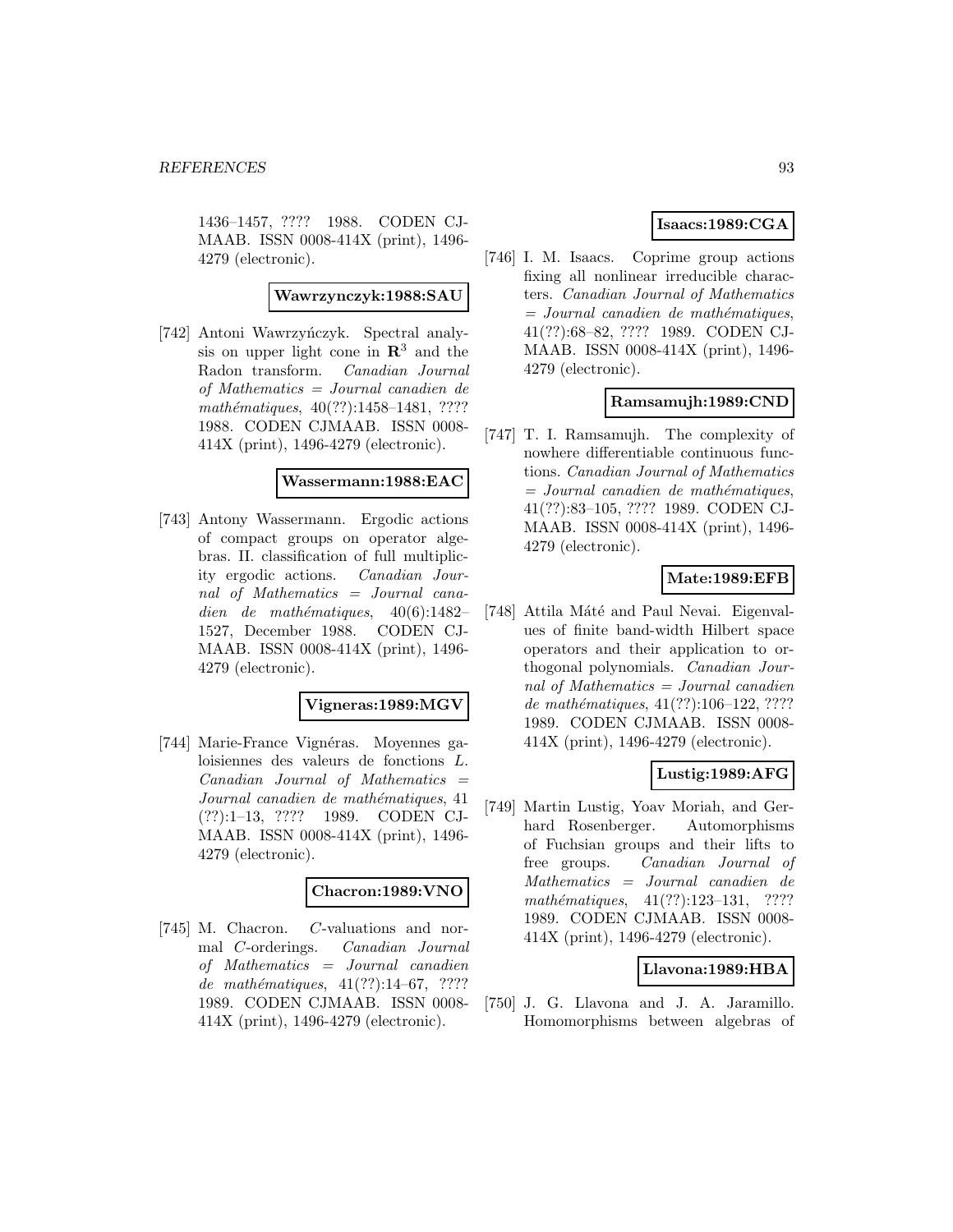continuous functions. Canadian Journal of Mathematics  $=$  Journal canadien de mathématiques,  $41(??):132-162, ????$ 1989. CODEN CJMAAB. ISSN 0008- 414X (print), 1496-4279 (electronic).

# **Gilligan:1989:HCM**

[751] B. Gilligan, K. Oeljeklaus, and W. Richthofer. Homogeneous complex manifolds with more than one end. Canadian Journal of Mathematics = Journal canadien de mathématiques, 41 (??):163–177, ???? 1989. CODEN CJ-MAAB. ISSN 0008-414X (print), 1496- 4279 (electronic).

# **Isaacs:1989:FDI**

[752] Godfrey L. Isaacs. Fractional derivatives as inverses. Canadian Journal of Mathematics = Journal canadien de mathématiques,  $41(??):178-192, ????$ 1989. CODEN CJMAAB. ISSN 0008- 414X (print), 1496-4279 (electronic).

# **Treger:1989:PCN**

[753] Robert Treger. Plane curves with nodes. Canadian Journal of Mathematics = Journal canadien de mathématiques, 41 (??):193–212, ???? 1989. CODEN CJ-MAAB. ISSN 0008-414X (print), 1496- 4279 (electronic).

# **Porter:1989:PPI**

[754] Jack R. Porter and R. Grant Woods. The poset of perfect irreducible images of a space. Canadian Journal of Mathematics = Journal canadien de mathématiques,  $41(??):213-233, ????$ 1989. CODEN CJMAAB. ISSN 0008- 414X (print), 1496-4279 (electronic).

## **Schechter:1989:MO**

[755] Martin Schechter. Multiplication operators. Canadian Journal of Mathematics  $=$  Journal canadien de mathématiques, 41(??):234–249, ???? 1989. CODEN CJ-MAAB. ISSN 0008-414X (print), 1496- 4279 (electronic).

# **Przytycki:1989:ECM**

[756] Józef H. Przytycki. Equivalence of cables of mutants of knots. Canadian Journal of Mathematics = Journal canadien de mathématiques,  $41(??):250-273, ????$ 1989. CODEN CJMAAB. ISSN 0008- 414X (print), 1496-4279 (electronic).

#### **Betancor:1989:MPE**

[757] J. J. Betancor. A mixed Parseval's equation and a generalized Hankel transformation of distributions. Canadian Journal of Mathematics = Journal canadien de mathématiques,  $41(??):274-284, ????$ 1989. CODEN CJMAAB. ISSN 0008- 414X (print), 1496-4279 (electronic).

#### **Casselman:1989:ISS**

[758] W. Casselman. Introduction to the Schwartz space of  $\Gamma \backslash G$ . Canadian Journal of Mathematics = Journal canadien de mathématiques,  $41(??):285-320, ????$ 1989. CODEN CJMAAB. ISSN 0008- 414X (print), 1496-4279 (electronic).

#### **Philos:1989:OCS**

[759] Ch. G. Philos. Oscillation criteria for second order superlinear differential equations. Canadian Journal of Mathematics = Journal canadien de mathématiques,  $41(??):321-340$ , ???? 1989. CODEN CJMAAB. ISSN 0008- 414X (print), 1496-4279 (electronic).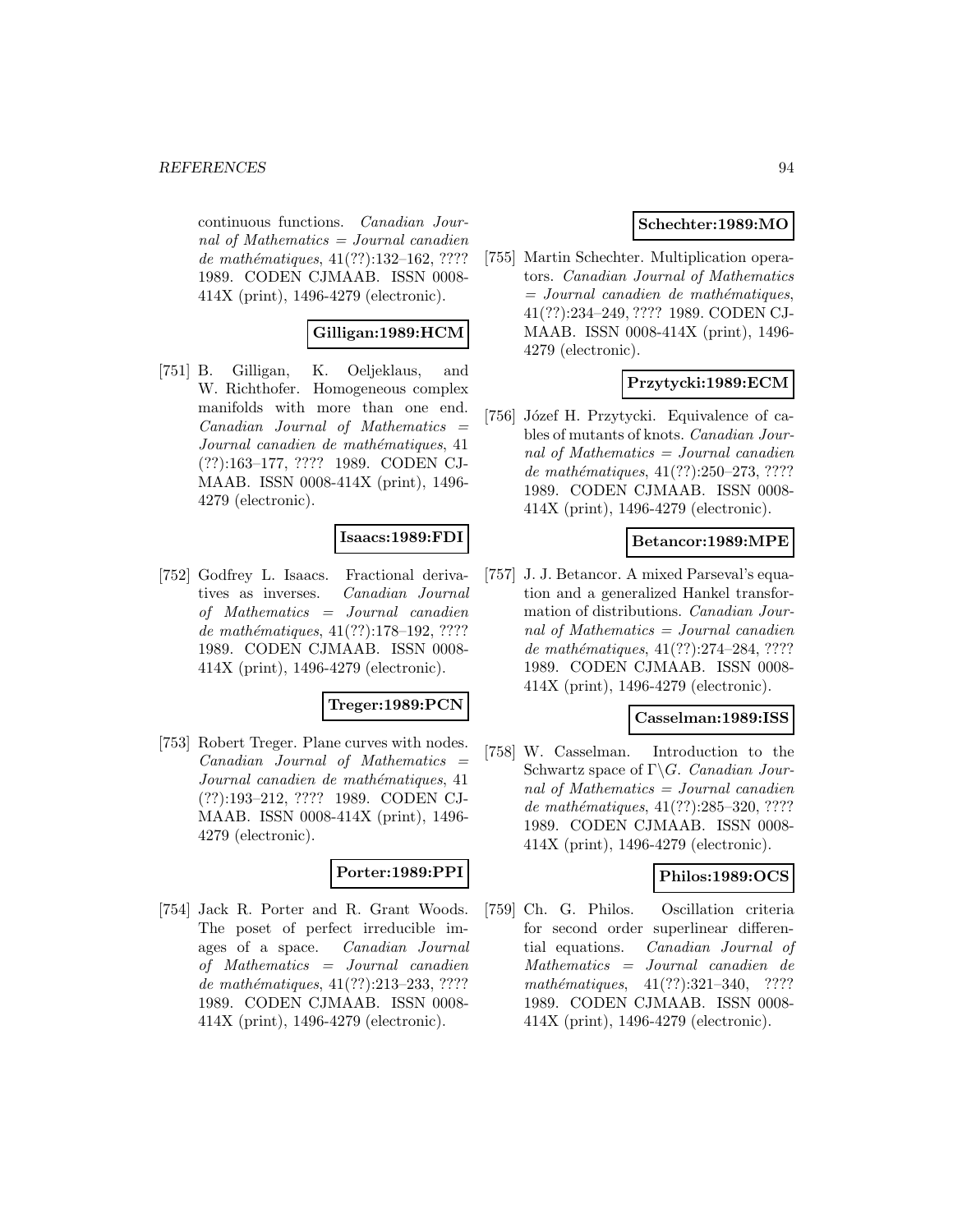# **Bennett:1989:QIM**

[760] F. E. Bennett. Quasigroup identities and Mendelsohn designs. Canadian Journal of Mathematics  $=$  Journal canadien de mathématiques,  $41(??):341-368, ????$ 1989. CODEN CJMAAB. ISSN 0008- 414X (print), 1496-4279 (electronic).

## **Blyth:1989:RPF**

[761] Russell D. Blyth and Akbar H. Rhemtulla. Rewritable products in FCby-finite groups. Canadian Journal of Mathematics = Journal canadien de mathématiques, 41(??):369–384, ???? 1989. CODEN CJMAAB. ISSN 0008- 414X (print), 1496-4279 (electronic).

### **Casselman:1989:CEH**

[762] W. Casselman. Canonical extensions of Harish-Chandra modules to representations of G. Canadian Journal of Mathematics = Journal canadien de mathématiques, 41(??):385-438, ???? 1989. CODEN CJMAAB. ISSN 0008- 414X (print), 1496-4279 (electronic).

# **Petrich:1989:CCR**

[763] Mario Petrich. Congruences on completely regular semigroups. Canadian Journal of Mathematics = Journal canadien de mathématiques,  $41(??)$ : 439–461, ???? 1989. CODEN CJ-MAAB. ISSN 0008-414X (print), 1496- 4279 (electronic).

### **Lanteri:1989:TPC**

[764] Antonio Lanteri and Daniele C. Struppa. Topological properties of cyclic coverings branched along an ample divisor.  $Canadian$  Journal of Mathematics  $=$ Journal canadien de mathématiques, 41

(??):462–479, ???? 1989. CODEN CJ-MAAB. ISSN 0008-414X (print), 1496- 4279 (electronic).

# **Langlands:1989:OIF**

[765] R. P. Langlands and D. Shelstad. Orbital integrals on forms of SL(3). II.  $Canadian$  Journal of Mathematics  $=$ Journal canadien de mathématiques, 41 (??):480–507, ???? 1989. CODEN CJ-MAAB. ISSN 0008-414X (print), 1496- 4279 (electronic).

# **Preiss:1989:ASI**

[766] D. Preiss and B. S. Thomson. The approximate symmetric integral. Canadian Journal of Mathematics = Journal canadien de mathématiques,  $41(??)$ : 508–555, ???? 1989. CODEN CJ-MAAB. ISSN 0008-414X (print), 1496- 4279 (electronic).

# **Roesler:1989:GM**

[767] Friedrich Roesler. Generalized matrices. Canadian Journal of Mathematics  $=$  Journal canadien de mathématiques, 41(??):556–576, ???? 1989. CODEN CJ-MAAB. ISSN 0008-414X (print), 1496- 4279 (electronic).

### **Melancon:1989:LWF**

[768] Guy Melançon and Christophe Reutenauer. Lyndon words, free algebras and shuffles. Canadian Journal of Mathematics  $=$  Journal canadien de mathématiques, 41(??):577–591, ???? 1989. CODEN CJ-MAAB. ISSN 0008-414X (print), 1496- 4279 (electronic).

### **Fuller:1989:RB**

[769] K. R. Fuller, W. K. Nicholson, and J. F. Watters. Reflexive bimodules. Canadian Journal of Mathematics = Jour-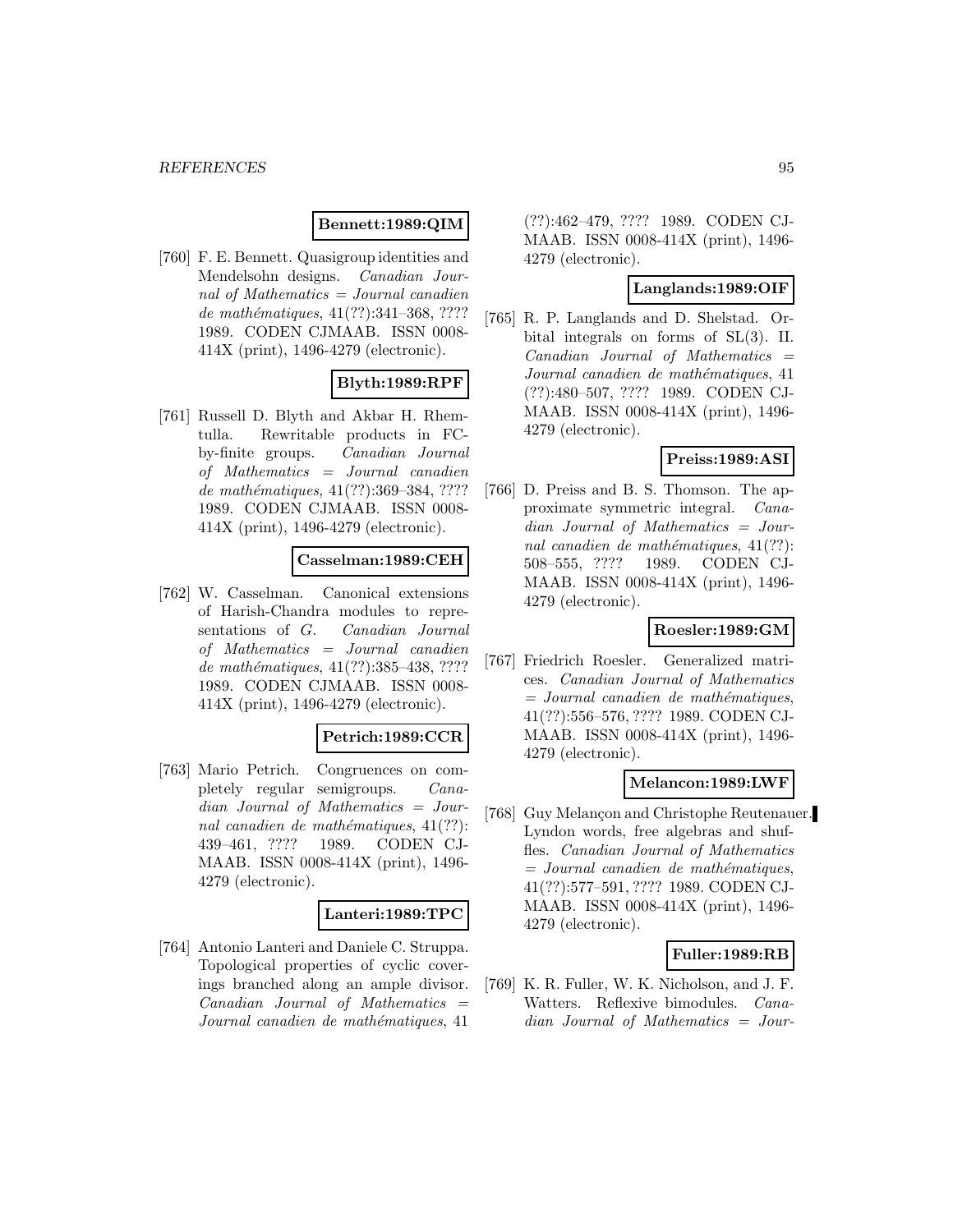nal canadien de mathématiques,  $41(??)$ : 592–611, ???? 1989. CODEN CJ-MAAB. ISSN 0008-414X (print), 1496- 4279 (electronic).

#### **Landau-Treisner:1989:WCC**

[770] Laurellen Landau-Treisner and Albert E. Livingston. Weakly close-toconvex meromorphic functions. Canadian Journal of Mathematics = Journal canadien de mathématiques,  $41(??)$ : 612–625, ???? 1989. CODEN CJ-MAAB. ISSN 0008-414X (print), 1496- 4279 (electronic).

# **Kim:1989:RGA**

[771] Yangkon Kim. Regular germs for p-adic Sp(4). Canadian Journal of Mathematics = Journal canadien de mathématiques,  $41(??):626-641$ , ???? 1989. CODEN CJMAAB. ISSN 0008- 414X (print), 1496-4279 (electronic).

### **Fournier:1989:SUF**

[772] Richard Fournier. Starlike univalent functions bounded on the real axis.  $Canadian$  Journal of Mathematics  $=$ Journal canadien de mathématiques, 41 (??):642–658, ???? 1989. CODEN CJ-MAAB. ISSN 0008-414X (print), 1496- 4279 (electronic).

# **Kaminska:1989:RKS**

[773] A. Kamińska and B. Turett. Rotundity in Köthe spaces of vector-valued functions. Canadian Journal of Mathematics  $=$  Journal canadien de mathématiques, 41(??):659–675, ???? 1989. CODEN CJ-MAAB. ISSN 0008-414X (print), 1496- 4279 (electronic).

# **Campbell:1989:STP**

[774] H. E. A. Campbell and P. S. Selick. On the semi-tensor product of the Dyer– Lashof and Steenrod algebras. Canadian Journal of Mathematics = Journal canadien de mathématiques,  $41(??)$ : 676–701, ???? 1989. CODEN CJ-MAAB. ISSN 0008-414X (print), 1496- 4279 (electronic).

# **Borwein:1989:ENP**

[775] Jonathan M. Borwein and Simon Fitzpatrick. Existence of nearest points in Banach spaces. Canadian Journal of Mathematics = Journal canadien de mathématiques,  $41(??):702-720, ????$ 1989. CODEN CJMAAB. ISSN 0008- 414X (print), 1496-4279 (electronic).

# **Zhang:1989:SPI**

[776] Shuang Zhang. On the structure of projections and ideals of corona algebras. Canadian Journal of Mathematics  $=$  Journal canadien de mathématiques, 41(??):721–742, ???? 1989. CODEN CJ-MAAB. ISSN 0008-414X (print), 1496- 4279 (electronic).

# **Krattenthaler:1989:ATV**

[777] Christian Krattenthaler. q-analogue of a two variable inverse pair of series with applications to basic double hypergeometric series. Canadian Journal of Mathematics = Journal canadien de mathématiques, 41(??):743-768, ???? 1989. CODEN CJMAAB. ISSN 0008- 414X (print), 1496-4279 (electronic).

# **Cohn:1989:BIC**

[778] William S. Cohn. Boundary interpolation for continuous holomorphic functions. Canadian Journal of Mathematics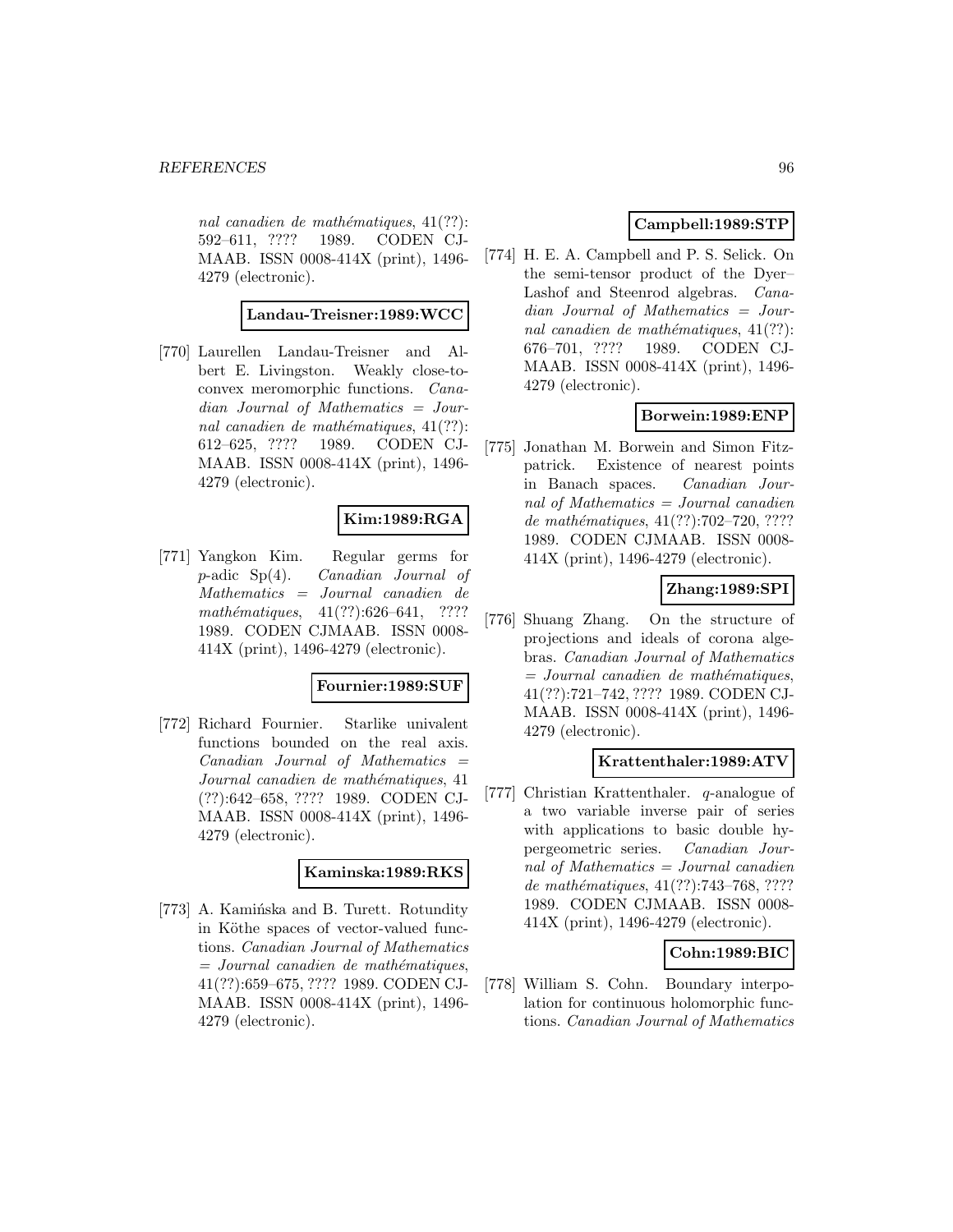$=$  Journal canadien de mathématiques, 41(??):769–785, ???? 1989. CODEN CJ-MAAB. ISSN 0008-414X (print), 1496- 4279 (electronic).

### **Giordano:1989:RAA**

[779] T. Giordano and D. E. Handelman. Real AF  $C^*$ -algebras with  $K_0$  of small rank. Canadian Journal of Mathematics  $=$  Journal canadien de mathématiques, 41(??):786–807, ???? 1989. CODEN CJ-MAAB. ISSN 0008-414X (print), 1496- 4279 (electronic).

### **Powers:1989:FSS**

[780] Victoria Powers. Finite spaces of signatures. Canadian Journal of Mathematics  $=$  Journal canadien de mathématiques, 41(??):808–829, ???? 1989. CODEN CJ-MAAB. ISSN 0008-414X (print), 1496- 4279 (electronic).

#### **Banaschewski:1989:CPM**

[781] B. Banaschewski and A. Pultr. Cauchy points of metric locales. Canadian Journal of Mathematics = Journal canadien de mathématiques, 41(??):830–854, ???? 1989. CODEN CJMAAB. ISSN 0008- 414X (print), 1496-4279 (electronic).

# **Gora:1989:CID**

[782] P. Góra and A. Boyarsky. Compactness of invariant densities for families of expanding, piecewise monotonic transformations. Canadian Journal of Mathematics = Journal canadien de mathématiques,  $41(5):855-869$ , October 1989. CODEN CJMAAB. ISSN 0008- 414X (print), 1496-4279 (electronic).

# **Choa:1989:CNB**

[783] Jun Soo Choa and Hong Oh Kim. Composition with a nonhomogeneous bounded holomorphic function on the ball. Canadian Journal of Mathematics  $=$  Journal canadien de mathématiques, 41(??):870–881, ???? 1989. CODEN CJ-MAAB. ISSN 0008-414X (print), 1496- 4279 (electronic).

## **Haagerup:1989:FAF**

[784] Uffe Haagerup and Gilles Pisier. Factorization of analytic functions with values in noncommutative  $L_1$ -spaces and applications. Canadian Journal of Mathematics = Journal canadien de mathématiques,  $41(??):882-906, ????$ 1989. CODEN CJMAAB. ISSN 0008- 414X (print), 1496-4279 (electronic).

# **Dostal:1989:SPM**

[785] Milos Dostál and Bernard Gaveau. The stationary phase method for certain degenerate critical points. I. Canadian Journal of Mathematics = Journal canadien de mathématiques,  $41(??)$ : 907–931, ???? 1989. CODEN CJ-MAAB. ISSN 0008-414X (print), 1496- 4279 (electronic).

# **Conner:1989:R**

[786] P. E. Conner and Jürgen Hurrelbrink. The 4-rank of  $K_2(O)$ . *Canadian Jour*nal of Mathematics = Journal canadien de mathématiques, 41(??):932-960, ???? 1989. CODEN CJMAAB. ISSN 0008- 414X (print), 1496-4279 (electronic).

### **Roddy:1989:WPO**

[787] Michael S. Roddy. On the word problem for orthocomplemented modular lattices. Canadian Journal of Mathematics  $=$  Journal canadien de mathématiques, 41(??):961–1004, ???? 1989. CODEN CJMAAB. ISSN 0008-414X (print), 1496-4279 (electronic).